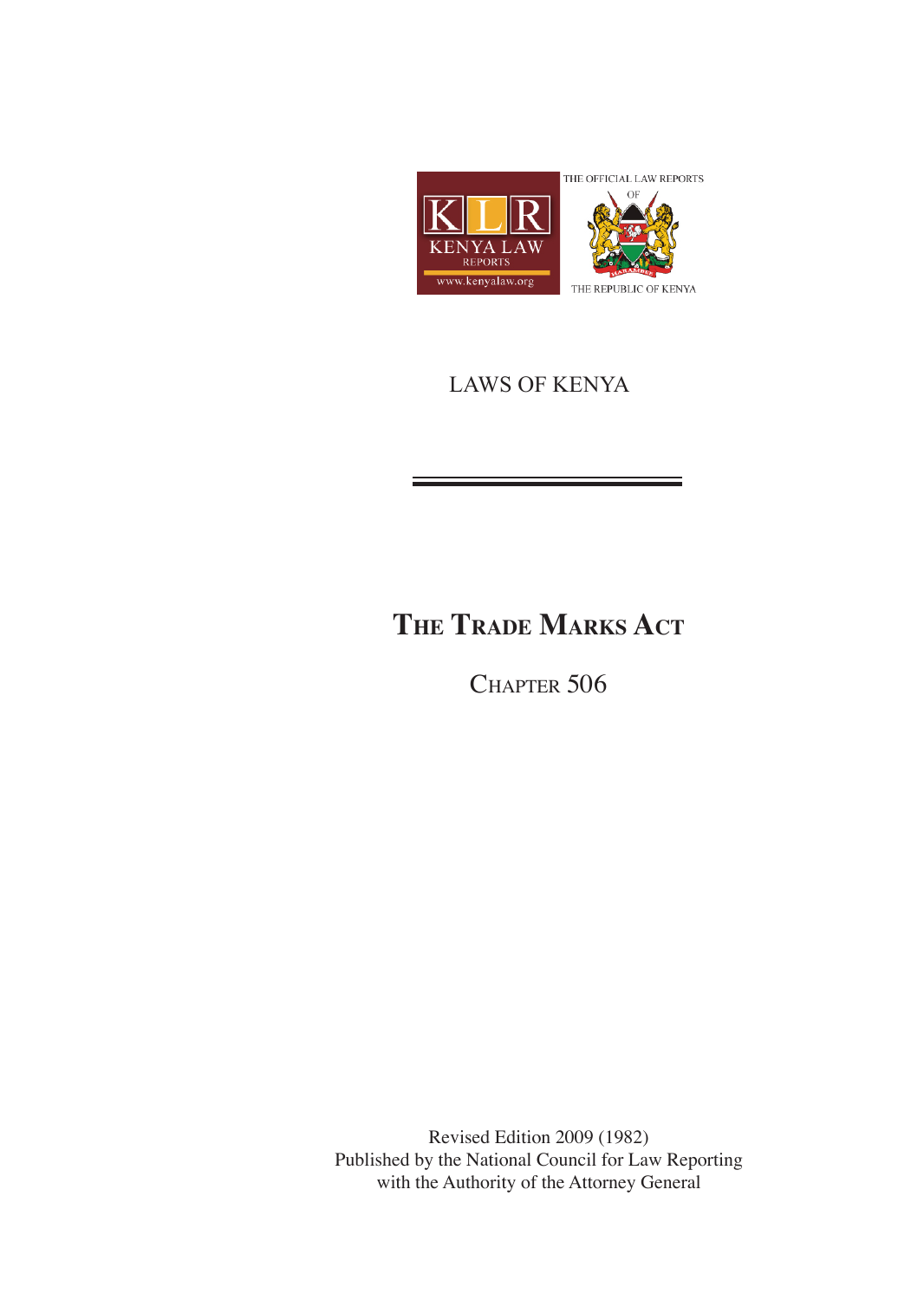### **CHAPTER 506**

#### THE TRADE MARKS ACT

#### ARRANGEMENT OF SECTIONS

*Section* Part I - Preliminary

- 1 Short title.
- 2 Interpretation.
- 3 Appointment of Registrar and other officers.

PART II – REGISTRATION, INFRINGEMENT AND OTHER Substantive Provisions

4 - The register of trade marks.

#### *Effect of Registration and the Action for Infringement*

- 5 No action for infringement of unregistered trade mark.
- 6 Registration to be in respect of particular goods or services.
- 7 Right given by registration in Part A, and infringement thereof.
- 8 Right given by registration in Part B, and infringement thereof.
- 9 Infringement by breach of certain restrictions.

10 - Saving for vested rights.

11 - Saving for use of name, address or description of goods.

#### *Registrability and Validity of Registration*

- 12 Distinctiveness requisite for registration in Part A.
- 13 Capability of distinguishing requisite for registration in Part B.
- 14 Prohibition of registration of deceptive, etc., matter.
- 15 Prohibition of registration of identical and resembling trade marks.
- 15A Protection of well known trade marks.
- 16 Registration in Part A to be conclusive as to validity after seven years.
- 17 Registration subject to disclaimer.
- 18 Words used as name or description of an article or substance.
- 19 Effect of limitation as to colour, and of absence thereof.

Part III – Procedure For And Duration Of Registration

20 - Application for registration.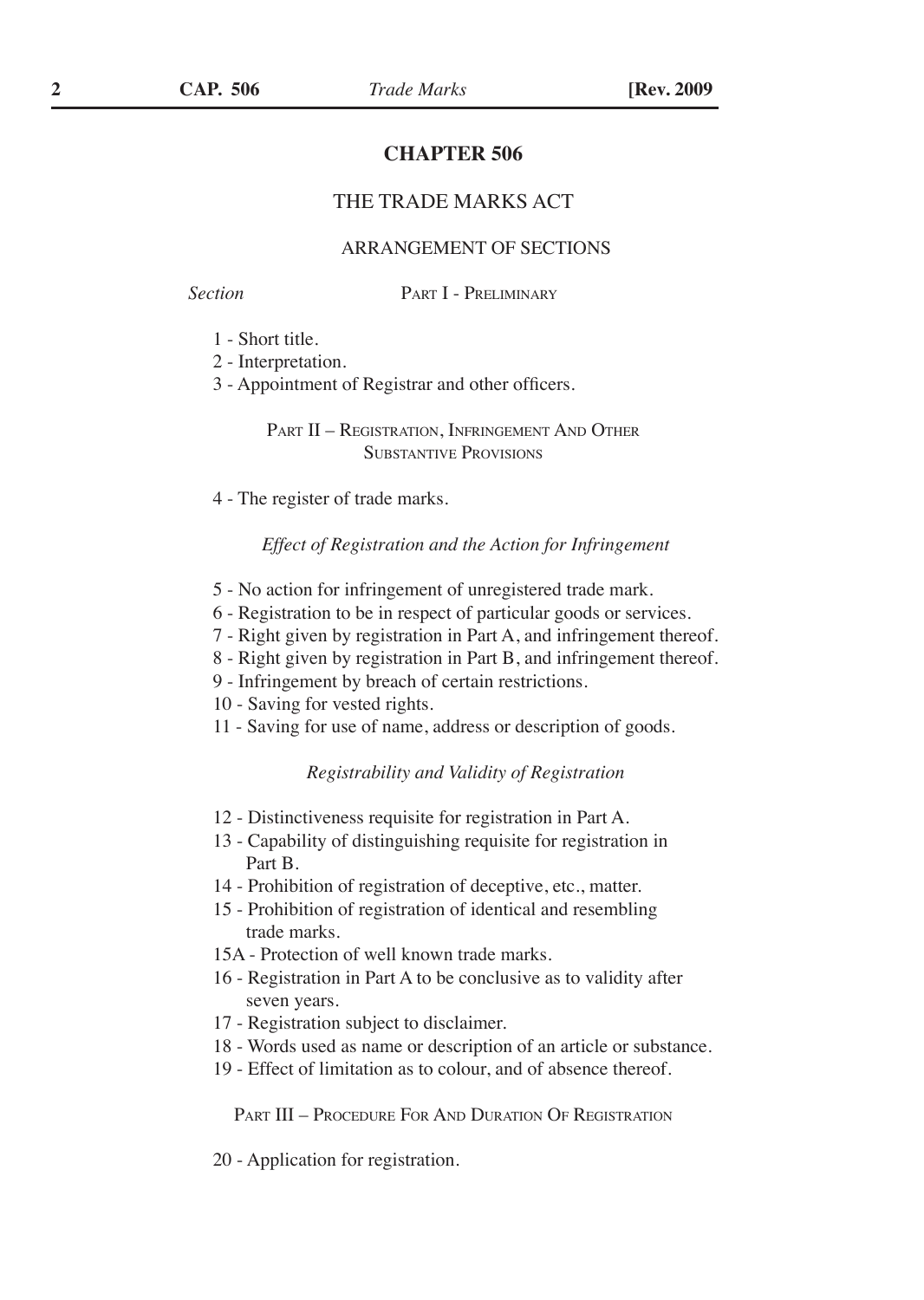#### *Section*

- 21 Opposition to registration.
- 22 Registration.
- 23 Duration and renewal of registration.
- 24 Registration of part of trade mark and of trade marks as a series.

#### PART IV – ASSIGNMENT AND TRANSMISSION

- 25 Powers of, and restrictions on, assignment and transmission.
- 26 Certain trade marks to be associated so as to be assignable and transmissible as a whole only.
- 27 Power of registered proprietor to assign and give receipts.
- 28 Registration of assignments and transmissions.

#### Part V – Use And Non-use

- 29 Removal from register and imposition of limitations on ground of non-use.
- 30 Defensive registration of well-known trade marks.
- 31 Registered users.
- 32 Proposed use of trade mark by corporation to be constituted, etc.
- 33 Use of one of associated or substantially identical trade marks equivalent to use of another.
- 34 Use of trade mark for export trade.

### Part VI – Rectification And Correction Of **REGISTER**

- 35 General power to rectify entries in register.
- 36 Power to expunge or vary registration for breach of condition.
- 36A- Surrender of a registered trade mark.
- 36B- Effect of Acquiescence.
- 37 Correction of register.
- 38 Alteration of registered trade mark.
- 39 Adaptation of entries in register to amended or substituted classification of goods.

#### PART VII – CERTIFICATION TRADE MARKS

40 - Certification trade marks.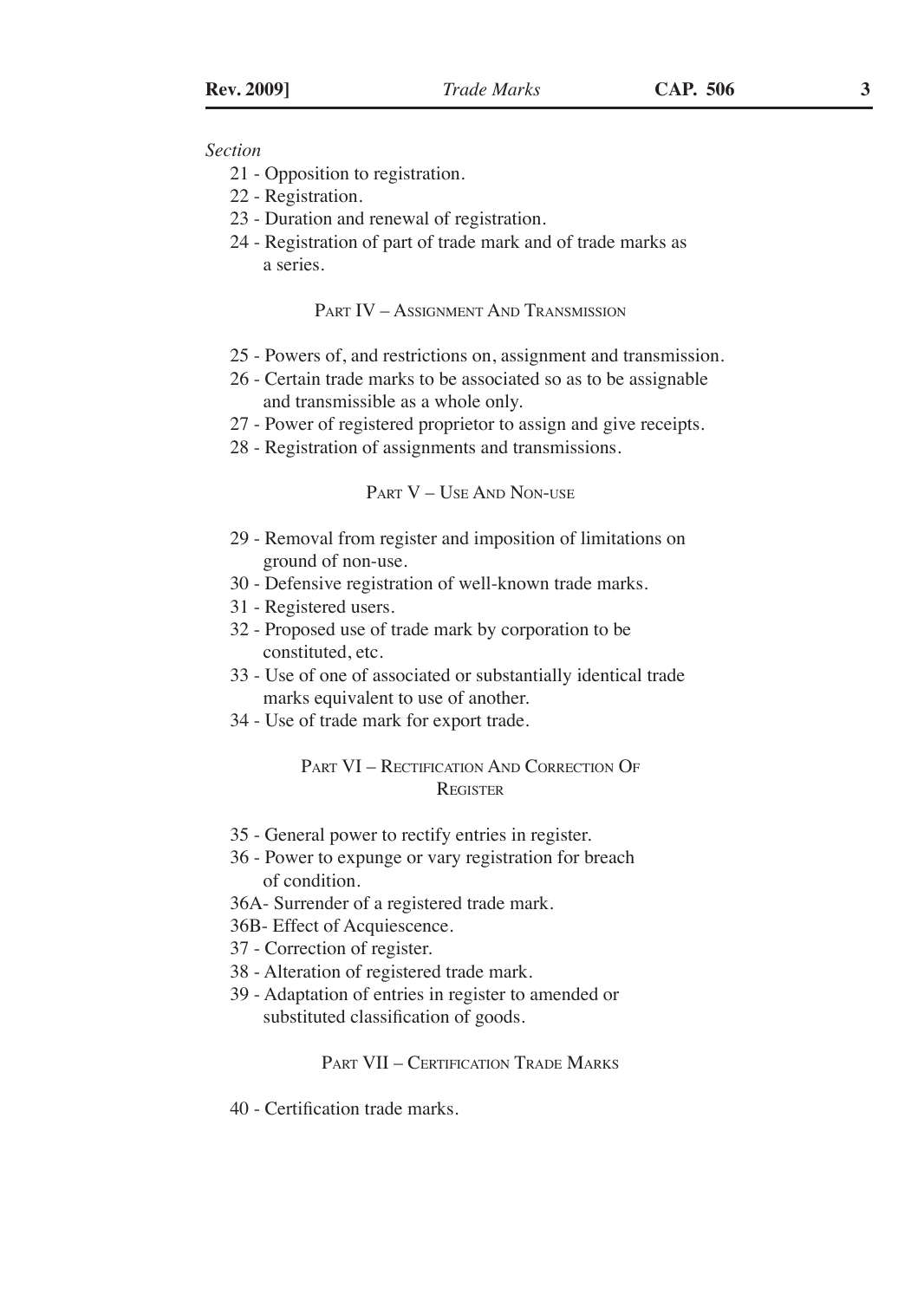*Section*

PART VIIA - COLLECTIVE TRADE MARKS

40A - Collective trade marks.

Part VIIB - International Applications

- 40B Marks registered under the Banjul Protocol and the Madrid Convention and Protocol.
- 40C Rules regarding regional and international applications.
- 40D Applications for registration of marks under the Banjul Protocol.

Part VIII – Rules And Fees

41 - Power of Minister to make rules.

42 - Fees.

PART IX – POWERS AND DUTIES OF REGISTRAR

- 43 Preliminary advice by Registrar as to distinctiveness.
- 44 Hearing before exercise of Registrar's discretion.
- 45 Power of Registrar to award costs.

PART X - LEGAL PROCEEDINGS AND APPEALS

- 46 Registration to be *prima facie* evidence of validity.
- 47 Certificate of validity.
- 48 Costs of Registrar in proceedings before court, and payment of costs by Registrar.
- 49 Trade usage, etc., to be considered.
- 50 Registrar's appearance in proceedings involving rectification.
- 51 Court's power to review Registrar's decision.
- 52 Discretion of court in appeals.
- 53 Procedure in cases of option to apply to court or Registrar.
- 54 Mode of giving evidence.
- 54A Nice Agreement receivable in evidence.
- 55 *Repealed.*
- 56 *Repealed.*

PART XI - OFFENCES, AND RESTRAINT OF REGISTRATION And Use of Certain Marks

- 57 Falsification of entries in register.
- 58 Fine for falsely representing a trade mark as registered.
- 58A Interpretation of terms in Part XI.
- 58B Application.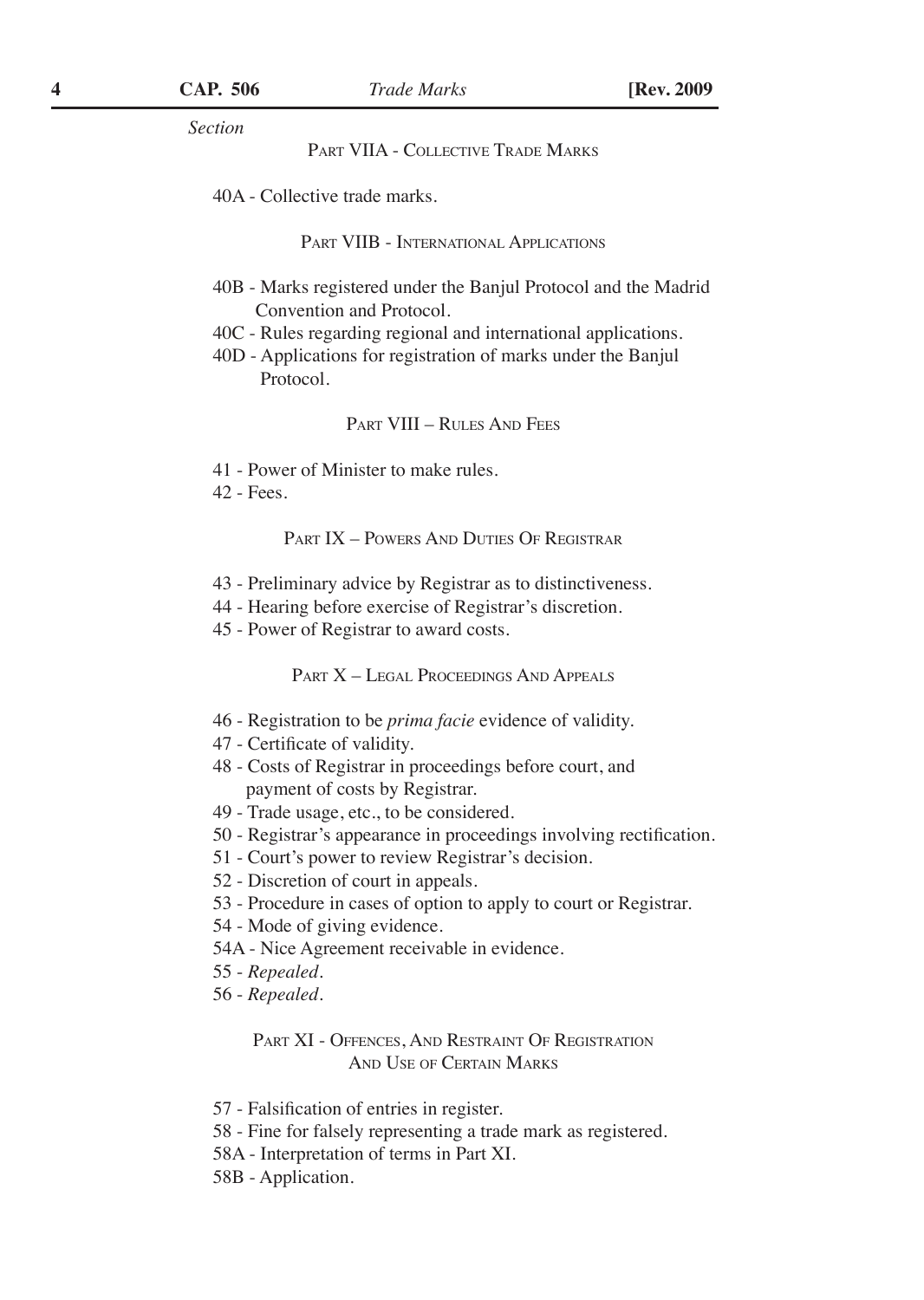*Section*

- 58C Forgery of registered trade mark.
- 58D Prohibition of forgery of registered trade mark.
- 58E Prohibition of sale or importation of goods or

performance of services with forged registered trade mark.

58F - Aiding and abetting offence.

58G - Evidence.

58H - Forfeiture of goods.

59 - Restraint of registration and use of Olympic symbol.

#### Part XII - Miscellaneous

- 60 Change of form of trade connexion not to be deemed to cause deception.
- 61 Jointly owned trade marks.
- 62 Trusts and equities.
- 63 Recognition of agents.

64 - Address for service.

65 - International arrangements.

- 66 Provisions as to public holidays.
- 67 Transitional provisions and savings.

**Schedules.**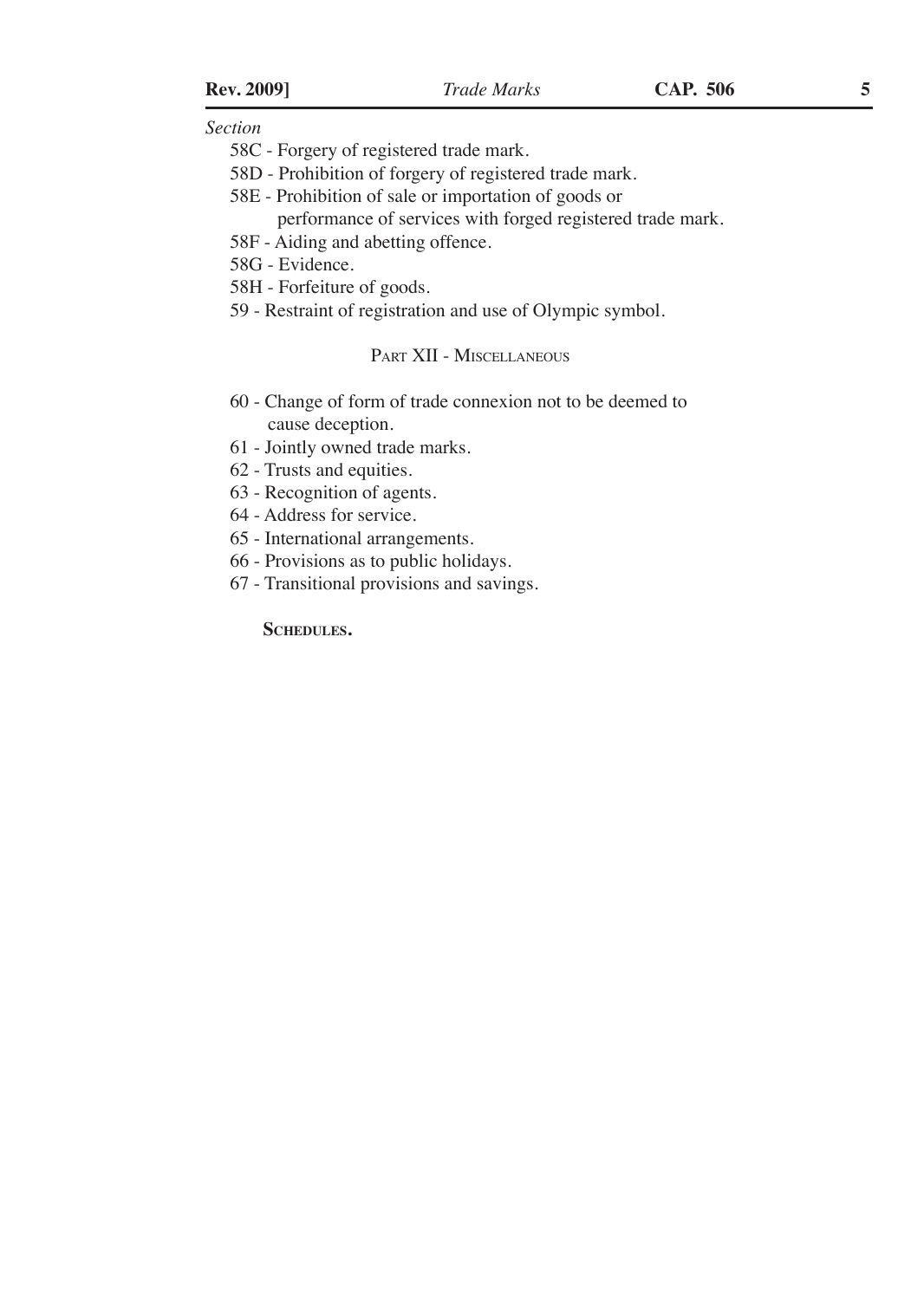| 6                                                                       | <b>CAP. 506</b>                                                                                                                                                                                                                                                                                          | <b>Trade Marks</b>   | [Rev. 2009]                     |
|-------------------------------------------------------------------------|----------------------------------------------------------------------------------------------------------------------------------------------------------------------------------------------------------------------------------------------------------------------------------------------------------|----------------------|---------------------------------|
| 51 of 1955,<br>39 of 1956,                                              | <b>CHAPTER 506</b>                                                                                                                                                                                                                                                                                       |                      |                                 |
| 39 of 1962,<br>L.N. 374/1964,                                           |                                                                                                                                                                                                                                                                                                          | THE TRADE MARKS ACT  |                                 |
| 11 of 1965,<br>13 of 1978,<br>1 of 1984,                                |                                                                                                                                                                                                                                                                                                          |                      | Commencement: 1st January, 1957 |
| L.N. 249/1988,<br>7 of 1990,<br>L.N. 50/1991,<br>5 of 1994,             | An Act of Parliament relating to the registation of<br>trade marks                                                                                                                                                                                                                                       |                      |                                 |
| L.N. 42/1995,<br>5 of 1999,<br>4 of 2002,<br>7 of 2007.                 |                                                                                                                                                                                                                                                                                                          | PART I - PRELIMINARY |                                 |
| Short title.                                                            | 1. This Act may be cited as the Trade Marks Act.                                                                                                                                                                                                                                                         |                      |                                 |
| Interpretation.<br>7 of 1990,<br>5 of 1994,<br>4 of 2002,<br>7 of 2007. | $2.$ (1) In this Act, except where the context otherwise requires -                                                                                                                                                                                                                                      |                      |                                 |
|                                                                         | "a convention country" means a country, other than Kenya, that<br>is party to the Paris Convention;                                                                                                                                                                                                      |                      |                                 |
|                                                                         | "appointed day" means the 1st January, 1957;                                                                                                                                                                                                                                                             |                      |                                 |
|                                                                         | "ARIPO" means the African Regional Industrial Property<br>Organization;                                                                                                                                                                                                                                  |                      |                                 |
|                                                                         | "assignment" means assignment by act of the parties<br>concerned:                                                                                                                                                                                                                                        |                      |                                 |
|                                                                         | "court" means the High Court;                                                                                                                                                                                                                                                                            |                      |                                 |
| No. 3 of 2001.                                                          | "Director" means the Managing Director of the Kenya Industrial<br>Property Institute appointed under section 11 (1) of the Industrial<br>Property Act, 2001;                                                                                                                                             |                      |                                 |
|                                                                         | "distinguishing guise", in relation to goods, means the shape or<br>configuration of containers of the goods;                                                                                                                                                                                            |                      |                                 |
| No. 3 of 2001.                                                          | "Institute" means the Kenya Industrial Property Institute<br>established by section 3 of the Industrial Property Act, 2001;                                                                                                                                                                              |                      |                                 |
|                                                                         | "International Classification of Goods and Services" as regards<br>Registration of Marks, means the classification, in accordance with the<br>Nice Agreement of the 15th June, 1957, as revised and amended from<br>time to time, establishing an international classification of goods and<br>services; |                      |                                 |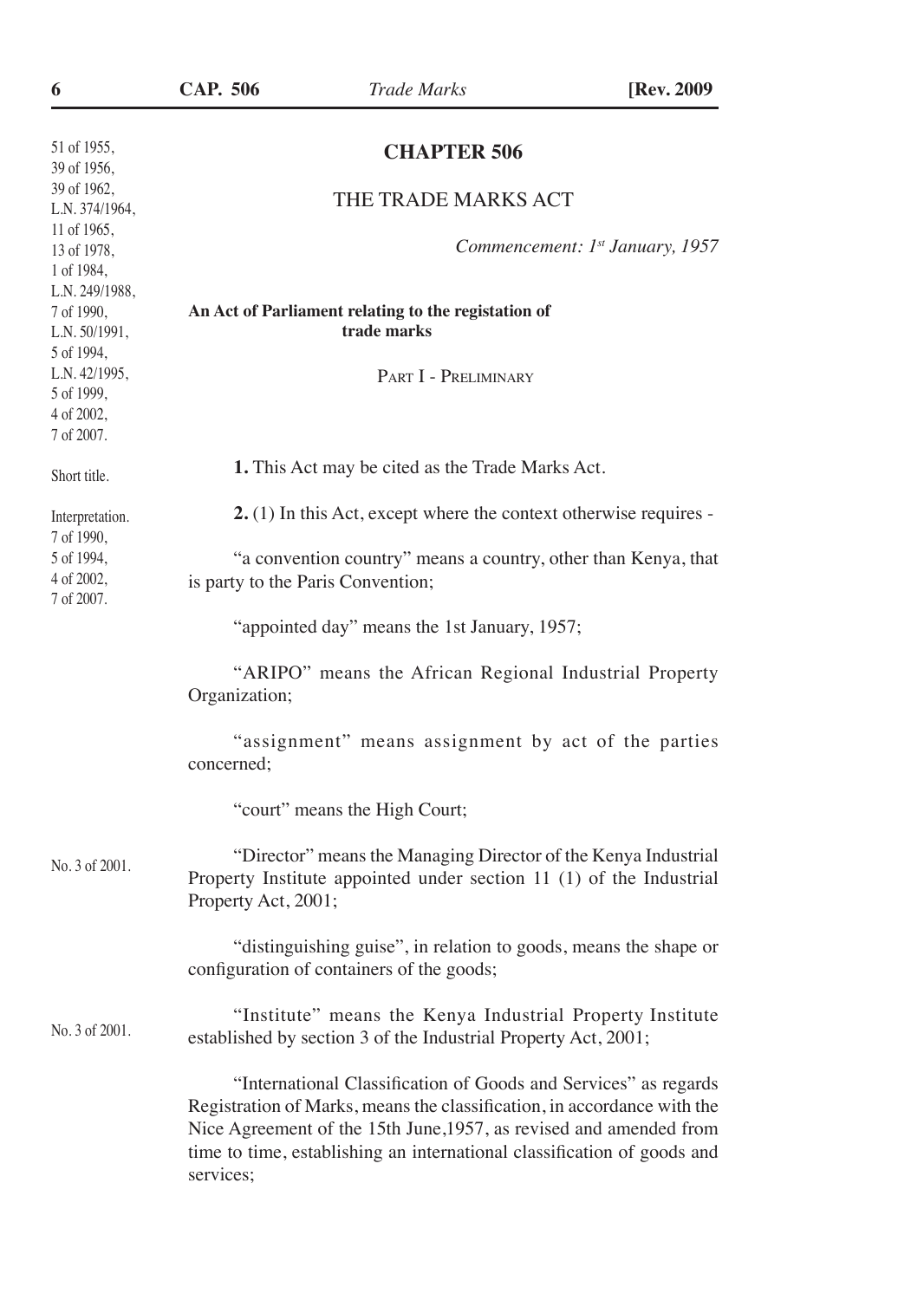"International Classification of the Figurative Elements of Marks" means the classification established by the Vienna Agreement establishing an international classification of the Figurative Elements of Marks, of the 12th June 1973, as revised and amended from time to time;

"Journal" means the Industrial Property Journal published by the Institute;

"licensee" means a person who is for the time being registered as such under section 31;

"limitations" means any limitations of the exclusive right to the use of a trade mark given by the registration of a person as proprietor thereof, including limitations of that right as to mode of use, as to use in relation to goods to be sold, or otherwise traded in, in any place within Kenya, or as to use in relation to goods to be exported to any market outside Kenya;

"mark" includes a distinguishing guise, slogan, device, brand, heading, label, ticket, name, signature, word, letter or numeral or any combination thereof whether rendered in two-dimensional or threedimensional form;

"permitted use" has the meaning assigned to it by subsection (1) of section 31;

"prescribed" means, in relation to proceedings before the court, prescribed by rules of court, and, in other cases, prescribed by this Act or the rules;

"profession" means a calling or occupation, not being a trade or handicraft, carried on by an individual person being a member of a lawfully established body of persons each of whom is qualified and licensed by that body as having acquired and holding the specialized knowledge necessary to enable that person to practice in the particular department of learning or science with which such body is concerned;

"register" means the register of trade marks kept under this Act;

"registered trade mark" means a trade mark that is actually on the register;

"Registrar" means the Registrar of Trade Marks appointed under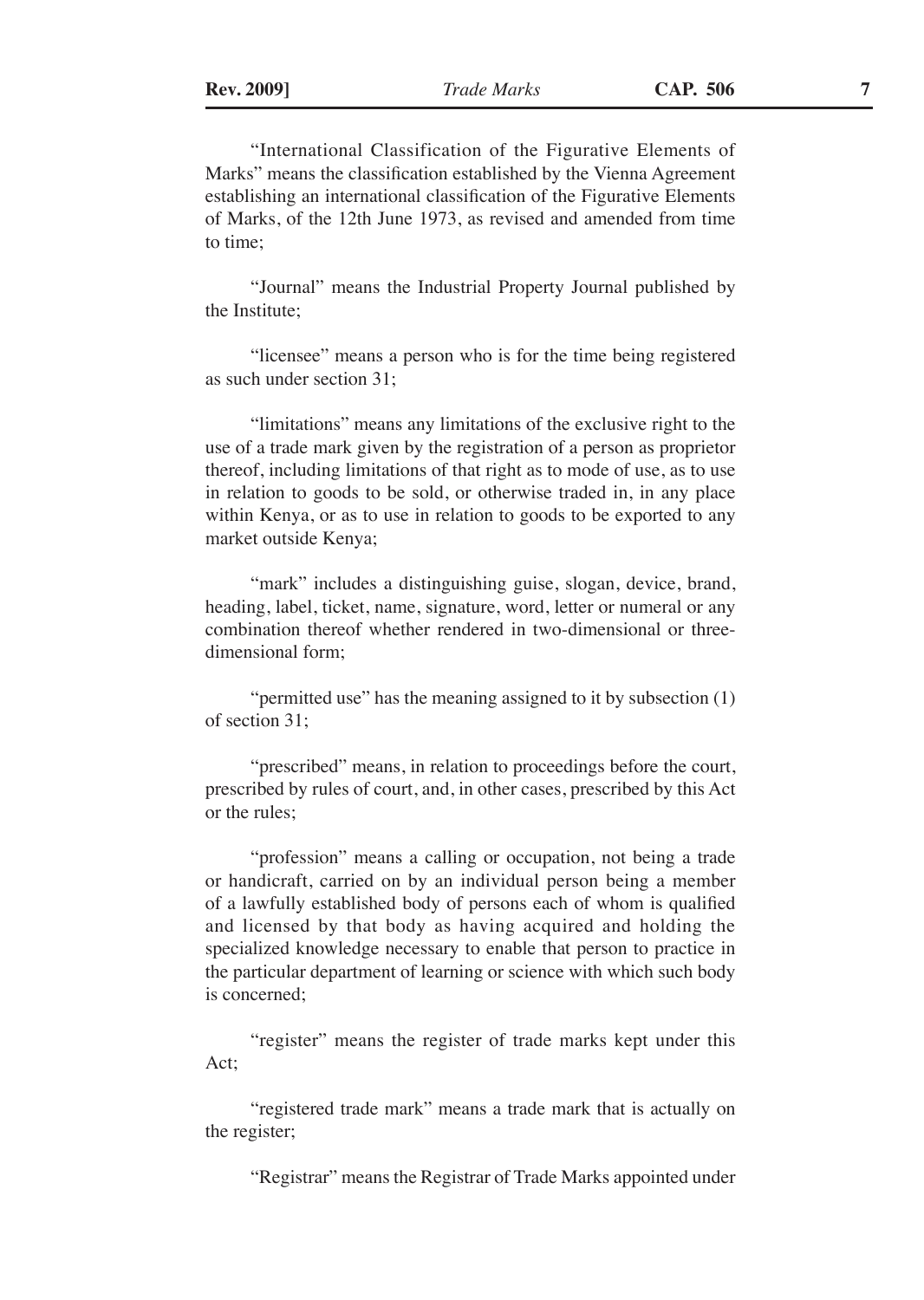section 3;

"services" are services within the meaning of this Act where they are normally provided for remuneration, in so far as they are not governed by the provisions of any written law relating to freedom of movement for goods, capital and persons and in particular include activities of an industrial or commercial character or of craftsmen and of the professions;

"surname" includes a name by which a person is customarily known by members of the community to which he belongs;

"the Paris Convention" means the Paris Convention for the Protection of Industrial Property, of the 20th March 1883, as last revised;

"the rules" means rules made by the Minister under section 39 or section 41;

"the WTO Agreement" means the agreement establishing the World Trade Organization, signed at Marrakesh, Morocco, on the 15th April 1994;

"trade" means any type of profession or other business occupation in which a mark may be used in the manner prescribed by this Act;

"trade mark" means (except in relation to a certification trade mark) a mark used or proposed to be used -

- (*a*) in relation to goods for the purpose of indicating a connection in the course of trade between the goods and some person having the right either as proprietor or as licensee to use the mark, whether with or without any indication of the identity of that person or distinguishing goods in relation to which the mark is used or proposed to be used from the same kind of goods connected in the course of trade with any person;
- (*b*) in relation to services for the purpose of indicating that a particular person is connected, in the course of business, with the provision of those services, whether with or without any indication of the identity of that person or distinguishing services in relation to which the mark is used or proposed to be used from the same kind of services connected in the course of business with any other person;

"transmission" means transmission by operation of law, devolution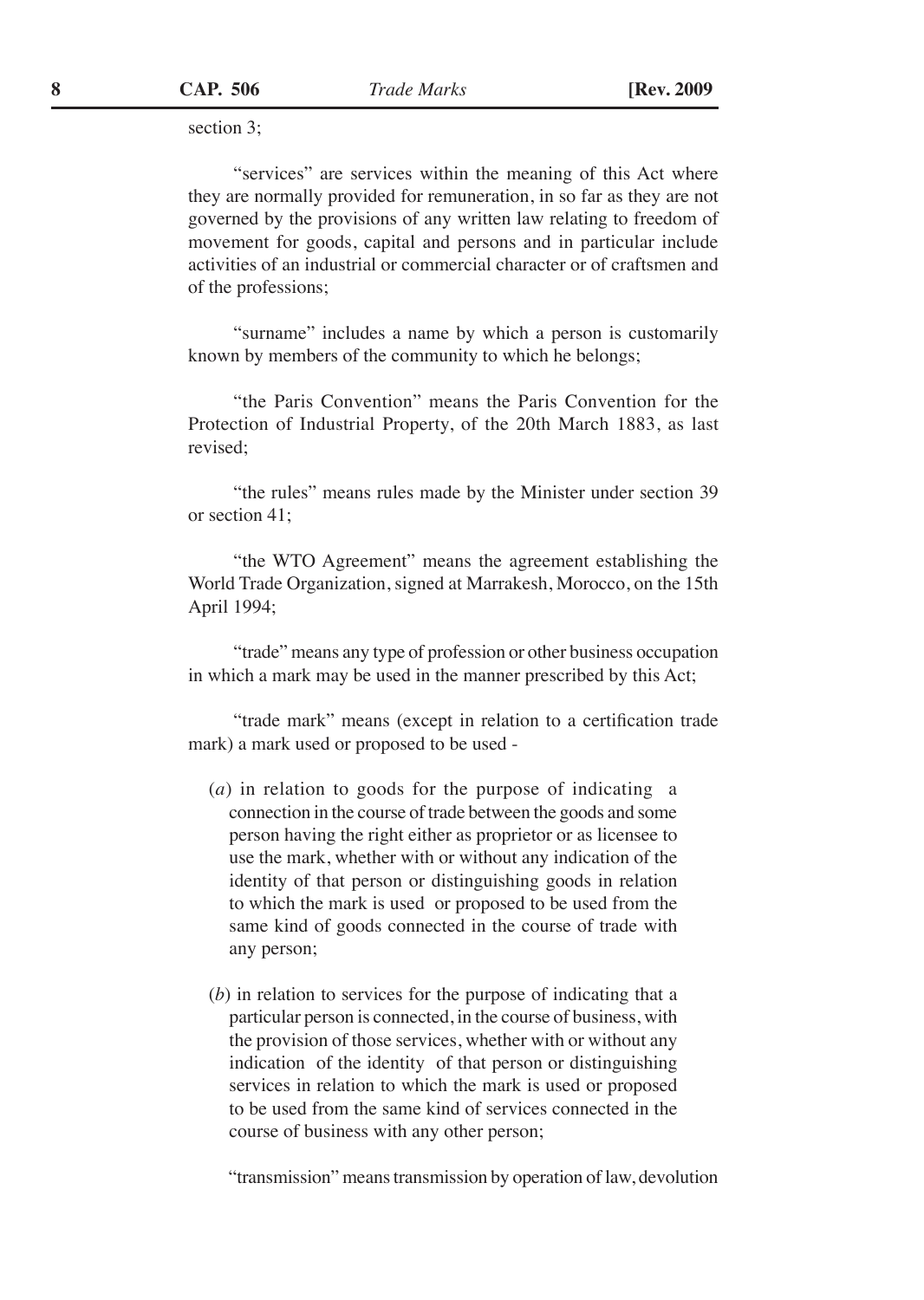on the personal representative of a deceased person and any other mode of transfer not being assignment;

"tribunal" means the court or, subject to the provisions of section 53, the Registrar;

(2) Any reference in this Act to the use of a mark shall be construed-

(*a*) as a reference to the use of a printed or other visual representation of the mark and, in the case of a distinguishing guise, to the use of such distinguishing guise;

(*b*) if the mark is capable of being audibly reproduced, as including a reference to the use of an audible reproduction of the mark;

(*c*) in relation to goods, as a reference to the use thereof upon or in physical or other relation to goods; and

(*d*) in relation to services, as a reference to the use thereof in relation to the performance of such services.

**3.** (1) The Director shall be the Registrar of Trade Marks under and for the purposes of this Act.

Appointment of Registrar and other officers. 13 of 1978, Sch., 7 of 1990, 7 of 2007, No. 3 of 2001.

(2) The appointment of the officers required for the purposes of this Act shall be made in accordance with the provisions of the Industrial Property Act, 2001.

(3) The Registrar shall have a seal of such device as may be approved by the Minister.

(4) Impressions of such seal or stamp shall be judicially noticed and admitted in evidence.

(5) Any act or thing directed to be done by or to the Registrar may be done by or to the Deputy Registrar of Trade Marks or any Assistant Registrar of Trade Marks.

(6) The Minister may, on the recommendation of the Board, whenever he deems it necessary or appropriate, appoint an advocate of the High Court of Kenya with at least seven years' working experience in matters relating to intellectual property, to assist the Registrar in the performance of any of the functions or the exercise of any of the powers conferred upon the Registrar under this Act with respect to the conduct of hearings relating to opposition to applications for registration or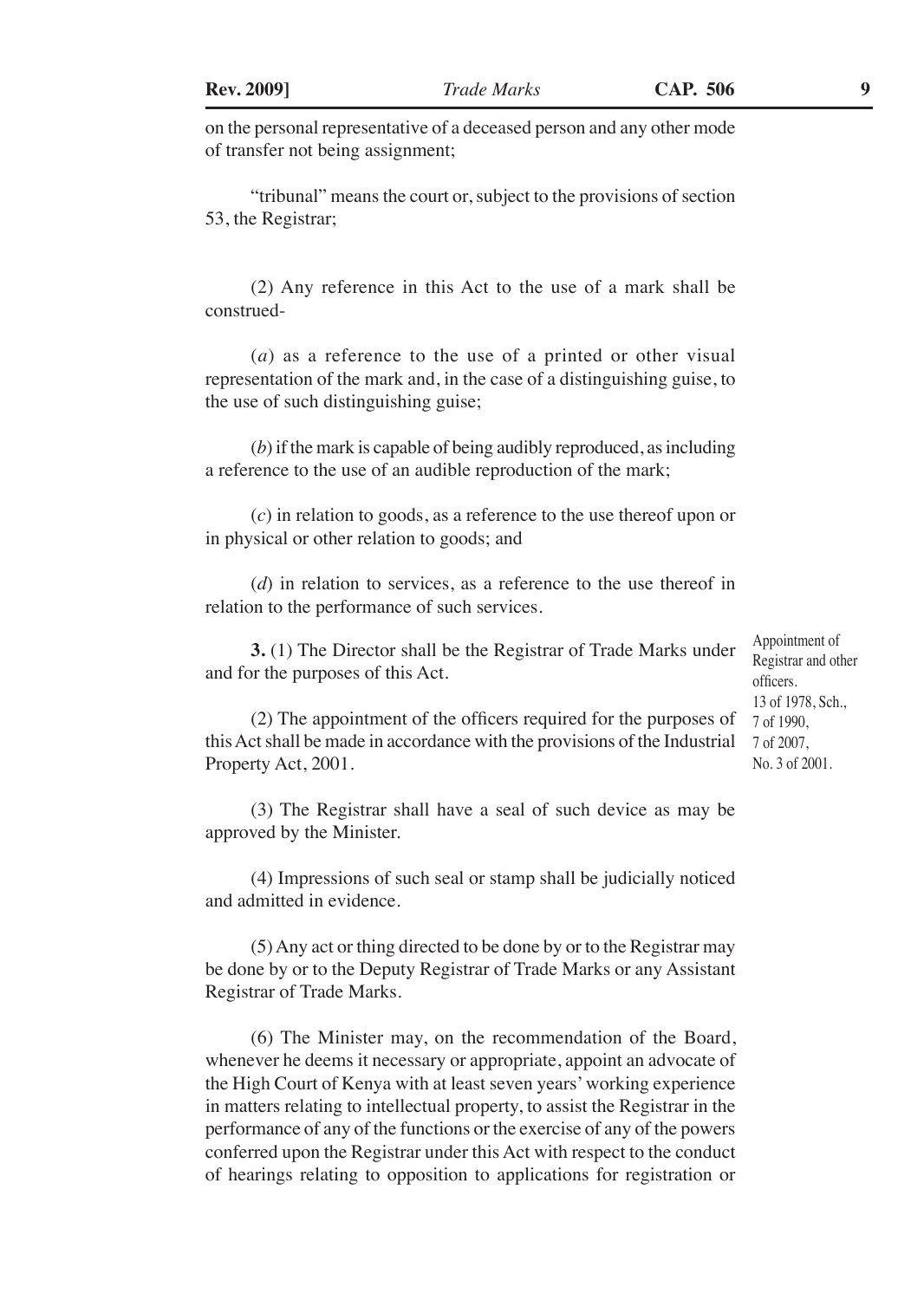rectification of the register.

#### PART II - REGISTRATION, INFRINGEMENT AND OTHER Substantive Provisions

#### *The Register*

The register of trade marks. 7 of 2007.

**4.** (1) There shall continue to be kept at the office of the Registrar of Trade Marks for the purposes of this Act the record called the register of trade marks, wherein shall be entered all registered trade marks with the names, addresses and descriptions of their proprietors, notifications of assignments and transmissions, the names, addresses and descriptions of all licensees, disclaimers, conditions, limitations, and such other matters relating to registered trade marks as may be prescribed.

(2) The register shall continue to be divided into two parts called respectively Part A and Part B.

(3) The register shall be kept under the control and management of the Registrar and shall at all convenient times be open to the inspection of the public, subject to such regulations as may be prescribed.

#### *Effect of Registration and the Action for Infringement*

**5.** No person shall be entitled to institute any proceeding to prevent, or to recover damages for, the infringement of an unregistered trade mark, but nothing in this Act shall be deemed to affect rights of action against any person for passing off or the remedies in respect thereof.

**6.** (1) A trade mark shall be registered in respect of particular goods or services, which shall be classified in the manner specified in subsection (2).

(2) The goods and services in respect of which registration of a mark is applied for shall be classified in accordance with the International Classification of Goods and Services and any figurative elements of the mark shall be classified in accordance with the International Classification of the Figurative Elements of Marks:

Provided that where goods or services belonging to several classes according to the International Classification of Goods and Services have been included in the same application, the Registrar shall incorporate the several classes of goods and services for the purpose of registration.

Right given by registration in Part

**7.** (1) Subject to the provisions of this section, and of sections 10 and 11, the registration (whether before or after  $1<sup>st</sup>$  January, 1957)

No action for infringement of unregistered trade mark. 5 of 1994.

Registration to be in respect of particular goods or services. 5 of 1994, 4 of 2002.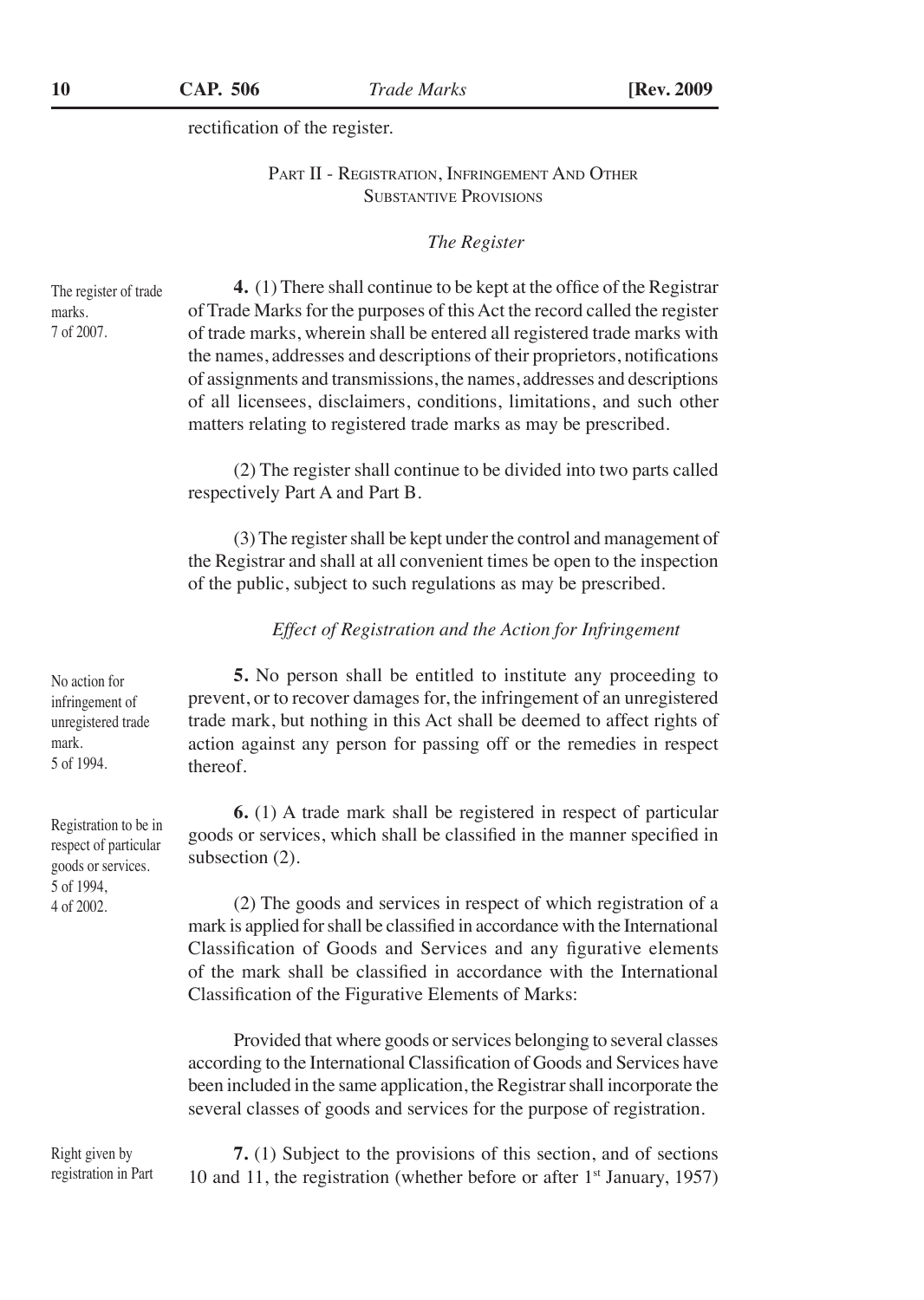of a person in Part A of the register as the proprietor of a trade mark if valid gives to that person the exclusive right to the use of the trade mark in relation to the goods or in connection with the provision of any services and without prejudice to the generality of the foregoing that right is infringed by any person who, not being the proprietor of the trade mark or a registered user thereof using by way of permitted use, uses a mark identical with or so nearly resembling it as to be likely to deceive or cause confusion in the course of trade or in connection with the provision of any services in respect of which it is registered, and in such manner as to render the use of the mark likely to-

- (*a*) be taken either as being used as a trade mark;
- (*b*) be taken in a case in which the use is upon the goods or in physical relation thereto or in an advertising circular or other advertisement issued to the public, as importing a reference to some person having the right either as proprietor or as licensee to use the trade mark or goods with which such a person is connected in the course of trade;
- (*c*) be taken in a case where the use is use at or near the place where the services are available for acceptance or performed or in an advertising circular or other advertisement issued to the public or any part thereof, as importing a reference to some person having the right either as proprietor or as licensee to use the trade mark or to services with the provision of which such a person as aforesaid is connected in the course of business;
- (*d*) cause injury or prejudice to the proprietor or licensee of the trade mark.

(2) The right to the use of a trade mark given by registration shall be subject to any conditions or limitations entered on the register, and shall not be deemed to be infringed by the use of any such mark in any mode, in relation to goods to be sold or otherwise traded in any place, in relation to goods to be exported to any market or services for use or available for acceptance in any place or country, or in any other circumstances, to which, having regard to any such limitations, the registration does not extend.

(3) The right to the use of a trade mark given by registration shall not be deemed to be infringed by the use of any such mark by any person -

(*a*) in relation to goods connected in the course of trade with the proprietor or a licensee of the trade mark if, as to those A and infringement thereof. 5 of 1994, 4 of 2002, 7 of 2007.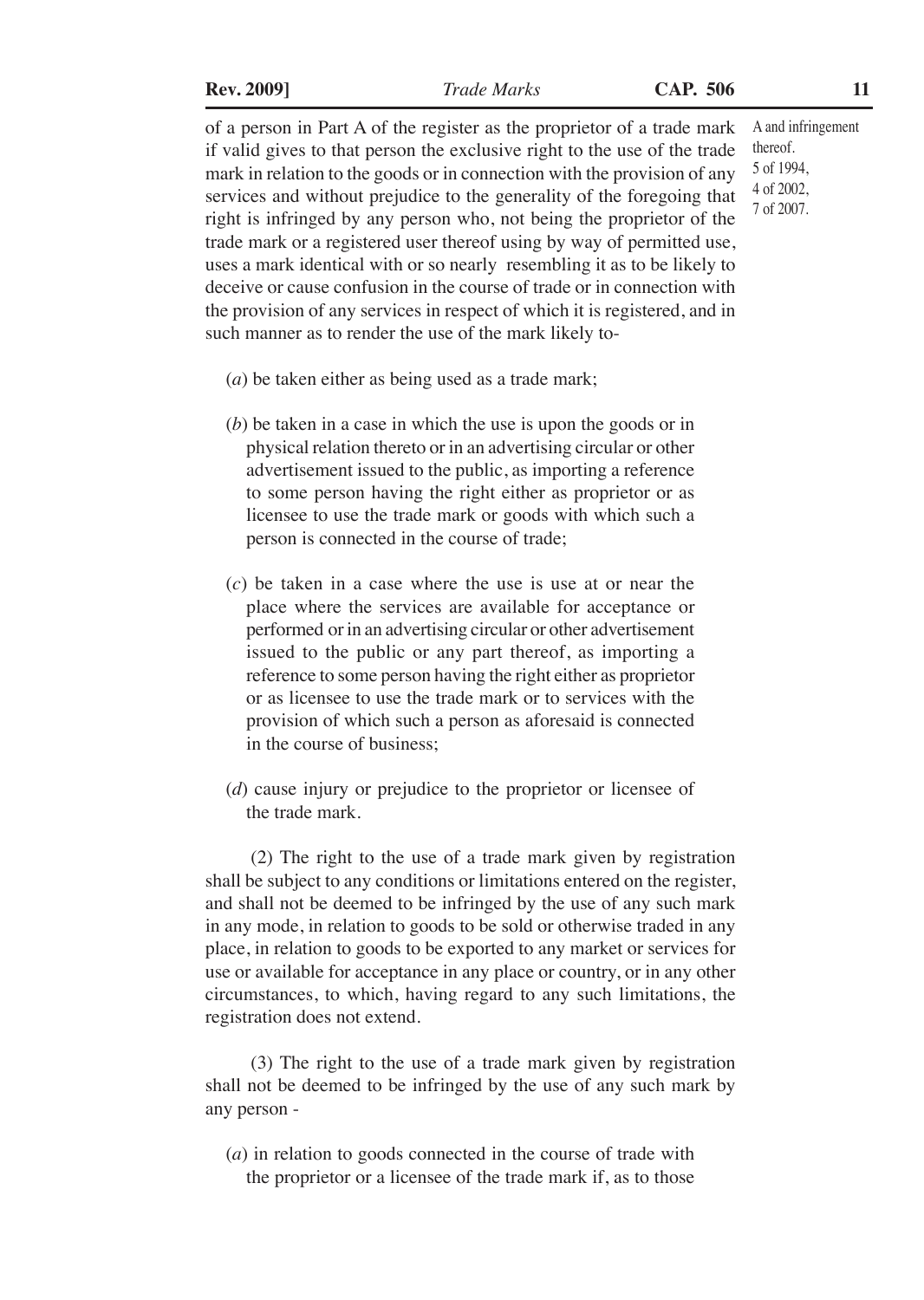goods or a bulk of which they form part, the proprietor or the licensee conforming to the permitted use has applied the trade mark and has not subsequently removed or obliterated it, or has at any time expressly or impliedly consented to the use of the trade mark; or

- (*b*) in relation to goods adapted to form part of, or to be accessory to, other goods in relation to which the trade mark has been used without infringement of the right given as aforesaid or might for the time being be so used, if the use of the mark is reasonably necessary in order to indicate that the goods are so adapted and neither the purpose nor the effect of the use of the mark is to indicate otherwise than in accordance with the fact a connexion in the course of trade between any person and the goods;
- (*c*) in relation to services to which the proprietor of the trade mark or a licensee conforming to the permitted use has applied the trade mark, where the purpose and effect of the use of the trade mark is to indicate, in accordance with the fact, that those services have been performed by the proprietor or a licensee of the trade mark; or
- (*d*) in relation to services the provision of which is connected in the course of business with the proprietor or a licensee of the trade mark, where the proprietor or licensee has at any time expressly or impliedly consented to the use of the trade mark; or
- (*e*) in relation to services available for use with other services in relation to which the trade mark has been used without infringement of the right given by registration or might for the time being be so used, if-
	- (i) the use of the trade mark is reasonably necessary in order to indicate that the services are available for such use; and
	- (ii) neither the purpose nor the effect of the use of the trade mark is to indicate otherwise than in accordance with the fact that there is a connection in the course of business between any person and the provision of those services.

(4) The use of a registered trade mark, being one of two or more registered trade marks that are identical or nearly resemble each other, in exercise of the right to the use of that trade mark given by registration as aforesaid, shall not be deemed to be an infringement of the right so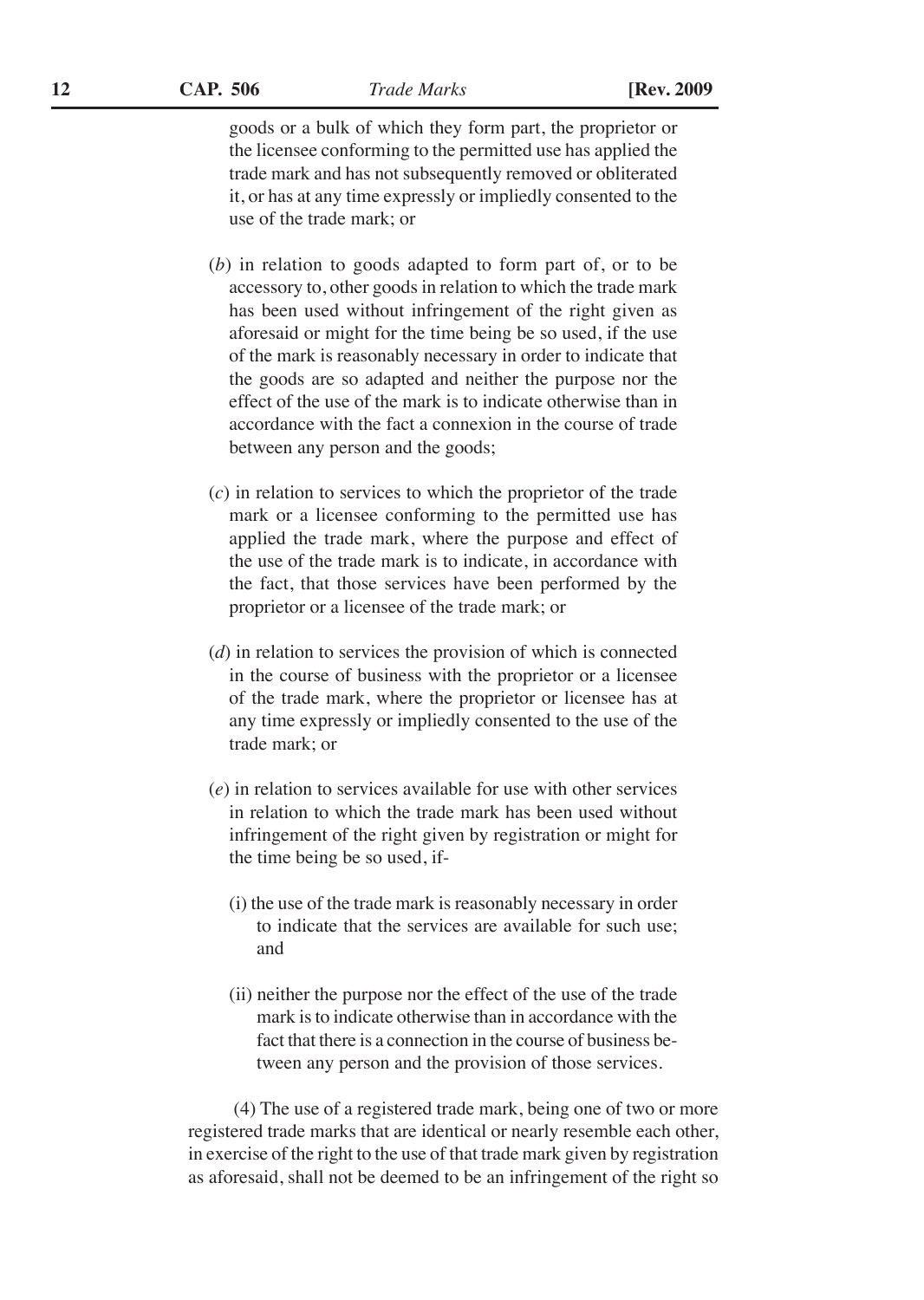given to the use of any other of those trade marks.

**8.** (1) Except as provided by subsection (2), the registration (whether before or after the commencement of this Act) of a person in Part B the register as proprietor of a trade mark if valid gives to that person the same right and the provisions of section 7 shall have effect in the same manner in relation to a trade mark registered in Part B of the register as they have effect in relation to a trade mark registered in Part A of the register.

(2) In any action for infringement of the right to the use of a trade mark given by registration in Part B of the register, otherwise than by an act that is deemed to be an infringement by virtue of section 9, no injunction or other relief shall be granted to the plaintiff if the defendant establishes to the satisfaction of the court that the use of which the plaintiff complains is not likely to deceive or cause confusion or to be taken as indicating a connexion in the course of trade between the goods and some person having the right either as proprietor or as licensee to use the trade mark or in respect of services that a person having the right either as proprietor or as licensee to use the trade mark is connected in the course of business with the provision of the services.

**9.** (1) Where, by a contract in writing made with the proprietor or a licensee of a registered trade mark, a purchaser or owner of goods or a person performing the services, enters into an obligation to the effect that he will not do, in relation to the goods or services, an act to which this section applies, any person who, being the owner for the time being of the goods or the person performing the services and having notice of the obligation, does that act, or authorizes it to be done, in relation to the goods or services, in the course of trade, or with a view to any dealing therewith in the course of trade thereby infringes the right to the use of the trade mark given by the registration thereof, unless that person becomes the owner of the goods by purchase for money or money's worth or performs the services in good faith before receiving notice of the obligation or by virtue of a title claimed through another person who so became the owner thereof.

- (2) The acts to which this section applies are-
- (*a*) the application of the trade mark upon the goods after they have suffered alteration in any manner specified in the contract as respects their state or condition, get-up or packing;
- (*b*) in a case in which the trade mark is upon the goods, the alteration, part removal or part obliteration thereof;

Right given by registration in Part B and infringement thereof. 5 of 1994, 7 of 2007.

 Infringement by breach of certain restrictions. 5 of 1994, 7 of 2007.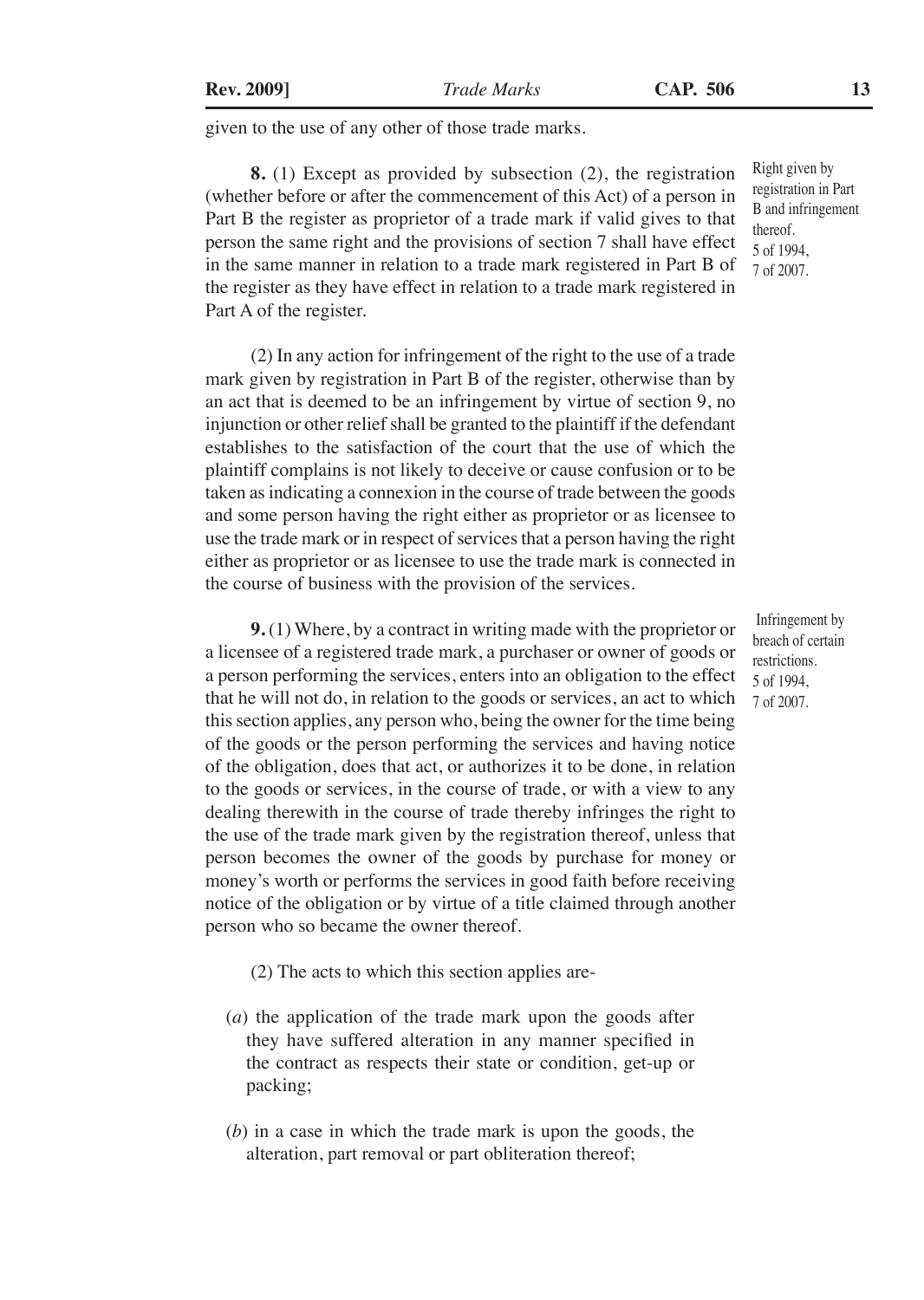- (*c*) in a case in which the trade mark is upon the goods, and there is also thereon other matter, being matter indicating a connexion in the course of trade between the proprietor or registered user and the goods, the removal or obliteration, whether wholly or partly, of the trade mark unless that other matter is wholly removed or obliterated;
	- (*d*) in a case in which the trade mark is upon the goods, the application of any other trade mark to the goods;
	- (*e*) in a case in which the trade mark is upon the goods, the addition to the goods of any other matter in writing that is likely to injure the reputation of the trade mark.

(3) In this section, references in relation to any goods to the proprietor, to a registered user, and to the registration, of a trade mark shall be construed, respectively, as references to the proprietor in whose name the trade mark is registered, to a registered user who is registered, and to the registration of the trade mark, in respect of those goods, and "upon" includes in relation to any goods a reference to physical relation thereto.

**10.** Nothing in this Act shall entitle the proprietor or a licensee of a registered trade mark to interfere with or restrain the use by any person of a trade mark identical with or nearly resembling it in relation to goods in relation to which that person or a predecessor in title of his has continuously used that trade mark from a date anterior -

- (*a*) to the use of the first-mentioned trade mark in relation to those goods by the proprietor or a predecessor in title of his; or
- (*b*) to the registration of the first-mentioned trade mark in respect of those goods in the name of the proprietor or a predecessor in title of his,

whichever is the earlier, or to object (on such use being proved) to that person being put on the register for that identical or nearly resembling trade mark in respect of those goods under subsection (2) of section 15.

Saving for use of name, address or description of goods.

- **11.** No registration of a trade mark shall interfere with -
- (*a*) any bona fide use by a person of his own name or of the name of his place of business, or of the name, or of the name of the place of business, of any of his predecessors in business; or

Saving for vested rights. 7 of 2007.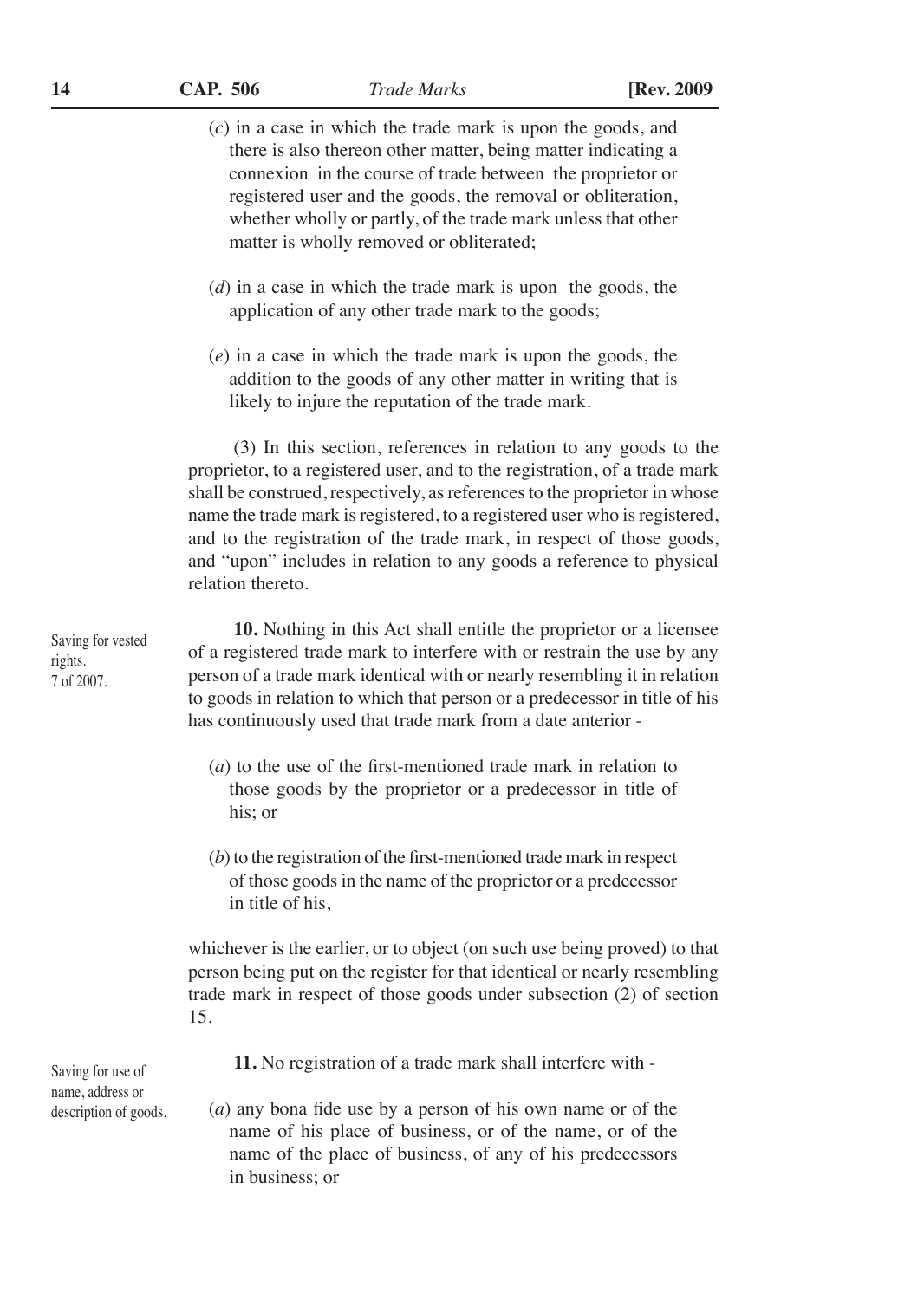(*b*) the use by any person of any bona fide description of the character or quality of his goods, not being a description that would be likely to be taken as importing any such reference as is mentioned in paragraph (*b*) of subsection (1) of section 7, or in paragraph (*b*) of subsection (3) of section 40.

#### *Registrability and Validity of Registration*

**12.** (1) In order for a trade mark (other than a certification trade mark) to be registrable in Part A of the register, it must contain or consist of at least one of the following essential particulars -

- (*a*) the name of a company, individual or firm, represented in a special or particular manner;
- (*b*) the signature of the applicant for registration or some predecessor in his business;
- (*c*) an invented word or invented words;
- (*d*) a word or words having no direct reference to the character or quality of the goods, and not being according to its ordinary signification a geographical name or a surname;
- (*e*) any other distinctive mark, but a name, signature or word or words, other than such as fall within the descriptions in paragraphs (*a*), (*b*), (*c*) and (*d*), shall not be registrable under this paragraph except upon evidence of its distinctiveness.

(2) For the purposes of this section, "distinctive" means adapted, in relation to the goods in respect of which a trade mark is registered or proposed to be registered, to distinguish goods with which the proprietor of the trade mark is or may be connected in the course of trade from goods in the case of which no such connexion subsists, either generally or, where the trade mark is registered or proposed to be registered subject to limitations, in relation to use within the extent of the registration and in relation to services means to distinguish services with the provision of which the proprietor is or may be connected in the course of business, from services the provision of which he is not so connected.

(3) In determining whether a trade mark is adapted to distinguish, the court or the Registrar may have regard to the extent to which -

(*a*) the trade mark is inherently adapted to distinguish; and

**Distinctiveness** requisite for registration in Part A. 11 of 1965, s. 2, 5 of 1994.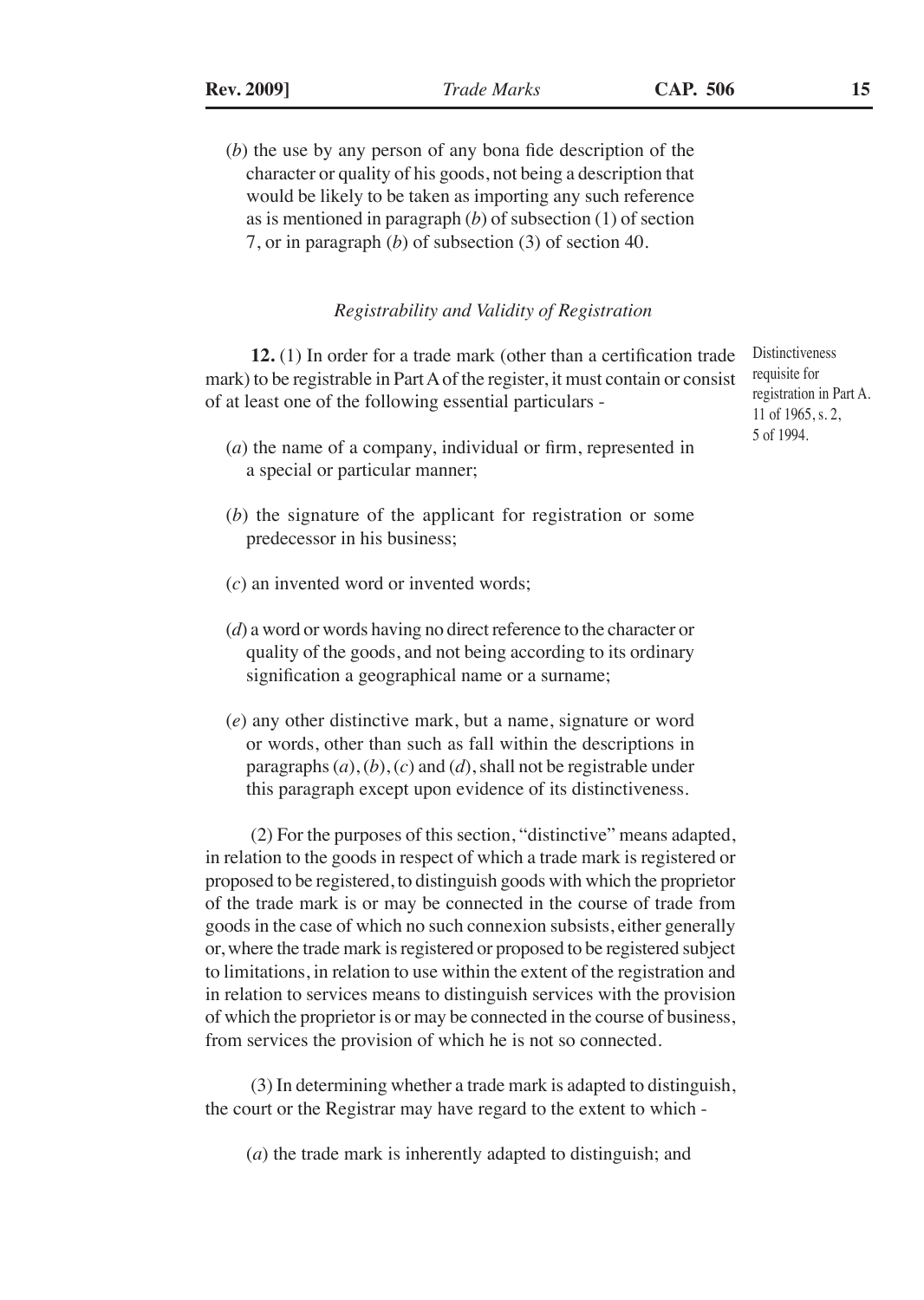(*b*) by reason of the use of the trade mark or of any other circumstances, the trade mark is in fact adapted to distinguish.

**13.** (1) In order for a trade mark to be registrable in Part B of the register it must be capable, in relation to the goods in respect of which it is registered or proposed to be registered, of distinguishing goods with which the proprietor of the trade mark is or may be connected in the course of trade from goods in the case of which no such connexion subsists, either generally or, where the trade mark is registered or proposed to be registered subject to limitations, in relation to use within the extent of the registration and in relation to services of distinguishing services with the provisions of which the proprietor of the trade mark is or may be connected in the course of business from services with the provision of which he is not so connected.

(2) In determining whether a trade mark is capable of distinguishing, the court or the Registrar may have regard to the extent to which-

(*a*) the trade mark is inherently capable of distinguishing; and

(*b*) by reason of the use of the trade mark or of any other circumstances, the trade mark is in fact capable of distinguishing.

(3) A trade mark may be registered in Part B notwithstanding any registration in Part A in the name of the same proprietor of the same trade mark or any part or parts thereof.

**14.** No person shall register as a trade mark or part of a trade mark any matter the use of which would, by reason of its being likely to deceive or cause confusion or otherwise, be disentitled to protection in a court of justice, or would be contrary to law or morality, or any scandalous design.

**15.** (1) Subject to the provisions of subsection (2), no trade mark shall be registered in respect of any goods or description of goods that is identical with or nearly resembles a mark belonging to a different proprietor and already on the register in respect of the same goods or description of goods, or in respect of services, is identical with or nearly resembles a mark belonging to a different proprietor and already on the register in respect of the same services or description of services.

(2) In case of honest concurrent use, or of other special circumstances which in the opinion of the court or the Registrar make it proper so to do, the court or the Registrar may permit the registration of trade marks that are identical or nearly resemble each other in respect

Prohibition of registration of deceptive, etc., matter. 11 of 1965, s. 4.

Prohibition of registration of identical and resembling trade marks. 5 of 1994.

Capability of distinguishing requisite for registration in Part B. 11 of 1965, s. 3, 5 of 994.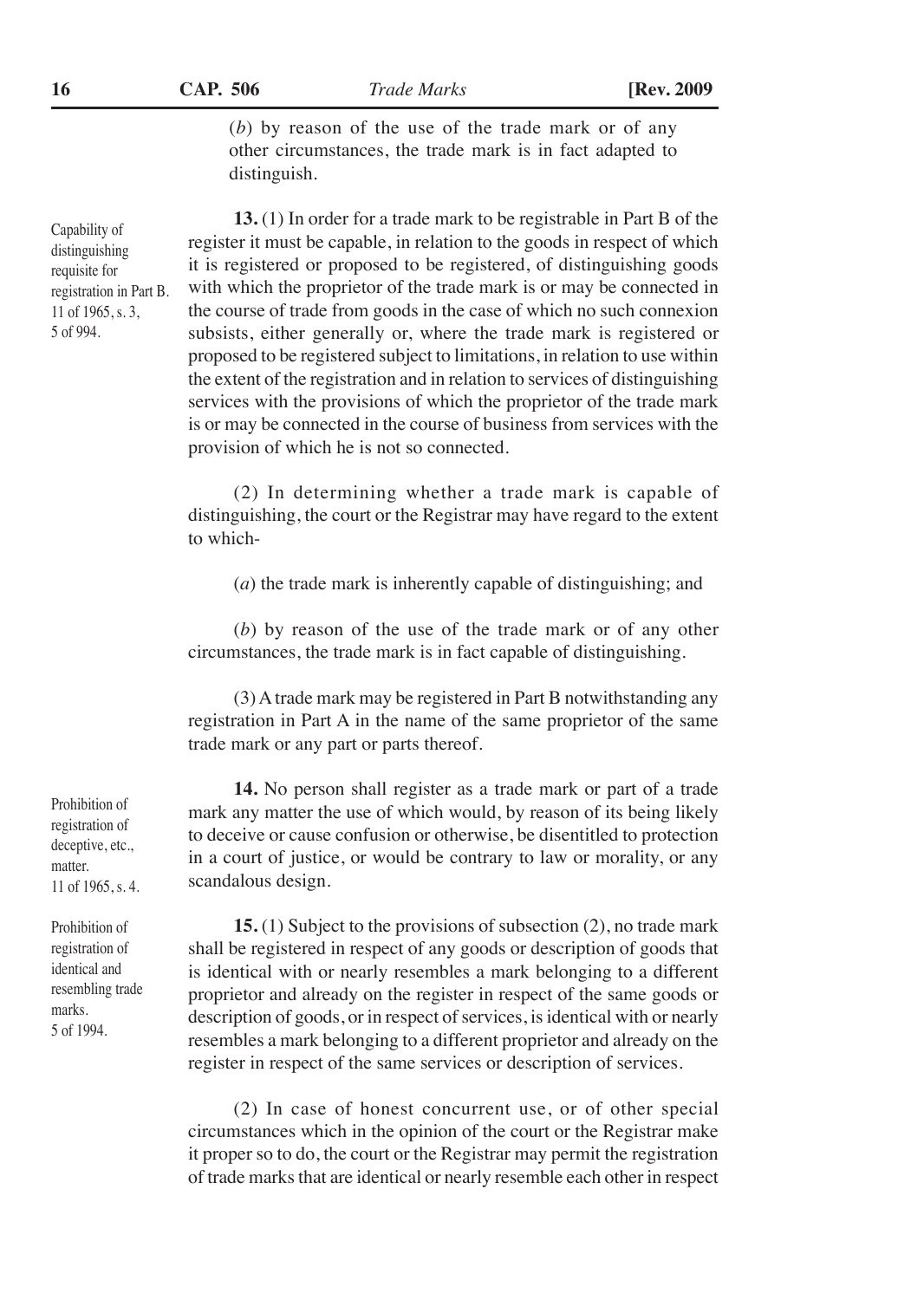of the same goods or description of goods by more than one proprietor subject to such conditions and limitations, if any, as the court or the Registrar may think it right to impose.

(3) Where separate applications are made by different persons to be registered as proprietors respectively of trade marks that are identical or nearly resemble each other, in respect of the same goods or description of goods or in respect of the same services or description of services, the Registrar may refuse to register any of them until their rights have been determined by the court, or have been settled by agreement in a manner approved by him or on an appeal by the court, as the case may be.

**15A.** (1) References in this Act to a trade mark which is entitled to protection under the Paris Convention or the WTO Agreement as a well known trade mark, are to a mark which is well known in Kenya as being the mark of a person who-

known trade marks. 4 of 2002.

Protection of well

- (*a*) is a national of a convention country; or
- (*b*) is domiciled in, or has a real and effective industrial or commercial establishment in, a convention country, whether or not that person carries on business or has any good will in Kenya.

(2) Subject to the provisions of section 38B, the proprietor of a trade mark which is entitled to protection under the Paris Convention or the WTO Agreement as a well known trade mark, is entitled to restrain by injunction, the use in Kenya of a trade mark which is identical or the essential part of which is identical or similar to his, in relation to identical or similar goods or services, where the use is likely to cause confusion among the users of the goods or services.

(3) Nothing in subsection (2) shall affect the continuation of any *bona fide* use of a trade mark begun before the commencement of this section.

(4) A trade mark shall not be registered if that trade mark, or an essential part thereof, is likely to impair, interfere with or take unfair advantage of the distinctive character of the well-known trade mark.

**16.** (1) In all legal proceedings relating to a trade mark registered in Part A of the register (including applications under section 35) the original registration in Part A of the register of the trade mark shall, after the expiration of seven years from the date of that registration, be taken to be valid in all respects, unless-

Registration in Part A to be conclusive as to validity after seven years.

(*a*) that registration was obtained by fraud; or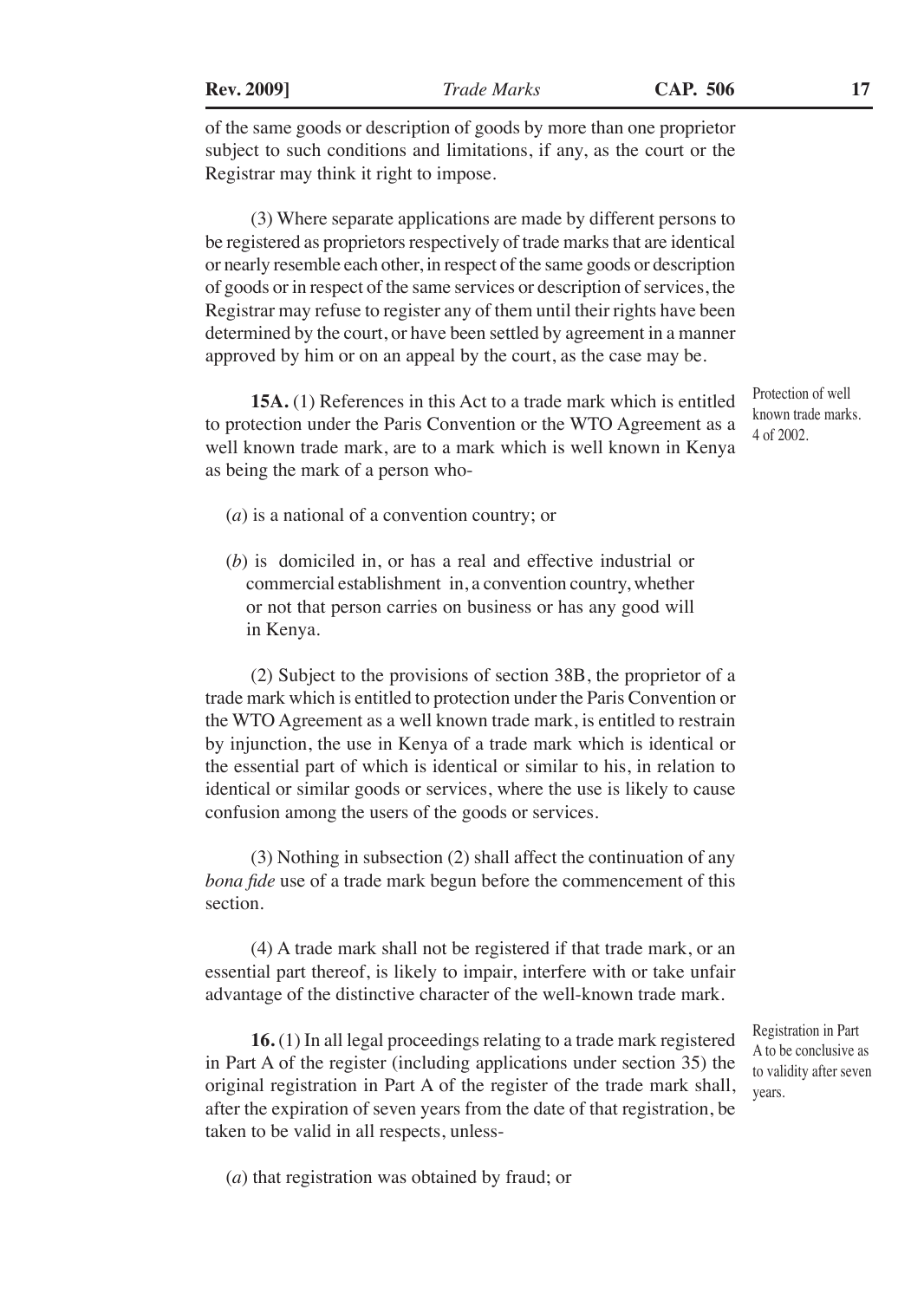(*b*) the trade mark offends against section 14.

(2) Nothing in subsection (1) of section 8 shall be construed as making applicable to a trade mark, being a trade mark registered in Part B of the register, the foregoing provisions of this section relating to a trade mark registered in Part A of the register.

**17.** If a trade mark -

- (*a*) contains any part not separately registered by the proprietor as a trade mark; or
- (*b*) contains matter common to the trade or to the provision of services of that description or otherwise of a non-distinctive character,

the Registrar or the court, in deciding whether the trade mark shall be entered or shall remain on the register, may require, as a condition of its being on the register

- (i) that the proprietor shall disclaim any right to the exclusive use of any part of the trade mark, or to the exclusive use of all or any portion of any such matter, to the exclusive use of which the tribunal holds him not to be entitled; or
- (ii) that the proprietor shall make such other disclaimer as the tribunal may consider necessary for the purpose of defining his rights under the registration:

Provided that no disclaimer on the register shall affect any rights of the proprietor of a trade mark except such as arise out of the registration of the trade mark in respect of which the disclaimer is made.

Words used as name or description of an article or substance. 5 of 1994, s.12, 7 of 2007.

**18.** (1) The registration of a trade mark shall not be deemed to have become invalid by reason only of any use, after the date of the registration, of a word or words which the trade mark contains, or of which it consists, as the name or description of an article or substance or of some activity:

Provided that, if it is proved either -

(i) that there is a well-known and established use of the word or words as the name or description of the article or substance by a person or persons carrying on a trade therein, not being use in relation to goods connected in the course of trade with the proprietor or a licensee of the

Registration subject to disclaimer. 5 of 1994, s. 11.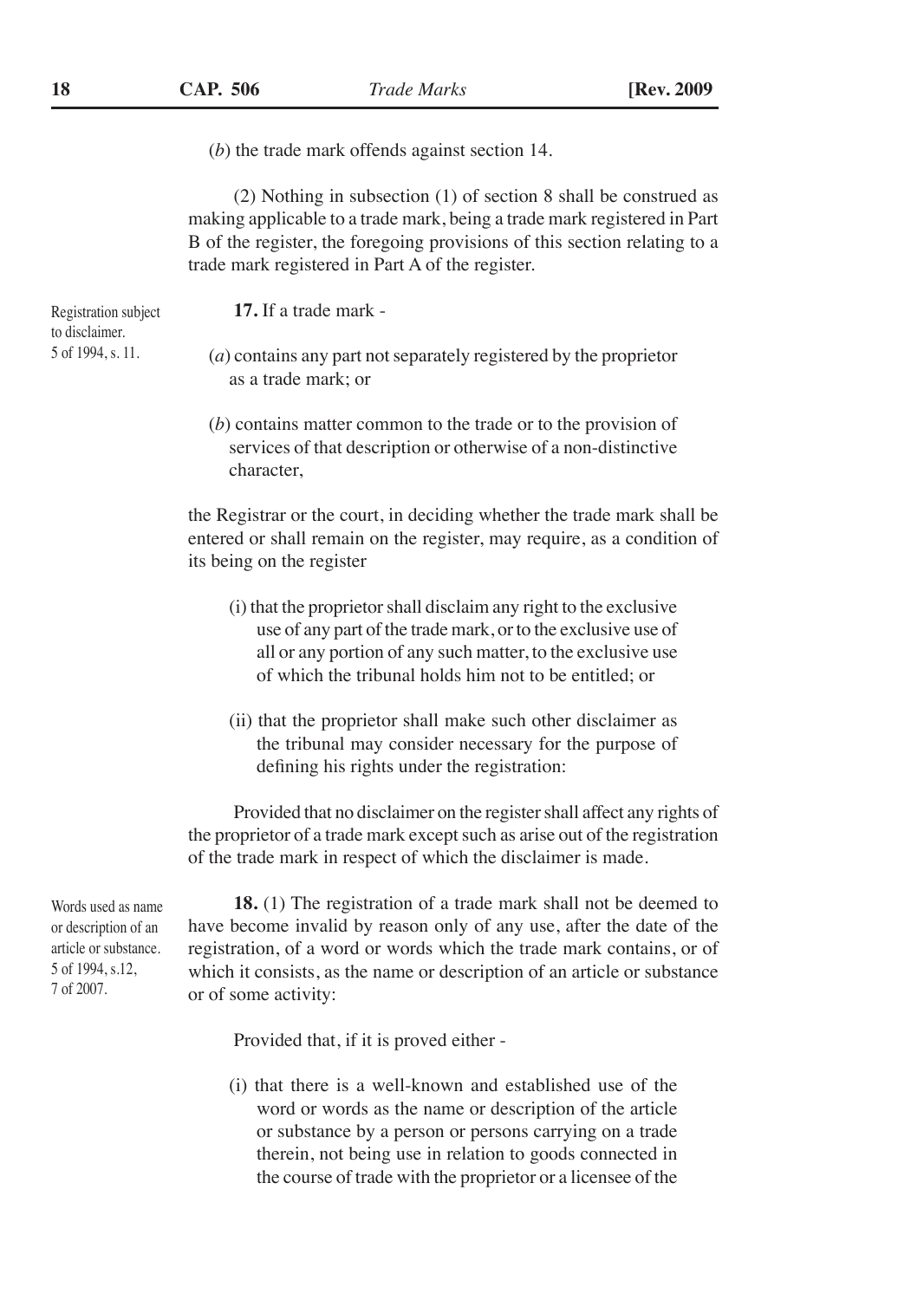trade mark or (in the case of a certification trade mark) goods certified by the proprietor; or

- (ii) that the article or substance was formerly manufactured under a patent, that a period of two years or more after the cesser of the patent has elapsed and that the word or words is or are the only practicable name or description of the article or substance;
- (iii) that there is a well-known and established use of the word or words as the name or description of some activity by a person providing services which include that activity, not being used in relation to services with the provision of which the proprietor or a licensee of the trade mark is connected in the course of business;

the provisions of subsection (2) shall have effect.

(2) Where the facts mentioned in the proviso to subsection (1) are proved with respect to any word or words, then -

- (*a*) if the trade mark consists solely of that word or those words, the registration of the trade mark, so far as regards registration in respect of the article or substance in question or of any goods of the same description or of the activity in question, shall be deemed for the purposes of section 35 to be an entry wrongly remaining on the register;
- *(b*) if the trade mark contains that word or those words and other matter, the court or the Registrar, in deciding whether the trade mark shall remain on the register, so far as regards registration in respect of the article or substance in question and of any goods of the same description or of the activity in question, may in case of a decision in favour of its remaining on the register require as a condition thereof that the proprietor shall disclaim any right to the exclusive use in relation to that article or substance and any goods of the same description or of the activity in question, of that word or those words, so, however, that no disclaimer on the register shall affect any rights of the proprietor of a trade mark except such as arise out of the registration of the trade mark in respect of which the disclaimer is made; and
- (*c*) for the purposes of any other legal proceedings relating to the trade mark -
	- (i) if the trade mark consists solely of that word or those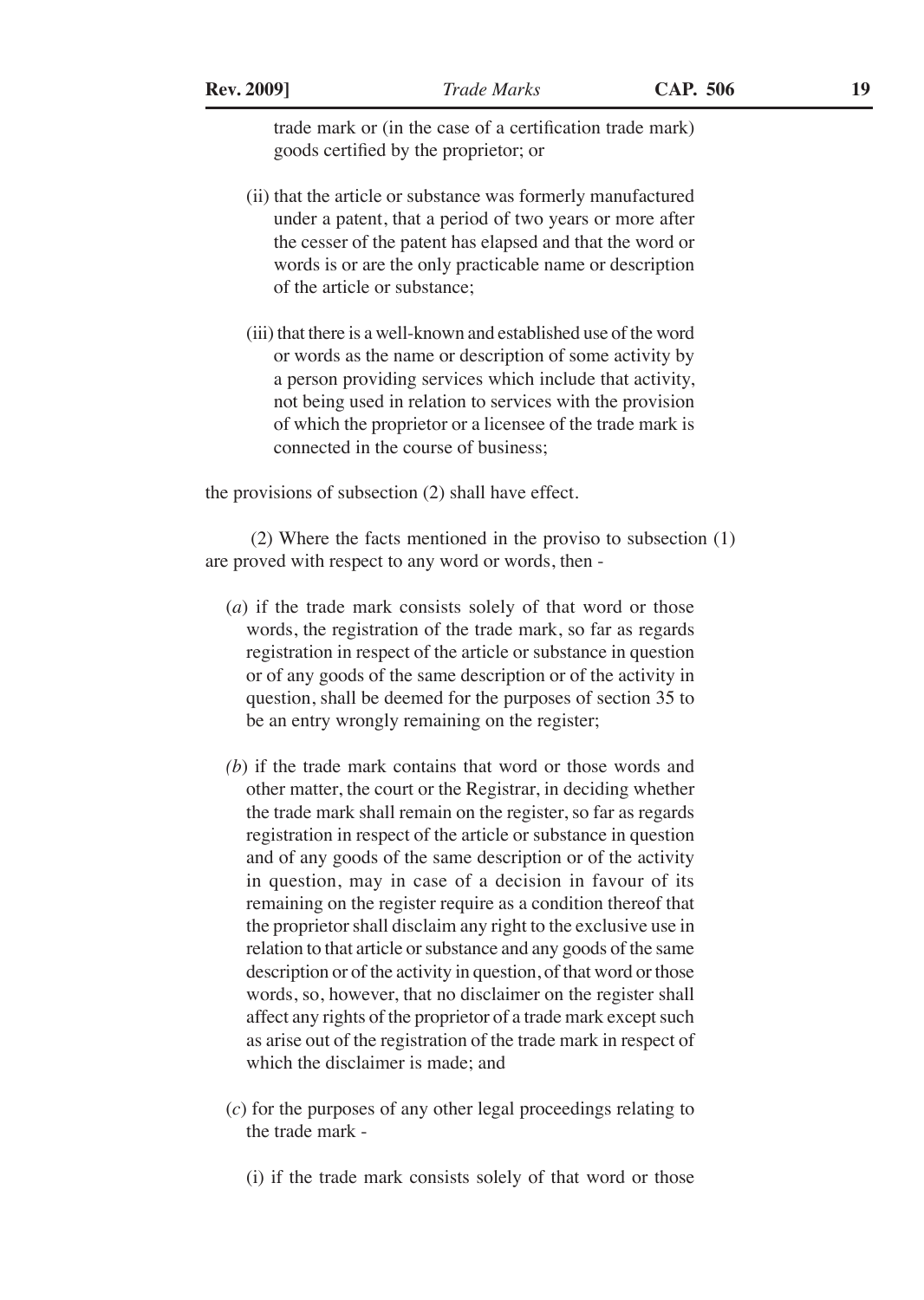words, all rights of the proprietor, whether under the common law or by registration, to the exclusive use of the trade mark in relation to the article or substance in question or to any goods of the same description or of the activity in question; or

(ii) if the trade mark contains that word or those words and other matter, all such rights of the proprietor to the exclusive use of that word or those words in such relation as aforesaid,

shall be deemed to have ceased on the date at which the use mentioned in paragraph (i) of the proviso to subsection (1) first became well known and established, or at the expiration of the period of two years mentioned in paragraph (ii) of that proviso.

(3) No word which is the commonly used and accepted name of any single chemical element or single chemical compound, as distinguished from a mixture, shall be registered as a trade mark in respect of a chemical substance or preparation, and any such registration in force at the commencement of this Act or thereafter shall, notwithstanding anything in section 16, be deemed for the purposes of section 35 to be an entry made in the register without sufficient cause, or an entry wrongly remaining on the register, as the circumstances may require:

Provided that this subsection shall not have effect in relation to a word which is used to denote only a brand or make of the element or compound as made by the proprietor or a licensee of the trade mark, as distinguished from the element or compound as made by others, and in association with a suitable name or description open to the public use.

**19.** (1) A trade mark may be limited in whole or in part to one or more specified colours, and in any such case the fact that it is so limited shall be taken into consideration by the court or the Registrar having to decide on the distinctive character of the trade mark.

(2) If and so far as a trade mark is registered without limitation of colour, it shall be deemed to be registered for all colours.

Part III - Procedure For And Duration Of Registration

**20.** (1) A person claiming to be the proprietor of a trade mark used or proposed to be used by him who is desirous of registering it shall apply in writing to the Registrar in the prescribed manner for registration either in Part A or in Part B of the register.

Effect of limitation as to colour, and of absence thereof.

Application for registration.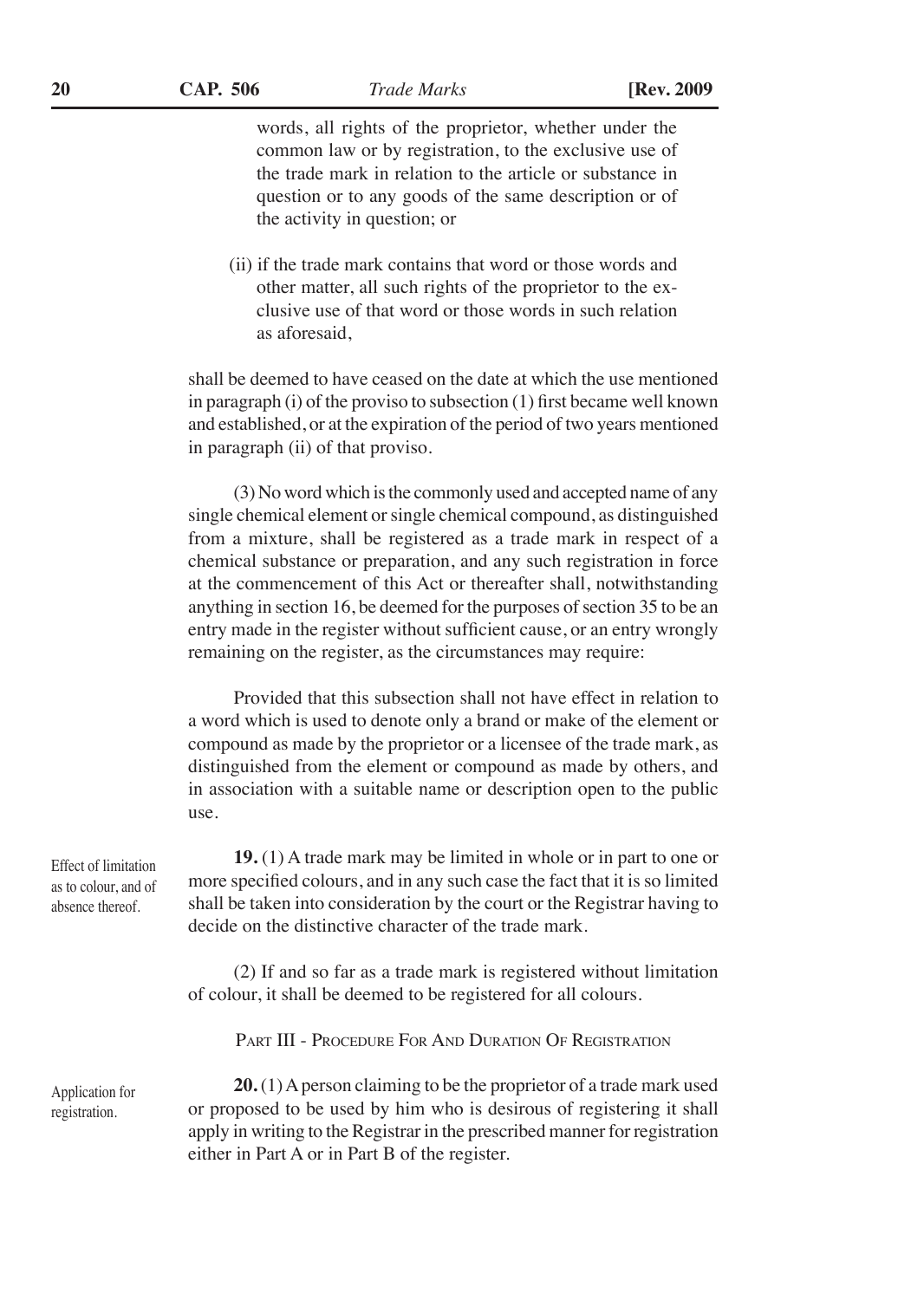(2) Subject to the provisions of this Act, the Registrar may refuse the application, or may accept it absolutely or subject to such amendments, modifications, conditions or limitations if any, as he may think right.

(3) In the case of an application for registration of a trade mark (other than a certification trade mark) in Part A of the register, the Registrar may, if the applicant is willing, instead of refusing the application, treat it as an application for registration in Part B and deal with the application accordingly.

(4) In the case of a refusal or conditional acceptance, the Registrar shall, if required by the applicant, state in writing the grounds of his decision and the materials used by him in arriving thereat, and the decision shall be subject to appeal to the court.

(5) An appeal under this section shall be made in the prescribed manner, and on the appeal the court shall, if required, hear the applicant and the Registrar, and shall make an order determining whether, and subject to what amendments, modifications, conditions or limitations, if any, the application is to be accepted.

(6) Appeals under this section shall be heard on the materials stated by the Registrar, and no further grounds of objection to the acceptance of the application shall be allowed to be taken by the Registrar, other than those so stated by him, except by leave of the court; and, where any further grounds of objection are taken, the applicant shall be entitled to withdraw his application without payment of costs on giving notice as prescribed.

(7) The Registrar or the court, as the case may be, may at any time, whether before or after acceptance, correct any error in or in connexion with the application, or may permit the applicant to amend his application upon such terms as the Registrar or the court may think fit.

**21.** (1) When an application for registration of a trade mark has been accepted, whether absolutely or subject to conditions or limitations, the Registrar shall, as soon as may be after acceptance, cause the application as accepted to be advertised in the prescribed manner, and the advertisement shall set forth all conditions and limitations subject to which the application has been accepted:

Provided that the Registrar may cause an application to be advertised before acceptance if it is made under paragraph (*e*) of subsection (1) of section 12, or in any other case where it appears to him that it is expedient by reason of any exceptional circumstances so

Opposition to registration.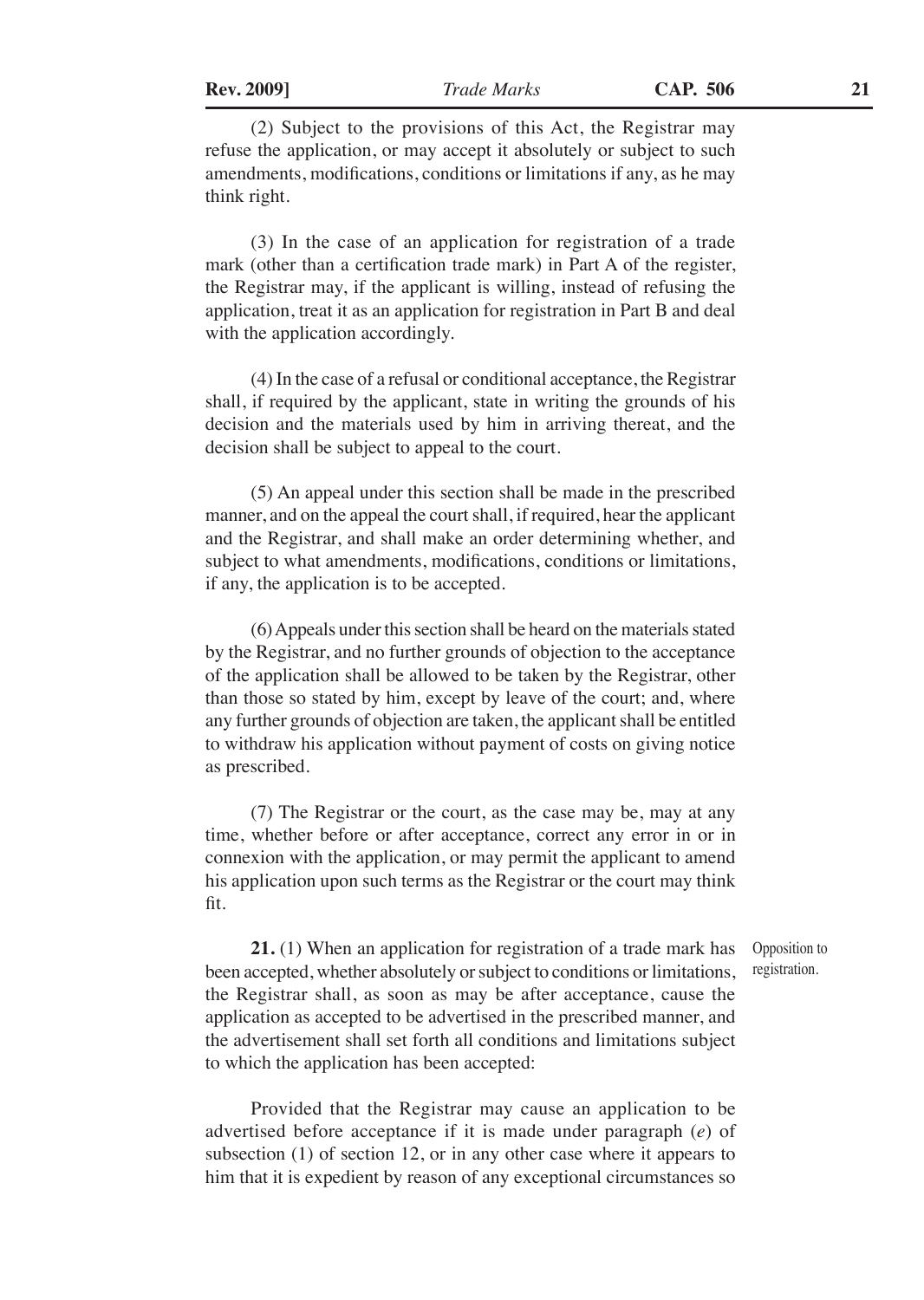to do, and where an application has been so advertised the Registrar may advertise it again when it has been accepted but shall not be bound so to do.

(2) Any person may, within the prescribed time from the date of the advertisement of an application, give notice to the Registrar of opposition to the registration.

(3) The notice shall be given in writing in the prescribed manner, and shall include a statement of the grounds of opposition.

(4) The Registrar shall send a copy of the notice to the applicant, and within the prescribed time after receipt thereof the applicant shall send to the Registrar, in the prescribed manner, a counter-statement of the grounds on which he relies for his application, and, if he does not do so, he shall be deemed to have abandoned his application.

(5) If the applicant sends a counter-statement, the Registrar shall furnish a copy thereof to the person giving notice of opposition, and shall, after hearing the parties, if so required, and considering the evidence, decide whether, and subject to what conditions or limitations, if any, registration is to be permitted.

(6) The decision of the Registrar shall be subject to appeal to the court.

(7) An appeal under this section shall be made in the prescribed manner, and on the appeal the court shall, if required, hear the parties and the Registrar, and shall make an order determining whether, and subject to what conditions or limitations, if any, registration is to be permitted.

(8) On the hearing of an appeal under this section any party may, either in the manner prescribed or by special leave of the court, bring forward further material for the consideration of the court.

(9) On an appeal under this section no further grounds of objection to the registration of a trade mark shall be allowed to be taken by the opponent or the Registrar, other than those so stated by the opponent, except by leave of the court; and, where any further grounds of objection are taken, the applicant shall be entitled to withdraw his application without payment of the costs of the opponent on giving notice as prescribed.

(10) On an appeal under this section the court may, after hearing the Registrar, permit the trade mark proposed to be registered to be modified in any manner not substantially affecting the identity thereof,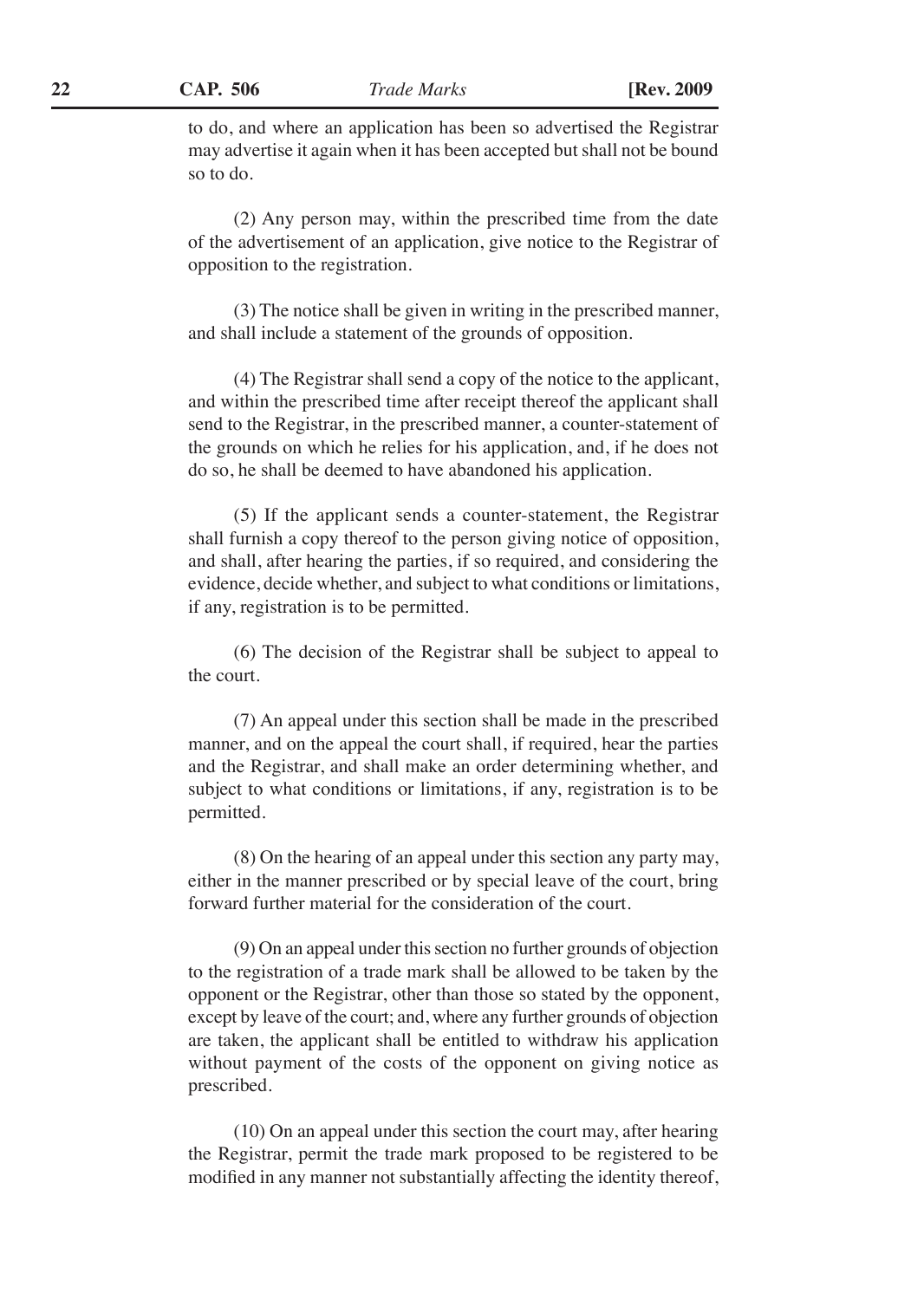but in any such case the trade mark as so modified shall be advertised in the prescribed manner before being registered.

(11) If a person giving notice of opposition or an applicant sending a counter-statement after receipt of a copy of such a notice, or an appellant, neither resides nor carries on business in Kenya, the court or the Registrar may require him to give security for costs of the proceedings before the court or the Registrar relative to the opposition or to the appeal, as the case may be, and in default of such security being duly given may treat the opposition or application, or the appeal, as the case may be, as abandoned.

**22.** (1) When an application for registration of a trade mark in Part A or in Part B of the register has been accepted, and either - Registration.

- (*a*) the application has not been opposed and the time for notice of opposition has expired; or
- (*b*) the application has been opposed and the opposition has been decided in favour of the applicant,

the Registrar shall, unless the application has been accepted in error, register the trade mark in Part A or Part B, as the case may be, and the trade mark, when registered, shall be registered as of the date of the application for registration, and that date shall be deemed for the purposes of this Act to be the date of registration:

Provided that the provisions of this subsection, relating to the date as of which a trade mark shall be registered and to the date to be deemed to be the date of registration, shall, as respects a trade mark registered under this Act with the benefit of any enactment relating to international or inter-imperial arrangements, have effect subject to the provisions of that enactment.

(2) On the registration of a trade mark, the Registrar shall issue to the applicant a certificate in the prescribed form of the registration thereof under the hand and seal of the Registrar.

(3) Where registration of a trade mark is not completed within twelve months from the date of the application by reason of default on the part of the applicant, the Registrar may, after giving notice of the non-completion to the applicant in writing in the prescribed manner, treat the application as abandoned unless it is completed within the time specified in that behalf in the notice.

23. (1) The registration of a trade mark shall be for a period of Duration and renewal ten years, but may be renewed from time to time in accordance with of registration.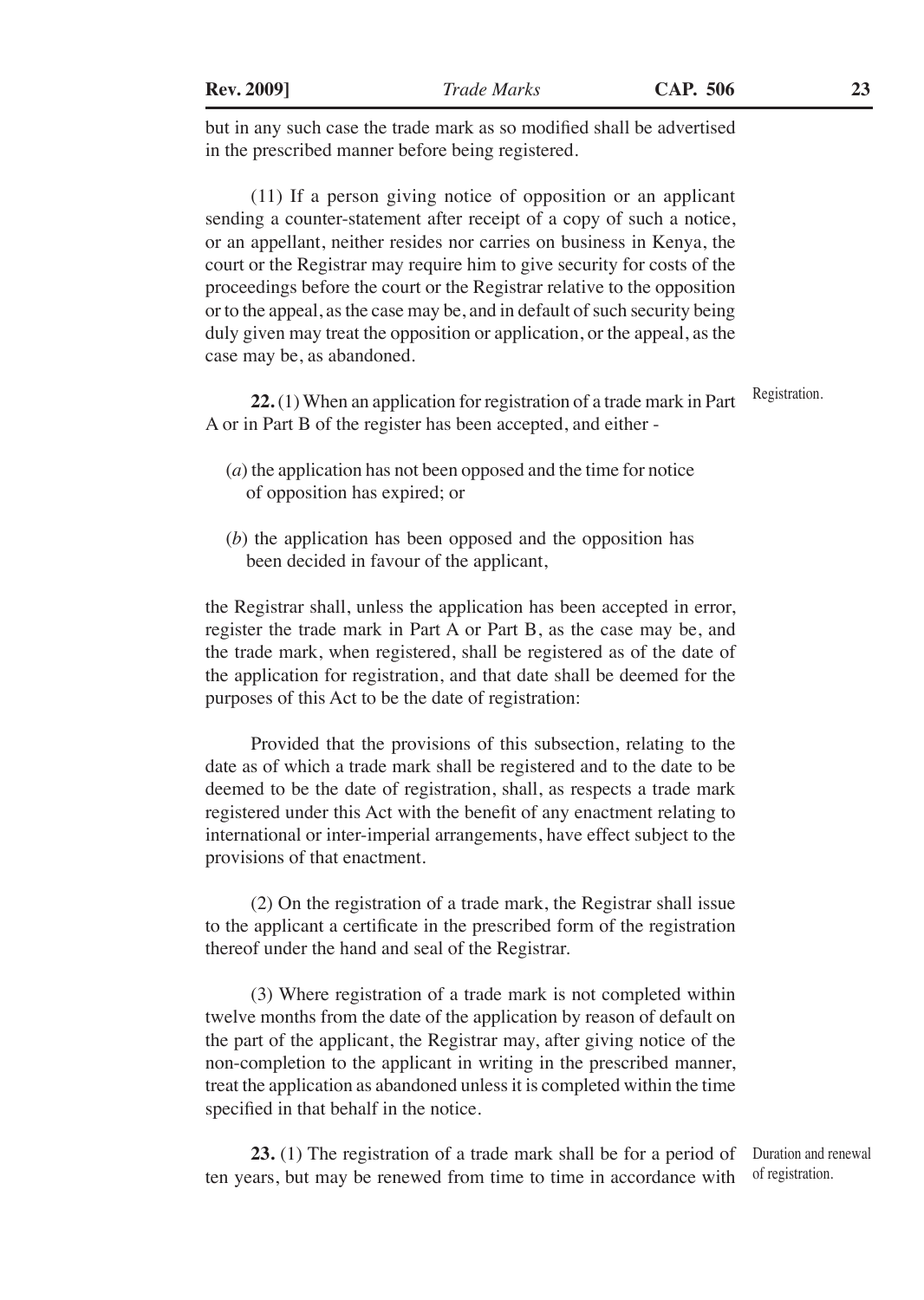5 of 1994, 4 of 2002. the provisions of this section.

(2) The Registrar shall, on application made by the registered proprietor of a trade mark in the prescribed manner and within the prescribed period, renew the registration of the trade mark for a period of ten years from the date of expiration of the original registration or of the last renewal of registration, as the case may be, which date is in this section referred to as the expiration of the last registration:

Provided that all the trade marks that were registered or the registration of which was renewed before the commencement of this section, shall remain in force until the expiry of the period of registration or renewal and thereafter, the provisions of this section shall apply.

(3) At the prescribed time before the expiration of the last registration of a trade mark, the Registrar shall send notice in the prescribed manner to the registered proprietor of the date of expiration and the conditions as to payment of fees and otherwise upon which a renewal of registration may be obtained, and, if at the expiration of the time prescribed in that behalf those conditions have not been duly complied with, the Registrar may remove the trade mark from the register, subject to such conditions, if any, as to its restoration to the register as may be prescribed.

(4) Where a trade mark has been removed from the register for non-payment of the fee for renewal, it shall, nevertheless, for the purpose of any application for the registration of a trade mark during one year next after the date of the removal, be deemed to be a trade mark that is already on the register:

Provided that this subsection shall not have effect where the court or the Registrar is satisfied either-

- (i) that there has been no bona fide trade use or business use of the trade mark that has been removed during the two years immediately preceding its removal; or
- (ii) that no deception or confusion would be likely to arise from the use of the trade mark that is the subject of the application for registration by reason of any previous use of the trade mark that has been removed.

(5) The Registrar shall cause an application for registration of a trade mark to be published in the Journal or in the Kenya Gazette, in such manner as may be prescribed in the rules made under this Act.

Registration of part

**24.** (1) Where the proprietor of a trade mark claims to be entitled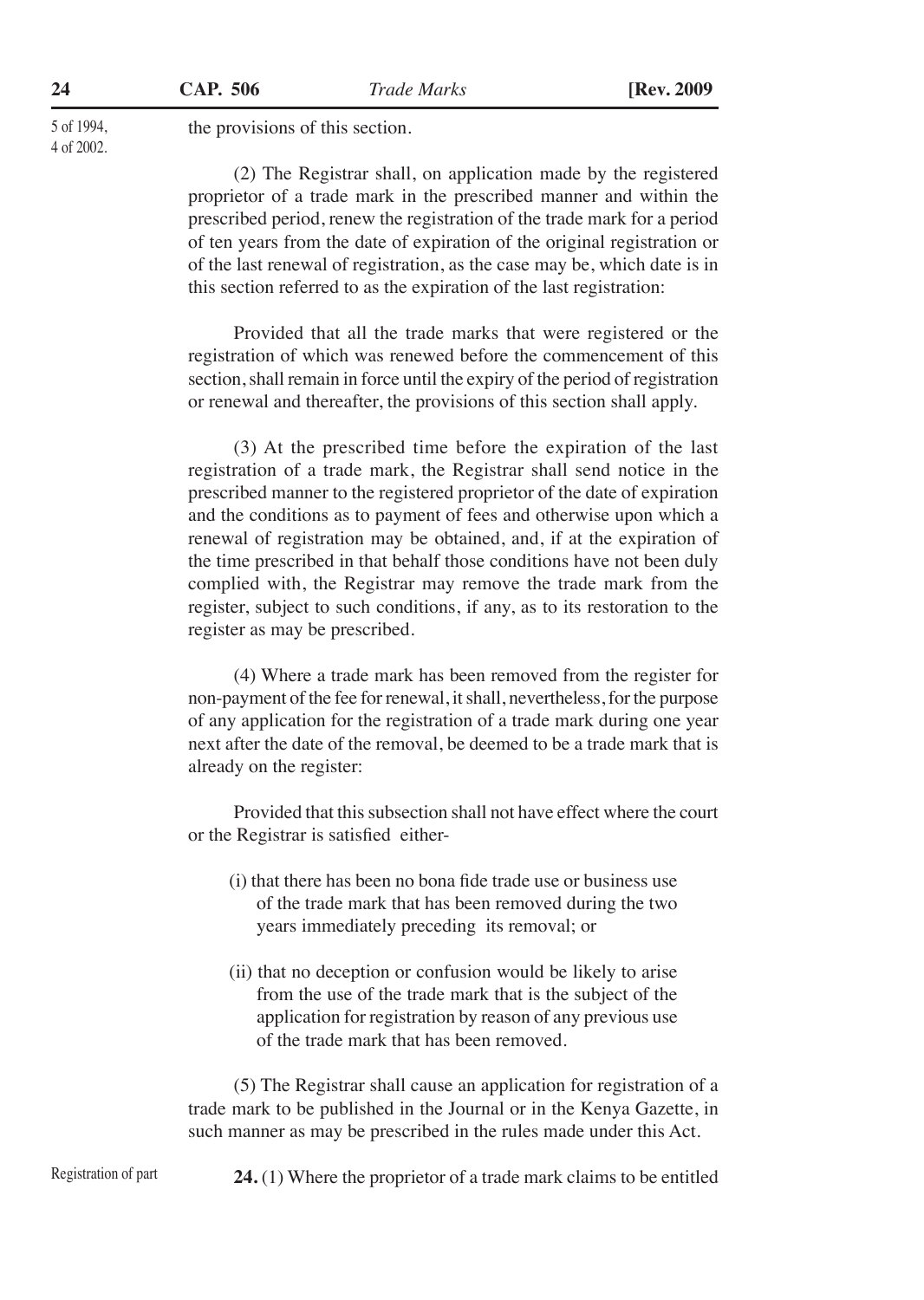| <b>Rev. 2009</b> |
|------------------|
|                  |

to the exclusive use of any part thereof separately, he may apply to register the whole and any such part as separate trade marks.

of trade mark and of trade marks as a series.

(2) Each such separate trade mark must satisfy all the conditions of an independent trade mark and shall, subject to the provisions of subsection (3) of section 26 and subsection (2) of section 33, have all the incidents of an independent trade mark.

(3) Where a person claiming to be the proprietor of several trade marks, in respect of the same goods or description of goods, which, while resembling each other in the material particulars thereof, yet differ in respect of -

- (*a*) statements of the goods in relation to which they are respectively used or proposed to be used; or
- (*b*) statements of number, price, quality or names of places; or
- (*c*) other matter of a non-distinctive character which does not substantially affect the identity of the trade mark; or
- (*d*) colour,

seeks to register those trade marks, they may be registered as a series in one registration.

#### Part IV-assignment And Transmission

**25.** (1) A registered trade mark is assignable and transmissible either in connection with the goodwill of a business or not.

Powers of, and restrictions on, assignment and transmission. 5 of 1994, s. 14.

(2) A registered trade mark is assignable and transmissible in respect of either all the goods or all the services in respect of which it is registered or of some only of those goods or services.

(3) The provisions of subsections (1) and (2) shall have the effect of an unregistered trade mark as they have effect in the case of a registered trade mark if at the time of the assignment or transmission of the unregistered trade mark it is or was used in the same business as a registered trade mark, and if it is or was assigned or transmitted at the same time and to the same person as that registered trade mark was assigned or transmitted.

(4) Notwithstanding anything in subsections  $(1)$ ,  $(2)$  and  $(3)$ , a trade mark shall not be, or be deemed to have been, assignable or transmissible in a case in which as a result of an assignment or transmission there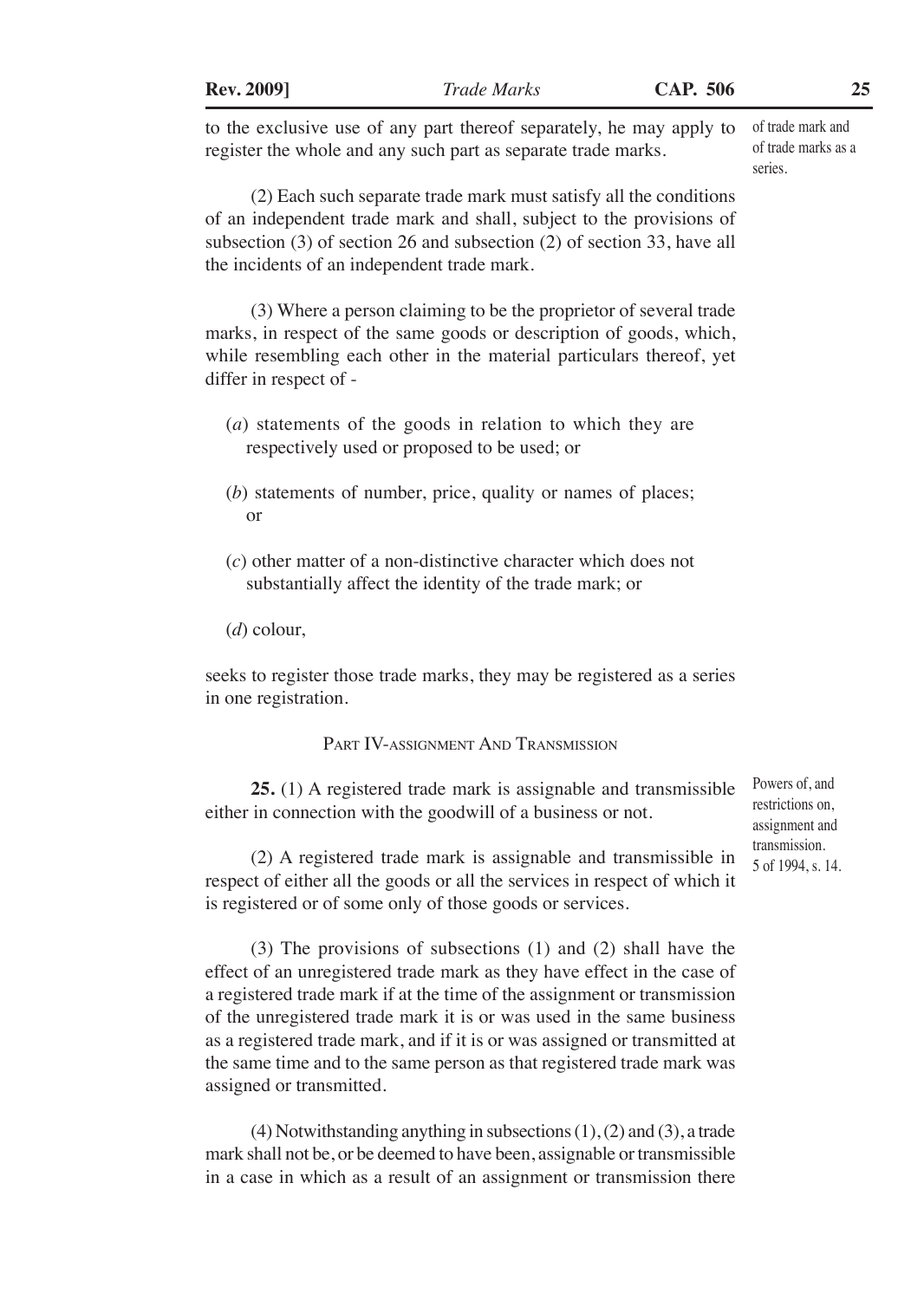**CAP. 506 26** *Trade Marks* **[Rev. 2009**

would in the circumstances subsist, or have subsisted, whether under the common law or by registration, exclusive rights in more than one of the persons concerned to the use, in relation to the same goods or description of goods or services to be performed, of trade marks nearly resembling each other or of identical trade marks, if, having regard to the similarity of the goods or services to be performed and of the trade marks, the use of the trade marks in exercise of those rights would be, or have been, likely to deceive or cause confusion:

Provided that, where a trade mark is or has been assigned or transmitted in such a case, the assignment or transmission shall not be deemed to be, or to have been, invalid under this subsection if the exclusive rights subsisting as a result thereof in the persons concerned respectively are, or were, having regard to limitations imposed thereon, such as not to be exercisable by two or more of those persons in relation to goods to be sold, or otherwise traded in or services to be performed within Kenya (otherwise than for export therefrom) or in relation to goods to be exported to the same market outside Kenya.

(5) The proprietor of a registered trade mark who proposes to assign it in respect of any goods or services in respect of which it is registered may submit to the Registrar in the prescribed manner a statement of case setting out the circumstances, and the Registrar may issue to him a certificate stating whether, having regard to the similarity of the goods or services and of the trade marks referred to in the case, the proposed assignment of the first-mentioned trade mark would or would not be invalid under subsection (4), and a certificate so issued shall, subject to the provisions of this section as to appeal and unless it is shown that the certificate was obtained by fraud or misrepresentation, be conclusive as to the validity or invalidity under that subsection of the assignment in so far as that validity or invalidity depends upon the facts set out in the case, but, as regards a certificate in favour of validity, only if application for the registration under section 28 of the title of the person becoming entitled is made within six months from the date on which the certificate is issued.

(6) Notwithstanding anything in subsections (1), (2) and (3), a trade mark shall not, on or after the appointed day, be assignable or transmissible in a case in which as a result of an assignment or transmission thereof there would in the circumstances subsist, whether under the common law or by registration, an exclusive right in one of the persons concerned to the use of the trade mark limited to use in relation to goods to be sold or otherwise traded in, or services to be performed, in a place or places in Kenya and an exclusive right in another of those persons to the use of a trade mark nearly resembling the first-mentioned trade mark or of an identical trade mark in relation to the same goods or description of goods limited to use in relation to goods to be sold,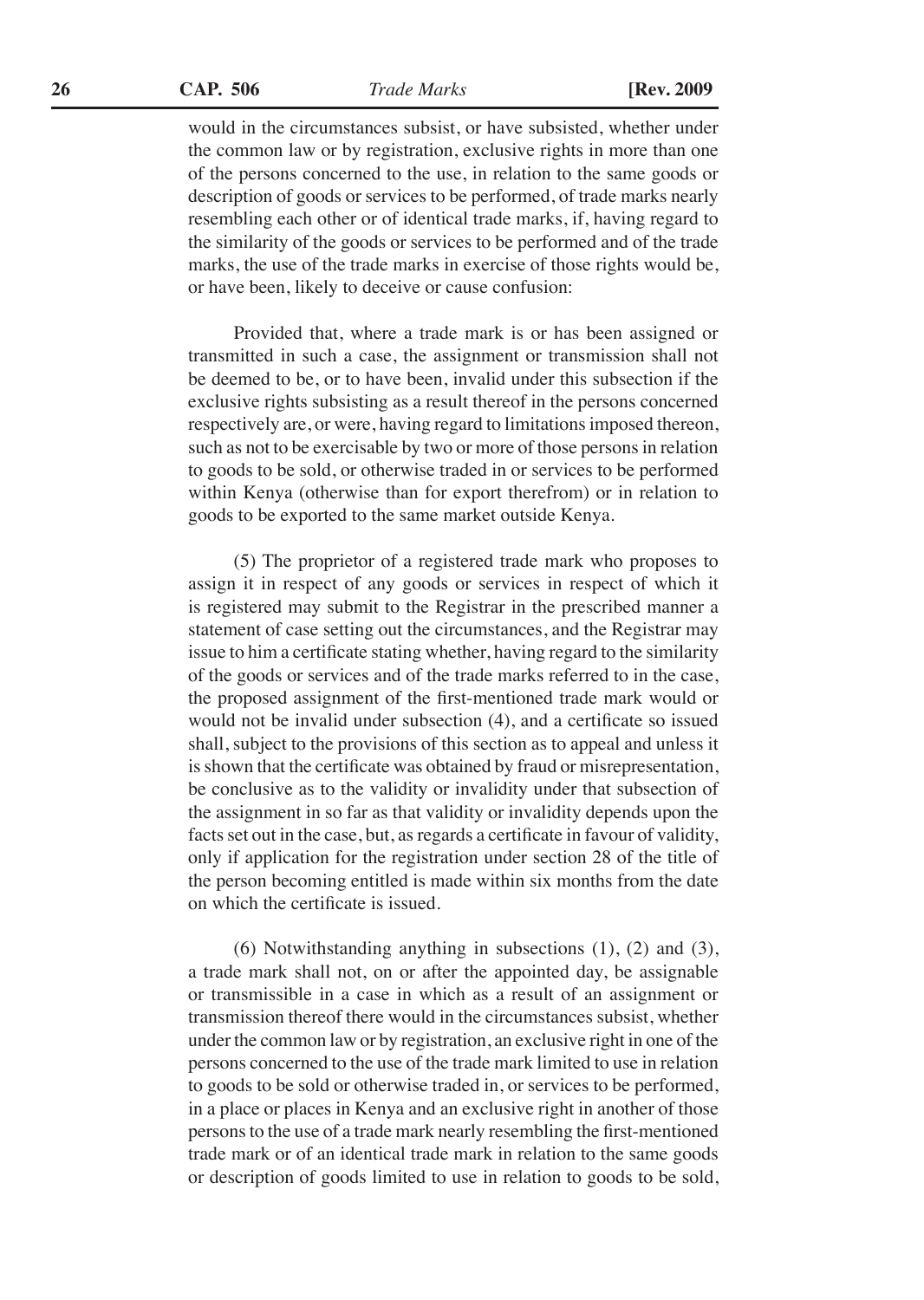or otherwise traded in, or services to be performed, in another place or other places in Kenya:

Provided that, on application in the prescribed manner by the proprietor of a trade mark who proposes to assign it, or of a person who claims that a trade mark has been transmitted to him or to a predecessor in title of his on or after the appointed day, in any such case, the Registrar, if he is satisfied that in all the circumstances the use of the trade marks in exercise of those rights would not be contrary to the public interest, may approve the assignment or transmission, and an assignment or transmission so approved shall not be deemed to be, or to have been, invalid under this subsection or under subsection (4), so, however, that in the case of a registered trade mark this provision shall not have effect unless application for the registration under section 28 of the title of the person becoming entitled is made within six months from the date on which the approval is given or, in the case of transmission, was made before that date.

(7) Where an assignment in respect of any goods of a trade mark that is at the time of the assignment used in a business in those goods is made, on or after the appointed day, otherwise than in connexion with the goodwill of that business, the assignment shall not take effect until the following requirements have been satisfied, that is to say, the assignee must, not later than the expiration of six months from the date on which the assignment is made or within such extended period, if any, as the Registrar may allow, apply to him for directions with respect to the advertisement of the assignment, and must advertise it in such form and manner and within such period as the Registrar may direct.

(8) Any decision of the Registrar under this section shall be subject to appeal to the court.

**26.** *(Repealed by 4 of 2002, s.6.)*

**27.** Subject to the provisions of this Act, the person for the time being entered in the register as proprietor of a trade mark shall, subject to any rights appearing from the register to be vested in any other person, have power to assign the trade mark, and to give effectual receipts for any consideration for an assignment thereof.

**28.** (1) Where a person becomes entitled by assignment or transmission to a registered trade mark, he shall make application to the Registrar to register his title, and the Registrar shall, on receipt of the application and on proof of title to his satisfaction, register him as the proprietor of the trade mark in respect of the goods or services in respect of which the assignment or transmission has effect, and shall cause particulars of the assignment or transmission to be entered on

Power of registered proprietor to assign and give receipts.

Registration of assignments and transmissions. 5 of 1994.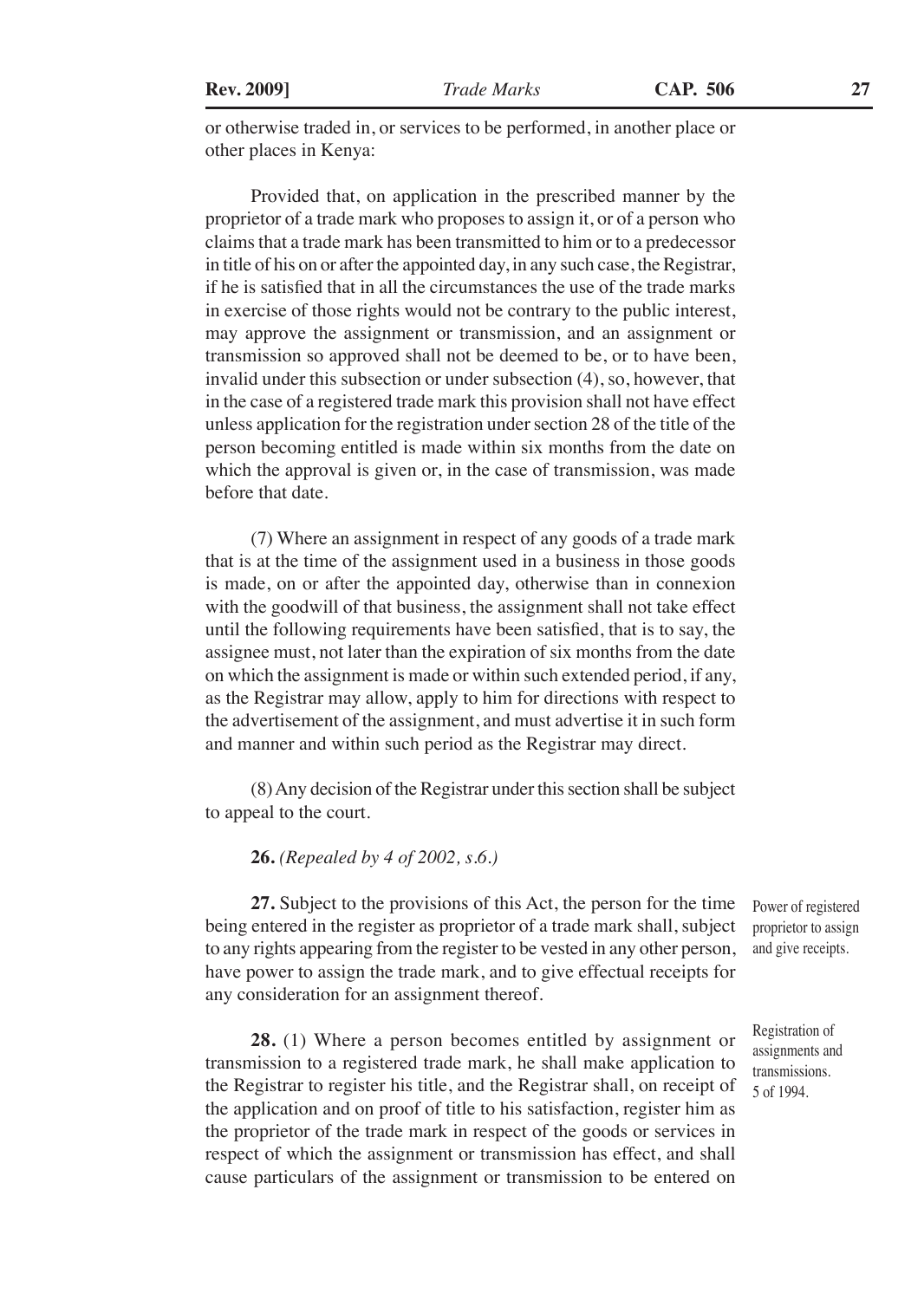the register.

(2) Any decision of the Registrar under this section shall be subject to appeal to the court.

(3) Except for the purposes of an appeal under this section or of an application under section 35, a document or instrument in respect of which no entry has been made in the register in accordance with the provisions of subsection (1) of this section shall not be admitted in evidence in any court in proof of the title to a trade mark except as between the parties to the document or instrument unless the court otherwise directs.

PART V - USE AND NON-USE

**29.** (1) Subject to the provisions of section 30, a registered trade mark may be taken off the register in respect of any of the goods or services in respect of which it is registered on application by any person aggrieved to the court or, at the option of the applicant and subject to the provisions of section 53, to the Registrar, on the ground that either -

- (*a*) the trade mark was registered without any bona fide intention on the part of the applicant for registration that it should be used in relation to those goods or services by him, and that there has in fact been no bona fide use of the trade mark in relation to those goods or services by any proprietor thereof for the time being up to the date one month before the date of the application; or
- (*b*) up to the date one month before the date of the application a continuous period of five years or longer elapsed during which the trade mark was a registered trade mark and during which there was no bona fide use thereof in relation to those goods or services by any proprietor thereof for the time being:

Provided that (except where the applicant has been permitted under subsection (2) of section 15 to register an identical or nearly resembling trade mark in respect of the goods or services in question or where the tribunal is of opinion that he might properly be permitted so to register such a trade mark) the tribunal may refuse an application made under paragraph (*a*) or (*b*) of this subsection in relation to any goods or services, if it is shown that there has been, before the relevant date or during the relevant periods as the case may be, *bona fide* use of the trade mark by any proprietor thereof for the time being in relation to-

(i) the services of the same description; or

Removal from register and imposition of limitations on ground of non-use. 5 of 1994.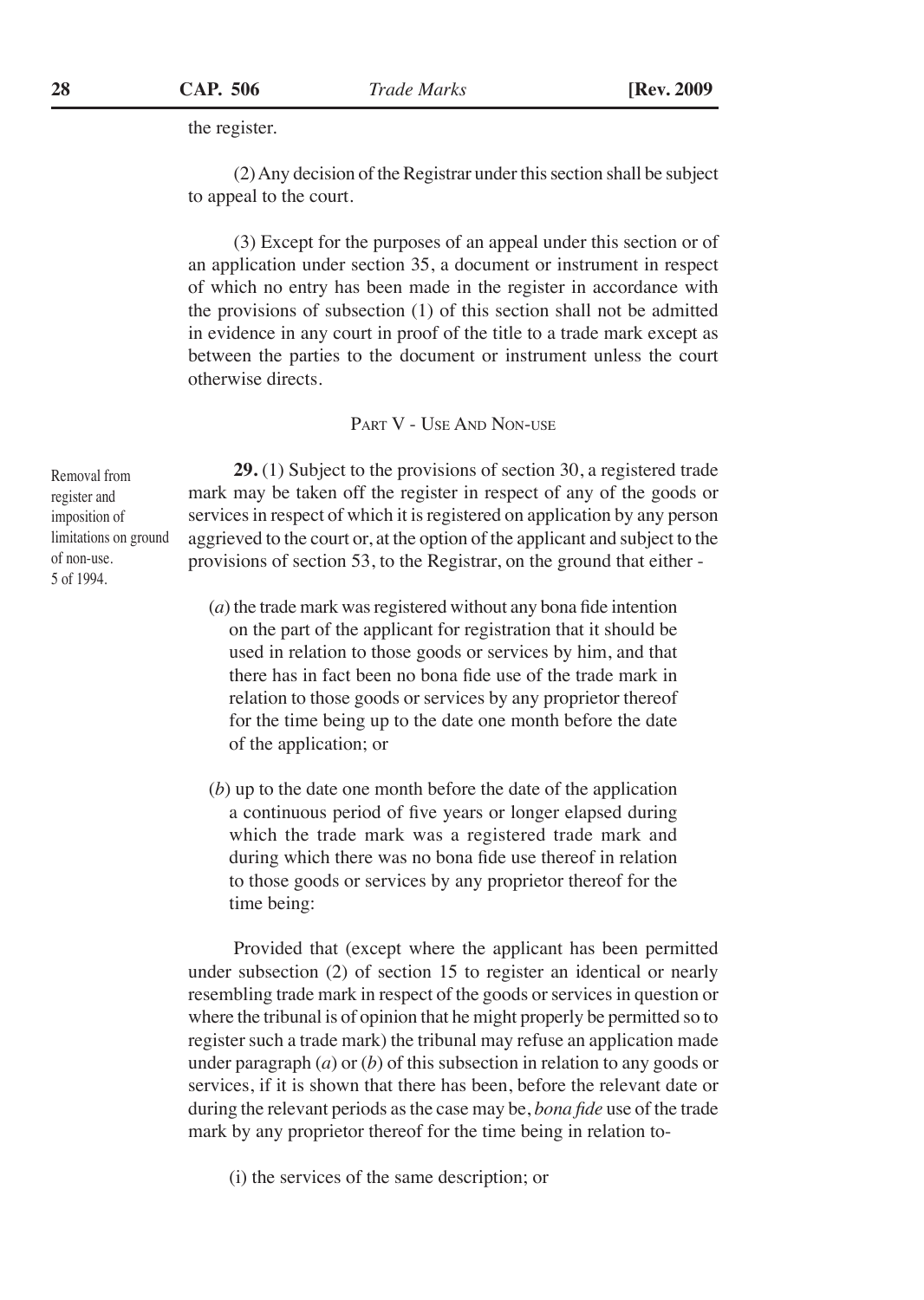(ii) goods associated with those services or services of that description, being services, or as the case may be, goods in respect of which the trade mark is registered;

(2) Where in relation to any goods or services in respect of which a trade mark is registered -

- (*a*) the matters referred to in paragraph (*b*) of subsection (1) of this section are shown so far as regards non-use of the trade mark in relation to goods or services to be sold, or otherwise traded in, in a particular place in Kenya (otherwise than for export), or in relation to goods or services to be exported to a particular market; and
- (*b*) a person has been permitted under subsection (2) of section 15 to register an identical or nearly resembling trade mark in respect of those goods or services under a registration extending to use in relation to goods or services to be sold, or otherwise traded in, or services to be performed in that place (otherwise than for export), or in relation to goods or services to be exported to that market, or the court or the Registrar is of opinion that he might properly be permitted so to register such a trade mark,

on application by that person to the court, or, at the option of the applicant and subject to the provisions of section 53, to the Registrar, the court or the Registrar, as the case may be, may impose on the registration of the first-mentioned trade mark such limitations as the court or the Registrar thinks proper for securing that that registration shall cease to extend to the last-mentioned use.

(3) An applicant shall not be entitled to rely for the purposes of paragraph (*b*) of subsection (1), or for the purposes of subsection (2), on any non-use of a trade mark that is shown to have been due to special circumstances or in relation to particular services and not to any intention to abandon the trade mark to which the application relates.

**30.** (1) Where a trade mark consisting of an invented word or invented words has become so well known as respects any goods in respect of which it is registered and in relation to which it has been used that the use thereof in relation to other goods would be likely to be taken as indicating a connexion in the course of trade between those goods and a person entitled to use the trade mark in relation to the first-mentioned goods, then, notwithstanding that the proprietor registered in respect of the first-mentioned goods does not use or propose to use the trade mark in relation to those other goods and notwithstanding anything in section

Defensive registration of well known trade marks.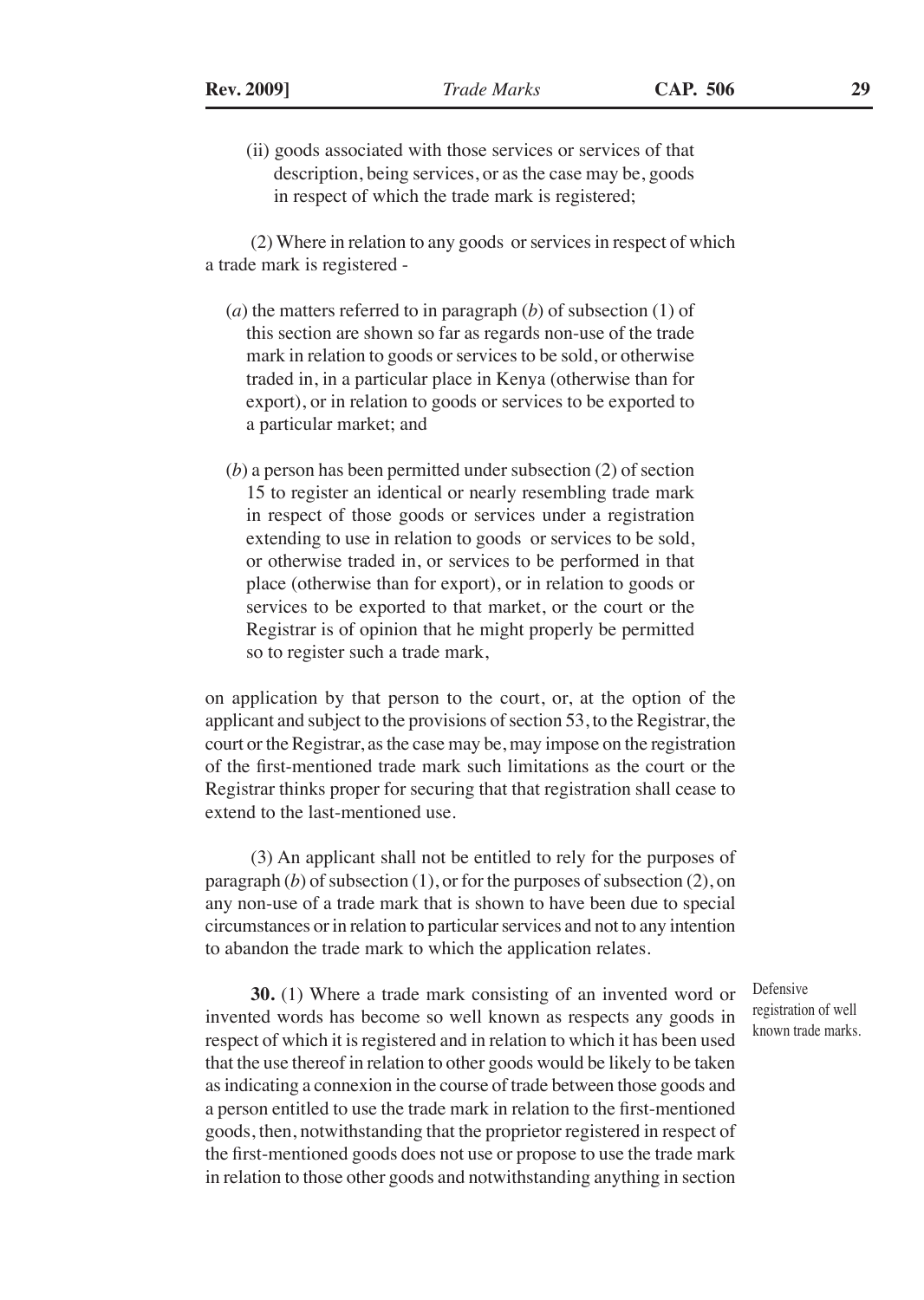**CAP. 506 30** *Trade Marks* **[Rev. 2009**

29, the trade mark may, on the application in the prescribed manner of the proprietor registered in respect of the first-mentioned goods, be registered in his name in respect of those other goods as a defensive trade mark and, while so registered, shall not be liable to be taken off the register in respect of those goods under that section.

(2) The registered proprietor of a trade mark may apply for the registration thereof in respect of any goods as a defensive trade mark notwithstanding that it is already registered in his name in respect of those goods otherwise than as a defensive trade mark, or may apply for the registration thereof in respect of any goods otherwise than as a defensive trade mark notwithstanding that it is already registered in his name in respect of those goods as a defensive trade mark, in lieu in each case of the existing registration.

(3) A trade mark registered as a defensive trade mark and that trade mark as otherwise registered in the name of the same proprietor shall, notwithstanding that the respective registrations are in respect of different goods, be deemed to be, and shall be registered as, associated trade marks.

(4) On application by any person aggrieved to the court or, at the option of the applicant and subject to the provisions of section 53, to the Registrar, the registration of a trade mark as a defensive trade mark may be cancelled on the ground that the requirements of subsection (1) of this section are no longer satisfied in respect of any goods in respect of which the trade mark is registered in the name of the same proprietor otherwise than as a defensive trade mark, or may be cancelled as respects any goods in respect of which it is registered as a defensive trade mark on the ground that there is no longer any likelihood that the use of the trade mark in relation to those goods would be taken as giving the indication mentioned in subsection (1) of this section.

(5) The Registrar may at any time cancel the registration as a defensive trade mark of a trade mark of which there is no longer any registration in the name of the same proprietor otherwise than as a defensive trade mark.

(6) Except as otherwise expressly provided in this section, the provisions of this Act shall apply in respect of the registration of trade marks as defensive trade marks and of trade marks so registered as they apply in other cases.

Registered users. 5 of 1994, 7 of 2007.

**31.** (1) Subject to the provisions of this section, a person other than the proprietor of a trade mark may be registered as a licensee thereof in respect of all or any of the goods in respect of which it is registered or in respect of services with the provision of which he is connected in the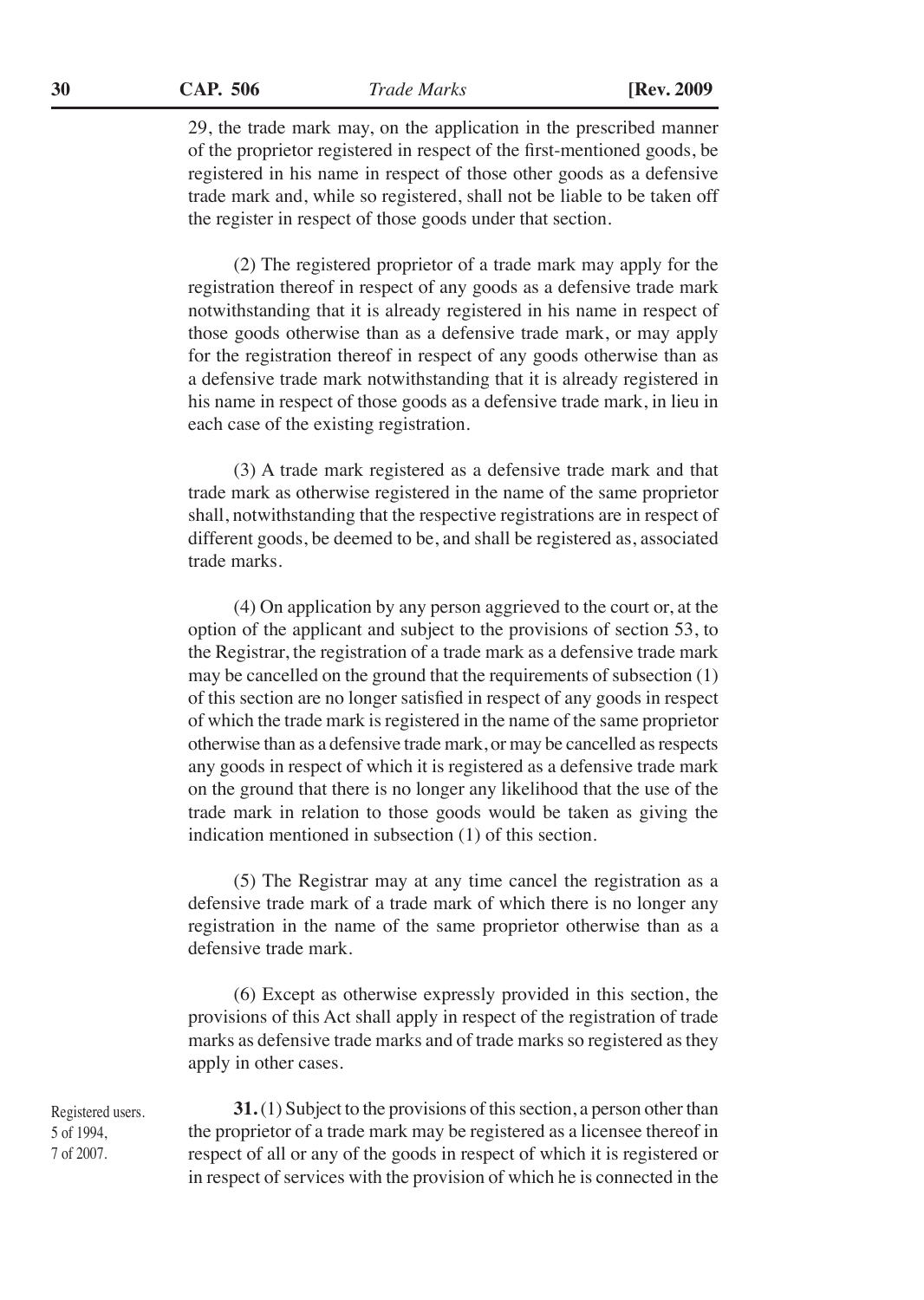course of business (otherwise than as a defensive trade mark) and either with or without conditions or restrictions; and the use of a trade mark by a licensee thereof in respect of which for the time being the trade mark remains registered and he is registered as a licensee, being use such as to comply with any conditions or restrictions to which his registration is subject, is in this Act referred to as the permitted use thereof.

(2) The permitted use of a trade mark shall be deemed to be use by the proprietor thereof, and shall be deemed not to be use by a person other than the proprietor, for the purposes of section 29 and for any other purpose for which such use is material under this Act or at common law.

(3) Subject to any agreement subsisting between the parties, a licensee of a trade mark shall be entitled to call upon the proprietor thereof to take proceedings to prevent infringement thereof, and, if the proprietor refuses or neglects to do so within two months after being so called upon, the licensee may institute proceedings for infringement in his own name, as if he were the proprietor, making the proprietor a defendant; and a proprietor so added as defendant shall not be liable for any costs unless he enters an appearance and takes part in the proceedings.

(4) Where it is proposed that a person should be registered as a licensee of a trade mark, the proprietor and the proposed licensee shall apply in writing to the Registrar in the prescribed manner and shall furnish him with a statutory declaration made by the proprietor, or by some person authorized to act on his behalf and approved by the Registrar -

- (*a*) giving particulars of the relationship, existing or proposed, between the proprietor and the proposed licensee, including particulars showing the degree of control by the proprietor over the permitted use which their relationship will confer and whether it is a term of their relationship that the proposed licensee shall be the sole licensee or that there shall be any other restriction as to persons for whose registration as licensees application may be made;
- (*b*) stating the goods or services in respect of which registration is proposed;
- (*c*) stating any conditions or restrictions proposed with respect to the characteristics of the goods or services, to the mode or place of permitted use or to any other matter; and
- (*d*) stating whether the permitted use is to be for a period or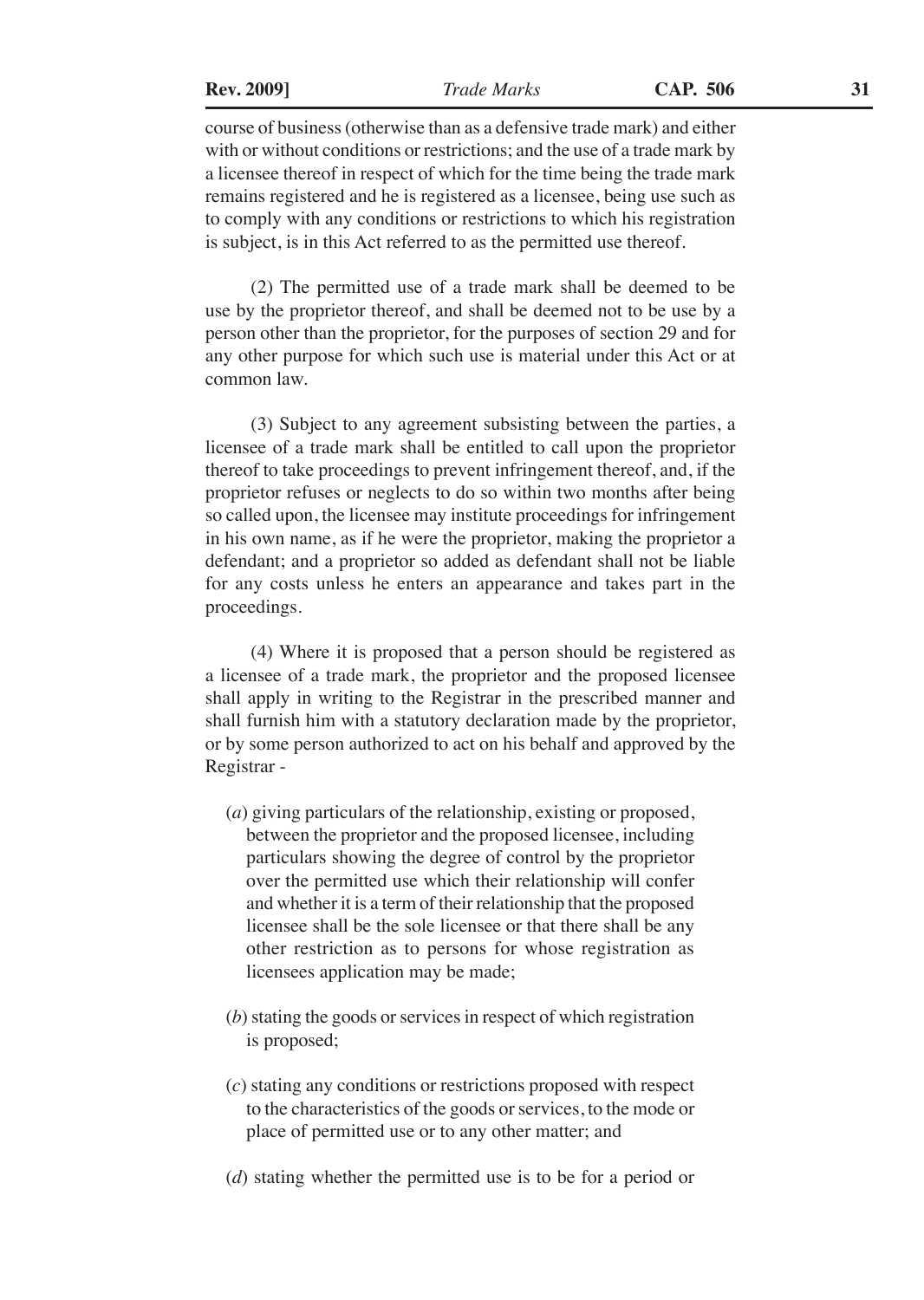without limit of period, and if for a period the duration thereof,

and with such further documents, information or evidence as may be required under the rules or by the Registrar.

(5) When the requirements of subsection (4) have been complied with, if the Registrar, after considering the information furnished to him under that subsection, is satisfied that in all the circumstances the use of the trade mark in relation to the proposed goods or services or any of them by the proposed licensee subject to any conditions or restrictions which the Registrar thinks proper would not be contrary to the public interest, the Registrar may register the proposed licensee as a licensee in respect of the goods or services as to which he is so satisfied subject as aforesaid.

(6) The Registrar shall refuse an application under the foregoing provisions of this section if it appears to him that the grant thereof would tend to facilitate trafficking in a trade mark.

(7) The Registrar shall, if so required by an applicant, take steps for securing that information given for the purposes of an application under the foregoing provisions of this section (other than matter entered in the register) is not disclosed to rivals in trade.

(8) Without prejudice to the provisions of section 35, the registration of a person as a licensee may be -

- (*a*) varied by the Registrar as regards the goods or services in respect of which, or any conditions or restrictions subject to which, it has effect, on the application in writing in the prescribed manner of the registered proprietor of the trade mark to which the registration relates;
- (*b*) cancelled by the Registrar on the application in writing in the prescribed manner of the registered proprietor or of the licensee or of any other licensee of the trade mark; or
- (*c*) cancelled by the Registrar on the application in writing in the prescribed manner of any person on any of the following grounds -
	- (i) that the licensee has used the trade mark otherwise than by way of the permitted use, or in such a way as to cause, or to be likely to cause, deception or confusion;
	- (ii) that the proprietor or the licensee misrepresented, or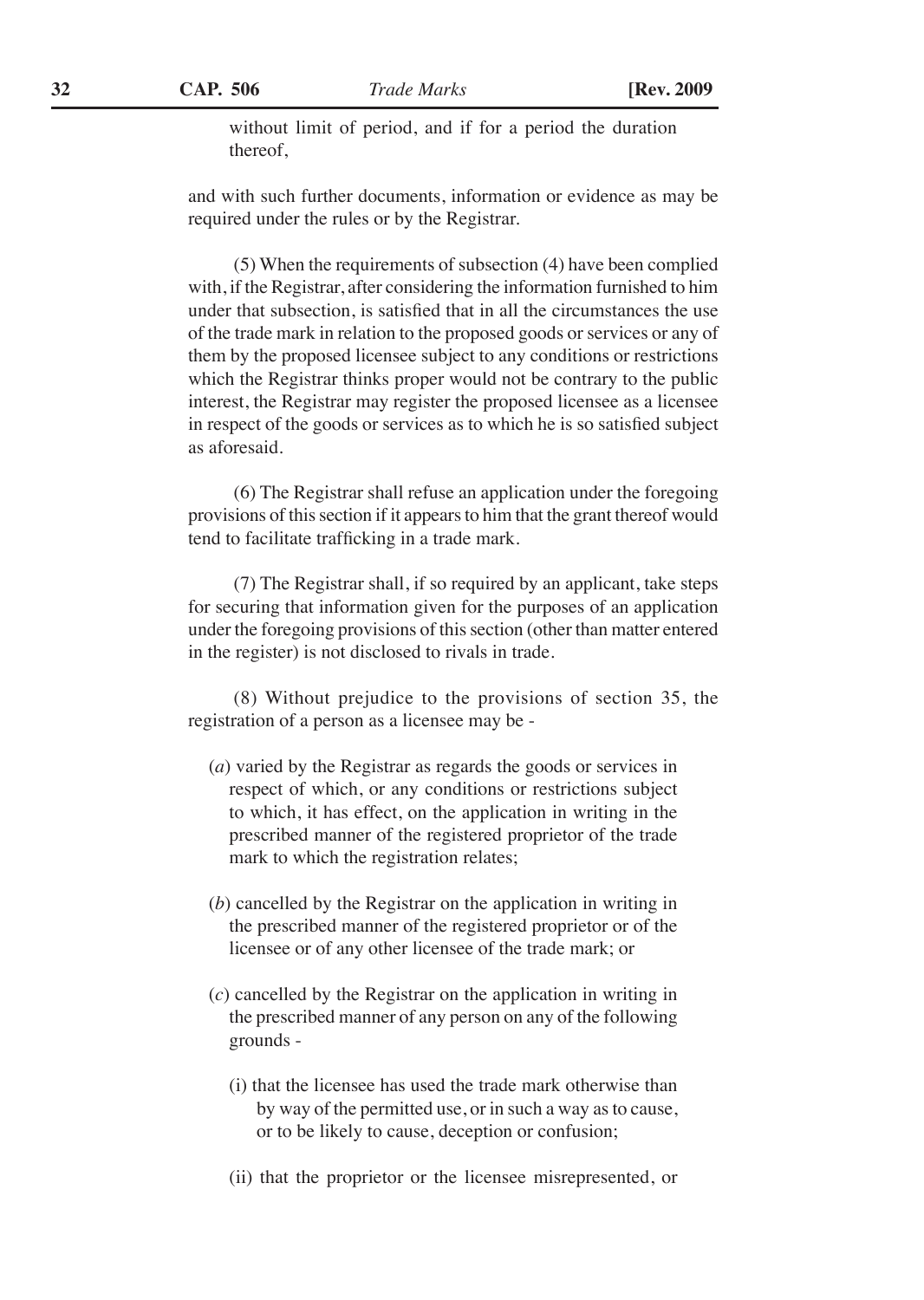failed to disclose, some fact material to the application for the registration, or that the circumstances have materially changed since the date of the registration;

(iii) that the registration ought not to have been effected having regard to rights vested in the applicant by virtue of a contract in the performance of which he is interested.

(9) Provision shall be made by the rules for the notification of the registration of a person as a licensee to any other licensee of the trade mark, and for the notification of an application under subsection (8) to the registered proprietor and each licensee (not being the applicant) of the trade mark, and for giving to the applicant on such an application, and to all persons to whom such an application is notified and who intervene in the proceedings in accordance with the rules, an opportunity of being heard.

(10) The Registrar may at any time cancel the registration of a person as a licensee of a trade mark in respect of any goods or services in respect of which the trade mark is no longer registered.

(11) A decision of the Registrar under the foregoing provisions of this section shall be subject to appeal to the court.

(12) Nothing in this section shall confer on a licensee of a trade mark any assignable or transmissible right to the use thereof.

**32.** (1) No application for the registration of a trade mark in respect of any goods or services to be performed shall be refused, nor shall permission for such registration be withheld, on the ground only that it appears that the applicant does not use or propose to use the trade mark if -

- (*a*) the court or the Registrar is satisfied that a body corporate is about to be constituted, and that the applicant intends to assign the trade mark to the corporation with a view to the use thereof in relation to those goods or services to be performed by the corporation; or
- (*b*) the application is accompanied by an application for the registration of a person as a licensee of the trade mark, and the court or the Registrar is satisfied that the proprietor intends it to be used by that person in relation to those goods or services to be performed and the court or the Registrar is also satisfied that that person will be registered as a licensee thereof immediately after the registration of the trade mark.

Proposed use of trade mark by corporation to be constituted, etc. 5 of 1994, 7 of 2007.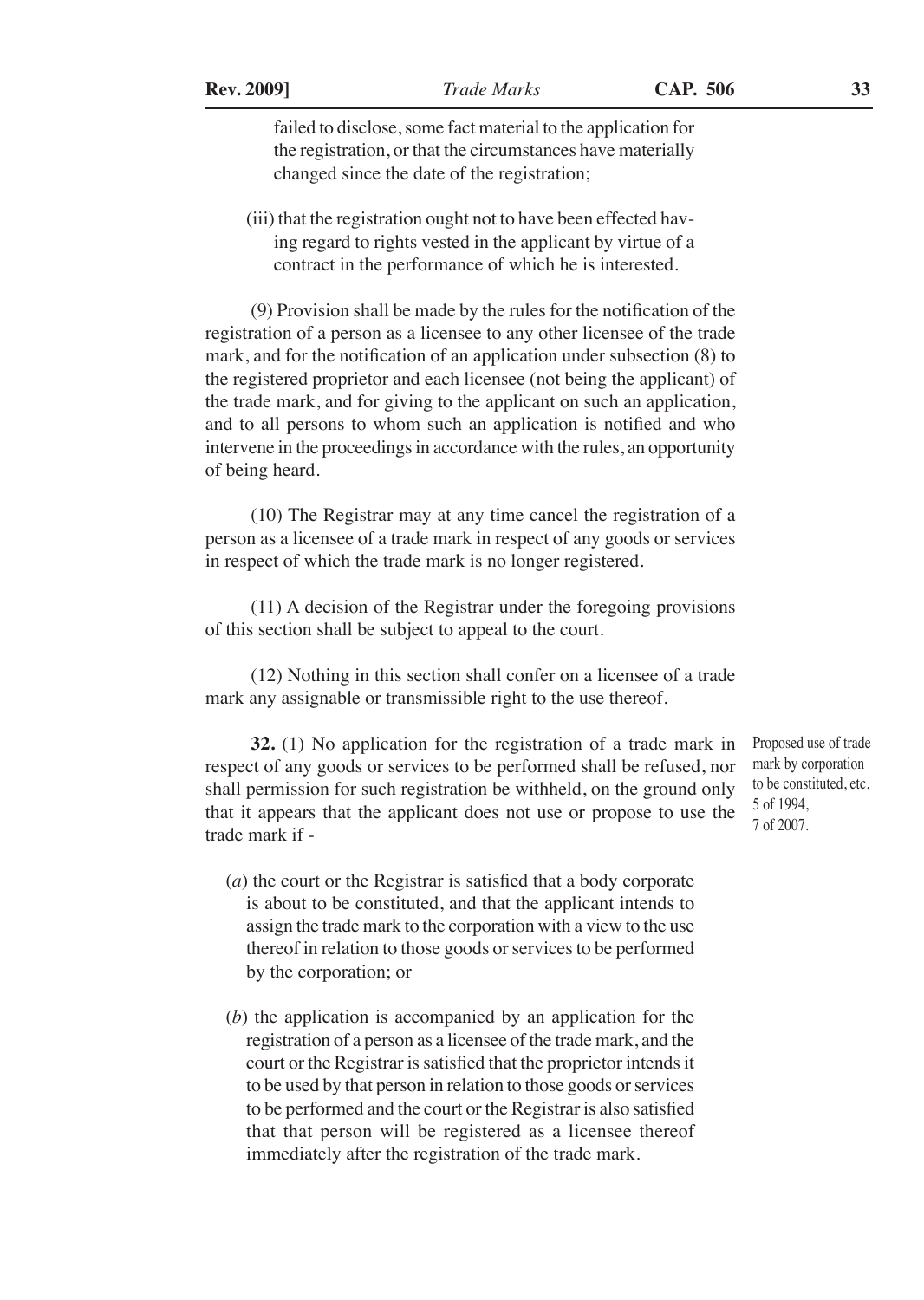(2) The provisions of section 29 shall have effect, in relation to a trade mark registered under the power conferred by subsection (1) of this section, as if for the reference, in paragraph (*a*) of subsection (1) of that section, to intention on the part of an applicant for registration that a trade mark should be used by him there were substituted a reference to intention on his part that it should be used by the corporation or licensee concerned.

(3) The court or the Registrar may, as a condition of the exercise of the power conferred by subsection (1) in favour of an applicant who relies on intention to assign to a corporation as aforesaid, require him to give security for the costs of any proceedings before the court or the Registrar relative to any opposition or appeal, and in default of such security being duly given may treat the application as abandoned.

(4) Where a trade mark is registered in respect of any goods under the power conferred by subsection (1) in the name of an applicant who relies on intention to assign to a corporation as aforesaid, then, unless within such period as may be prescribed, or within such further period not exceeding six months as the Registrar may on application being made to him in the prescribed manner allow, the corporation has been registered as the proprietor of the trade mark in respect of those goods, the registration shall cease to have effect in respect thereof at the expiration of that period, and the Registrar shall amend the register accordingly.

Use of one of associated or substantially identical trade marks equivalent to use of another. 4 of 2002.

Use of trade mark for export trade. 5 of 1994, s. 19.

**33.** (1) Where under this Act use of a registered trade mark is required to be proved for any purpose, the court or the Registrar may, if and so far as the court or the Registrar thinks right, accept use of a trade mark with additions or alterations not substantially affecting its identity, as an equivalent for the use required to be proved.

(2) The use of the whole of a registered trade mark shall for the purposes of this Act be deemed to be also a use of any registered trade mark, being a part thereof, registered in the name of the same proprietor by virtue of subsection (1) of section 24.

**34.** The application in Kenya of a trade mark to goods to be exported from Kenya, and any other act done in Kenya in relation to goods to be so exported or services to be performed outside which, if done in relation to goods to be sold or otherwise traded in Kenya or services to be performed within Kenya would constitute use of a trade mark therein, shall be deemed to constitute those goods or services for any purpose for which such use is material under this Act or at common law.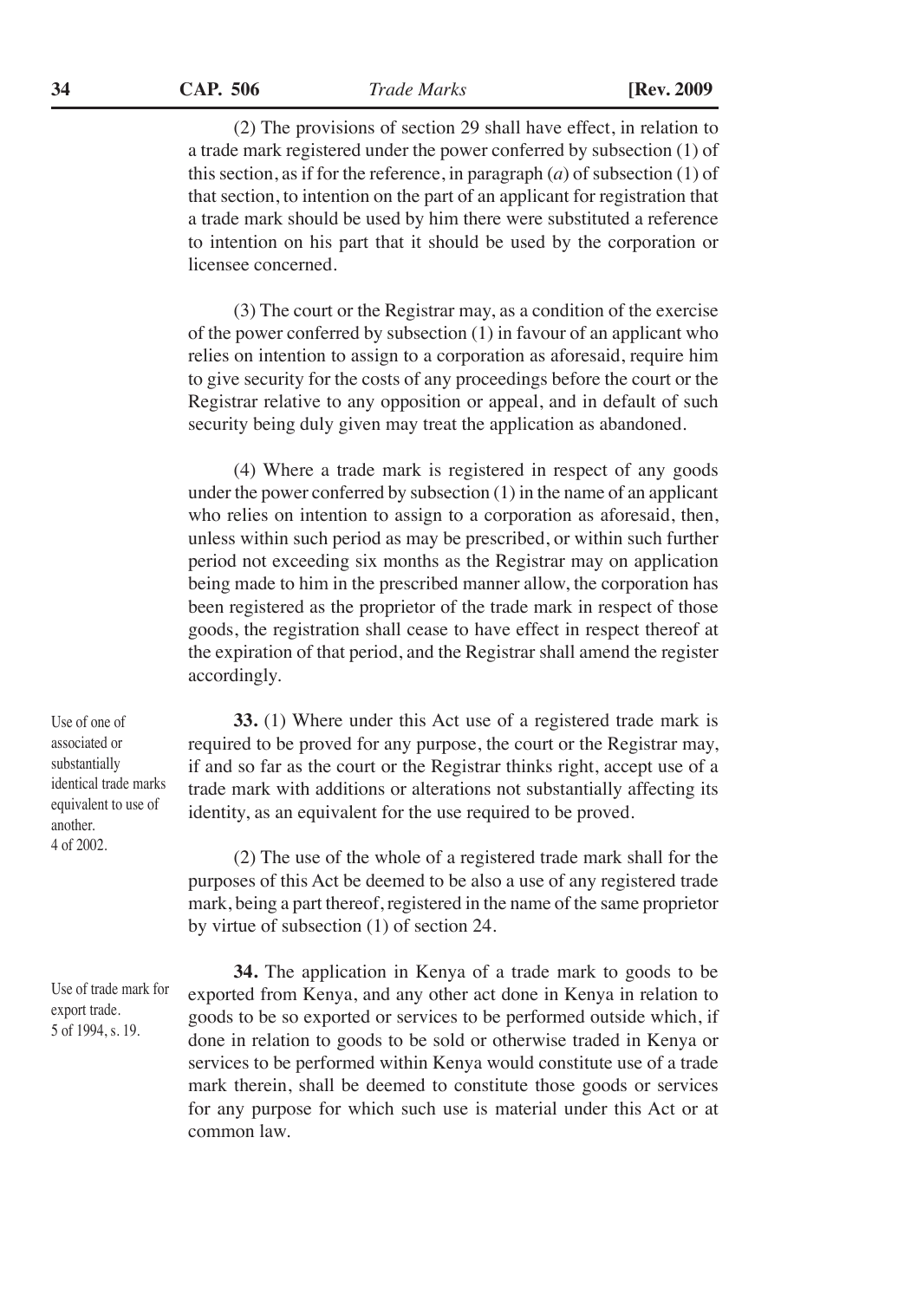#### PART VI - RECTIFICATION AND CORRECTION OF REGISTER

**35.** (1) Any person aggrieved by the non-insertion in or omission from the register of an entry, or by any entry made in the register without sufficient cause, or by any entry wrongly remaining on the register, or by any error or defect in any entry in the register, may apply in the prescribed manner to the court or, at the option of the applicant and subject to the provisions of section 53, to the Registrar, and the court or the Registrar may make such order for making, expunging or varying the entry as the court or the Registrar may think fit.

(2) The court or the Registrar may in any proceeding under this section decide any question that it may be necessary or expedient to decide in connexion with the rectification of the register.

(3) In case of fraud in the registration, assignment or transmission of a registered trade mark, the Registrar may himself apply to the court under this section.

(4) Any order of the court rectifying the register shall direct that notice of the rectification shall be served in the prescribed manner on the Registrar, and the Registrar shall on receipt of the notice rectify the register accordingly.

 (5) The power to rectify the register conferred by this section shall include power to remove a registration in Part A of the register to Part B.

**36.** On application by any person aggrieved to the court, or, at the option of the applicant and subject to the provisions of section 53, to the Registrar, or on application by the Registrar to the court, the court or the Registrar may make such order as the court or the Registrar may think fit for expunging or varying the registration of a trade mark on the ground of any contravention of, or failure to observe, a condition entered on the register in relation thereto.

**36A.** (1) A proprietor may surrender a registered trade mark in respect of some or all of the goods or services for which it is registered.

(2) The Minister may make rules for the surrender of a registered trade mark and for protecting persons with rights in the registered trade mark.

**36B.** (1) A proprietor of an earlier trade mark or any other earlier right, who has acquiesced for a continuous period of five years in the use of a registered trade mark in Kenya, being aware of that use, shall cease Effect of

Power to expunge or vary registration for breach of condition.

Surrender of a registered trade mark. 4 of 2002.

General power to rectify entries in register.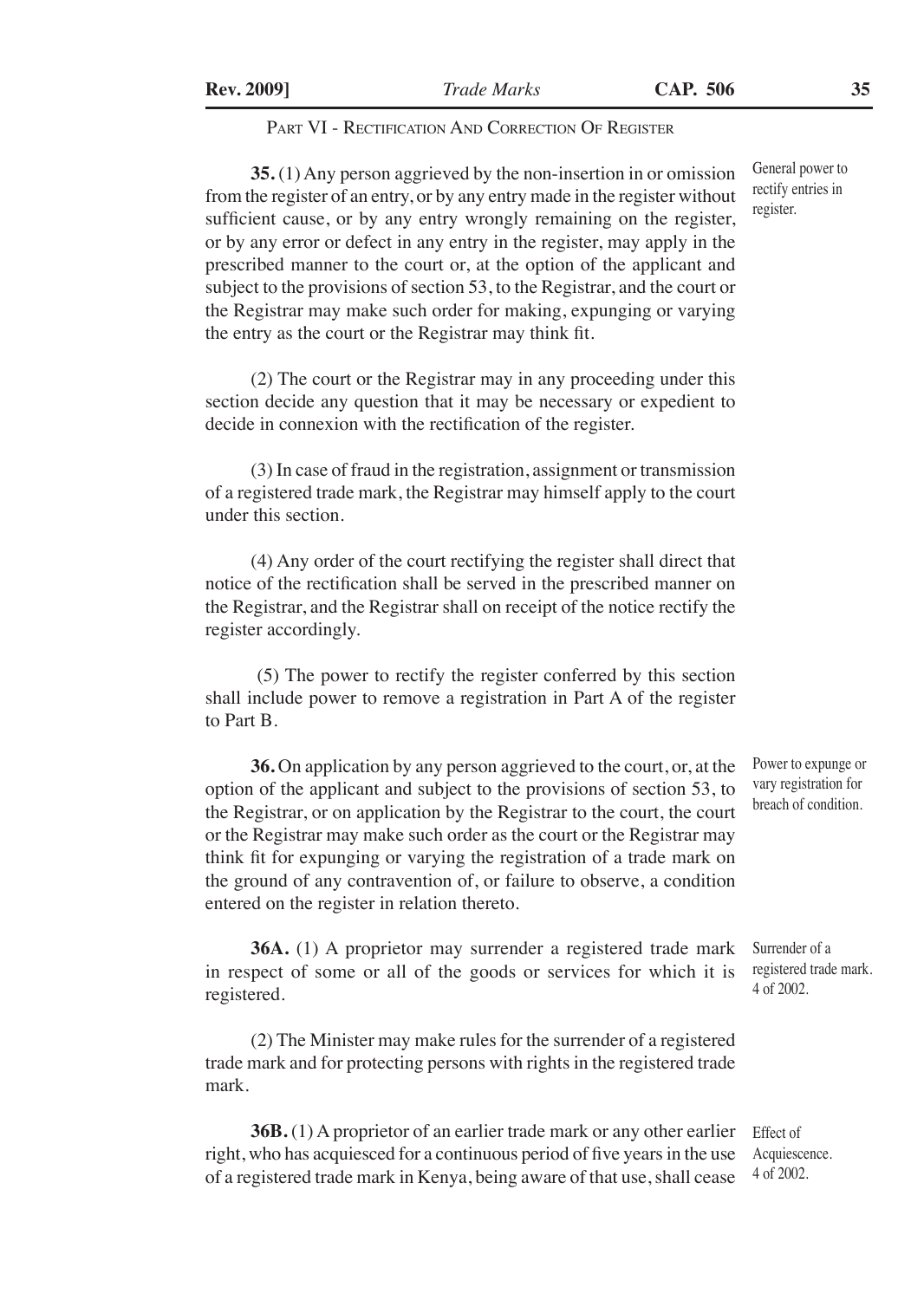to be entitled, on the basis of that earlier trade mark or earlier rights -

- (*a*) to apply for a declaration that the registration of the latter trade mark is invalid; or
- (*b*) to oppose the use of the latter trade mark in relation to the goods or services in relation to which is has been so used, unless the registration of the latter trade mark was applied for in bad faith.

(2) Where subsection (1) applies, the proprietor of the latter trade mark shall not be entitled to oppose the use of the earlier trade mark or the exploitation of the earlier right, as the case may be, notwithstanding that the earlier trade mark or right, may no longer be invoked against his latter trade mark.

**37.** (1) The Registrar may, on request made in the prescribed manner by the registered proprietor-

- (*a*) correct any error in the name, address or description of the registered proprietor of a trade mark;
- (*b*) enter any change in the name, address or description of the person who is registered as proprietor of a trade mark;
- (*c*) cancel the entry of a trade mark on the register;
- (*d*) strike out any goods or services or classes of goods or services, as the case may be, from those in respect of which a trade mark is registered; or
- (*e*) enter a disclaimer or memorandum relating to a trade mark which does not in any way extend the rights given by the existing registration of the trade mark.

(2) The Registrar may, on request made in the prescribed manner by a licensee of a trade mark, correct any error, or enter any change, in the name, address or description of the licensee.

(3) Any decision of the Registrar under this section shall be subject to appeal to the court.

Alteration of registered trade mark.

**38.** (1) The registered proprietor of a trade mark may apply in the prescribed manner to the Registrar for leave to add to or alter the trade mark in any manner not substantially affecting the identity thereof, and the Registrar may refuse leave or may grant it on such terms and subject to such limitations as he may think fit.

Correction of register. 5 of 1994.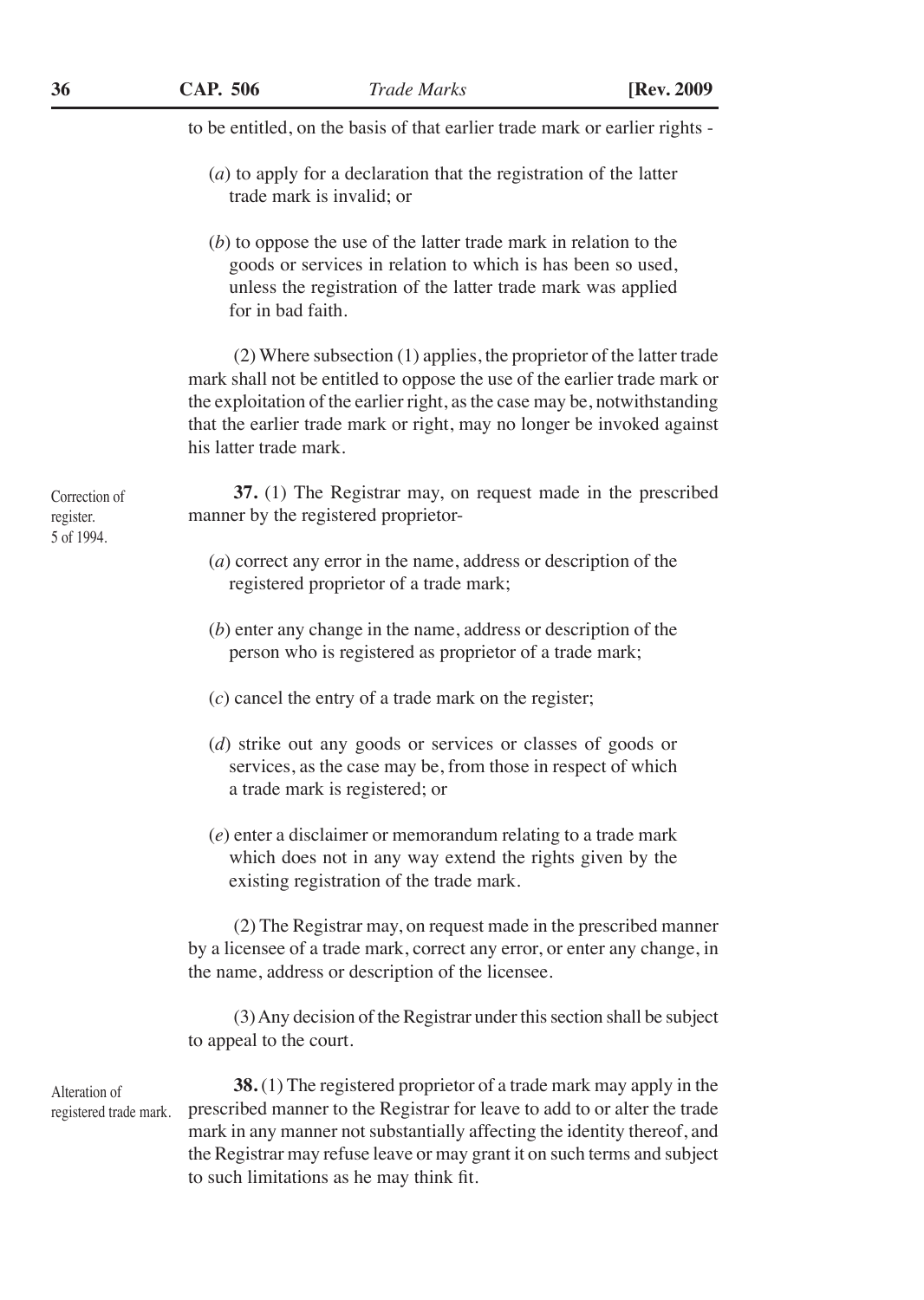(2) The Registrar may cause an application under this section to be advertised in the prescribed manner in any case where it appears to him that it is expedient so to do, and where he does so, if within the prescribed time from the date of the advertisement any person gives notice to the Registrar in the prescribed manner of opposition to the application, the Registrar shall, after hearing the parties if so required, decide the matter.

(3) A decision of the Registrar under this section shall be subject to appeal to the court.

(4) Where leave under this section is granted, the trade mark as altered shall be advertised in the prescribed manner, unless it has already been advertised, in the form to which it has been altered, in an advertisement under subsection (2).

**39.** (1) The Minister may from time to time make such rules, prescribe such forms and generally do such things as he thinks expedient, for empowering the Registrar to amend the register, whether by making or expunging or varying entries therein, so far as may be requisite for the purpose of adapting the designation therein of the goods or classes of goods or services or classes of services in respect of which trade marks are registered to any amended or substituted classification that may be prescribed.

Adaption of entries in register to amended or substituted classification of goods. 39 of 1962, s. 5, 5 of 1994.

(2) The Registrar shall not, in exercise of any power conferred on him for the purpose referred to in subsection (1), make any amendment of the register that would have the effect of adding any goods or classes of goods to those in respect of which a trade mark is registered (whether in one or more classes) immediately before the amendment is to be made, or of ante-dating the registration of a trade mark in respect of any goods:

Provided that this subsection shall not have effect in relation to goods as to which the Registrar is satisfied that compliance with this subsection in relation thereto would involve undue complexity and that the addition or ante-dating, as the case may be, would not affect any substantial quantity of goods and would not substantially prejudice the rights of any person.

(3) A proposal for the amendment of the register for the purpose referred to in subsection (1) shall be notified to the registered proprietor of the trade mark affected, shall be subject to appeal by the registered proprietor to the court, shall be advertised with any modifications, and may be opposed before the Registrar by any person aggrieved on the ground that the proposed amendment contravenes subsection (2), and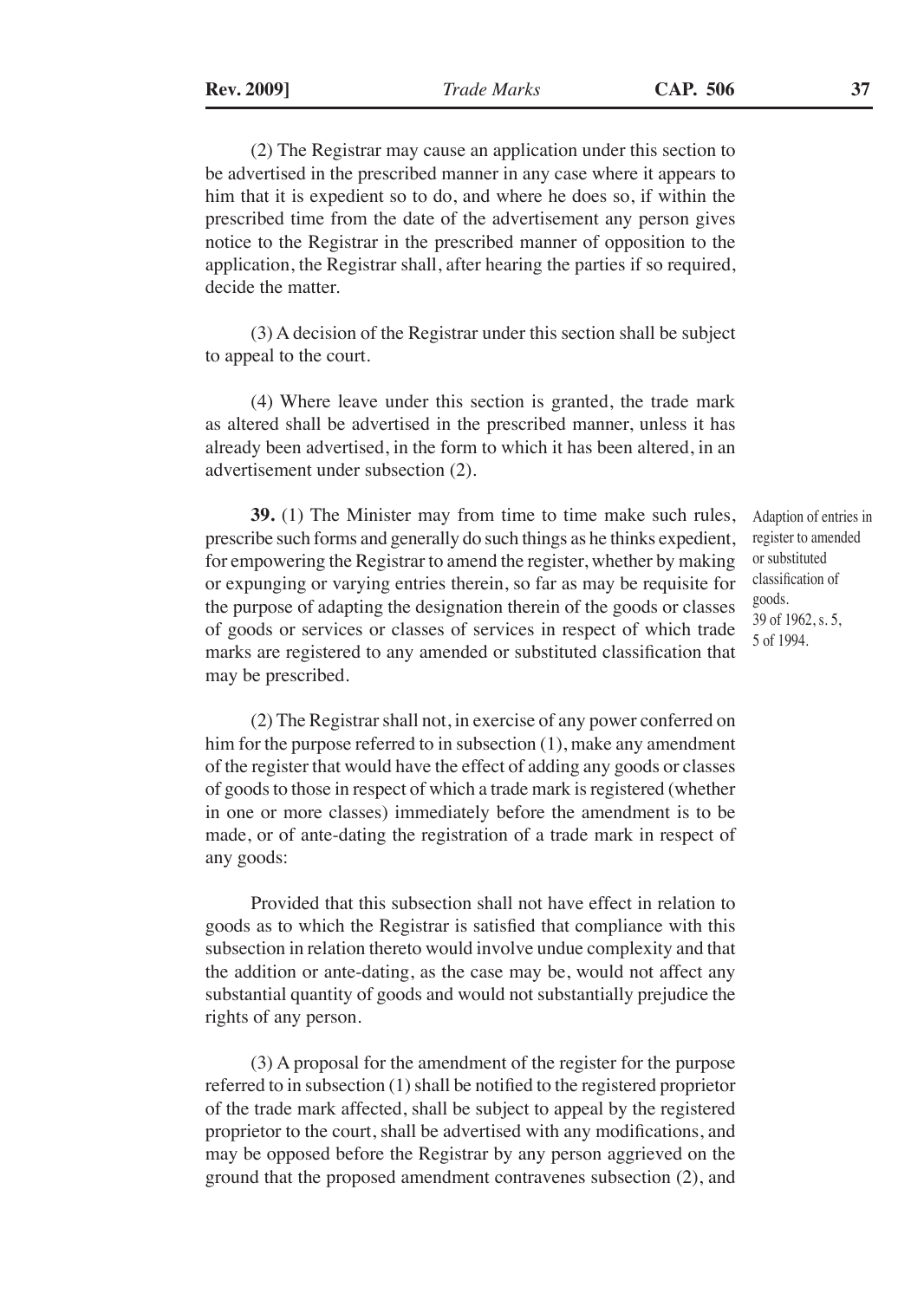the decision of the Registrar on any such opposition shall be subject to appeal to the court.

(4) ( *Deleted by* 39 *of* 1962*, s.* 5.)

PART VII - CERTIFICATION TRADE MARKS

Certification trade marks.

**40.** (1) A mark adapted in relation to any goods to distinguish in the course of trade goods certified by any person in respect of origin, material, mode of manufacture, quality, accuracy or other characteristic from goods not so certified shall be registrable as a certification trade mark in Part A of the register in respect of those goods in the name, as proprietor thereof, of that person:

Provided that a mark shall not be so registrable in the name of a person who carries on a trade in goods of the kind certified.

(2) In determining whether a mark is adapted to distinguish, the court or the Registrar may have regard to the extent to which –

- (*a*) the mark is inherently adapted to distinguish in relation to the goods in question; and
- (*b*) by reason of the use of the mark or of any other circumstances, the mark is in fact adapted to distinguish in relation to the goods in question.

(3) Subject to the provisions of subsections (4), (5) and (6) of this section, and of sections 10 and 11, the registration of a person as proprietor of a certification trade mark in respect of any goods, shall, if valid, give to that person the exclusive right to the use of the trade mark in relation to those goods, and, without prejudice to the generality of the foregoing words, that right shall be deemed to be infringed by any person who, not being the proprietor of the trade mark or a person authorized by him under the regulations in that behalf using it in accordance therewith, uses a mark identical with it or so nearly resembling it as to be likely to deceive or cause confusion, in the course of trade, in relation to any goods in respect of which it is registered, and in such manner as to render the use of the mark likely to be taken either –

- (*a*) as being use as a trade mark; or
- (*b*) in a case in which the use is use upon the goods or in physical relation thereto or in an advertising circular or other advertisement issued to the public, as importing a reference to some person having the right either as proprietor or by his authorization under the relevant regulations to use the trade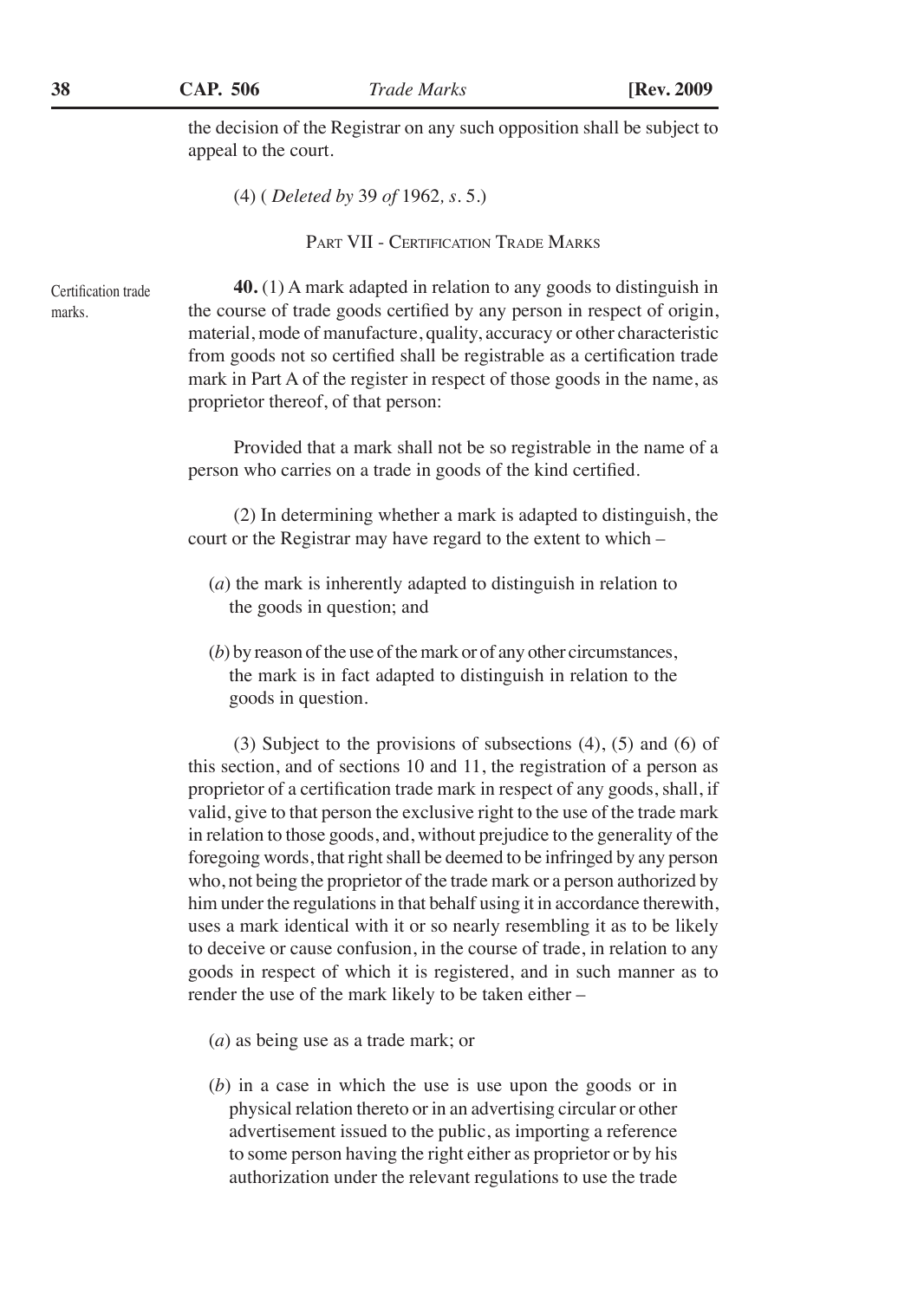# mark or to goods certified by the proprietor.

(4) The right to the use of a certification trade mark given by registration shall be subject to any conditions or limitations entered on the register, and shall not be deemed to be infringed by the use of any such mark in any mode, in relation to goods to be sold or otherwise traded in any place, in relation to goods to be exported to any market, or in any other circumstances, to which, having regard to any such limitations, the registration does not extend.

(5) The right to the use of a certification trade mark given by registration shall not be deemed to be infringed by the use of any such mark by any person –

- (*a*) in relation to goods certified by the proprietor of the trade mark if, as to those goods or a bulk of which they form part, the proprietor or another in accordance with his authorization under the relevant regulations has applied the trade mark and has not subsequently removed or obliterated it, or the proprietor has at any time expressly or impliedly consented to the use of the trade mark; or
- (*b*) in relation to goods adapted to form part of, or to be accessory to, other goods in relation to which the trade mark has been used without infringement of the right given or might for the time being be so used, if the use of the mark is reasonably necessary in order to indicate that the goods are so adapted and neither the purpose nor the effect of the use of the mark is to indicate otherwise than in accordance with the fact that the goods are certified by the proprietor:

Provided that paragraph (*a*) shall not have effect in the case of use consisting of the application of any such mark to goods, notwithstanding that they are goods mentioned in that paragraph, if that application is contrary to the relevant regulations.

(6) Where a certification trade mark is one of two or more registered trade marks that are identical or nearly resemble each other, the use of any of those trade marks in exercise of the right to the use of that trade mark given by registration shall not be deemed to be an infringement of the right so given to the use of any other of those trade marks.

(7) There shall be deposited at the office of the Registrar in respect of every trade mark registered under this section regulations for governing the use thereof, which shall include provisions as to the cases in which the proprietor is to certify goods and to authorize the use of the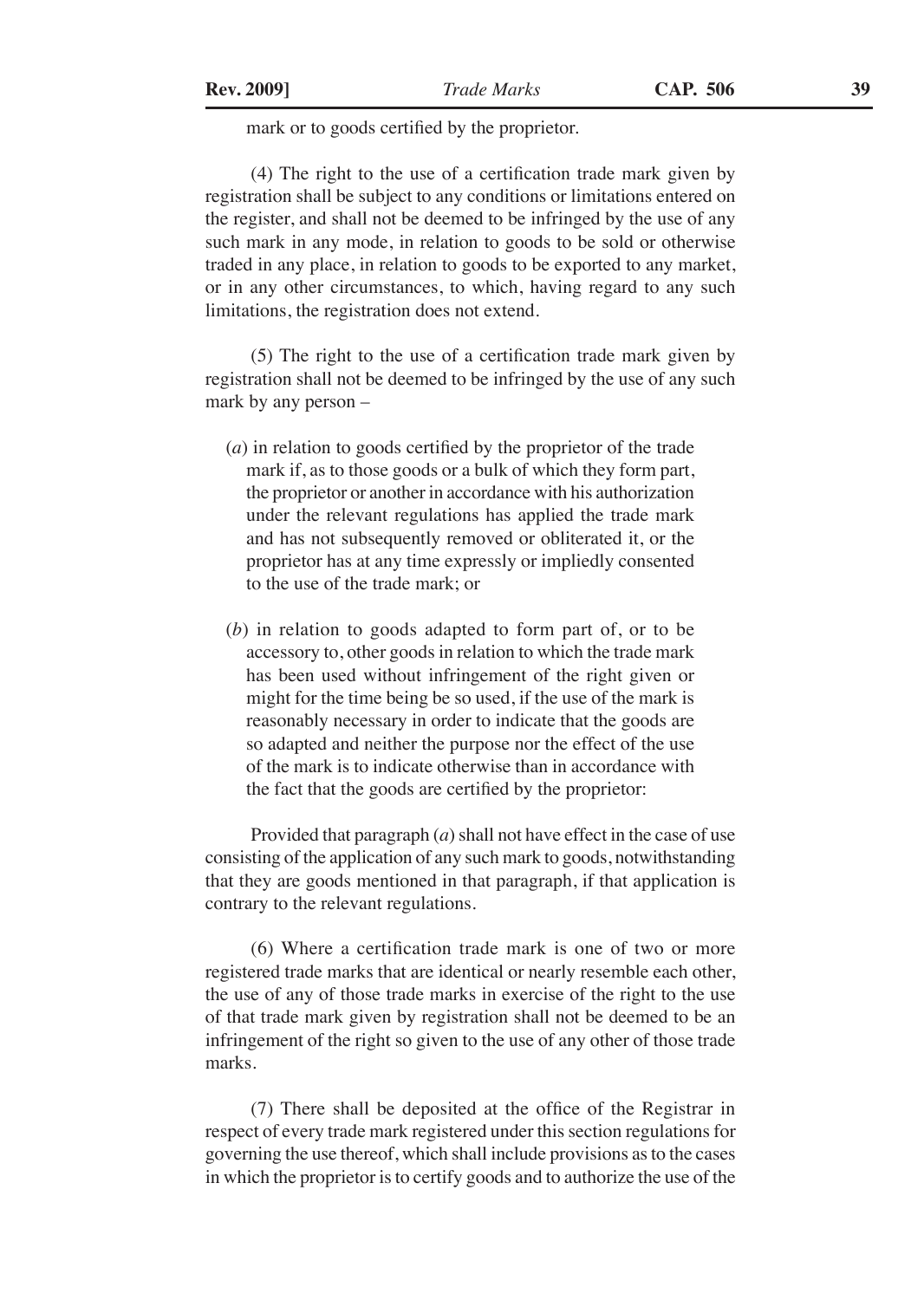trade mark, and may contain any other provisions that the Registrar may require or permit to be inserted therein (including provisions conferring a right of appeal to the Registrar against any refusal of the proprietor to certify goods or to authorize the use of the trade mark in accordance with the regulations); and regulations so deposited shall be open to inspection in the same manner as the register.

(8) A certification trade mark shall not be assignable or transmissible otherwise than with the consent of the court.

(9) The provisions of the First Schedule shall have effect with respect to the registration of a mark under this section and to marks so registered.

Part VIIA - Collective Trade Marks

Collective trade marks. 4 of 2002.

**40A.** (1) A mark capable of distinguishing, in the course of trade, the goods or services of persons who are members of an association, from goods or services of persons who are not members of such association, shall on application in the prescribed manner, be registerable as a collective trade mark or service mark in respect of the goods or services in the name of such an association.

(2) An application for registration of a collective trade mark shall designate the mark as a collective trade mark and the application shall be accompanied by a copy of the rules governing the use of the mark.

(3) In subsection (2) "rules" means the rules made by a person under whose control the collective mark may be used.

(4) The registered owner of a collective trade mark shall notify the Registrar, in writing, of any changes made in respect of the rules governing the collective trade mark.

(5) Geographical names or other indications of geographical origin may be registered as collective trade marks or service marks.

(6) The provisions of this Act shall, except in so far as may otherwise be provided, apply to a collective trade mark or service mark.

Part VIIB – International Applications

**40B.** In this Part –

"The Banjul Protocol" means the Protocol on Marks adopted by the Administrative Council of ARIPO held in Banjul, The Gambia in

Marks registered under the Banjul Protocol and the Madrid Convention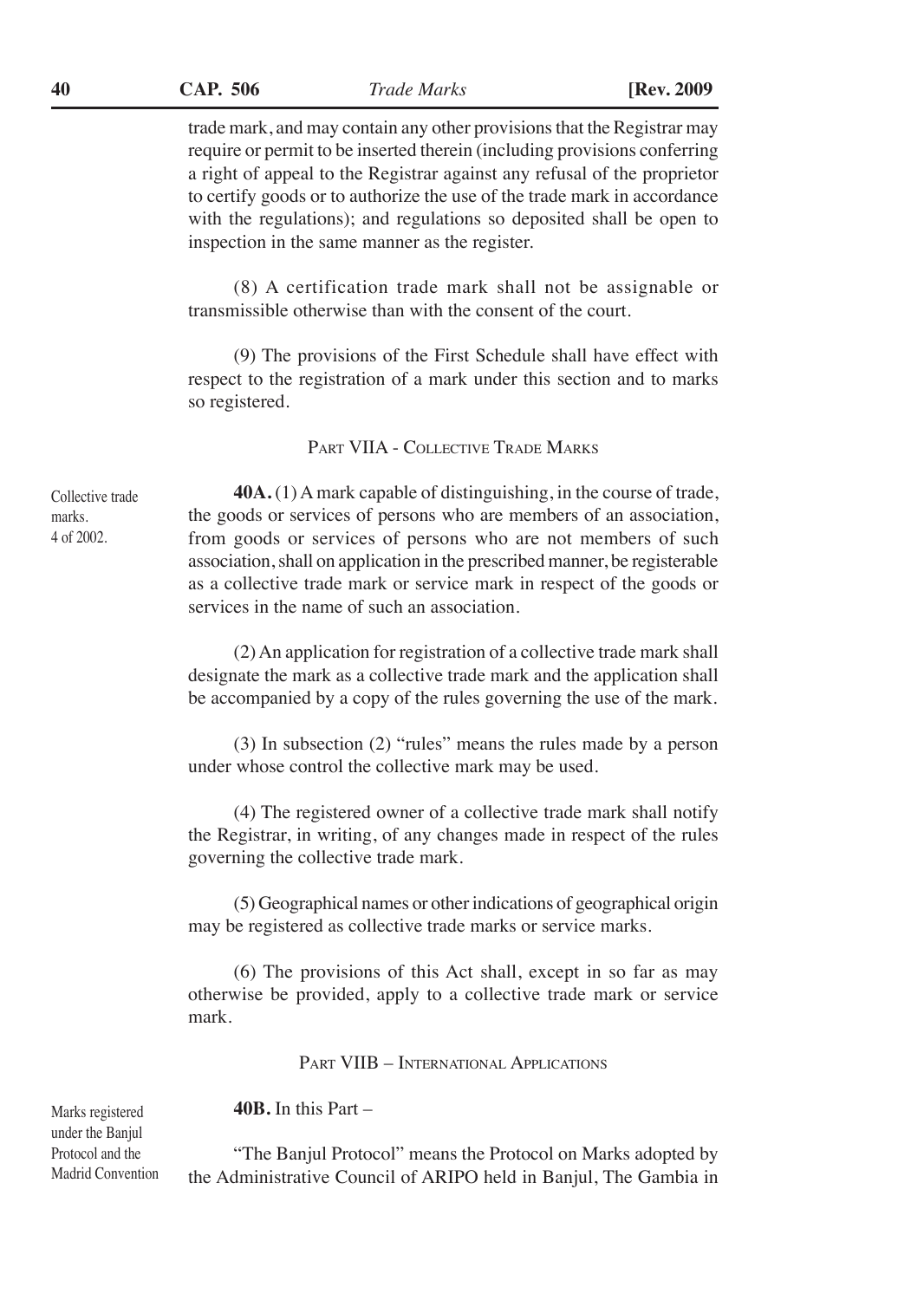| <b>Rev. 2009</b> ]                                      | <b>Trade Marks</b>                                                                                                                                                                                                                                                                                                                                                                                                                                 | <b>CAP. 506</b> | 41                                                                                       |
|---------------------------------------------------------|----------------------------------------------------------------------------------------------------------------------------------------------------------------------------------------------------------------------------------------------------------------------------------------------------------------------------------------------------------------------------------------------------------------------------------------------------|-----------------|------------------------------------------------------------------------------------------|
|                                                         | 1993, and it includes all the amendments or revisions thereof;                                                                                                                                                                                                                                                                                                                                                                                     |                 | and Protocol.<br>4 of 2002.                                                              |
| signed at Stockholm on the 14 <sup>th</sup> July, 1967; | "International Bureau" means the International Bureau of the<br>World Intellectual Property Organization, established by the convention                                                                                                                                                                                                                                                                                                            |                 |                                                                                          |
| 1891;                                                   | "the Madrid Convention" means the Agreement relating to<br>the International Registration of Marks, adopted in Madrid in April,                                                                                                                                                                                                                                                                                                                    |                 |                                                                                          |
|                                                         | "the Madrid Protocol" means the protocol relating to the Madrid<br>Agreement adopted in Madrid on 27 <sup>th</sup> June, 1989;                                                                                                                                                                                                                                                                                                                     |                 |                                                                                          |
| Protocol.                                               | "international trade mark" means a trade mark which is entitled<br>to be protected in Kenya under the Madrid Agreement and the Madrid                                                                                                                                                                                                                                                                                                              |                 |                                                                                          |
|                                                         | $40C(1)$ The Minister may, in rules, make appropriate provisions<br>to give effect, in Kenya, to the provisions of the Banjul Protocol and<br>the Madrid Agreement and the Madrid Protocol.                                                                                                                                                                                                                                                        |                 | Rules regarding<br>regional and<br>international<br>applications.                        |
| provide for $-$                                         | $(2)$ The rules referred to in subsection $(1)$ may, in particular,                                                                                                                                                                                                                                                                                                                                                                                |                 | 4 of 2002.                                                                               |
| marks through the Institute;                            | $(a)$ the filing of applications for international registration of                                                                                                                                                                                                                                                                                                                                                                                 |                 |                                                                                          |
|                                                         | $(b)$ the procedures to be followed where the basic application<br>in Kenya fails or ceases to be in force;                                                                                                                                                                                                                                                                                                                                        |                 |                                                                                          |
| International Bureau;                                   | $(c)$ the communication of information to ARIPO or the                                                                                                                                                                                                                                                                                                                                                                                             |                 |                                                                                          |
|                                                         | $(d)$ the payment of fees in respect of applications for regional<br>or international registration and renewals.                                                                                                                                                                                                                                                                                                                                   |                 |                                                                                          |
| mark shall have no effect in Kenya.                     | $40D$ . (1) A trade mark in respect of which Kenya is a designated<br>state, registered by ARIPO by virtue of the Banjul Protocol, shall have<br>the same effect and enjoy the same protection in Kenya, as a trade<br>mark registered under this Act, unless the Registrar communicates to<br>ARIPO, in respect of the application, a decision in accordance with the<br>provisions of that Protocol, that if a mark is registered by ARIPO, that |                 | Applications for<br>registration of marks<br>under the Banjul<br>Protocol.<br>4 of 2002. |
|                                                         | (2) The Institute shall act as a receiving office, for the purpose<br>of filing an application under the Banjul Protocol, where a regional<br>application is filed with it and the applicant is a national or a resident                                                                                                                                                                                                                           |                 |                                                                                          |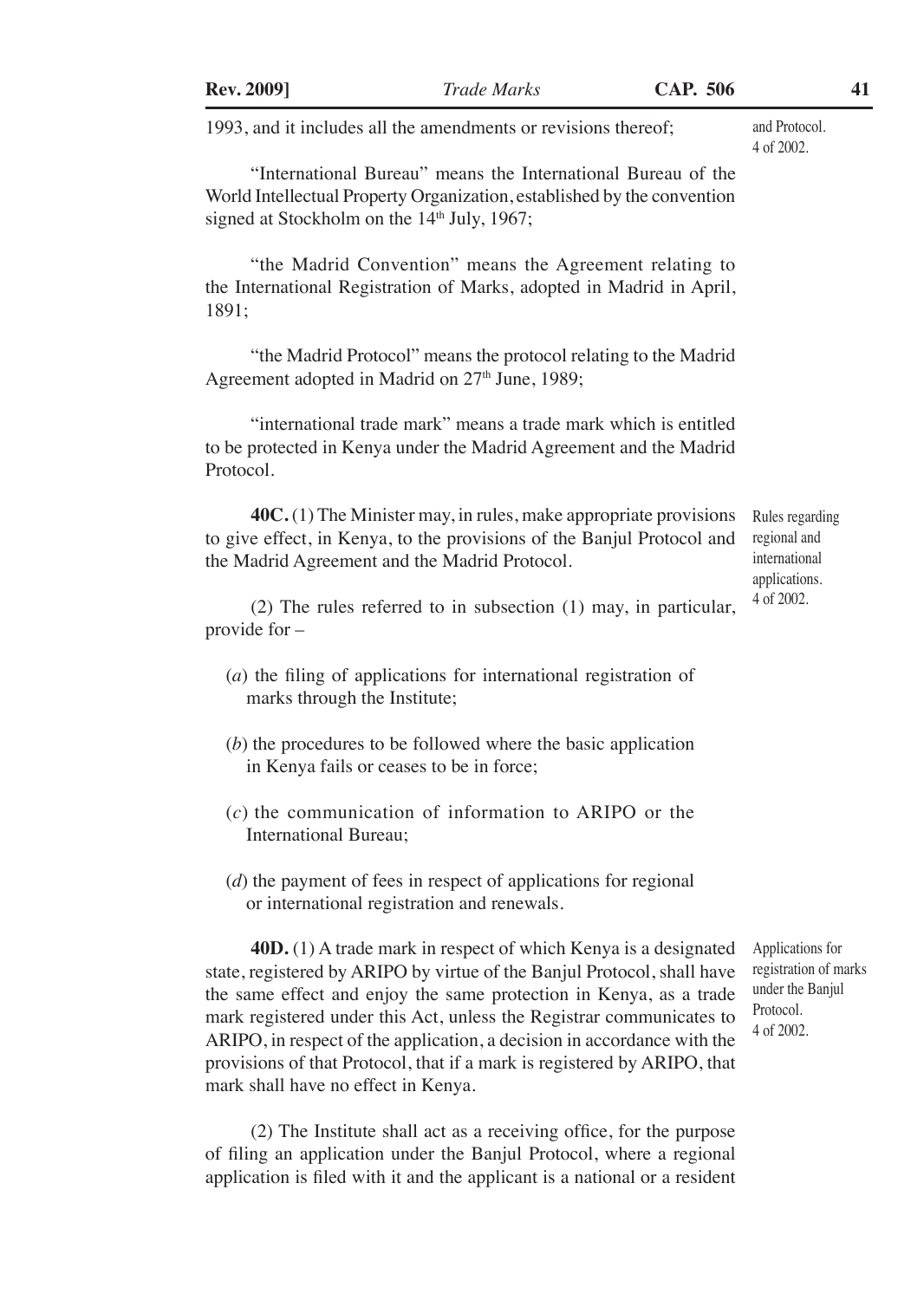of Kenya.

(3) Where there is a conflict between the provisions of this Act and the provisions of the Banjul Protocol on Marks, this Act shall prevail.

(4) The provisions of this Act with respect to legal proceedings and appeals relating to registered trade marks shall apply to international trade marks.

PART VIII - RULES AND FEES

**41.** The Minister may make such rules, prescribe such forms and generally do such things as he thinks expedient –

- (a) for regulating the practice under this Act, including the service of documents;
- (b) for classifying goods and services for the purposes of registration of trade marks;
- (c) for making or requiring duplicates of trade marks and other documents;
- (d) for securing and regulating the publishing and selling or distributing, in such manner as the Minister thinks fit, of copies of trade marks and other documents;
- (e) generally, for regulating the business of the Registrar in relation to trade marks and all things by this Act placed under the direction or control of the Registrar.

**42.** There shall be paid in respect of applications and registration and other matters under this Act such fees as may be prescribed by the Minister.

Part IX - Powers And Duties Of Registrar

Preliminary advice by Registrar as to distinctiveness.

**43.** (1) The power to give to a person who proposes to apply for the registration of a trade mark in Part A or Part B of the register advice as to whether the trade mark appears to the Registrar *prima facie* to be inherently adapted to distinguish, or capable of distinguishing, as the case may be, shall be a function of the Registrar under this Act.

(2) A person who is desirous of obtaining such advice shall make application to the Registrar therefor in the prescribed manner.

(3) If on an application for the registration of a trade mark as to

Power of Minister to make rules. 39 of 1956, Sch., 5 of 1994.

Fees.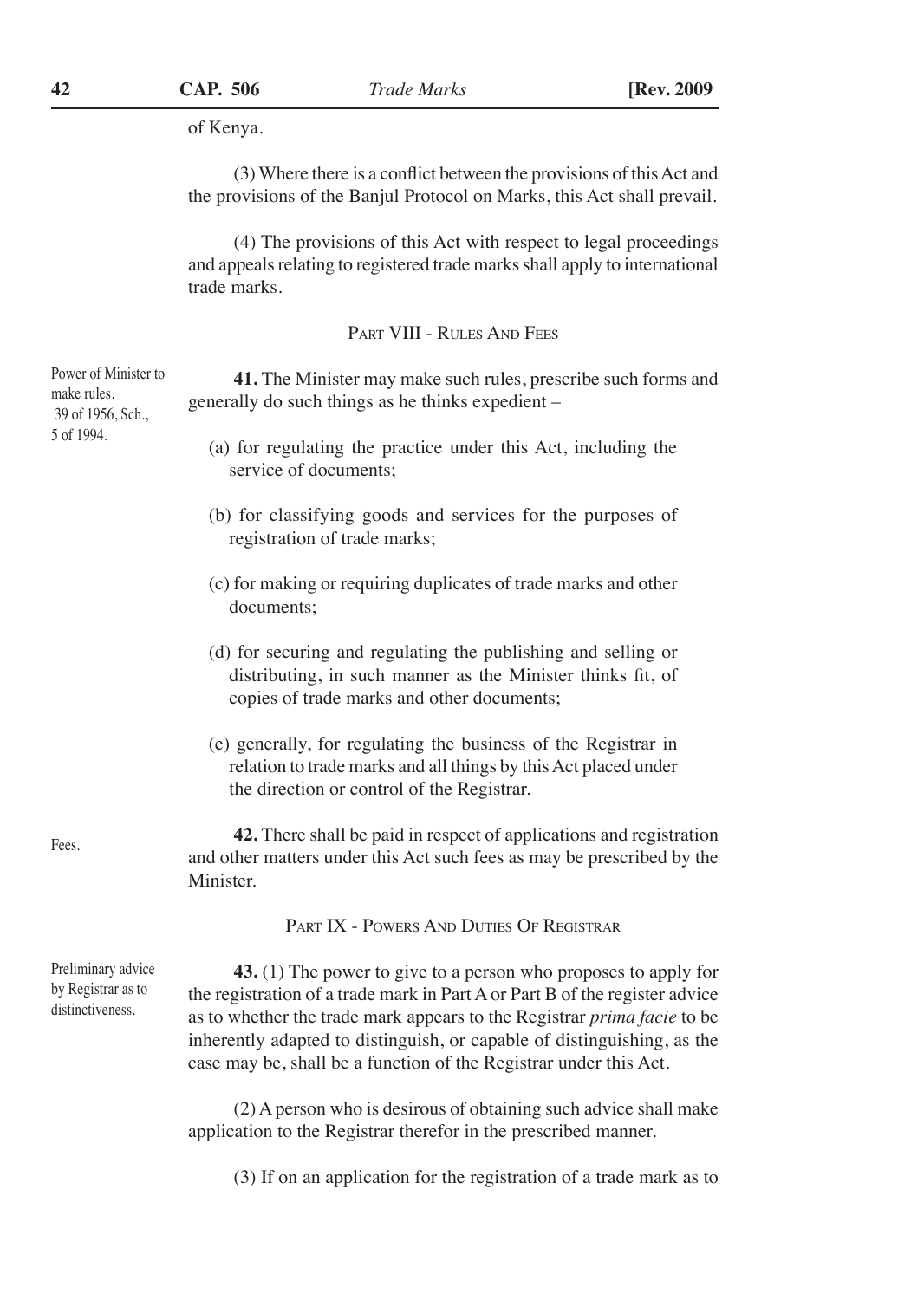| <b>Rev. 2009</b> ] |  |
|--------------------|--|
|                    |  |

which the Registrar has given advice in the affirmative, made within three months after the advice is given, the Registrar, after further investigation or consideration, gives notice to the applicant of objection on the ground that the trade mark is not adapted to distinguish, or capable of distinguishing, as the case may be, the applicant shall be entitled, on giving notice of withdrawal of the application within the prescribed period, to have repaid to him any fee paid on the filing of the application.

**44.** Where any discretionary or other power is given to the Registrar by this Act or the rules, he shall not exercise that power adversely to the applicant for registration or the registered proprietor of the trade mark in question without (if duly required so to do within the prescribed time) giving to the applicant or registered proprietor an opportunity of being heard. Hearing before exercise of Registrar's discretion.

**45.** (1) In all proceedings before the Registrar under this Act, the Registrar shall have power to award to any party such costs as he may consider reasonable, and to direct how and by what parties they are to be paid, and any such order may, by leave of the court or a judge thereof, be enforced in the same manner as a judgment or order of the court to the same effect. Power of Registrar to award costs.

(2) The Chief Justice may make rules in regard to the amount of and generally as to costs.

# PART X - LEGAL PROCEEDINGS AND APPEALS

**46.** In all legal proceedings relating to a registered trade mark (including applications under section 35), the fact that a person is registered as proprietor of the trade mark shall be *prima facie* evidence of the validity of the original registration of the trade mark and of all subsequent assignments and transmissions thereof. Registration to be *prima facie* evidence of validity.

**47.** In any legal proceeding in which the validity of the registration of a registered trade mark comes into question and is decided in favour of the proprietor of the trade mark, the court may certify to that effect, and if it so certifies then in any subsequent legal proceeding in which the validity of the registration comes into question the proprietor of the trade mark on obtaining a final order or judgment in his favour shall have his full costs, charges and expenses as between advocate and client, unless in the subsequent proceeding the court certifies that he ought not to have them. Certificate of validity.

**48.** In all proceedings before the court under this Act, the costs of the Registrar shall be in the discretion of the court, but the Registrar shall not be ordered to pay the costs of any other of the parties.

Costs of Registrar in proceedings before court, and payment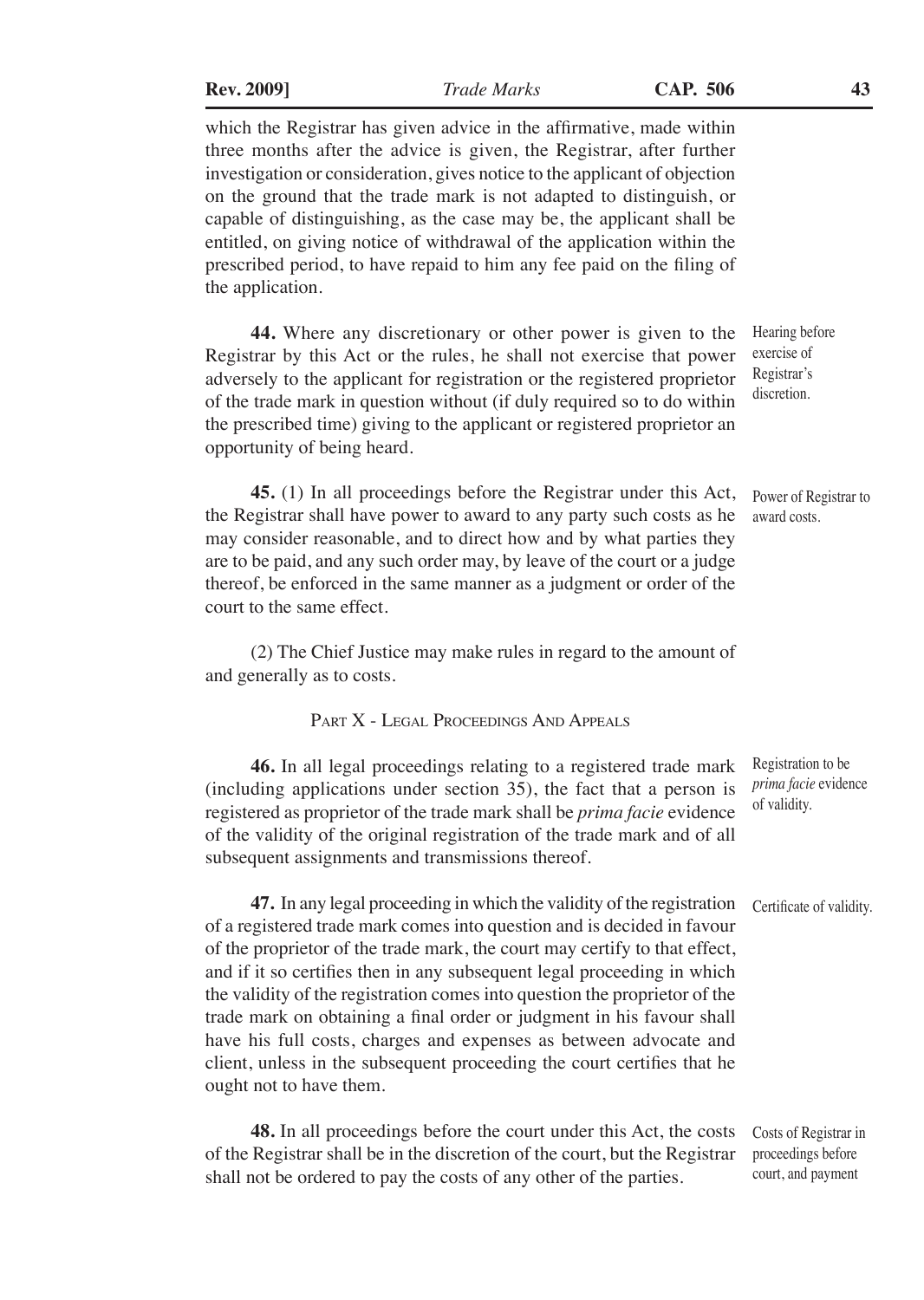**CAP. 506 44** *Trade Marks* **[Rev. 2009**

get-up legitimately used by other persons.

of costs by Registrar.

Trade usage, etc., to be considered.

Registrar's appearance in proceedings involving rectification.

**50.** (1) In any legal proceeding in which the relief sought includes alteration or rectification of the register, the Registrar shall have the right to appear and be heard, and shall appear if so directed by the court.

**49.** In any action or proceeding relating to a trade mark or trade name, the court or the Registrar shall admit evidence of the usages of the trade concerned and of any relevant trade mark or trade name or

(2) Unless otherwise directed by the court, the Registrar in lieu of appearing and being heard may submit to the court a statement in writing signed by him, giving particulars of the proceedings before him in relation to the matter in issue or of the grounds of any decision given by him affecting it or of the practice of the office of the Registrar in similar cases or of such other matters relevant to the issues, and within his knowledge as Registrar, as he thinks fit, and the statement shall be deemed to form part of the evidence in the proceeding.

Court's power to review Registrar's decision.

Discretion of court in appeals.

Procedure in cases of option to apply to court or Registrar.

Mode of giving evidence.

**51.** The court, in dealing with any question of the rectification of the register (including all applications under the provisions of section 35), shall have power to review any decision of the Registrar relating to the entry in question or the correction sought to be made.

**52.** In any appeal from a decision of the Registrar to the court under this Act, the court shall have and exercise the same discretionary powers as under this Act are conferred upon the Registrar.

**53.** Where under any of the foregoing provisions of this Act an applicant has an option to make an application either to the court or to the Registrar –

- (*a*) if an action concerning the trade mark in question is pending, the application shall be made to the court;
- (*b*) if in any other case the application is made to the Registrar, he may, at any stage of the proceedings, refer the application to the court, or he may after hearing the parties determine the question between them, subject to appeal to the court.

**54.** (1) In any proceeding under this Act before the Registrar, the evidence shall be given by statutory declaration in the absence of directions to the contrary, but, in any case in which the Registrar thinks it right so to do, he may take evidence *viva voce* in lieu of or in addition to evidence by declaration.

(2) Any such statutory declaration may in the case of appeal be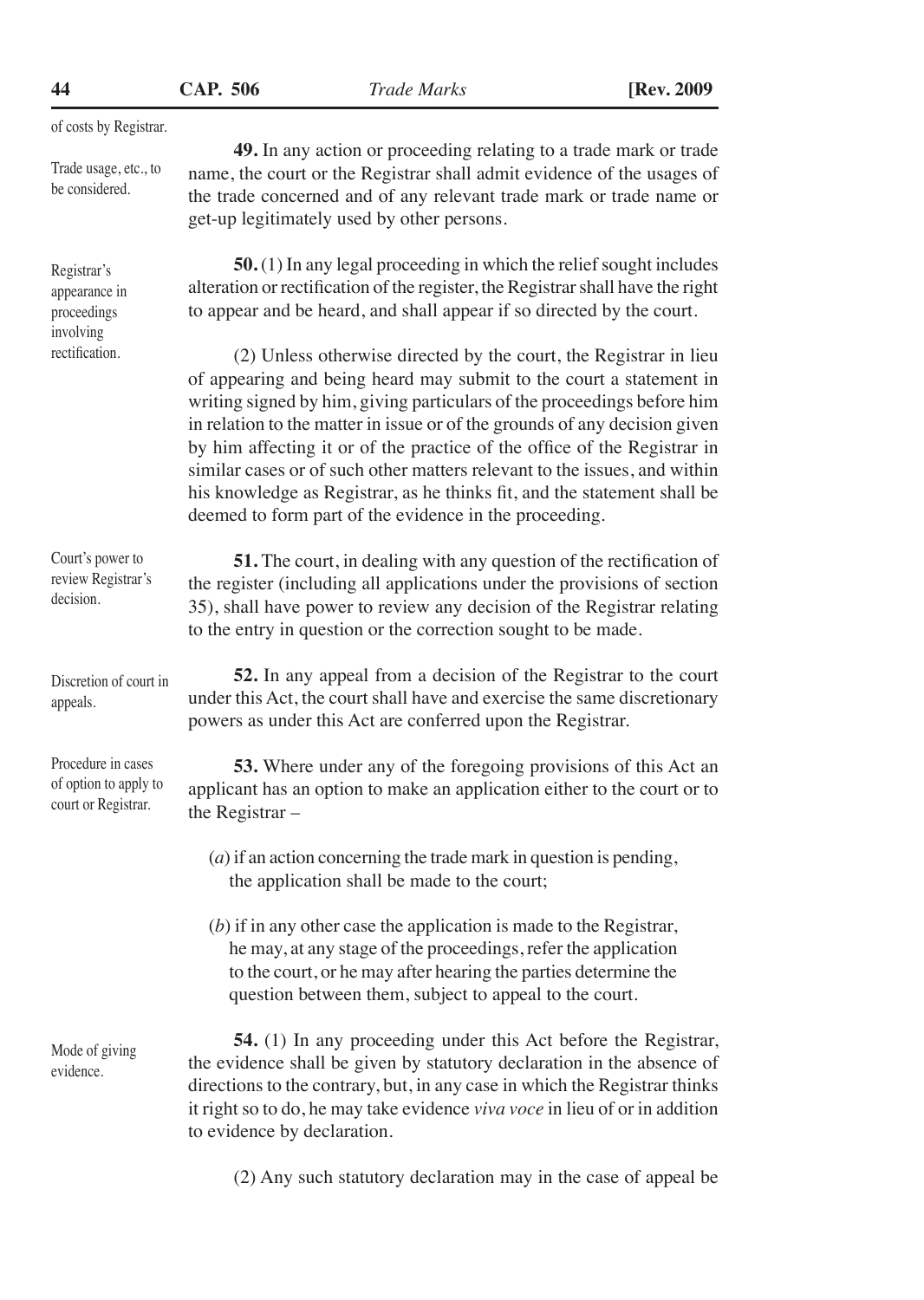| <b>Rev. 2009]</b>                         | <b>Trade Marks</b>                                                                                                                                                                                                                                                                                                                                                                                                                          | CAP. 506 | 45                                                         |
|-------------------------------------------|---------------------------------------------------------------------------------------------------------------------------------------------------------------------------------------------------------------------------------------------------------------------------------------------------------------------------------------------------------------------------------------------------------------------------------------------|----------|------------------------------------------------------------|
|                                           | used before the court in lieu of evidence by affidavit, but if so used shall<br>have all the incidents and consequences of evidence by affidavit.                                                                                                                                                                                                                                                                                           |          |                                                            |
| magistrate.                               | (3) In case any part of the evidence is taken <i>viva voce</i> , the<br>Registrar shall, in respect of requiring the attendance of witnesses and<br>taking evidence on oath, be in the same position in all respects as a                                                                                                                                                                                                                   |          |                                                            |
| in relation to his duties under this Act. | <b>54A.</b> The Nice Agreement concerning the International<br>Classification of Goods and Services for the purpose of the Registration<br>of Trade Marks of 15 June, 1957 and all revisions thereof together with<br>the publications of the World Intellectual Property Organization of<br>Geneva relating to the Agreement may be received in evidence before<br>any court or Registrar and shall be taken into account by the Registrar |          | Nice Agreement<br>receivable in<br>evidence.<br>5 of 1994. |
|                                           | <b>55</b> and <b>56</b> . ( <i>Repealed by</i> 11 <i>of</i> 1965, <i>s</i> . 5.)                                                                                                                                                                                                                                                                                                                                                            |          |                                                            |
|                                           | PART XI - OFFENCES, AND RESTRAINT OF REGISTRATION AND<br><b>USE OF CERTAIN MARKS</b>                                                                                                                                                                                                                                                                                                                                                        |          | 1 of 1984.                                                 |
|                                           | 57. If any person makes or causes to be made a false entry in the<br>register, or a writing falsely purporting to be a copy of an entry in the<br>register, or produces or tenders or causes to be produced or tendered in<br>evidence any such writing <i>knowing</i> the entry or writing to be folge be                                                                                                                                  |          | Falsification of<br>entries in register.                   |

evidence any such writing, knowing the entry or writing to be false, he shall be guilty of an offence and liable to imprisonment for a term not exceeding five years or to a fine not exceeding ten thousand shillings, or to both such imprisonment and fine.

**58.** (1) Any person who makes a representation- (*a*) with respect to a mark not being a registered trade mark, to Fine for falsely representing a trade mark as registered.

- the effect that it is a registered trade mark; or
- (*b*) with respect to a part of a registered trade mark not being a part separately registered as a trade mark, to the effect that it is so registered; or
- (*c*) to the effect that a registered trade mark is registered in respect of any goods in respect of which it is not registered; or
- (*d*) to the effect that the registration of a trade mark gives an exclusive right to the use thereof in any circumstances in which, having regard to limitations entered on the register, the registration does not give that right,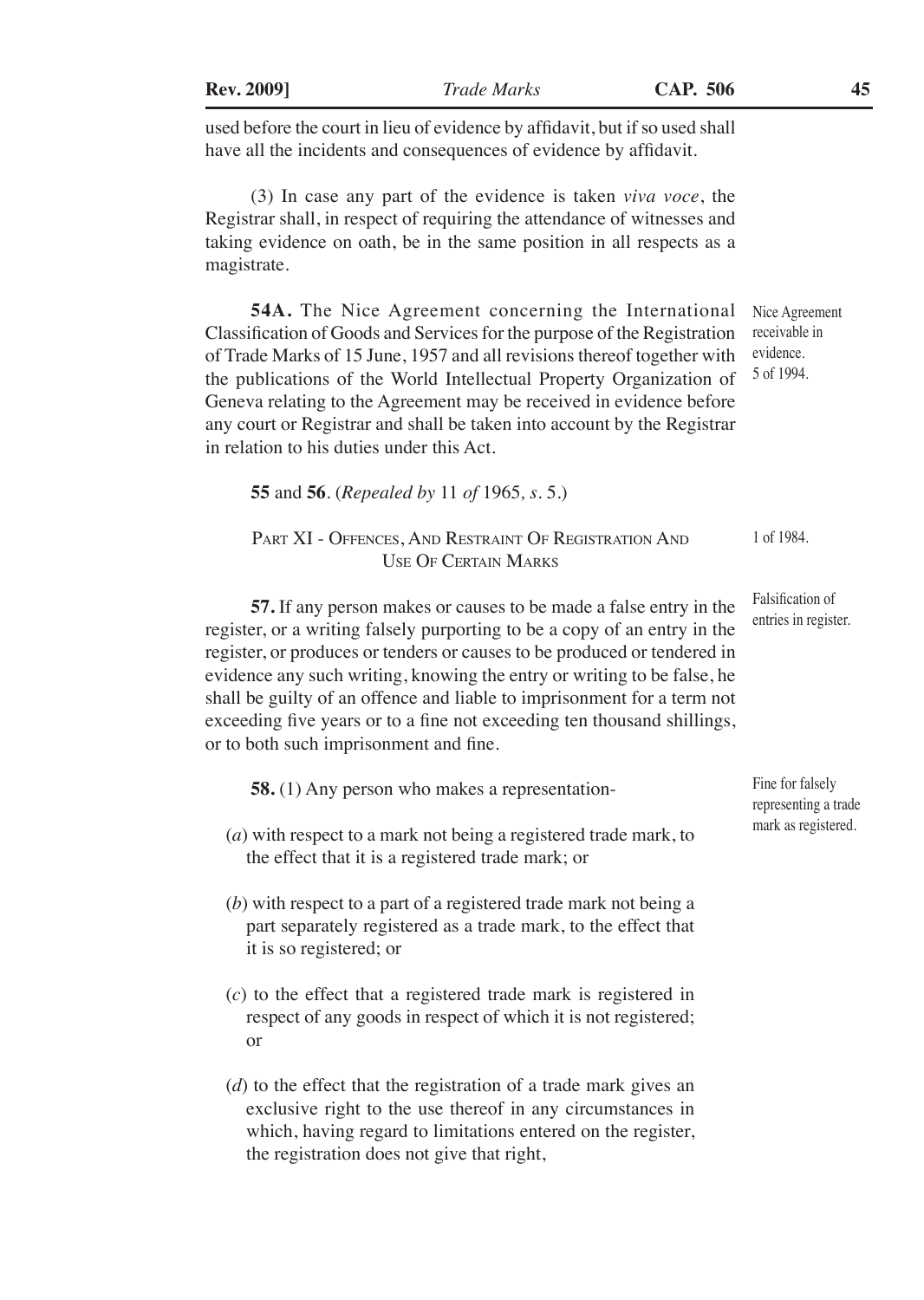shall be guilty of an offence and liable to a fine not exceeding five thousand shillings.

(2) For the purposes of this section, the use in Kenya in relation to a trade mark of the word "registered", or of any other word referring whether expressly or impliedly to registration, shall be deemed to import a reference to registration in the register, except-

- (*a*) where that word is used in physical association with other words delineated in characters at least as large as those in which that word is delineated and indicating that the reference is to registration as a trade mark under the law of a country outside Kenya, being a country under the law of which the registration referred to is in fact in force;
- (*b*) where that word (being a word other than the word "registered") is of itself such as to indicate that the reference is to the last-mentioned registration; or
- (*c*) where that word is used in relation to a mark registered as a trade mark under the law of a country outside Kenya and in relation to goods to be exported to that country.

**58A.** In this Part-

"apply to", in relation to goods means-

- (*a*) to emboss, impress, engrave, etch, stamp, write, photocopy or otherwise cause to be applied to or printed upon; or
- (*b*) to weave or otherwise work into; or
- (*c*) to annex or affix to,

such goods;

"covering" means any bottle, box, capsule, case, cask, frame, vessel, wrapper or other container or cover and includes a band label, ticket or reel;

"forged", in relation to a registered mark, means made or falsified as described in section 58C;

"sell" includes –

(*a*) to expose for sale; and

Interpretation of terms in Part XI. 5 of 1994.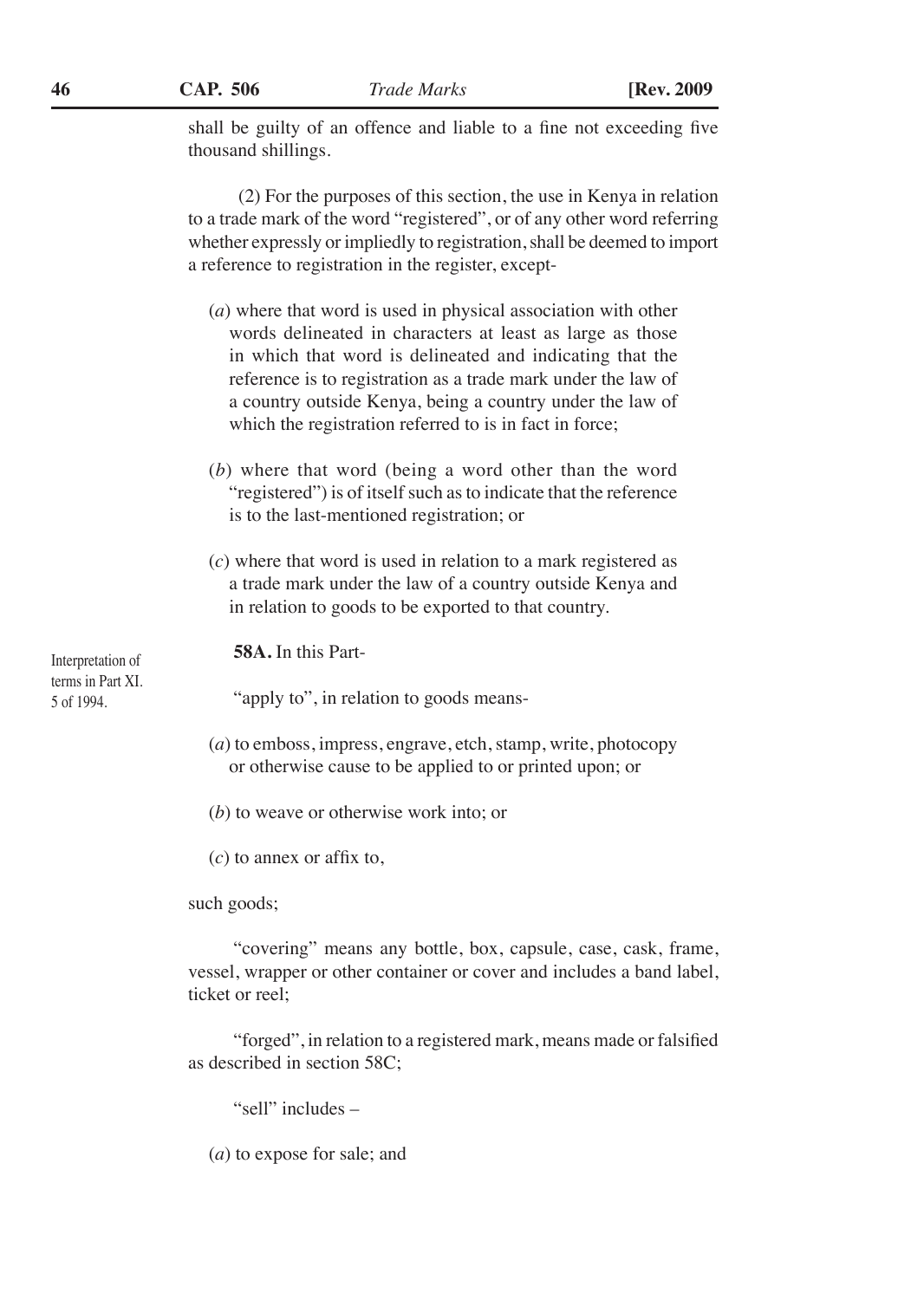(*b*) to have in possession for the purpose of sale for any purpose of trade or commerce.

- (*a*) it is applied to the goods themselves; or
- (*b*) it is applied to a covering on, in or attached to which the goods are sold; or
- (*c*) the goods are placed in or around, enclosed by or annexed to any covering to which the trade mark or other mark has been applied; or
- (*d*) it is used in any manner likely to lead to the belief that the goods in connection with which it is used are designated by that trade mark or other mark.

(2) Goods delivered in pursuance of an offer or request made by reference to a trade mark or other mark appearing in any sign, advertisement, invoice, list, catalogue, business letter, business paper, price list or other commercial documents, for the purposes of paragraph (*d*) of subsection (1) are goods in connection with which the trade mark or other mark is used.

(3) A trade mark is applied in relation to services if it is used in any manner likely to lead to the belief that the services in connection with which it is used are designated by that trade mark.

(4) A registered trade mark is falsely applied to goods or in relation to services if, without the consent of the proprietor or the authority of this Act, the registered trade mark or a mark so nearly resembling it as to be likely to deceive or cause confusion is applied to the goods or in relation to the services, as the case may be.

| <b>58C.</b> For the purposes of this Part, a person forges a registered Forgery of registered |             |
|-----------------------------------------------------------------------------------------------|-------------|
| trademark if-                                                                                 | trade mark. |
|                                                                                               | 5 of 1994.  |

- (*a*) without the consent of the proprietor of the registered trade mark or the authority of this Act, he makes that trade mark or a mark so nearly resembling that trade mark as to be likely to deceive or cause confusion; or
- (*b*) he falsifies a registered trade mark, whether by alteration, addition, effacement or otherwise.

**58D.** (1) Subject to subsection (2), any person who-

Application. 5 of 1994.

Prohibition of forgery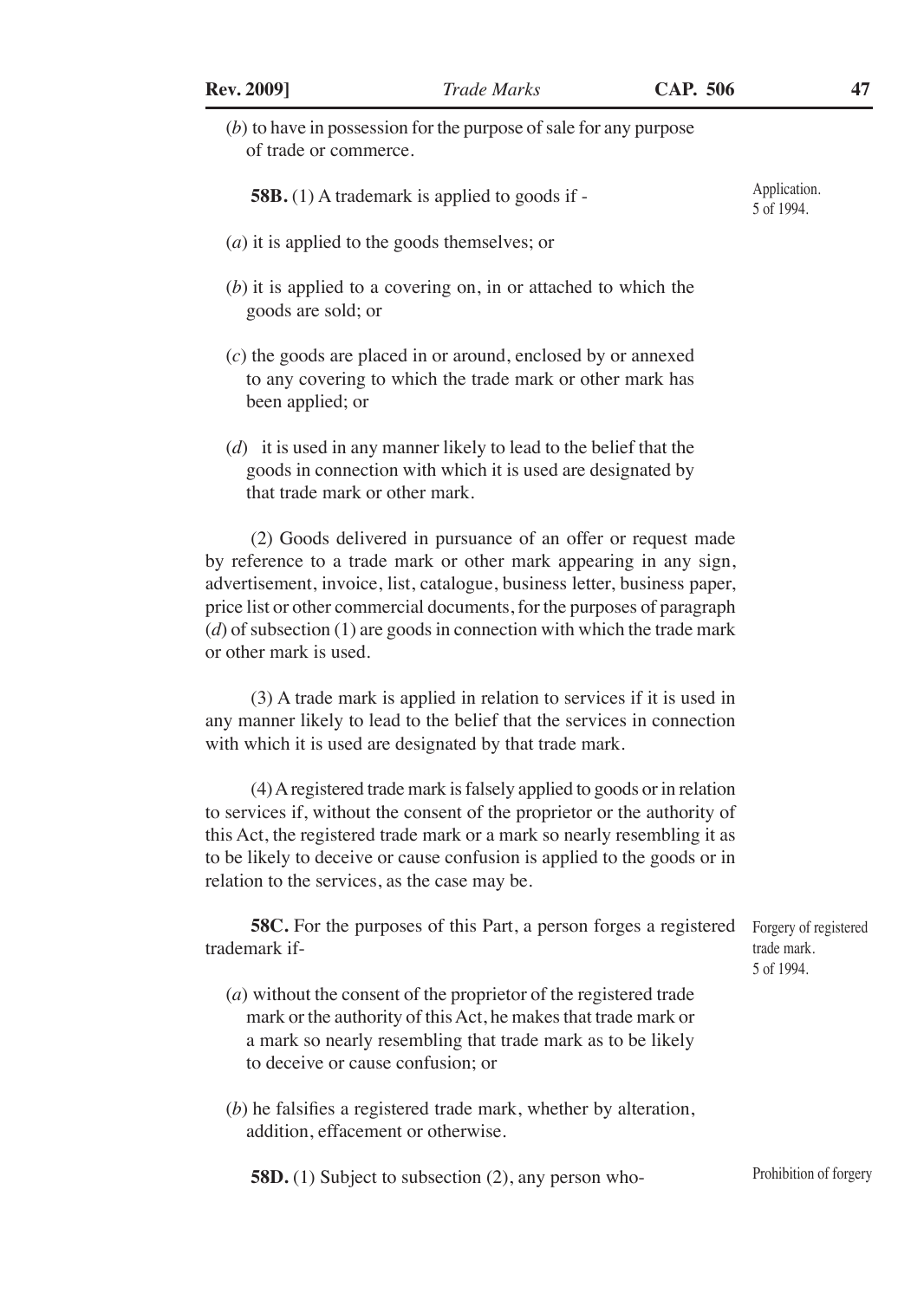| 48                                         | CAP. 506        | <b>Trade Marks</b>                                                                                                                                                                                                                                                                  | [Rev. 2009] |
|--------------------------------------------|-----------------|-------------------------------------------------------------------------------------------------------------------------------------------------------------------------------------------------------------------------------------------------------------------------------------|-------------|
| of registered trade<br>mark.<br>5 of 1994, |                 | $(a)$ forges a registered trade mark; or                                                                                                                                                                                                                                            |             |
| 4 of 2002.                                 | to services; or | $(b)$ falsely applies a registered trade mark to goods or in relation                                                                                                                                                                                                               |             |
|                                            | trade mark; or  | $(c)$ makes a die, block, machine or other instruments, for the<br>purpose of forging, or of being used for forging, a registered                                                                                                                                                   |             |
|                                            |                 | $(d)$ disposes of, or has in his possession, a die, block, machine<br>or other instrument for the purpose of forging or of being<br>used for forging, a registered trade mark; or                                                                                                   |             |
|                                            | mark-           | $(e)$ without the consent of the proprietor of a registered trade                                                                                                                                                                                                                   |             |
|                                            |                 | (i) makes, imports or has in his possession any device for<br>applying that registered trade mark to goods or in relation<br>to services or representations of that trade mark; or                                                                                                  |             |
|                                            |                 | (ii) makes any reproduction, replicas or representations of<br>that trade mark; or                                                                                                                                                                                                  |             |
|                                            |                 | (iii) imports any reproductions, replicas or representations<br>of that trade mark otherwise than on goods to which they<br>have been applied; or                                                                                                                                   |             |
|                                            |                 | $(f)$ makes, imports or has in his possession -                                                                                                                                                                                                                                     |             |
|                                            |                 | (i) any device for applying to any goods or in relation to any<br>services a mark so nearly resembling a registered trade<br>mark as to be likely to deceive or cause confusion; or                                                                                                 |             |
|                                            |                 | (ii) any reproduction, replica or representation of a mark so<br>nearly resembling a registered trade mark as to be likely<br>to deceive or cause confusion, for the purpose of apply-<br>ing it to goods or in relation to services contrary to the<br>provisions of this Part; or |             |
|                                            |                 | (iii) any covering bearing a mark so nearly resembling a<br>registered trade mark as to be likely to deceive or cause<br>confusion, for the purpose of using it to cover or con-                                                                                                    |             |

shall be guilty of an offence, and liable to fine not exceeding two hundred

of this Part;

tain, or in relation to, goods contrary to the provisions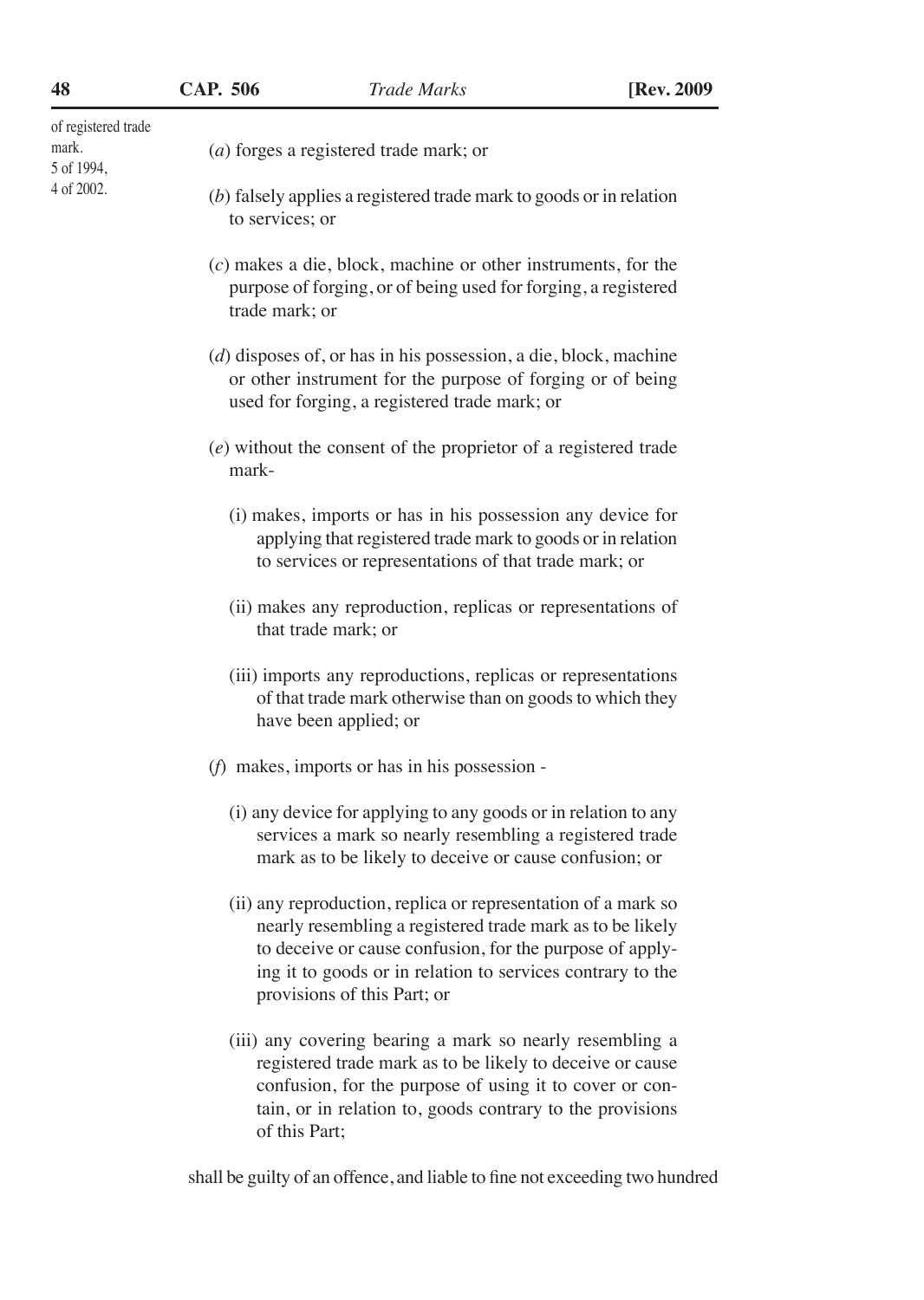thousand shillings or to imprisonment for a term not exceeding five years or to both.

- (2) It is a sufficient defence to any charge-
- (*a*) under subsection (1), if the person concerned proves that he acted without intent to defraud; or
- (*b*) under paragraph (b) or (c) of subsection (1), if the person concerned proves that-
	- (i) in the ordinary course of his business he was employed on behalf of other persons, either to make dies, blocks, machines or other instruments for making or being used in making trade marks or, as the case may be, to apply trade marks to goods or in relation to services and that, in the case which is the subject of the charge, he was so employed by some other person and was not interested in the goods or services by way of profit or commission dependent on the sale of such goods or performance of such services; and
	- (ii) he took reasonable precautions against committing the offence charged; and
	- (iii) he had, at the time of the commission of the alleged offence, no reason to suspect that the trade mark was not genuine; and
	- (iv) on request made by a police officer, he gave to that police officer information in his power with respect to the person on whose behalf the trade mark was applied.

**58E.** (1) Subject to the provisions of subsection (2), any person who sells or imports any goods or performs any services to which-

- (*a*) a forged registered trade mark is falsely applied; or
- (*b*) a registered trade mark is falsely applied;

shall be guilty of an offence, and liable to a fine not exceeding two hundred thousand shillings or to imprisonment for a term not exceeding five years or to both.

(2) It is a defence to any charge under subsection (1) if the person concerned proves that having taken all reasonable precautions against committing an offence under this PartProhibitition of sale or importation of goods or performance of services with forged registered trade mark. 5 of 1994, 4 of 2002.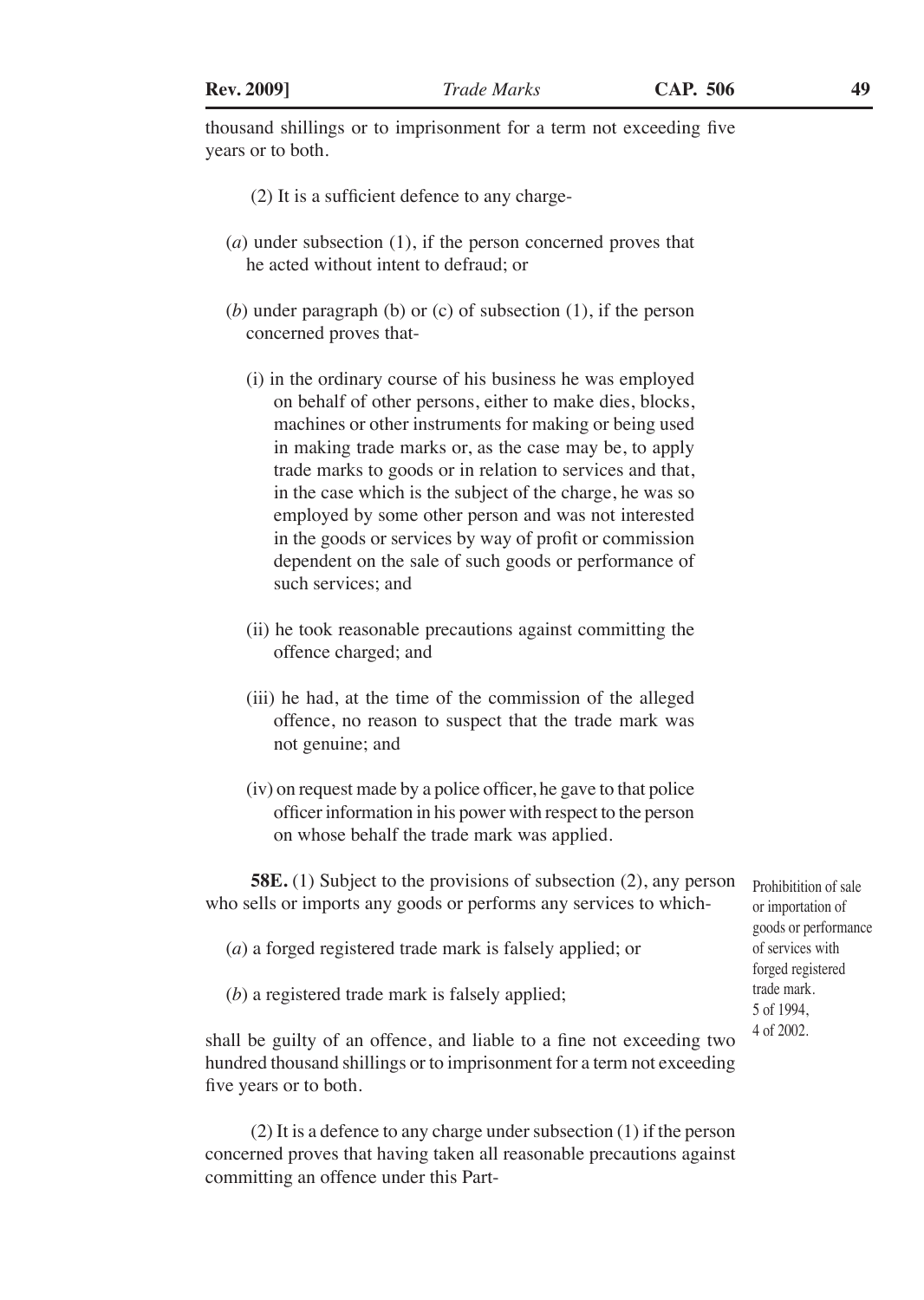- (i) he had, at the time of the sale, no reason to suspect that the trade mark was not genuine; and
- (ii) on request made by a police officer or customs officer, he gave to that officer all the information in his power with respect to the person from whom he obtained such goods.

**58F.** Any person who within Kenya procures, counsels, aids, abets or is accessory to the commission outside Kenya of any offence which, if committed within Kenya would be an offence under this Part, is himself guilty of an offence and liable to a fine not exceeding two hundred thousand shillings or to imprisonment for a term not exceeding five years or to both.

**58G.** (1) Any invoice or other document submitted or used by an importer or any other person in connection with the importation of goods in respect of which a prosecution is brought under this Part may be produced as evidence in any criminal proceedings without calling the person who prepared or signed it.

(2) In any prosecution for an offence under this Part, evidence that any imported goods were shipped at any port of call shall be *prima facie* evidence that those goods were grown, manufactured or produced in the country within which that port is situated.

(3) Where, in any prosecution for an offence under this Part, the consent of the proprietor of a trade mark is a relevant issue, the onus of proving the consent of such proprietor lies on the accused.

**58H.** (1) On conviction of any person for an offence under this Part, the court may, in addition to any sentence passed, declare any goods in respect of or by means of which the offence was committed to be fortified to the Government, unless the owner of the goods or any person acting on his behalf or any other person interested in the goods shows cause to the contrary.

(2) After any goods in respect of or by means of which it is suspected an offence under this Part has been committed are seized by a police officer and no prosecution is instituted following that seizure-

(*a*) the magistrate shall, on application by a police officer, cause a notice to be published in the Gazette and in a newspaper circulating in the area stating that unless cause is shown to the contrary at the time and place specified in the notice such goods will be declared forfeited; and

Aiding and abetting offence. 5 of 1994, 4 of 2002.

Evidence. 5 of 1994.

Forfeiture of goods. 5 of 1994.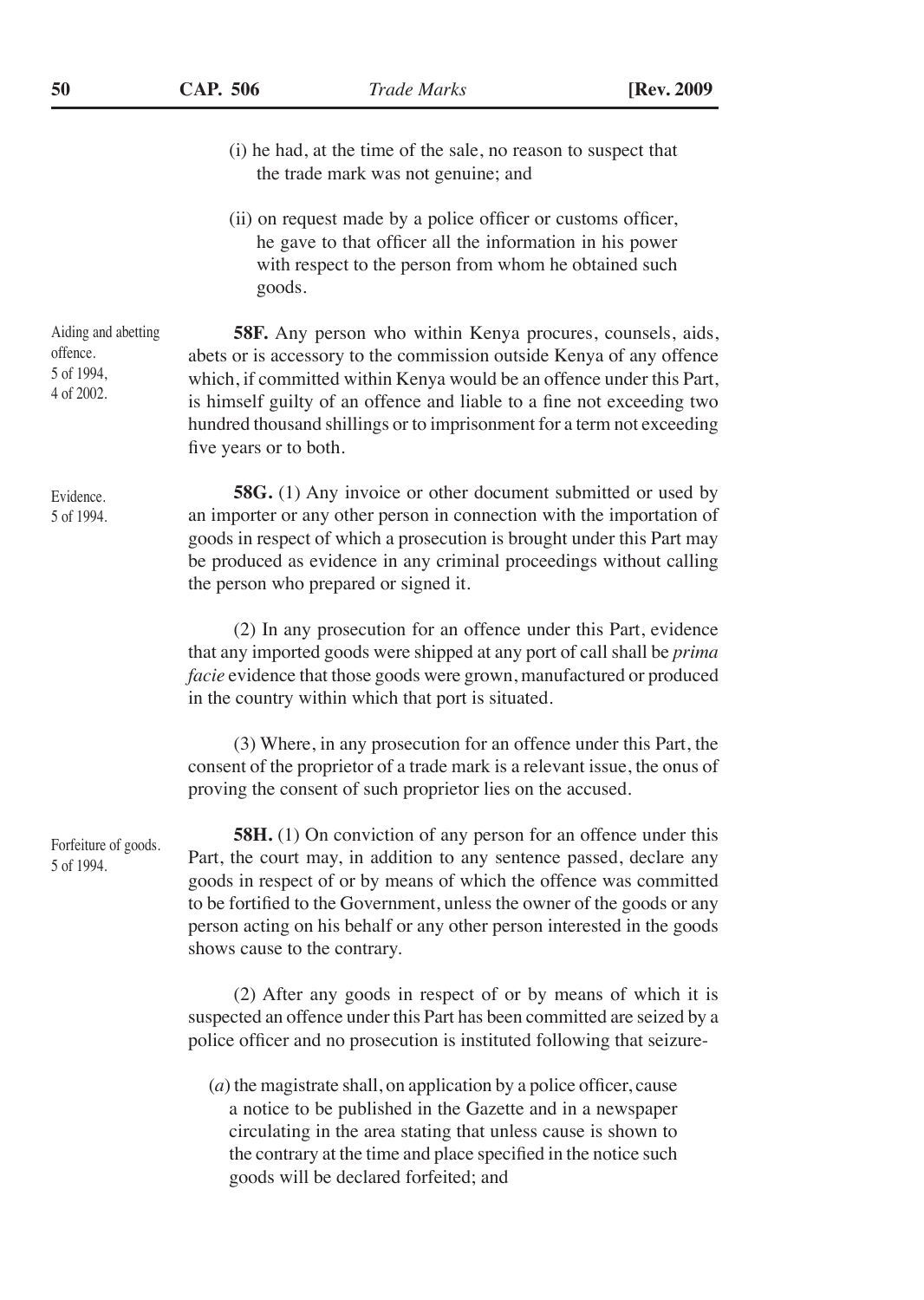- 
- (*b*) at the time and place referred to in paragraph (*a*) the magistrate may, unless the owner of the goods or any person on his behalf or other person interested in the goods shows cause to the contrary declare such goods to be forfeited to the Government.

**59.** (1) Subject to an authorization by or on behalf of the International Olympic Committee, no sign consisting of or containing the Olympic symbol, as defined in the Charter of the International Olympic Committee and consisting of five interlaced rings, whether delineated in a single color or in different colors, shall be registered as a mark, or used for commercial purposes as a mark or other sign; and where such a sign has been registered as a mark that registration shall be void.

Restraint of registration and use of Olympic symbol. 1 of 1984.

(2) Nothing in subsection (1) shall prevent the use of the sign or design where it is made by the mass media for the purposes of informing the public about the Olympic movement.

(3) The Minister may, by notice in the Gazette, suspend the operation of subsection (1) during any period during which there is no agreement in force between the International Olympic Committee and the Kenya Olympic Association concerning the conditions under which authorization for the use of the Olympic symbol may be made.

(4) Notwithstanding the provisions of section 5, an interested party may institute proceedings to-

- (*a*) prevent the use or registration of a sign referred to in subsection (1) contrary to the provisions of that subsection;
- (*b*) obtain the removal from the register of a sign registered as a mark contrary to the provisions of subsection (1);
- (*c*) claim damages or other available civil remedy arising out of the matters referred to in paragraph (*a*) or (*b*).

Part XII – Miscellaneous

**60.** The use of a registered trade mark in relation to goods between which and the person using it any form of connexion in the course of trade subsists shall not be deemed to be likely to cause deception or confusion on the ground only that the trade mark has been, or is, used in relation to goods between which and that person or a predecessor in title of his a different form of connexion in the course of trade subsisted

Change of form of trade connexion not to be deemed to cause deception.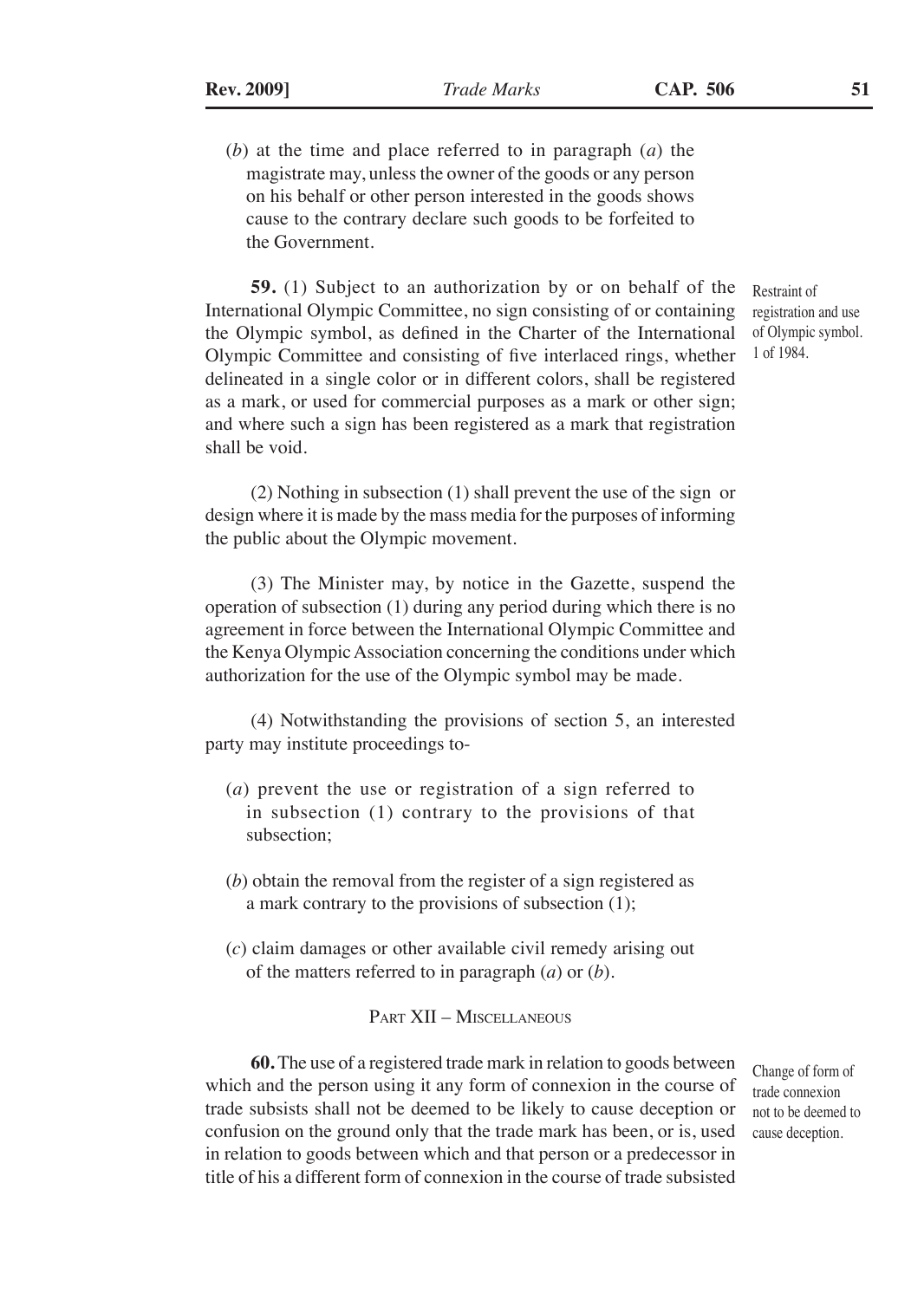or subsists. **61.** (1) Where the relations between two or more persons interested in a trade mark are such that no one of them is entitled as between himself and the other or others of them to use it except- (*a*) on behalf of both or all of them; or (*b*) in relation to an article with which both or all of them are connected in the course of trade, those persons may be registered as joint proprietors of the trade mark, and this Act shall have effect in relation to any rights to the use of the trade mark vested in those persons as if those rights had been vested in a single person. (2) Subject to subsection (1), nothing in this Act shall authorize the registration of two or more persons who use a trade mark independently, or propose so to use it, as joint proprietors thereof. **62.** (1) There shall not be entered in the register any notice of any trust express, implied or constructive, nor shall any such notice be receivable by the Registrar. (2) Subject to the provisions of this Act, equities in respect of a trade mark may be enforced in like manner as in respect of any other personal property. **63.** (1) Where by this Act any act has to be done by or to any person in connexion with a trade mark or proposed trade mark or any procedure relating thereto, the act may, under and in accordance with the rules, be done by or to an agent of that person duly authorized in the prescribed manner. (2) An applicant who ordinarily resides outside Kenya or has a principal place of business outside Kenya, may be represented by a trade mark agent. (3) A person shall be qualified to act as a trade mark agent if such person- (*a*) is a Kenyan citizen; and (*b*) is an advocate of the High Court of Kenya; or Jointly owned trade marks. Trusts and equities. Recognition of agents. 4 of 2002.

> (*c*) is admitted to practise as an agent before the Institute in accordance with the provisions of the Industrial Property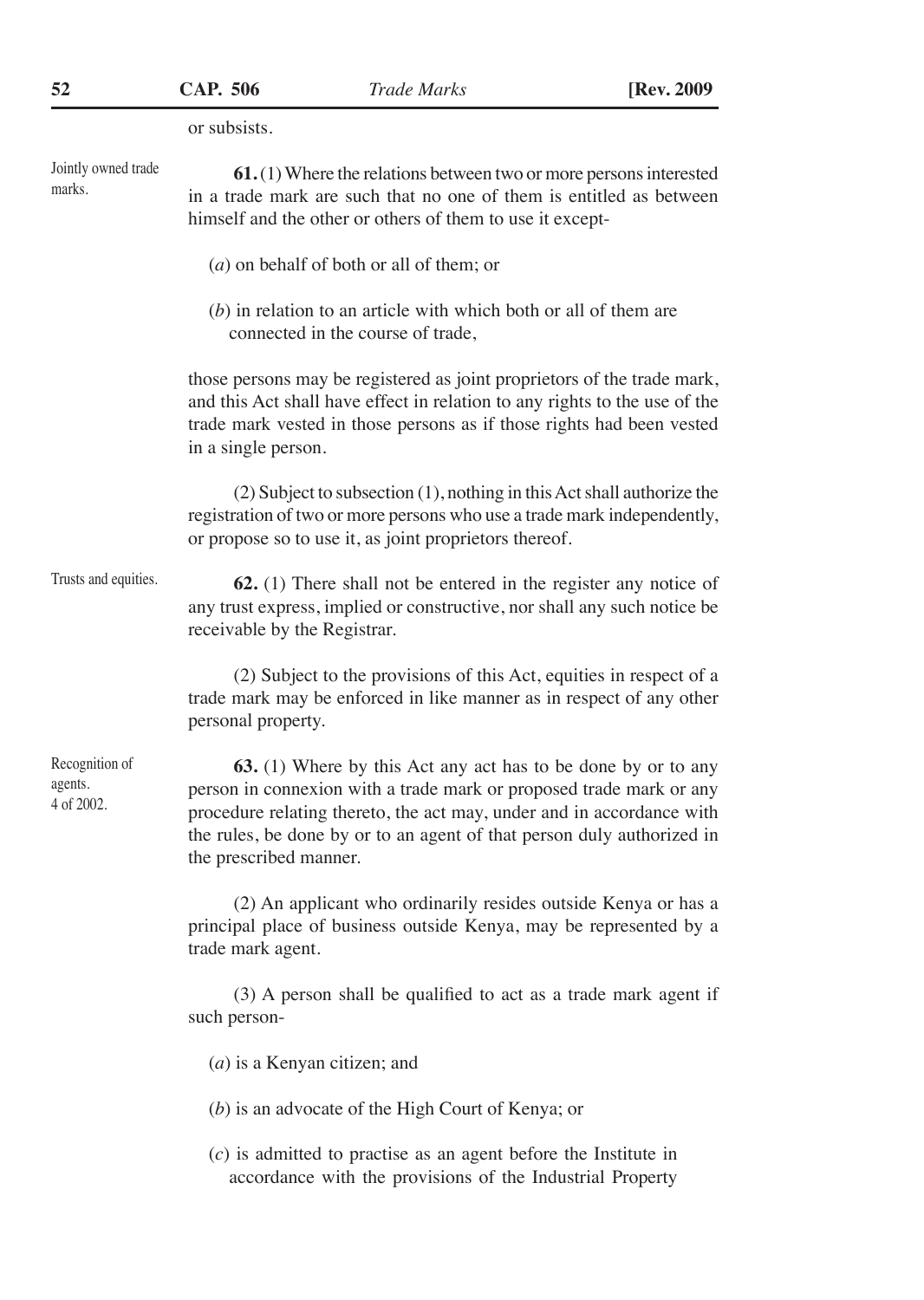| <b>Rev. 2009</b> ] |  |
|--------------------|--|

Act, 2001.

**64.** When an applicant for the registration of a trade mark or an agent does not reside or carry on business in Kenya, he shall give the Registrar an address for service in Kenya, and if he fails to do so the Registrar may refuse to proceed with the application until such address has been given.

**65.** (1) Where any person has registered or has applied for protection for any trade mark in any foreign state with the government of which the Government of Kenya has made arrangements for mutual protection of trade marks, that person or his legal representative or assignee shall be entitled to registration of his trade mark in priority to other applicants; and that registration shall have the same date as the date of application for protection in the foreign state if the application for registration is made within six months from the date of the application for protection in the foreign state:

Provided that nothing in this section shall entitle the proprietor of a trade mark to recover damages for infringements happening prior to the actual date on which his trade mark is registered in Kenya.

(2) The registration of a trade mark shall not be invalidated by reason only of the use of the trade mark in Kenya during the period of six months.

(3) The application for the registration of a trade mark under this section shall be made in the same manner as an ordinary application under this Act:

Provided that any trade mark the registration of which has been duly applied for in the country of origin may be registered under this Act.

(4) The provisions of this section shall apply only to those foreign states to which the Attorney-General has by notice in the Gazette declared them to be applicable and so long only as the notice continues in force with respect to those states.

(5) Where it is made to appear to the Minister that in any country of the Commonwealth satisfactory provision has been made for the protection of trade marks registered in Kenya, the Ministry may by notice in the Gazette apply the provisions of this section to that country with such variations or additions (if any) as may be stated in the notice.

**66.** Whenever the last day fixed by this Act, or by any rule for the Provisions as to

Address for service.

International arrangements. 11 of 1965, s. 7.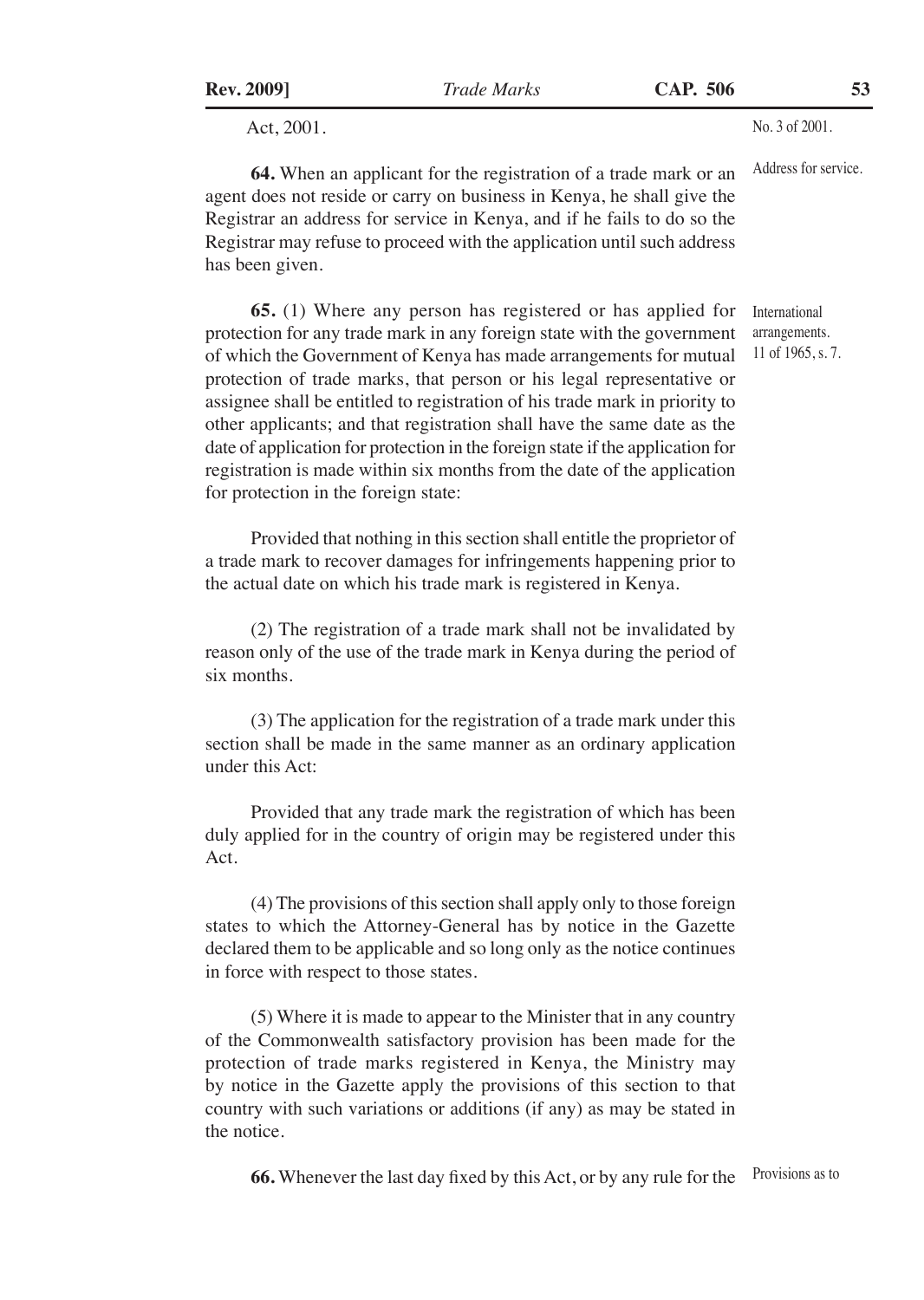| 54                                         | CAP. 506                                                                                                                                                                                                                                    | <b>Trade Marks</b>                                                                                                                           | [Rev. 2009] |
|--------------------------------------------|---------------------------------------------------------------------------------------------------------------------------------------------------------------------------------------------------------------------------------------------|----------------------------------------------------------------------------------------------------------------------------------------------|-------------|
| public holidays.                           | time being in force, for leaving any document with or paying any fee<br>to the Registrar falls on a Sunday or public holiday, the document may<br>be left or the fee may be paid on the day next following the Sunday or<br>public holiday. |                                                                                                                                              |             |
| Transitional<br>provisions and<br>savings. | respectively.                                                                                                                                                                                                                               | 67. The transitional provisions and savings set out in the Third<br>Schedule shall have effect with respect to the matters therein mentioned |             |

# FIRST SCHEDULE (s. 40)

# Certification Trade Marks

1. (1) An application for the registration of a mark under section 40 shall be made to the Registrar in writing in the prescribed manner by the person proposed to be registered as the proprietor thereof.

(2) The provisions of subsection (2) and of subsections (4) to (7) of section 20 shall have effect in relation to an application under section 40 as they have effect in relation to an application under subsection (1) of section 20.

(3) In dealing under the provisions of section 20 with an application under section 40, the court or the Registrar shall have regard to the same considerations, so far as relevant, as if the application were an application under section 20 and to any other considerations relevant to applications under section 40, including the desirability of securing that a certification trade mark shall comprise some indication that it is such a trade mark.

(4) An applicant for the registration of a mark under section 40 shall transmit to the Registrar draft regulations for governing the use thereof in accordance with subsection (7) of that section.

(5) The Registrar shall consider the application with regard to the following matters –

- (*a*) whether the applicant is competent to certify the goods in respect of which the mark is to be registered;
- (*b*) whether the draft regulations are satisfactory; and
- (*c*) whether in all the circumstances the registration applied for would be to the public advantage;

and may either –

- (i) refuse to accept the application; or
- (ii) accept the application, and approve the regulations either without modification and unconditionally or subject to any conditions or limitations, or to any amendments or modifications of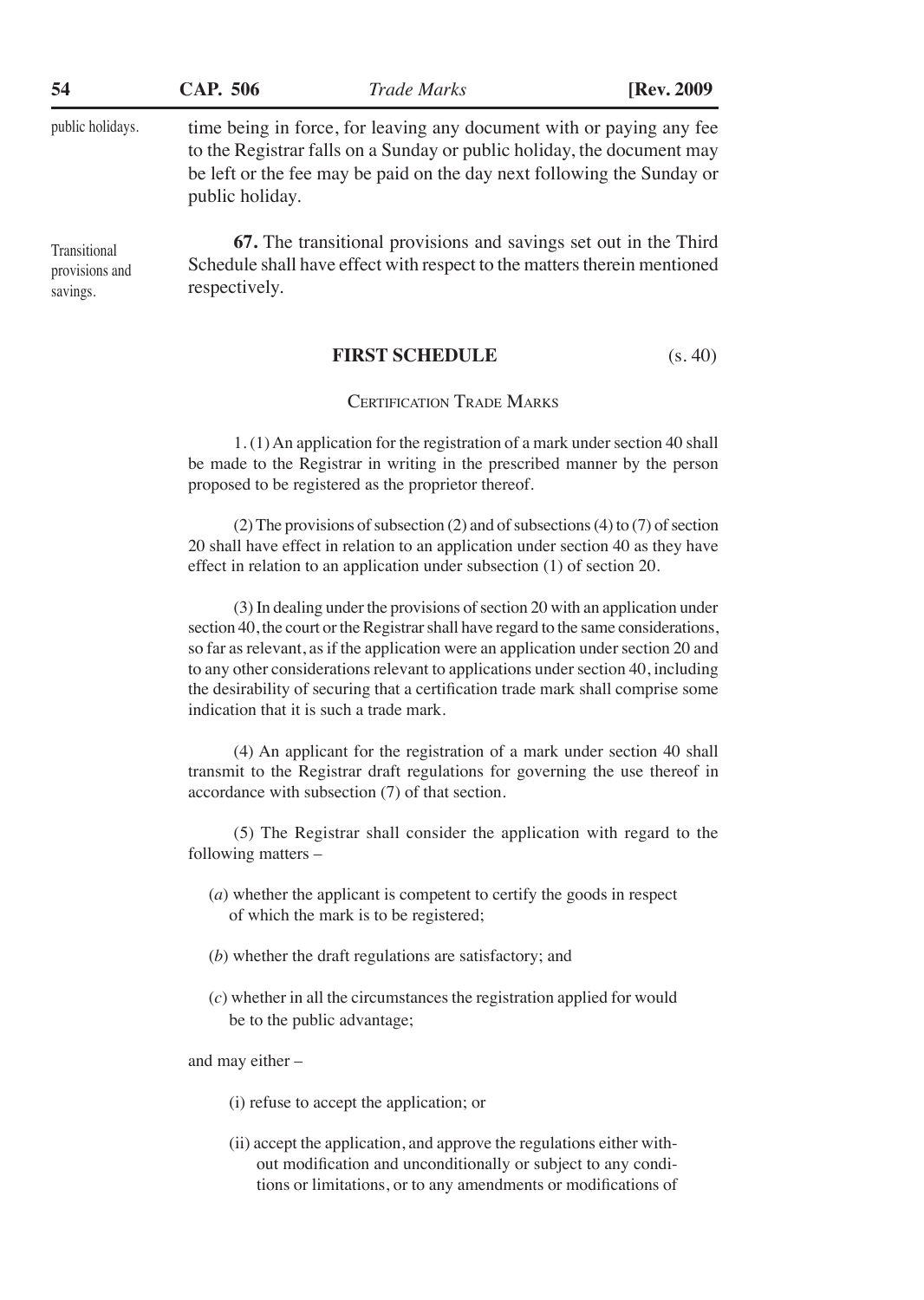the application or of the regulations, which he thinks requisite having regard to any of the foregoing matters;

but, except in the case of a direction for acceptance and approval without modification and unconditionally, the Registrar shall not decide the matter without giving to the applicant an opportunity of being heard.

2. (1) When an application has been accepted, the Registrar shall, as soon as may be after acceptance, cause the application as accepted to be advertised in the prescribed manner, and the provisions of subsections (2) to (11) of section 21 shall have effect in relation to the registration of the mark as if the application had been an application under section 20:

Provided that, in deciding under the provisions of section 21, the Registrar shall have regard only to the considerations referred to in subparagraph (3) of paragraph 1 of this Schedule, and a decision under those provisions in favour of the applicant shall be conditional on the determination in his favour by the Registrar under subparagraph (2) of this paragraph of any opposition relating to any of the matters referred to in subparagraph (5) of paragraph 1.

(2) When notice of opposition is given relating to any of the matters referred to in subparagraph (5) of paragraph 1 of this Schedule, the Registrar shall, after hearing the parties, if so required, and considering any evidence, decide whether, and subject to what conditions or limitations, or amendments or modifications of the application or of the regulations, if any, registration is, having regard to those matters, to be permitted.

3. (1) The regulations deposited in respect of a certification trade mark may, on the application of the registered proprietor, be altered by the Registrar.

(2) The Registrar may cause an application for his consent to be advertised in any case where it appears to him that it is expedient so to do, and where the Registrar causes an application to be advertised, if within the prescribed time from the date of the advertisement any person gives notice to the Registrar of opposition to the application, the Registrar shall not decide the matter without giving the parties an opportunity of being heard.

4. (1) The court may, on the application in the prescribed manner of any person aggrieved, or on the application of the Registrar, make such order as it thinks fit for expunging or varying any entry in the register relating to a certification trade mark, or for varying the deposited regulations, on the ground –

- (*a*) that the proprietor is no longer competent, in the case of any of the goods in respect of which the trade mark is registered, to certify those goods;
- (*b*) that the proprietor has failed to observe a provision of the deposited regulations to be observed on his part;
- (*c*) that it is no longer to the public advantage that the trade mark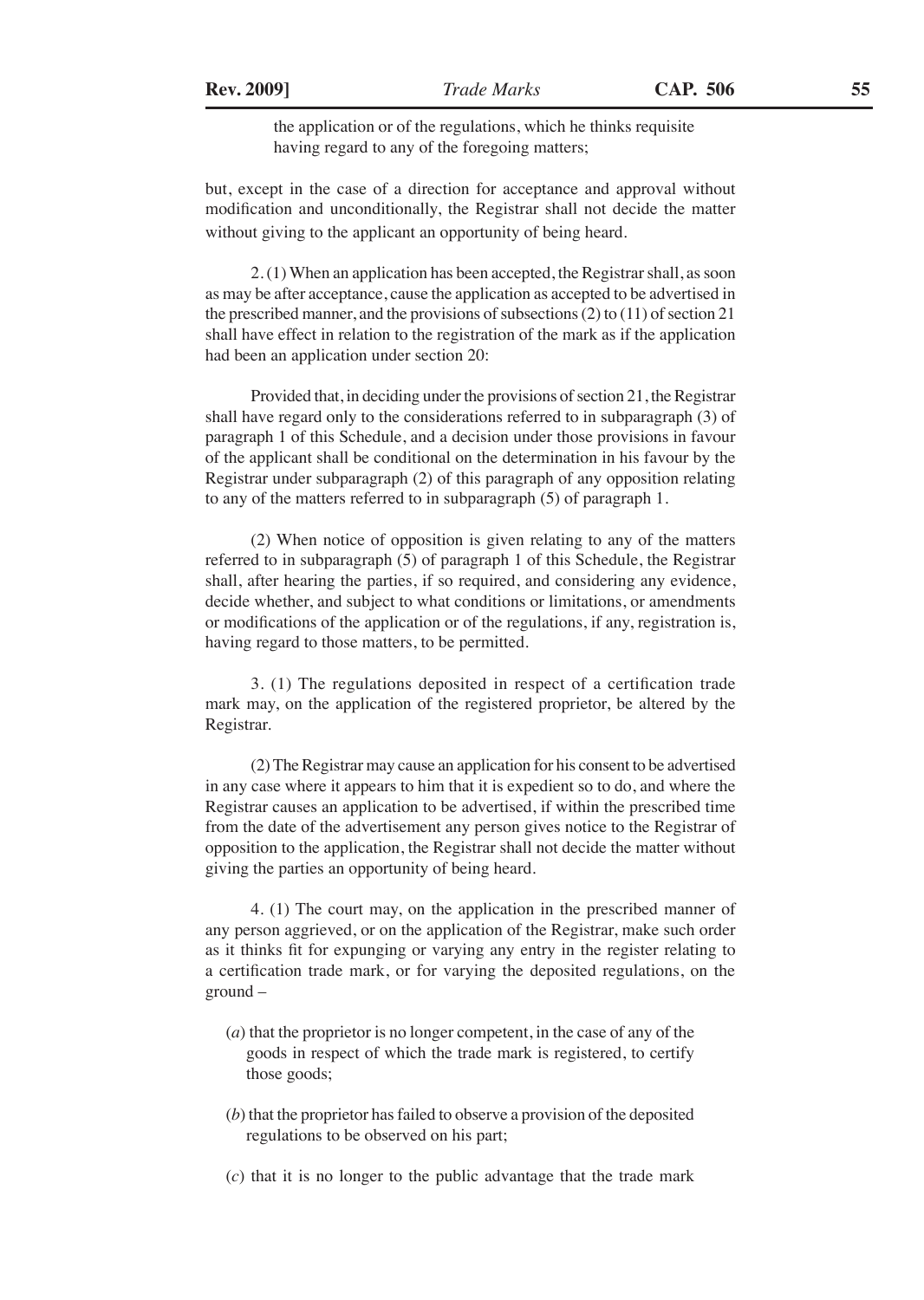should be registered; or

(*d*) that it is requisite for the public advantage that, if the trade mark remains registered, the regulations should be varied;

and the Registrar shall have no jurisdiction to make an order under section 35 on any of those grounds.

(2) The Registrar shall rectify the register and the deposited regulations in such manner as may be requisite for giving effect to an order made under subparagraph (1) of this paragraph.

5. Notwithstanding anything in section 45, the Registrar shall not have any jurisdiction to award costs to or against any party on an appeal to him against a refusal of the proprietor of a certification trade mark to certify goods or to authorize the use of the trade mark.

6. A decision of the Registrar under the provisions of this Schedule shall be subject to appeal to the court.

7. The following provisions of this Act shall not have effect in relation to a certification trade mark, that is to say, section 7, section 9, section 12, sections 20 and 21 (except as expressly applied by this Schedule), subsections (4) to (8) of section 25, sections 29 to 32, section 60 and any provisions the operation of which is limited by the terms thereof to registration in Part B of the register.

# **SECOND SCHEDULE**

*Deleted by* 11 *of* 1965*, s.* 9*.*

### **THIRD SCHEDULE** (s. 67)

Transitional Provisions And Savings

*Assignments and transmissions (before appointed day) giving exclusive rights in different places in Kenya*

1. The validity of an assignment or transmission of a trade mark effected or claimed to have been effected before the appointed day, in any such case as is mentioned in subsection (6) of section 25, shall be determined as if the provisions contained in subsections (1) to (5) of that section had not been enacted.

> *Saving as to retrospective provisions relating to assignments and transmissions*

2. The retrospective provisions contained in section 25 shall have effect without prejudice to any determination of the court or the Registrar that was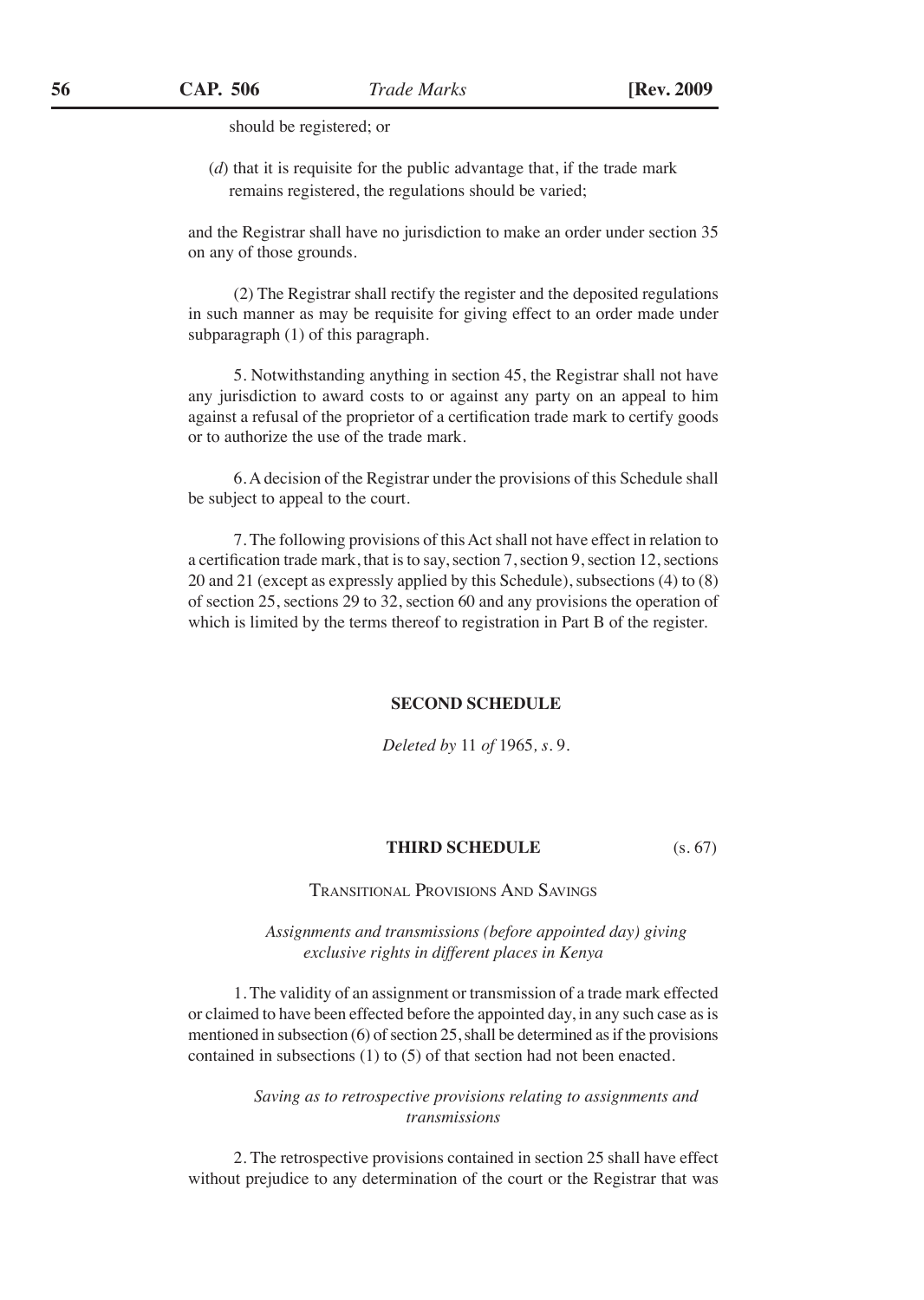made before the appointed day, or to the determination of any appeal from a determination so made, or to any title acquired for valuable consideration before the appointed day.

# *Association of trade marks assignable or transmissible as a whole only*

3. Where immediately before the appointed day a trade mark was registered in Part B of the register subject to a condition rendering it assignable or transmissible only as a whole with another trade mark registered in the name of the same proprietor or with two or more other trade marks so registered, and not separately, the trade marks shall be deemed to be associated trade marks, and the entries in the register relating thereto may be amended accordingly.

# *Previous use of a trade mark by person becoming registered user on application made within one year of appointed day*

4. Where a person is registered as a licensee of a trade mark on an 7 of 2007. application made within one year from the appointed day, subsection (2) of section 31 shall have effect in relation to any previous use (whether before or after the appointed day) of the trade mark by that person, being use in relation to the goods in respect of which he is registered and, where he is registered subject to conditions or restrictions, being use such as to comply substantially therewith, as if such previous use had been permitted use.

#### *Use of trade mark for export trade before appointed day*

5. Section 34 shall be deemed to have had effect in relation to an act 5 of 1994. done before the appointed day in relation to goods or services as it has effect in relation to an act done after the appointed day without prejudice, however, to any determination of the court or the Registrar which was made before the appointed day or to the determination of any appeal from a determination so made.

# *Savings in respect of the repealed Trade Marks Ordinance*

6. (1) Nothing in this Act shall be taken to invalidate the original Cap. 293 (1948).registration of a trade mark which immediately before the appointed day was validly on the register.

(2) No trade mark which was upon the register on the appointed day and which, having regard to any differences as between the provisions of this Act and the provisions of the Trade Marks Ordinance (now repealed) whether as respects limitations which may be imposed on registration or as respects any other matter, was then a registrable trade mark under that Ordinance shall be removed from the register on the ground that it was not registrable under the Ordinance in force at the date of its registration.

(3) Nothing in this Act shall subject any person to any liability in respect of any act or thing done before the appointed day to which he would not have been subject under the repealed Ordinance.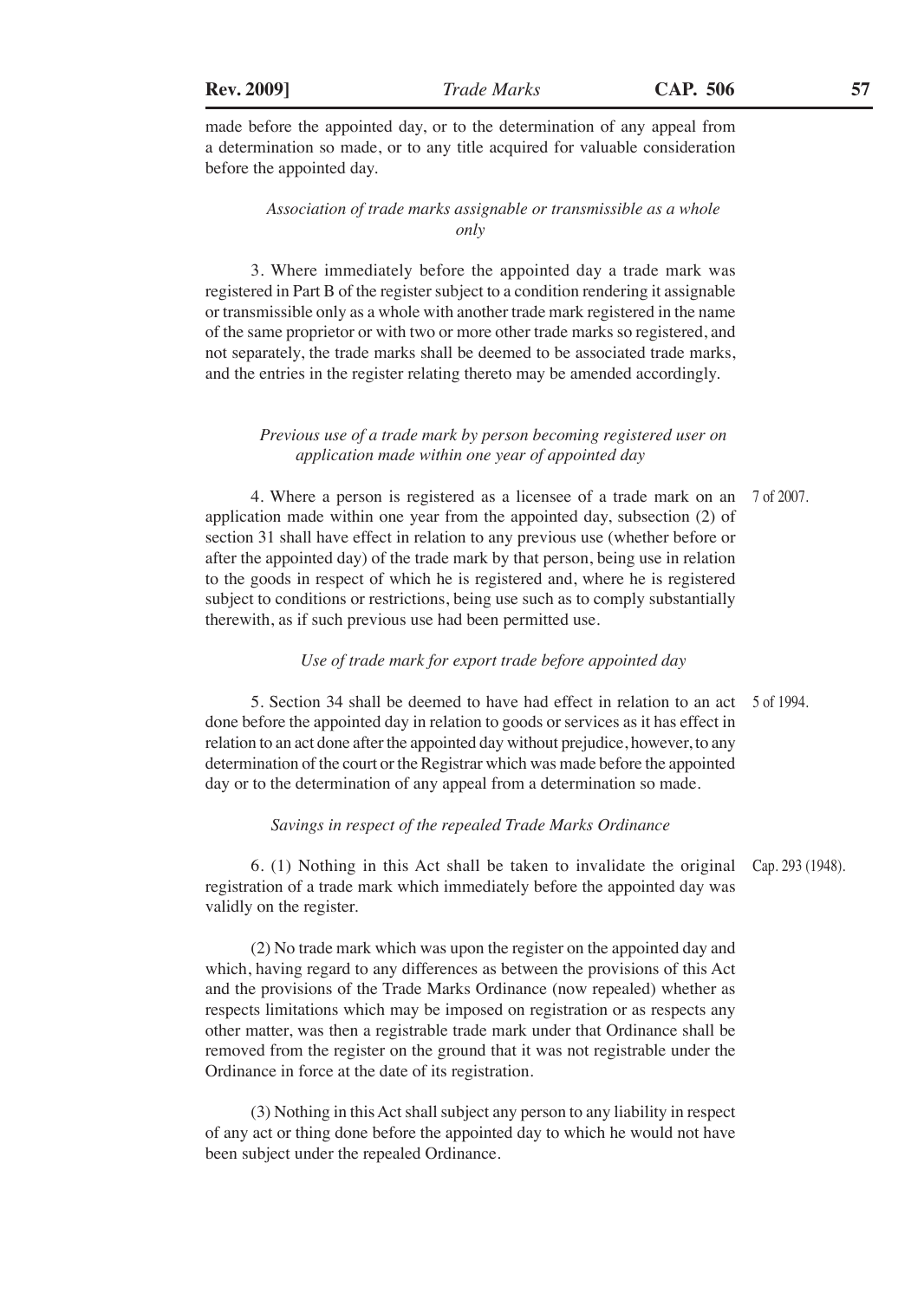(4) Nothing in this Act shall affect any order, rule, regulation or requirement made, table of fees or certificate issued, notice, decision, determination, direction or approval given, application made, or thing done under the repealed Ordinance; and every such order, rule, regulation, requirement, table of fees, certificate, notice, decision, determination, direction, approval, application or thing shall, if in force at the appointed day, continue in force and shall, so far as it could have been made, issued, given or done under this Act, have effect as if made, issued, given or done under the corresponding enactment of this Act.

(5) Any document referring to any provision of the repealed Ordinance shall be construed as referring to the corresponding provision of this Act.

7. In this Schedule the expression "the appointed day" means-

- (*a*) in relation to a trade mark as defined in this Act prior to the date of commencement of the Trade Marks (Amendment) Act, 1994, 1st January, 1957; and
- (*b*) in relation to a trade mark and in relation to services as defined in this Act after the date of commencement of the Trade Marks (Amendment) Act, 1994, the date of commencement of that Act.

5 of 1994.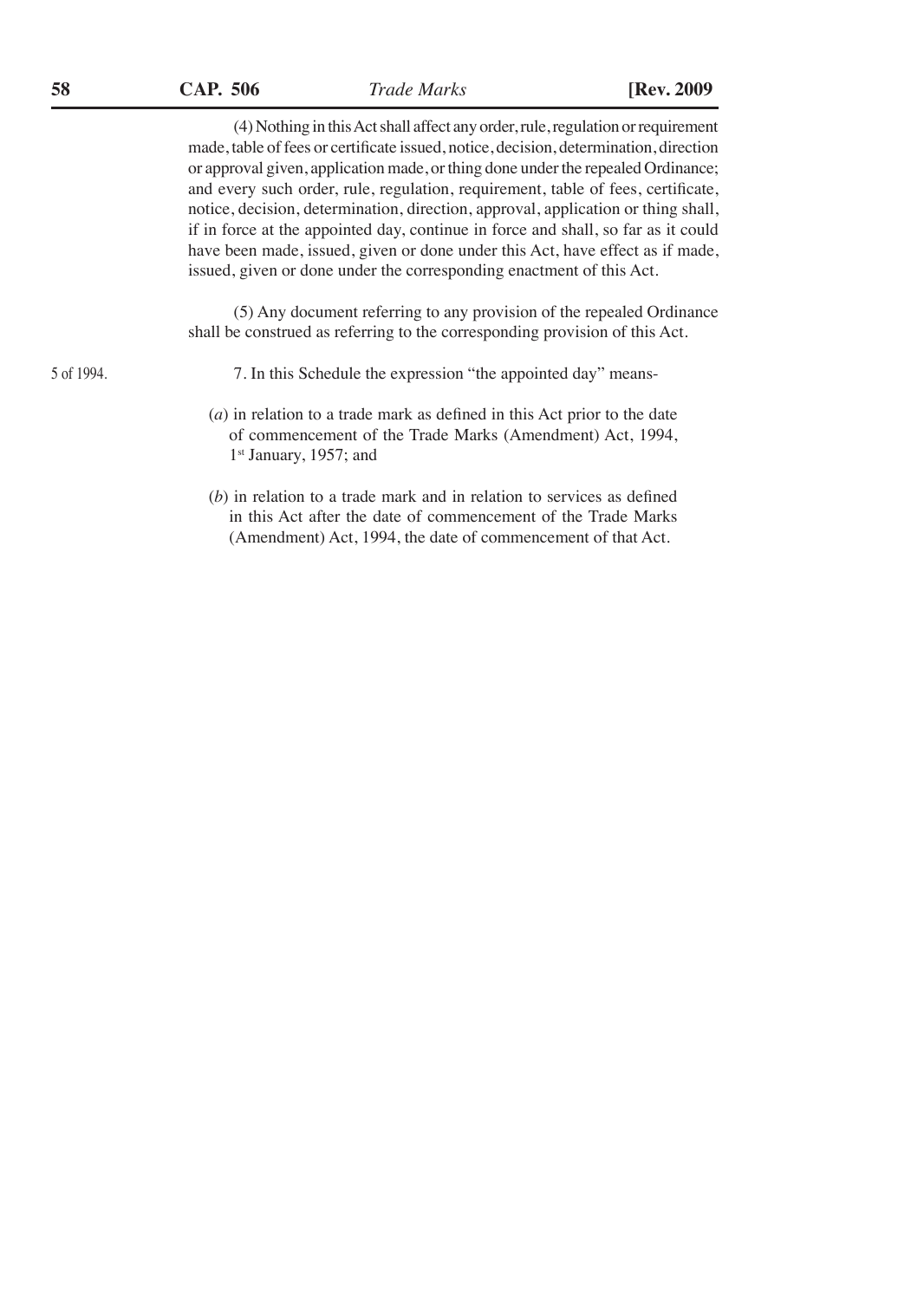# **SUBSIDIARY LEGISLATION**

**Rules under sections 39 and 41**

# **THE TRADE MARKS RULES**

Arrangement Of Rules

*Rule Preliminary*

1-Short title. 2-Interpretation.

*Fees and Forms*

3-Fees. 4-Forms. 5- (*Deleted*).

#### *Classifications under previous system*

6-Old classifications preserved. 7-Conversions to new classification system. 8-(*Deleted*).

#### *Documents*

9-Size, etc., of documents. 10-Signature of documents by partnerships, companies and associations. 11-Service of documents.

## *Address*

12-Address. 13-Address for service.

# *Agency*

14-Agency.

# *Registrable Trade Marks and Preliminary Advice (Section 43)*

15-Registrable trade marks.

16-Flags, emblems, arms, etc.

17-Arms of city, etc.

18-Living persons or persons recently dead.

19-Name and description of goods or services on a trade mark.

20-Preliminary advice by Registrar as to distinctiveness.

*Application for Registration of a Trade Mark*

21-Form of application. 22-Representation of mark. 23-(*Deleted*).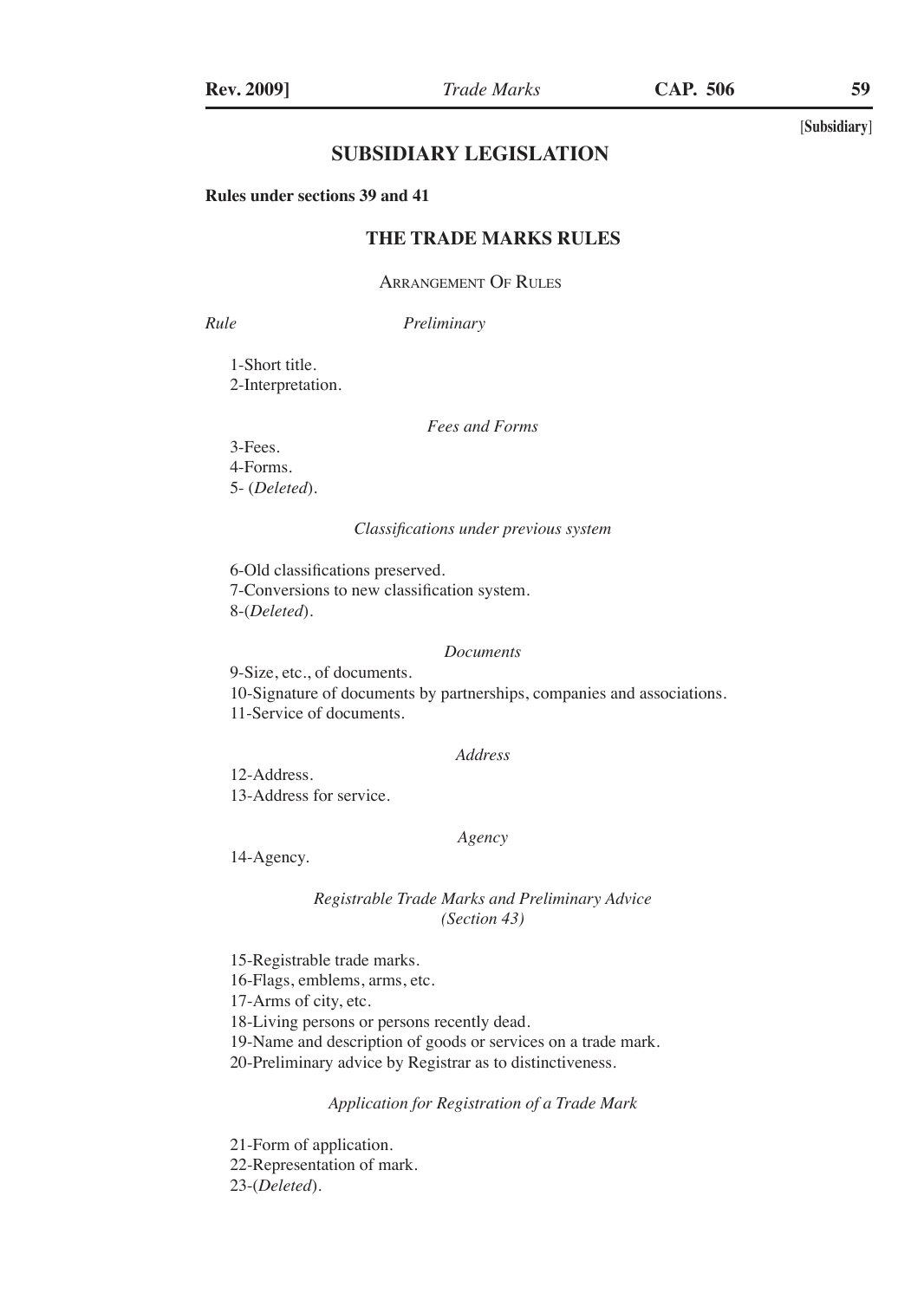#### *Rule*

24-(*Deleted*).

- 25-Separate applications.
- 26-Representations to be satisfactory.
- 27-Specimens of trade marks in exceptional cases.
- 28-Series of trade marks.

29-Transliteration and translation.

29A-Application to add goods or services.

# *Procedure on Receipt of Application for Registration of a Trade Mark*

30-Search.

31-Registrar's powers on application.

32-Objection by Registrar.

33-Conditions by Registrar.

34-Decision of Registrar.

35-Disclaimer.

#### *Defensive Trade Marks*

36-Application under section 30 of the Act.

## *Certification Trade Marks*

37-Application under section 40 of the Act.

38-Authorization to proceed.

39-Case, draft regulations.

40-Regulations and application to be open to inspection.

41-Registrar's refusal.

#### *Advertisement of Application*

42-Advertisement of application.

43-Representations or information from applicant.

44-Advertisement of series of trade marks.

45-Advertisements under section 21 (10) and 38 (2), (4) of the Act.

45A-Costs of advertisements.

### *Opposition to Registration*

46-Opposition.

47-Notice of opposition.

48-Counter-statement.

49- Evidence in support of opposition.

50-Evidence in support of application.

51-Evidence in reply by opponent.

52-Further evidence.

52A-Abandonment of application or opposition.

53-Exhibits.

54-Hearing.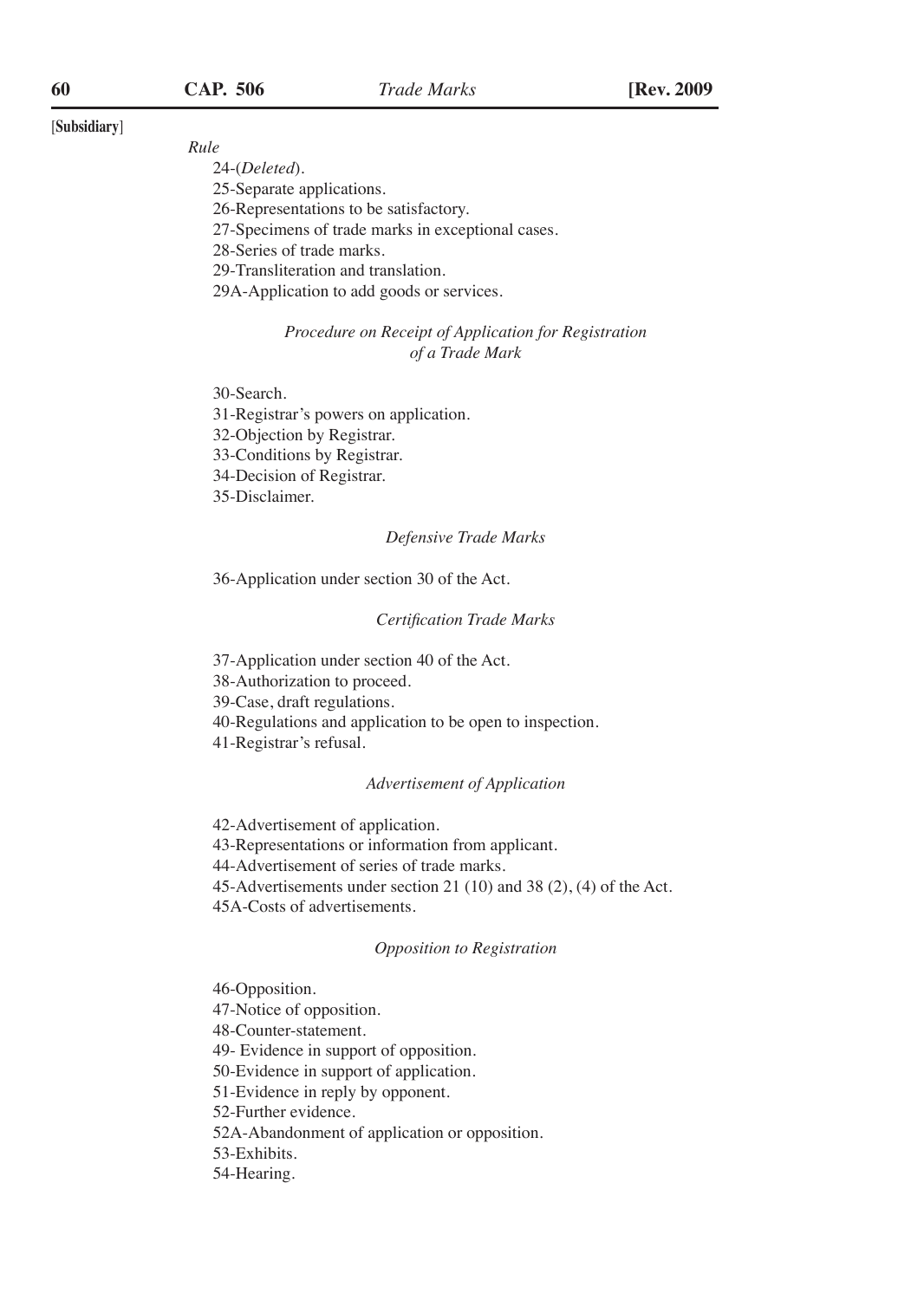*Rule*

55-(*Deleted*). 56-Security for costs. 57-Costs in uncontested case. 58-(*Deleted*).

*Non-completion*

59-Non-completion of registration.

#### *Entry in the Register, and Associated Marks*

60-Entry in register.

- 61-Notations indicating association no longer of any effect.
- 62-Death of applicant before registration.

63-Certificate of registration.

### *Renewal*

64-Renewal of registration.

65-Notice before removal of trade mark from register.

66-Second notice.

67-Advertisement of non-payment.

68-Removal of trade mark from Register.

69-Record of removal of mark.

70-Notice and advertisement of renewal and restoration.

#### *Assignments and Transmissions*

71-Application for entry of assignment or transmission.

72-(*Deleted*).

73-Particulars to be stated in application.

74-Case accompanying application.

75-Proof of title.

76-Application for entry of assignment without goodwill.

77-Entry in Register.

78-Separate registrations.

79-Registrar's certificate or approval as to certain assignments and transmissions.

80-Registrar's directions for advertisement of assignment without goodwill of trade mark in use.

#### *Alteration of Address*

81-Alteration of address in register.

*Applications to the Registrar for Rectification (Sections 29, 30, 35 and 36)*

82-Application to rectify or remove a trade mark from the register. 83-Further procedure.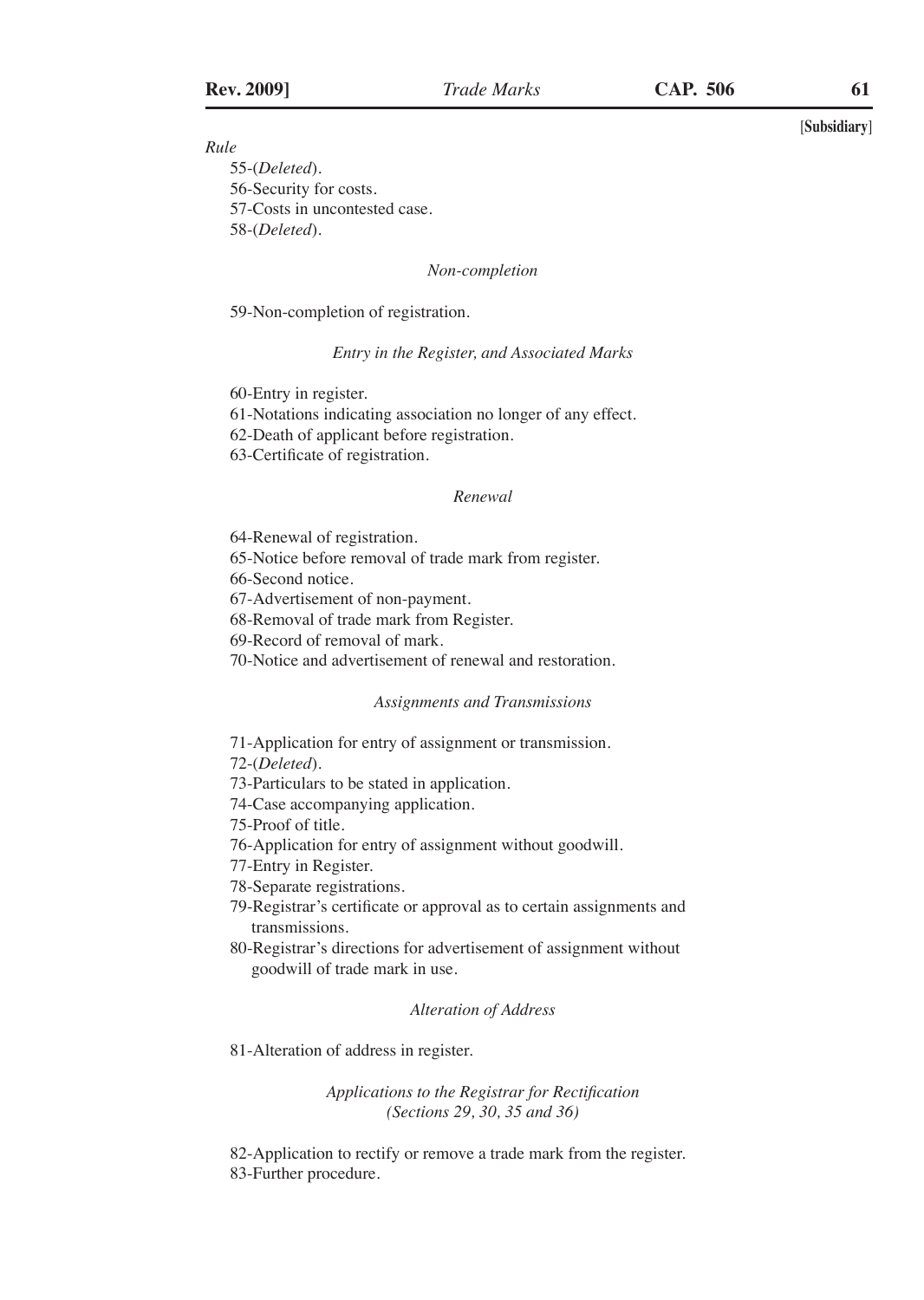*Rule*

84-Intervention by third parties.

*Surrender of a Registered Trade Mark*

84A-Application to surrender.

*Applications for Alteration of the Register by Correction, Change, Cancellation or Striking Out Goods or for Entry of Disclaimer, Memorandum or Note (Section 37 (1))*

85-Application under section 37 (1). 86-Evidence. 87-Advertisement of certain applications. 88-Certificates of validity to be noted.

*Applications to Alter Registered Trade Marks*

89-Alteration of registered mark. 90-Advertisement before decision. 91-Decision of Registrar. 92-Advertisement.

> *Court Orders for Rectification of Certification Trade Mark Entries and Regulations*

93-Rectification of certification trade mark entries by the court.

*Alteration of Certification Trade Mark Regulations*

94-Alteration of regulations.

*Collective Trade Marks*

94A-Application for registration.

#### *Registered Users*

95-Application for entry of registered user. 96-Entry and notification. 97-Registered proprietor's application to vary entry. 98-Application by registered proprietor or user to cancel entry. 99-Application by any person to cancel entry. 100-Notification and hearing. 101-Registered user's application to correct error or enter change.

*Extension of Time*

102-Extension of time.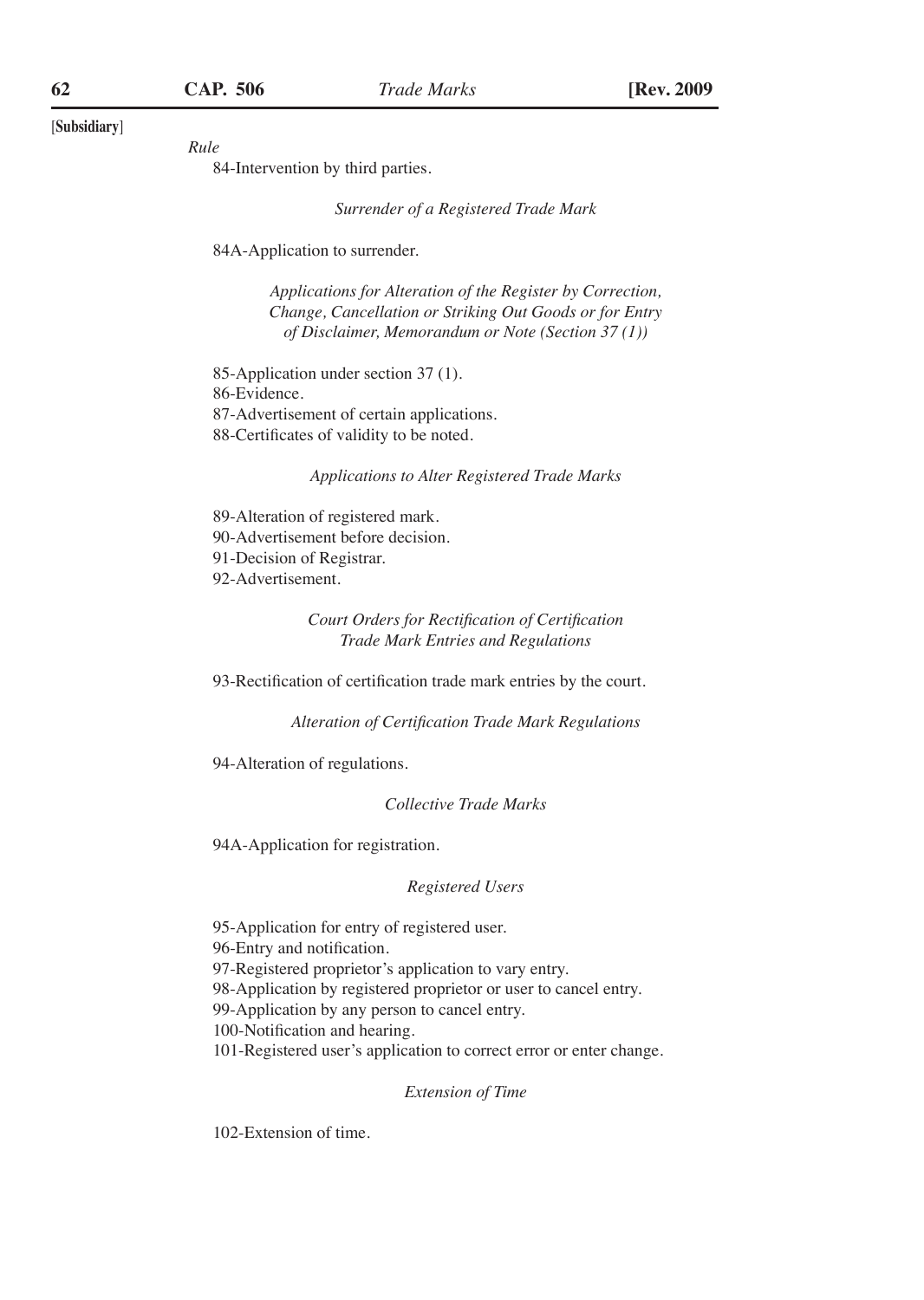*Rule*

#### *Discretionary Power*

103-Hearing. 104-Application for hearing. 105-Notice of hearing. 106-Notification of decision.

## *Power to Dispense with Evidence*

107-Dispensing with evidence.

*Amendments*

108-Amendments of documents.

#### *Certificates*

109-Certificates by Registrar. 110-Marks registered without limitation of colour. 111-Certificates for use in obtaining registration abroad.

# *Declarations*

112-Person before whom declaration is to be taken. 113-Presumption as to seal of officer taking declaration.

*Search*

114-Searches.

*Copies*

115-Copies of documents. 116-(*Deleted*)

#### *Appeals to the Court*

117-Appeal to court.

*Applications to and Orders of the Court*

118-Applications to court. 119-Order of court. 120-Publication of order of court.

*Submission of documents in electronic form*

121-Submission of electronic documents.

SCHEDULES.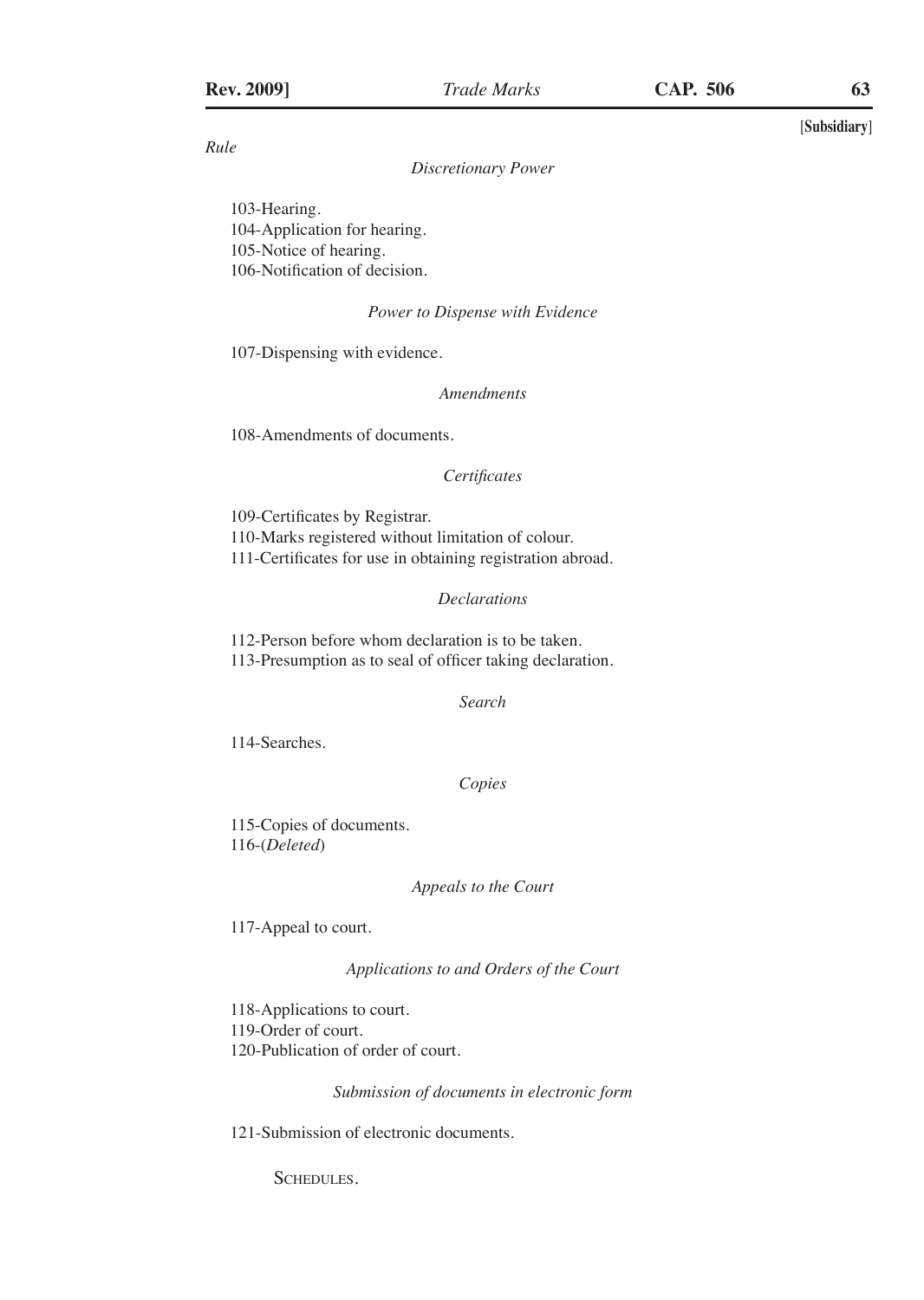| 64                                                                                                                                        | CAP. 506                                                                                                                                                                                                                            | Trade Marks                                                                                                                                                                                                                                        | [Rev. 2009] |  |  |
|-------------------------------------------------------------------------------------------------------------------------------------------|-------------------------------------------------------------------------------------------------------------------------------------------------------------------------------------------------------------------------------------|----------------------------------------------------------------------------------------------------------------------------------------------------------------------------------------------------------------------------------------------------|-------------|--|--|
| [Subsidiary]                                                                                                                              |                                                                                                                                                                                                                                     |                                                                                                                                                                                                                                                    |             |  |  |
| L.N. 575/1956,<br>L.N. 454/1959,<br>L.N. 44/1970,<br>L.N. 138/1971,<br>L.N. 131/1975,<br>L.N. 49/1988,<br>L.N. 42/1995,<br>L.N. 146/2003. |                                                                                                                                                                                                                                     | THE TRADE MARK RULES                                                                                                                                                                                                                               |             |  |  |
|                                                                                                                                           |                                                                                                                                                                                                                                     | Preliminary                                                                                                                                                                                                                                        |             |  |  |
| Short title.                                                                                                                              |                                                                                                                                                                                                                                     | 1. These Rules may be cited as the Trade Marks Rules.                                                                                                                                                                                              |             |  |  |
| Interpretation.<br>L.N. 42/1995,                                                                                                          |                                                                                                                                                                                                                                     | 2. In these Rules, except where the context otherwise requires-                                                                                                                                                                                    |             |  |  |
| L.N. 146/2003.                                                                                                                            |                                                                                                                                                                                                                                     | "agent" means a person appointed as an agent under rule 14;                                                                                                                                                                                        |             |  |  |
|                                                                                                                                           |                                                                                                                                                                                                                                     | "the office" means the office of the Registrar;                                                                                                                                                                                                    |             |  |  |
|                                                                                                                                           |                                                                                                                                                                                                                                     | "specification" means the designation of goods or classes of goods or the<br>description of services or classes of services in respect of which a trade mark,<br>or a registered user of a trade mark, is registered or proposed to be registered. |             |  |  |
|                                                                                                                                           |                                                                                                                                                                                                                                     | <b>Fees and Forms</b>                                                                                                                                                                                                                              |             |  |  |
| Fees.                                                                                                                                     | in the First Schedule.                                                                                                                                                                                                              | 3. The fees to be paid in relation to trade marks shall be those prescribed                                                                                                                                                                        |             |  |  |
| Forms.                                                                                                                                    |                                                                                                                                                                                                                                     | 4. The forms referred to herein are the forms contained in the Fourth<br>Schedule, and those forms shall be used in all cases to which they are applicable<br>and shall be modified as directed by the Registrar to meet other cases.              |             |  |  |
|                                                                                                                                           |                                                                                                                                                                                                                                     | 5. (Deleted by L.N. 146/2003, s.3)                                                                                                                                                                                                                 |             |  |  |
|                                                                                                                                           |                                                                                                                                                                                                                                     | <b>Classifications Under Previous System</b>                                                                                                                                                                                                       |             |  |  |
| Old classifications<br>preserved.<br>L.N. 146/2003.                                                                                       | 6. (1) This rule applies with respect to a trade mark registered for goods<br>or services classified in accordance with a classification system that has been<br>amended or replaced since those goods or services were classified. |                                                                                                                                                                                                                                                    |             |  |  |
|                                                                                                                                           | is made under rule 7.                                                                                                                                                                                                               | (2) The goods or services described in paragraph (1) are not required to be<br>reclassified in accordance with the new classification system unless application                                                                                    |             |  |  |
| Conversions to new<br>classification system.<br>L.N. 146/2003.                                                                            | with section $6(2)$ of the Act.                                                                                                                                                                                                     | 7. (1) The registered proprietor of a trade mark described in rule 6 (1)<br>may apply to have the classification of the goods or services in respect of which<br>the trade mark was registered adapted so that they are classified in accordance   |             |  |  |
|                                                                                                                                           | TM 43.                                                                                                                                                                                                                              | (2) An application under this rule shall be made to the Registrar in form                                                                                                                                                                          |             |  |  |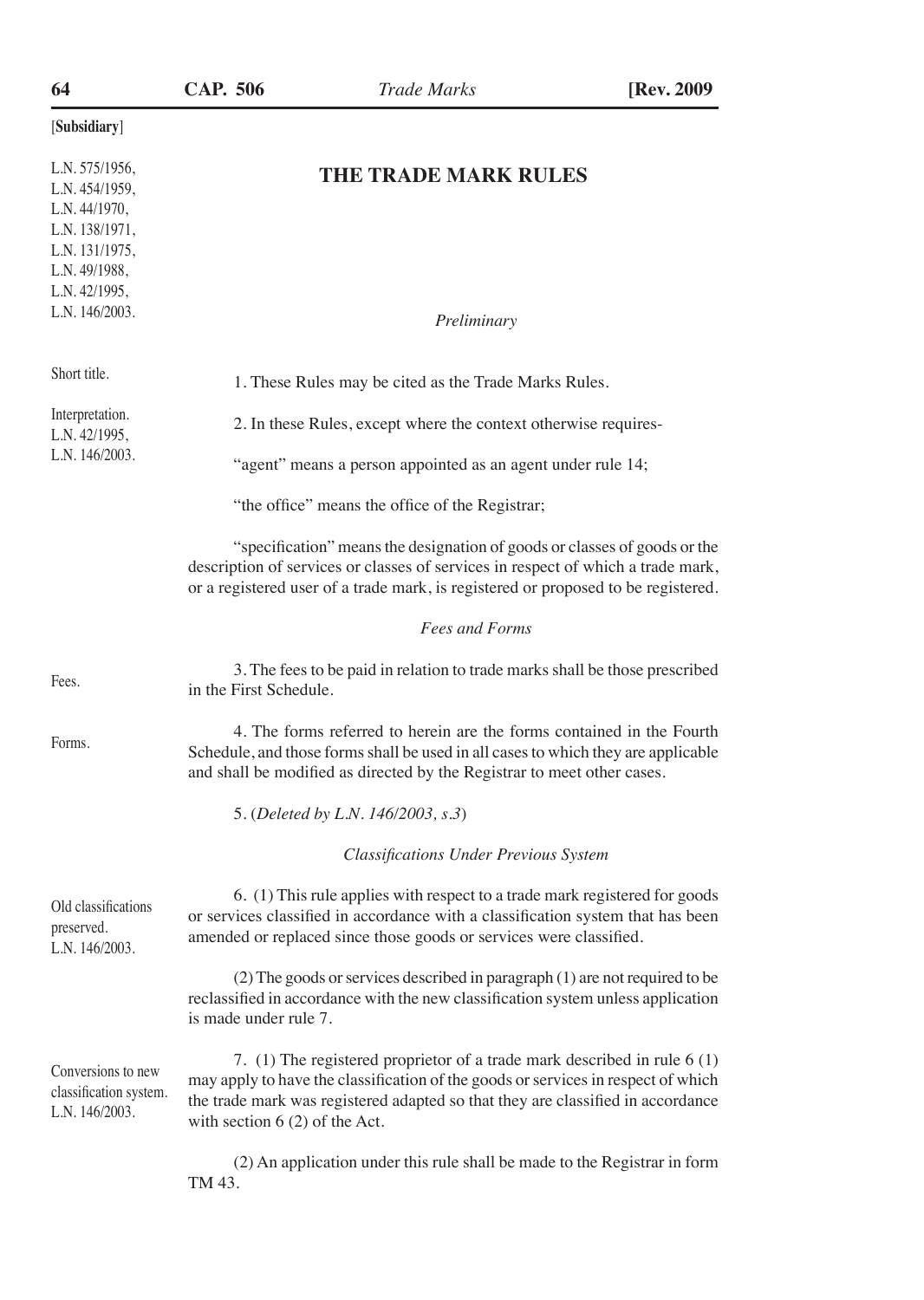(3) The registrar shall determine what amendment he proposes to make in relation to an application under this rule and shall notify the applicant of that proposal as required under section 39 (3) of the Act.

(4) The advertisement of the proposed amendment required under section 39 (3) of the Act shall be made in the Journal or the Kenya Gazette.

(5) A person who wishes to oppose the proposed amendment shall do so by filing a notice of opposition with the Registrar within thirty days after the date of advertisement.

(6) The notice of opposition shall be in form TM 44 and shall be filed in duplicate.

(7) The notice of opposition shall be accompanied by a statement, in duplicate, showing how the proposed amendment would be contrary to section 39 (2) of the Act.

(8) The Registrar shall send the duplicate copies of the notice of opposition and the accompanying statement to the applicant.

(9) The applicant may file a counter-statement with the Registrar setting out fully the grounds on which the applicant contests the opposition.

(10) The counter-statement shall be in form TM 7 and shall be filed in duplicate within thirty days after the applicant receives the notice of opposition.

(11) The Registrar may allow or require evidence to be adduced and, if the Registrar so decides, rules 49 to 52 shall apply, with necessary modifications, subject to any directions given by the Registrar.

(12) Before deciding the matter, the Registrar shall give the parties an opportunity to be heard if either party requests it.

(13) If a party requests an opportunity to be heard, the Registrar shall give notice to the parties of a date when he will hear the arguments in the case.

(14) An appointment shall be for a date at least fourteen days after the date of the notice, unless the parties consent to a shorter notice.

(15) Within seven days after the receipt of the notice a party who intends to appear shall so notify the Registrar in form TM 8.

(16) A party who receives notice and who does not, within seven days after the receipt of the notice, notify the Registrar in form TM 8 that he intends to appear, may be treated as not desiring to be heard and the Registrar may act accordingly.

(17) The Registrar shall make the entries in the Register that are necessary to give effect to a request to adapt a classification if-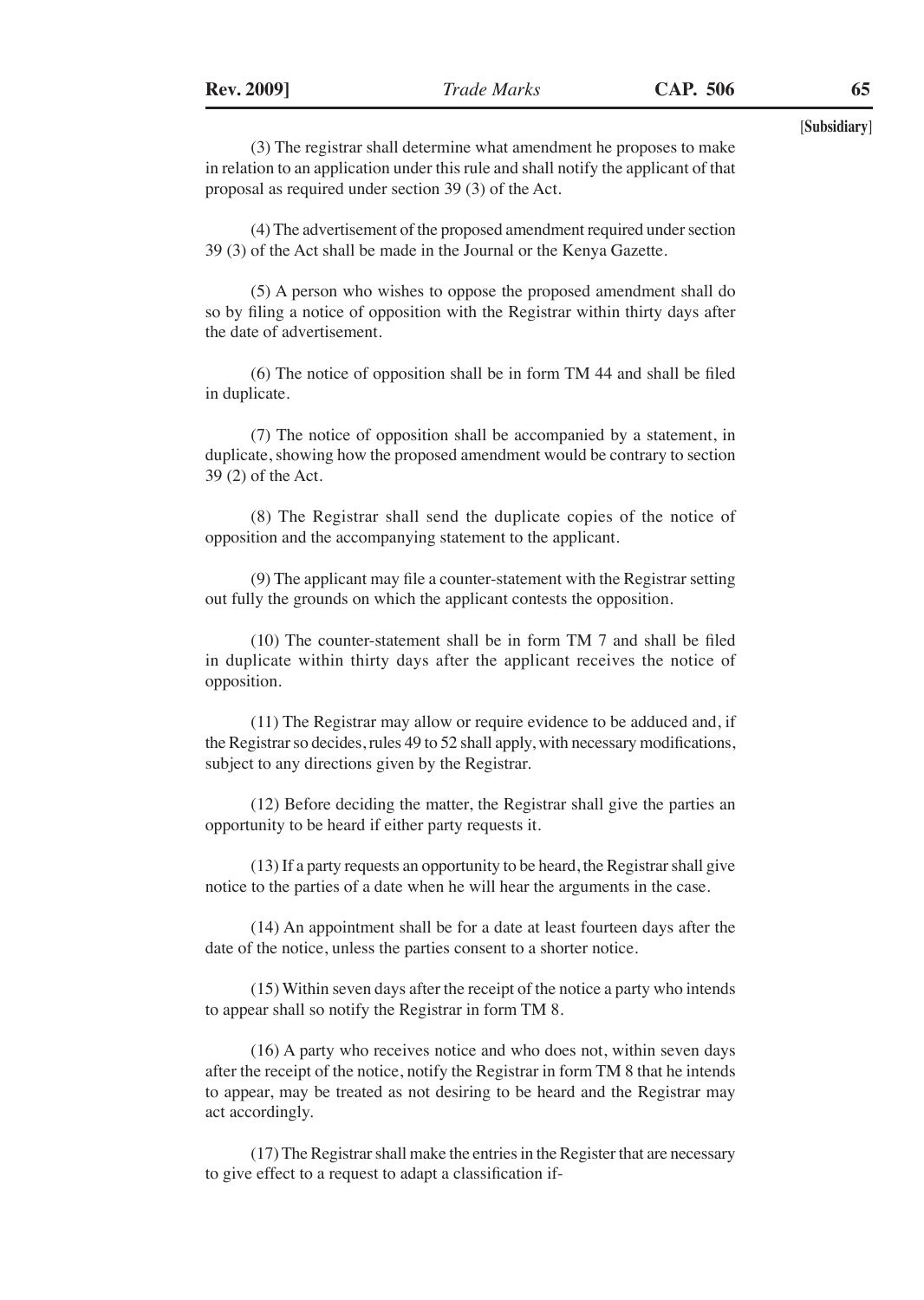[**Subsidiary**] (*a*) the time for filing a notice of opposition has expired without such a notice being filed; or (*b*) a notice of opposition has been filed but the Registrar has decided to allow the request. (18) If the Registrar makes an entry under paragraph (17) he shall also enter the date when that entry was made. (19) No entry under this rule shall affect the period of registration of a trade mark or when it may be renewed. 8. (*Deleted by L.N. 146/2003, s.4*) *Documents* 9. Subject to any other directions that may be given by the Registrar, all applications, notices, counter-statements, papers having representations affixed or other documents authorized or required by the Act or these Rules to be made, left or sent, at or to the office or with or to the Registrar or the court, shall be on strong non-absorbent paper of a size approximately 297 mm. by approximately 210 mm., and shall have on the left hand part thereof a margin of not less than 35 mm. 10. (1) A document purporting to be signed for or on behalf of a partnership shall contain the names of all the partners in full and shall be signed by all the partners or by any qualified partner stating that he signs on behalf of the partnership, or by any other person who satisfies the Registrar that he is authorized to sign the document. (2) A document purporting to be signed for or on behalf of a body corporate shall be signed by a director or by the secretary or other principal officer of the body corporate, or by any other person who satisfies the Registrar that he is authorized to sign the document. (3) A document purporting to be signed for or on behalf of an association of persons may be signed by any person who appears to the Registrar to be duly qualified. 11. (1) All applications, notices, statements, papers having representations affixed or other documents authorized or required by the Act or these Rules to be made, left or sent, at or to the office, or with or to the Registrar or the court or any other person, may be sent through the post by a prepaid or official paid letter. (2) Any application or any document so sent shall be deemed to have Size, etc., of documents. L.N. 42/1995. Signature of documents by partnerships, companies and associations. Service of documents.

been made, left or sent at the time when the letter containing the same would be delivered in the ordinary course of post; and in proving the sending it shall be sufficient to prove that the letter was properly addressed and put into the post.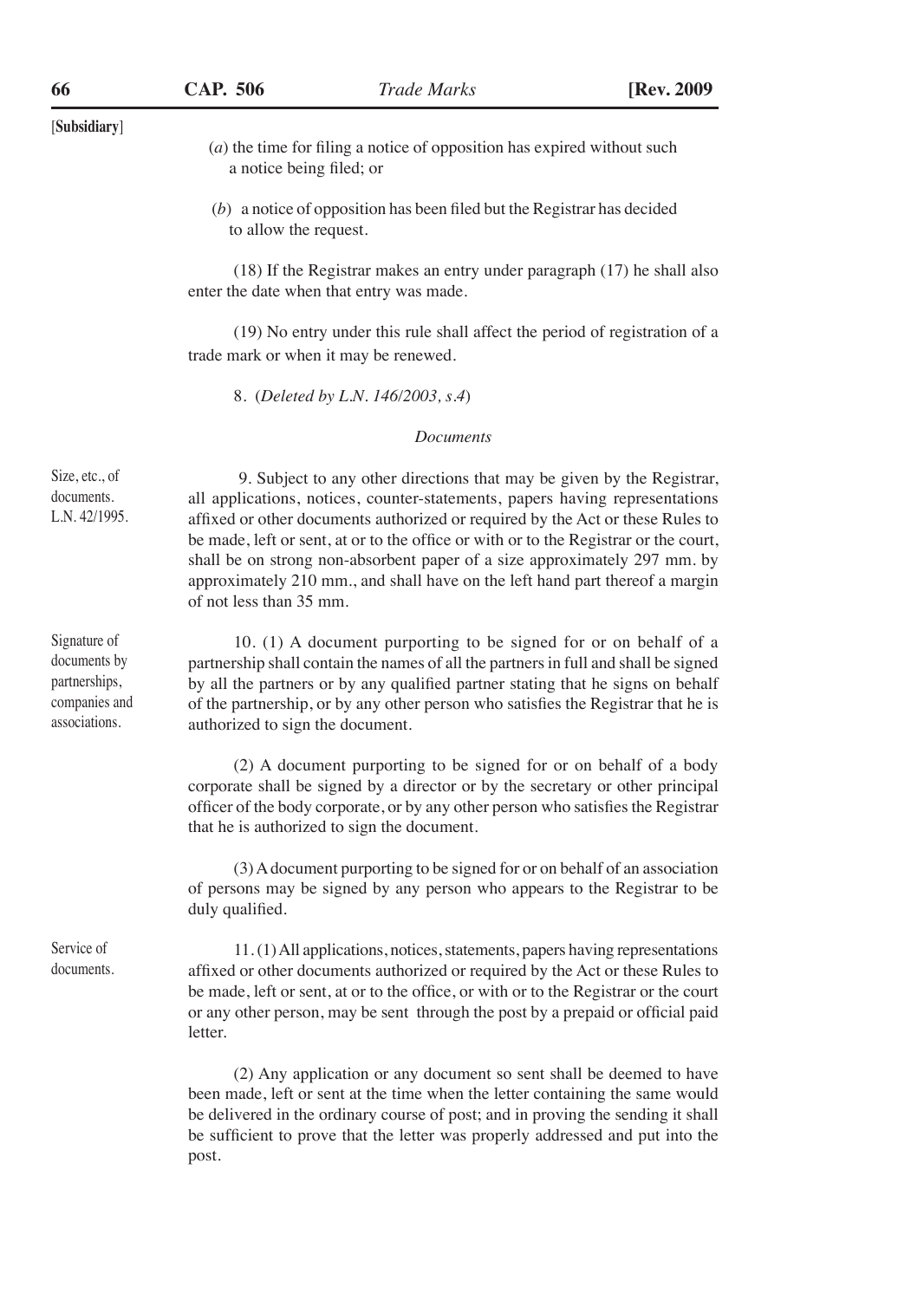#### *Address*

12. (1) Where any person is by the Act or these Rules bound to furnish the Registrar with an address, the address given shall in all cases be as full as possible, for the purpose of enabling any person easily to find the place of trade or business of the person whose address is given. Address.

(2) The Registrar may require the address to include the name of the street and the plot number in the street of the premises.

13. (1) The Registrar may require an applicant, opponent or agent, or a Address for service. registered proprietor or registered user of a trade mark, who does not reside or carry on business within Kenya to give an address for service within Kenya, and that address may be treated as the actual address of that person for all purposes connected with the matter in question.

(2) Any registered proprietor or registered user of a trade mark, or any person about to be registered as such, may give in form TM 32 an address for service for entry in the register, and such address may be entered by the Registrar.

(3) All applications in form TM 32 under this rule shall be signed by the applicant for registration or the registered proprietor or registered user, as the case may be, or by an agent expressly authorized by him for the purpose of such an application, unless in exceptional circumstances the Registrar otherwise allows.

(4) In any case in which no address for service is entered in the register, the Registrar may treat the trade or business address of the registered proprietor or registered user as therein entered as his address for service for all purposes connected with the registration.

(5) Any written communication addressed to a party or person as aforesaid at an address given by him, or treated by the Registrar, as his address for service shall be deemed to be properly addressed.

(6) The Registrar, at any time that a doubt arises as to the continued availability of an address for service entered in the register, may request the person for whom it is entered, by letter addressed to his trade or business address in the register, to confirm the address for service, and if within three months of making such a request the Registrar receives no confirmation of that address he may strike it off the register.

## *Agents*

14. (1) Except as otherwise required by these Rules, any application, request or notice which is required or permitted by the Act or these Rules to be made or given to the Registrar or the court, and all other communications between an applicant or a person making such a request or giving such a notice and the Registrar, or the court, and between the registered proprietor or a registered user of a trade mark and the Registrar or the court or any other Agency.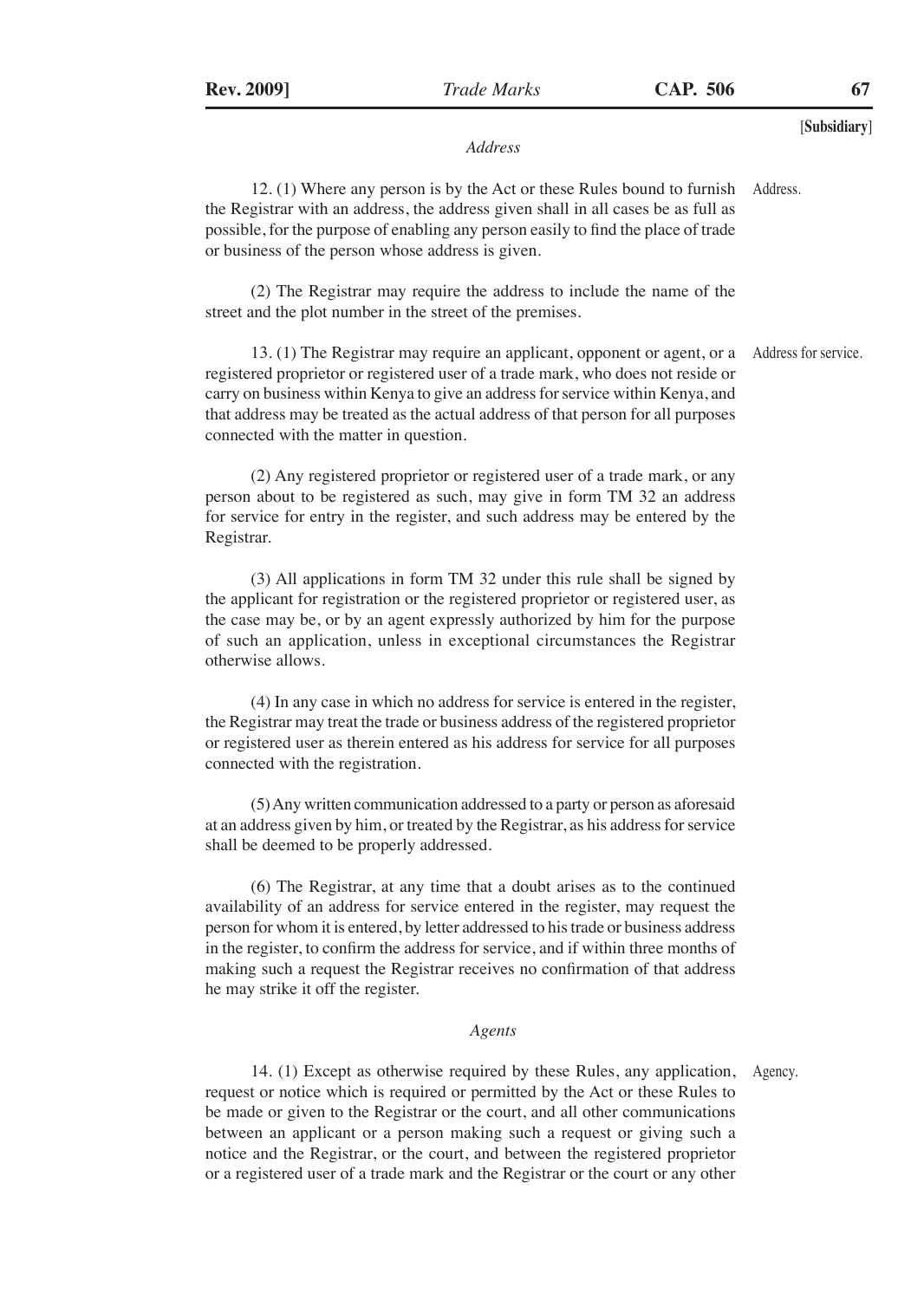[**Subsidiary**] person, may be signed, made or given by or through an agent. (2) Any such applicant, person making request or giving notice, proprietor or registered user may appoint an agent to act for him in any proceeding or matter before or affecting the Registrar or the court under the Act and these Rules by signing and sending to the Registrar or the court, as the case may be, an authority to that effect in form TM 1 or in such other written form as the Registrar or the court may deem sufficient. (3) In case of such appointment, service upon the agent of any document relating to the proceeding or matter shall be deemed to be service upon the person so appointing him, all communications directed to be made to that person in respect of the proceeding or matter may be addressed to the agent, and all attendances upon the Registrar relating thereto may be made by or through the agent. (4) In any particular case the Registrar may require the personal signature or presence of an applicant, opponent, proprietor, registered user or other person. *Registrable Trade Marks and Preliminary Advice (Section 43)* 15. (1) The Registrar may refuse to accept any application for the registration of a mark upon which any of the following appear- (*a*) the words "Patent", "Patented", "Registered", "Registered Design", "Copyright", "Entered at Stationer's Hall" or "To counterfeit this is a forgery", or words to similar effect; (*b*) representations of the Head of State of any foreign state, or any colourable imitation thereof; (*c*) the words "Red Cross", or "Geneva Cross", and representations of the Geneva and other crosses in red, or of the Swiss Federal cross in white on a red ground or silver on a red ground, or such representations in a similar colour or colours. (2) Where there appears in a trade mark the registration of which is applied for a representation of a cross in any colour, not being one of those mentioned in subparagraph (*c*) of paragraph (1), the Registrar may require the applicant as a condition of acceptance to undertake not to use the cross device on red, or in white on a red ground or silver on a red ground, or in any similar colour or colours. 16. Representations in any form of any of the following, or any device so nearly resembling them as to be likely to lead to mistake, may not appear on trade marks the registration of which is applied for- Registrable trade marks. Flags, emblems, arms, etc.

- Cap. 99.
- (*a*) without the written permission of the competent authority, any specified emblem, specified likeness or specified name within the meaning of section 2 of the National Flag, Emblems and Names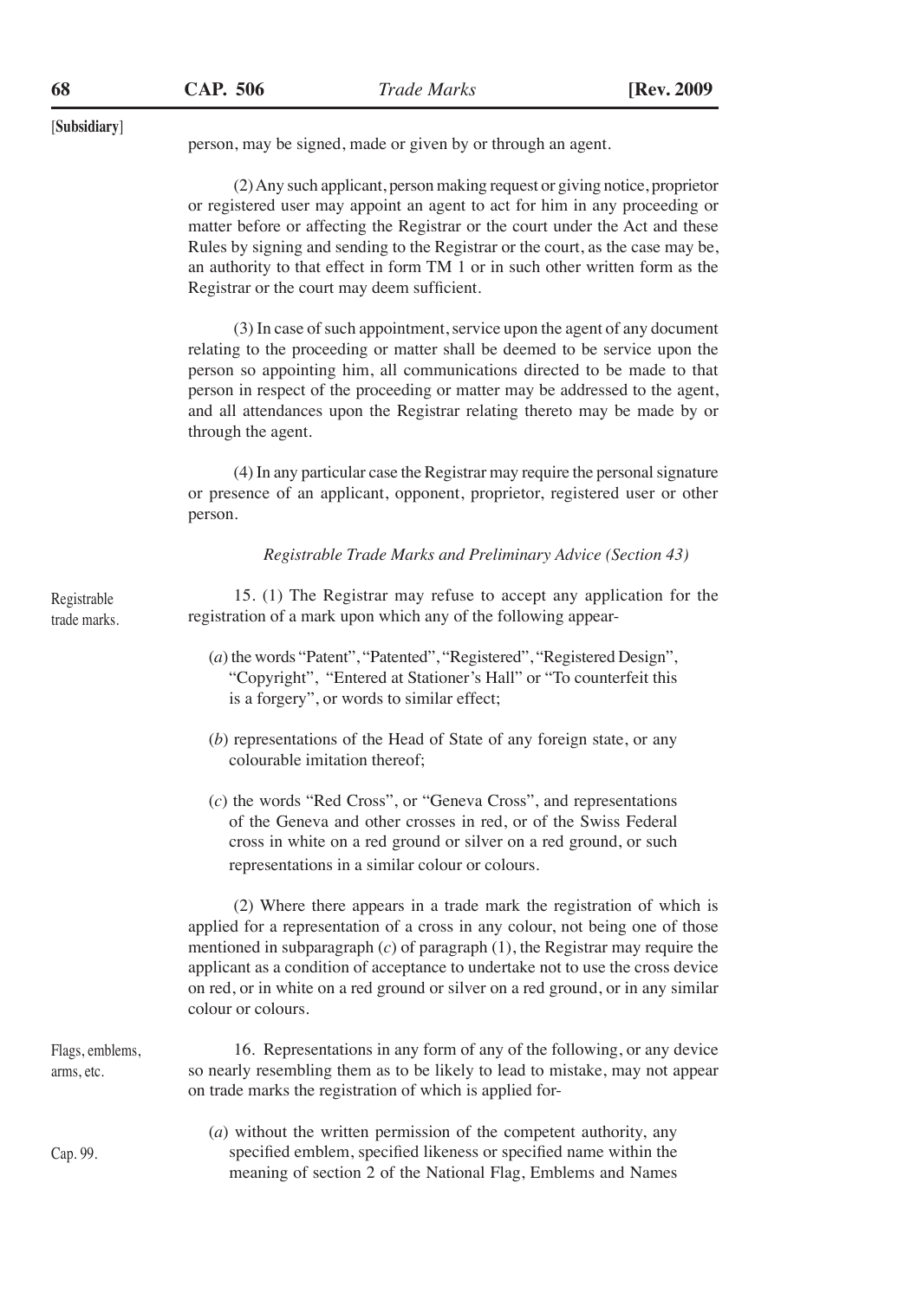[**Subsidiary**] Act;

- (*b*) without the written permission of the competent authority, any honour or award, or any title or abbreviation of a title thereof, created by the President;
- (*c*) any armorial bearing, insignia or flag of any foreign state or international intergovernmental organization;
- (*d*) any honour or award, or any title or abbreviation of a title thereof, of any foreign state;
- (*e*) any title or abbreviation thereof of any international intergovernmental organization.

17. Where a representation in any form of the armorial bearings, insignia, orders of chivalry, decorations or flags of any city, borough, town, place, society, body corporate, institution or person appears on a mark, the Registrar, before proceeding to register the mark, may require to be furnished with a consent to the registration and use of those emblems from such official or other person as appears to the Registrar to be entitled to give consent, and in default of that consent he may refuse to register the mark. Arms of city, etc.

18. Where the name or representation of any person appears on a trade mark, the Registrar may require, before proceeding to register the mark to be furnished with consent from him or, in the case of a person recently dead, from his legal representatives, and in default of that consent he may refuse to register the mark.

19. (1) Where the name or description of any goods or the name or description of any services appears on a trade mark the Registrar may refuse to register such mark in respect of any goods or services, as the case may be, other than the goods or services so named or described.

(2) Where the name or description of any goods or the name or description of any services appears on a trade mark, and the name or description in use varies, the Registrar may permit the registration of the mark for these and other goods or services, as the case may be, and in that case the applicant shall state in his application that the name or description will be varied when the mark is used upon goods or services covered by the specification other than the named or described goods or services.

20. (1) A person who proposes to apply for the registration of a trade mark in relation to goods or services may apply to the Registrar for advice as to whether the trade mark appears to the Registrar *prima facie* to be inherently adapted to distinguish the goods or services within the meaning of section 12 of the Act or to be inherently capable of distinguishing the goods or services within the meaning of section 13 of the Act.

(1A) An application under paragraph (1) shall be in form TM 27 and shall be accompanied by duplicate representations of the trade mark.

Living persons or persons recently dead.

Name and description of goods or services on a trade mark. 42 of 1995.

Preliminary advice by Registrar as to distinctiveness. 42 of 1995, L.N. 146/2003.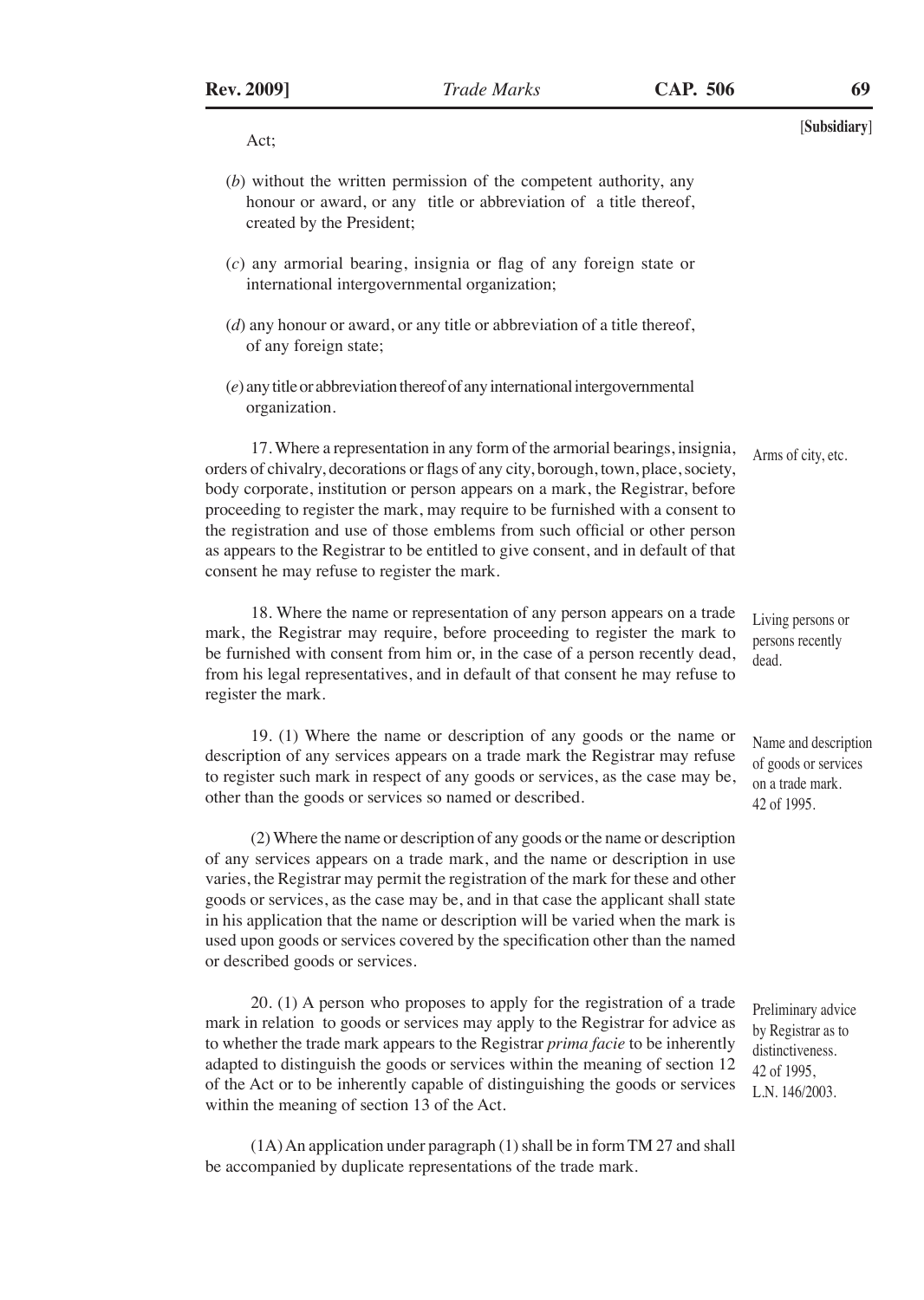(2) A notice of withdrawal of an application for the registration of a trade mark given under subsection (3) of section 43 of the Act for the purpose of obtaining repayment of any fee paid on the filing of the application shall be given in writing within two months from the date of the notice of the Registrar's objection.

*Application for Registration of a Trade Mark*

21. (1) An application to the Registrar for registration of a trade mark shall be in form TM 2 and shall be signed by the applicant or his agent. Form of application. L.N. 42/1995, L.N. 146/2003.

> (2) Every application claiming priority under section 65 of the Act shall state the date of the application in the United Kingdom or foreign state, and the applicant shall furnish a certificate by the Registrar or other registering authority of that country, or shall otherwise verify the application made or deemed to have been made therein to the satisfaction of the Registrar.

> (3) In the case of an application for registration in respect of all the goods or services included in a class, or of a large variety of goods or services, the Registrar may refuse to accept the application unless he is satisfied that the specification is justified by the use of the mark which the applicant has made, or intends to make if it is registered.

> (4) An application for registration of a trade mark that is three dimensional shall include a statement to that effect.

> (5) An application for registration of a trade mark of which colour is claimed as an element shall include a statement to that effect.

> (6) An application for registration of a trade mark that includes a word without regard to its graphical form shall include a statement to that effect.

> (7) The specification of an application for registration of a trade mark for goods or services in more than one class, shall set out the classes in the same order as they appear in the classification referred to in section 6 (2) of the Act.

Representation of mark.

22. (1) Every application for the registration of a trade mark shall contain a representation of the mark in the space provided on the application form for that purpose.

(2) Where the representation exceeds the space in size, the representation shall be mounted upon linen, tracing cloth or such other material as the Registrar may consider suitable; part of the mounting shall be affixed in the space and the rest may be folded.

23. (*Deleted by L.N. 146/2003, s.7*).

24. (*Deleted by L.N. 146/2003, s.7*).

Separate applications.

25. Applications for the registration of the same mark in different classes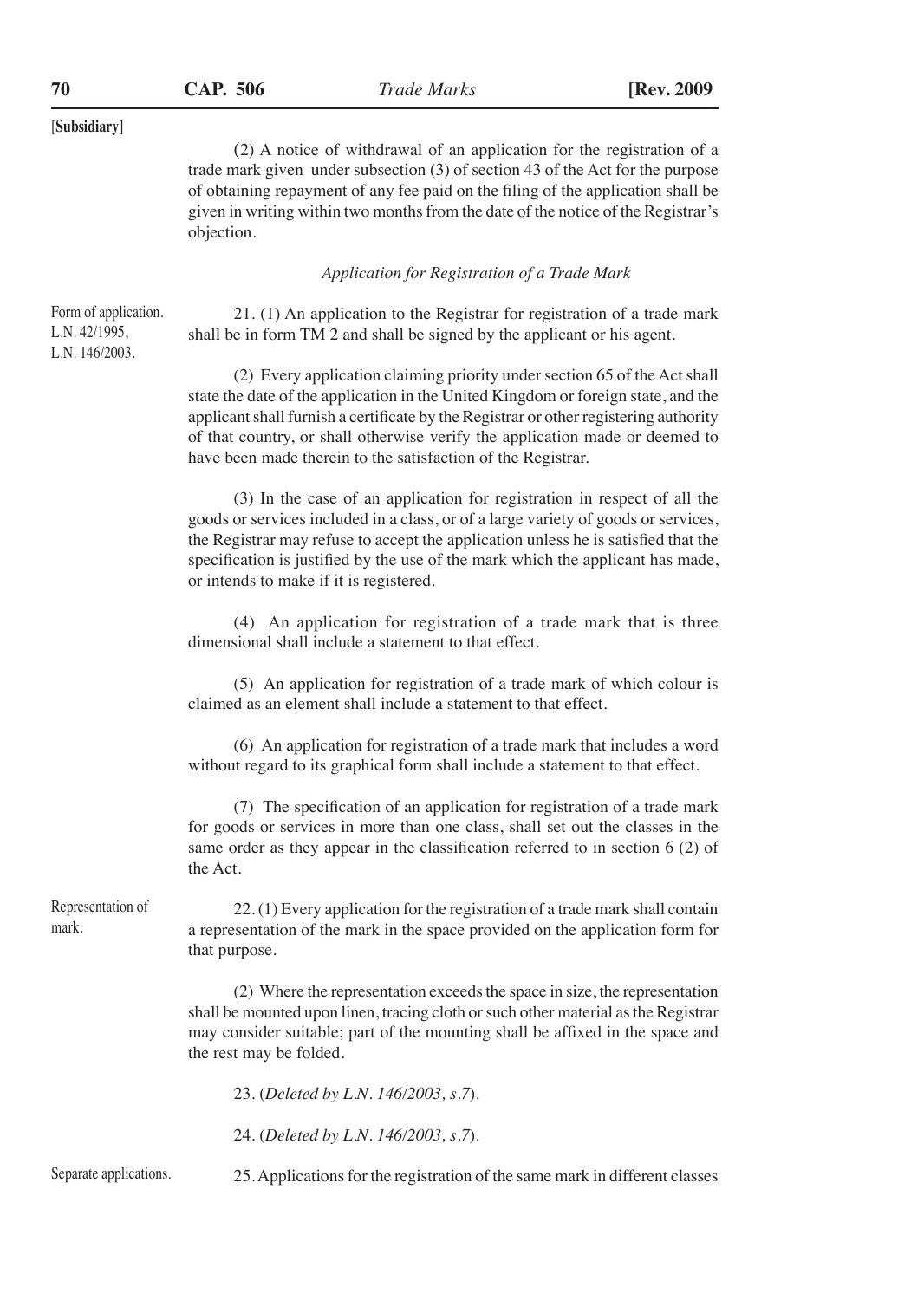| $\prime\prime$ |
|----------------|
| [Subsidiary]   |
| L.N. 42/1995.  |

Specimens of trade marks in exceptional

cases.

shall be treated as separate and distinct applications, and in all cases where a trade mark is registered under the same official number for goods or services in more than one class, whether on conversion of the specification under rule 6 or otherwise, the registration in respect of the goods or services included in each separate class shall be deemed to be a separate registration for all the purposes of the Act.

26. The Registrar, if dissatisfied with any representation of a mark, may at any time require another representation satisfactory to him to be submitted before proceeding with the application. Representations to be satisfactory.

27. (1) Where a drawing or other representation or specimen cannot be given as prescribed in these Rules, a specimen or copy of the trade mark may be sent either of full size or on a reduced scale, and in such form as the Registrar may think most convenient.

(2) The Registrar may also, in exceptional cases, deposit in the office a specimen or copy of any trade mark which cannot conveniently be shown by a representation, and may refer thereto in the register in such manner as he may think fit.

28. If application is made for the registration of a series of trade marks under section 24 (3) of the Act, a representation of each trade mark in the series shall be included in the application. Series of trade marks. L.N. 146/2003.

29. (1) Where a trade mark contains a word or words in characters other than Roman, there shall, unless the Registrar otherwise directs, be endorsed on the application form, a sufficient transliteration and translation to the satisfaction of the Registrar of each of the words, and every such endorsement shall state the language to which the word belongs and shall be signed by the applicant or his agent. Transliteration and translation. L.N.146/2003.

(2) Where a trade mark contains a word or words in a language other than English, the Registrar may ask for an exact translation thereof together with the name of the language, and the translation and name, if he so requires, shall be so endorsed and signed.

29A. (1) The proprietor of a registered trade mark may apply to the registrar to add goods or services to the goods or services in respect of which the trade mark is registered, including goods or services in an additional class or classes. Application to add goods or services. L.N.146/2003.

(2) An applicant for the registration of a trade mark may apply to the Registrar to amend the application to add goods or services to the goods or services in respect of which the trade mark would be registered, including goods or services in an additional class or classes.

(3) An application under this rule shall be in form TM 55.

(4) These Rules shall apply, with necessary modifications, with respect to an application under this rule as though it were an application for registration of a trade mark.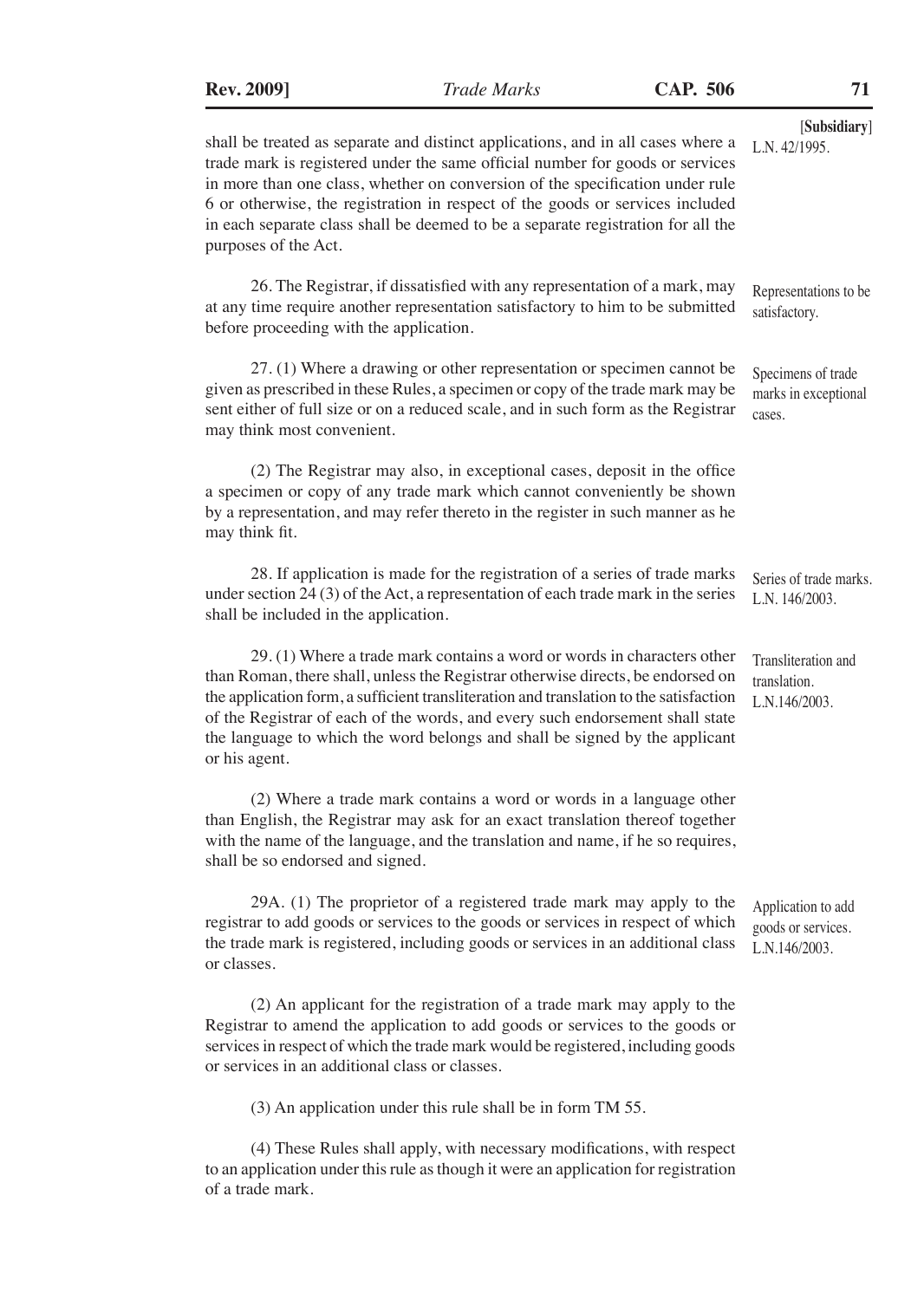| 72                                                             | <b>CAP. 506</b>                                                                                                                                                                                                                                                                                                                                                                                                                                       | <b>Trade Marks</b>                                                                                                                                                                                                                                                                                                                                                                                                                                                                                                                                               | [Rev. 2009] |
|----------------------------------------------------------------|-------------------------------------------------------------------------------------------------------------------------------------------------------------------------------------------------------------------------------------------------------------------------------------------------------------------------------------------------------------------------------------------------------------------------------------------------------|------------------------------------------------------------------------------------------------------------------------------------------------------------------------------------------------------------------------------------------------------------------------------------------------------------------------------------------------------------------------------------------------------------------------------------------------------------------------------------------------------------------------------------------------------------------|-------------|
| [Subsidiary]                                                   |                                                                                                                                                                                                                                                                                                                                                                                                                                                       |                                                                                                                                                                                                                                                                                                                                                                                                                                                                                                                                                                  |             |
|                                                                |                                                                                                                                                                                                                                                                                                                                                                                                                                                       | Procedure on Receipt of Application for Registration of a Trade Mark                                                                                                                                                                                                                                                                                                                                                                                                                                                                                             |             |
| Search.<br>L.N. 42/1995.                                       | the purpose of ascertaining whether-                                                                                                                                                                                                                                                                                                                                                                                                                  | 30. Upon receipt of an application for the registration of a trade mark in<br>respect of any goods or services, as the case may be, the Registrar shall cause<br>a search to be made amongst the registered marks and pending applications for                                                                                                                                                                                                                                                                                                                   |             |
|                                                                |                                                                                                                                                                                                                                                                                                                                                                                                                                                       | $(a)$ in the case of an application relating to goods, there are on record<br>for the same goods or for the same description of goods or for<br>services or a description of services associated with the goods or<br>goods of that description; or                                                                                                                                                                                                                                                                                                              |             |
|                                                                | of that description;                                                                                                                                                                                                                                                                                                                                                                                                                                  | $(b)$ in the case of application relating to services, there are on record<br>for the same services or for the same description of services or<br>for goods or a description of goods associated with the services                                                                                                                                                                                                                                                                                                                                               |             |
|                                                                |                                                                                                                                                                                                                                                                                                                                                                                                                                                       | any marks identical with the mark applied for, or which so nearly resemble it<br>as to render the mark applied for likely to deceive or cause confusion, and the<br>Registrar may cause the search to be renewed at any time before the acceptance<br>of the application, but shall not be bound to do so.                                                                                                                                                                                                                                                       |             |
| Registrar's powers on<br>application.                          | 31. After a search, and consideration of the application, and of any<br>evidence of use or of distinctiveness or of any other matter which the applicant<br>may or may be required to furnish, the Registrar may accept the application<br>absolutely, or he may object to it, or he may express his willingness to accept it<br>subject to such conditions, amendments, disclaimer, modifications or limitations<br>as he may think right to impose. |                                                                                                                                                                                                                                                                                                                                                                                                                                                                                                                                                                  |             |
| Objection by<br>Registrar.<br>L.N. 42/1995,<br>L.N. 146/2003.  |                                                                                                                                                                                                                                                                                                                                                                                                                                                       | 32. If the Registrar objects to the application, he shall inform the applicant<br>of his objections in writing, and unless within ninety days the applicant applies<br>for a hearing or makes a considered reply in writing to those objections he shall<br>be deemed to have withdrawn his application.                                                                                                                                                                                                                                                         |             |
| Conditions by<br>Registrar.<br>L.N. 42/1995,<br>L.N. 146/2003. |                                                                                                                                                                                                                                                                                                                                                                                                                                                       | 33. (1) If the Registrar is willing to accept the application subject to<br>any conditions, amendments, disclaimer, modifications or limitations, he shall<br>communicate his willingness to the applicant in writing, and, if the applicant<br>objects to the conditions, amendments, disclaimer, modifications or limitations,<br>he shall within ninety days from the date of the communication apply for a<br>hearing or communicate his considered objections in writing, and if he does<br>not do so he shall be deemed to have withdrawn his application. |             |
|                                                                | and alter his application accordingly.                                                                                                                                                                                                                                                                                                                                                                                                                | (2) If the applicant does not object to the conditions, amendments,<br>disclaimer, modifications or limitations, he shall within thirty days from the<br>date of receipt of the Registrar's communication notify the Registrar in writing,                                                                                                                                                                                                                                                                                                                       |             |
| Decision of Registrar.<br>L.N. 42/1995,<br>L.N. 146/2003.      |                                                                                                                                                                                                                                                                                                                                                                                                                                                       | 34. (1) The decision of the Registrar, at a hearing under rule 32 or rule<br>33, or without a hearing if the applicant has duly communicated his considered<br>objections or considered reply, in writing, and has stated that he does not desire to<br>be heard, shall be communicated to the applicant in writing, and if the applicant                                                                                                                                                                                                                        |             |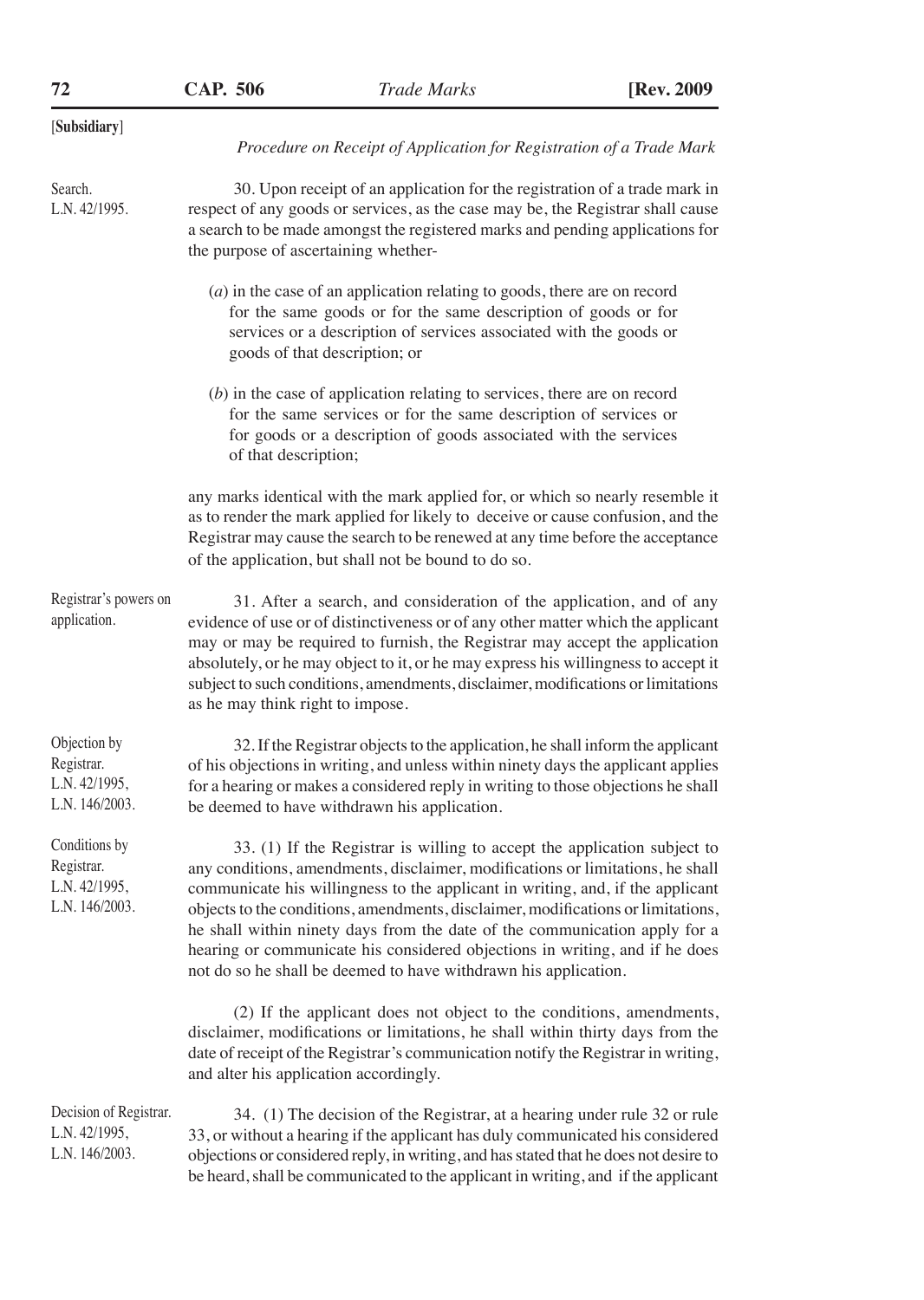objects to the decision he may within thirty days from the date of receipt of the decision by applying in form TM 4, require the Registrar to state in writing the grounds of, and the materials used by him in arriving at, his decision.

(2) In a case where the Registrar makes any requirements to which the applicant does not object, the applicant shall comply therewith before the Registrar issues the statement in writing; and the date when the statement is sent to the applicant shall be deemed to be the date of the Registrar's decision for the purpose of appeal.

35. The Registrar may call on an applicant to insert in his application such disclaimer as the Registrar may think fit, in order that the public generally may understand what the applicant's rights, if his mark is registered, will be. Disclaimer.

#### *Defensive Trade Marks*

36. (1) An application to the Registrar for registration of a defensive trade mark under section 30 of the Act shall be in form TM 2 and shall be accompanied by a statement of case setting forth full particulars of the facts on which the applicant relies in support of his application, verified by a statutory declaration made by the applicant or some other person approved for the purpose by the Registrar. Application under s.30 of the Act. L.N. 146/2003.

(2) The applicant may send with this declaration, or subsequently, such other evidence as he may desire to furnish, whether after request made by the Registrar or otherwise, and the Registrar shall consider the whole of the evidence before deciding on the application.

(3) In all other respects, and where they are appropriate and it is not otherwise stated, these Rules shall apply to such applications as they apply to applications for the registration of ordinary trade marks.

#### *Certification Trade Marks*

| 37. An application to the Registrar for registration of a certification trade<br>mark under section 40 of the Act shall be in form TM 2.                                                                                                                                                                                          | Application under s.<br>40 of the Act.<br>L.N. $146/2003$ . |
|-----------------------------------------------------------------------------------------------------------------------------------------------------------------------------------------------------------------------------------------------------------------------------------------------------------------------------------|-------------------------------------------------------------|
| 38. These Rules shall apply to applications under rule 37 as they apply to<br>applications for the registration of ordinary trade marks, except that the applicant<br>shall not be deemed to have abandoned his application if in the circumstances<br>of rule 32 or rule 33 he does not apply for a hearing or reply in writing. | Authorization to<br>proceed.                                |
| 39. (1) The applicant shall send to the Registrar, with his application or<br>when required by the Registrar, a case setting out the grounds on which he relies<br>in support of his application together with draft regulations for governing the<br>use of the mark, all in duplicate.                                          | Case, draft<br>regulations.<br>L.N. 146/2003.               |

(2) The Registrar may communicate to the applicant any observations he may have to make on the sufficiency of the case or the suitability of the draft regulations and the applicant may modify either of those documents.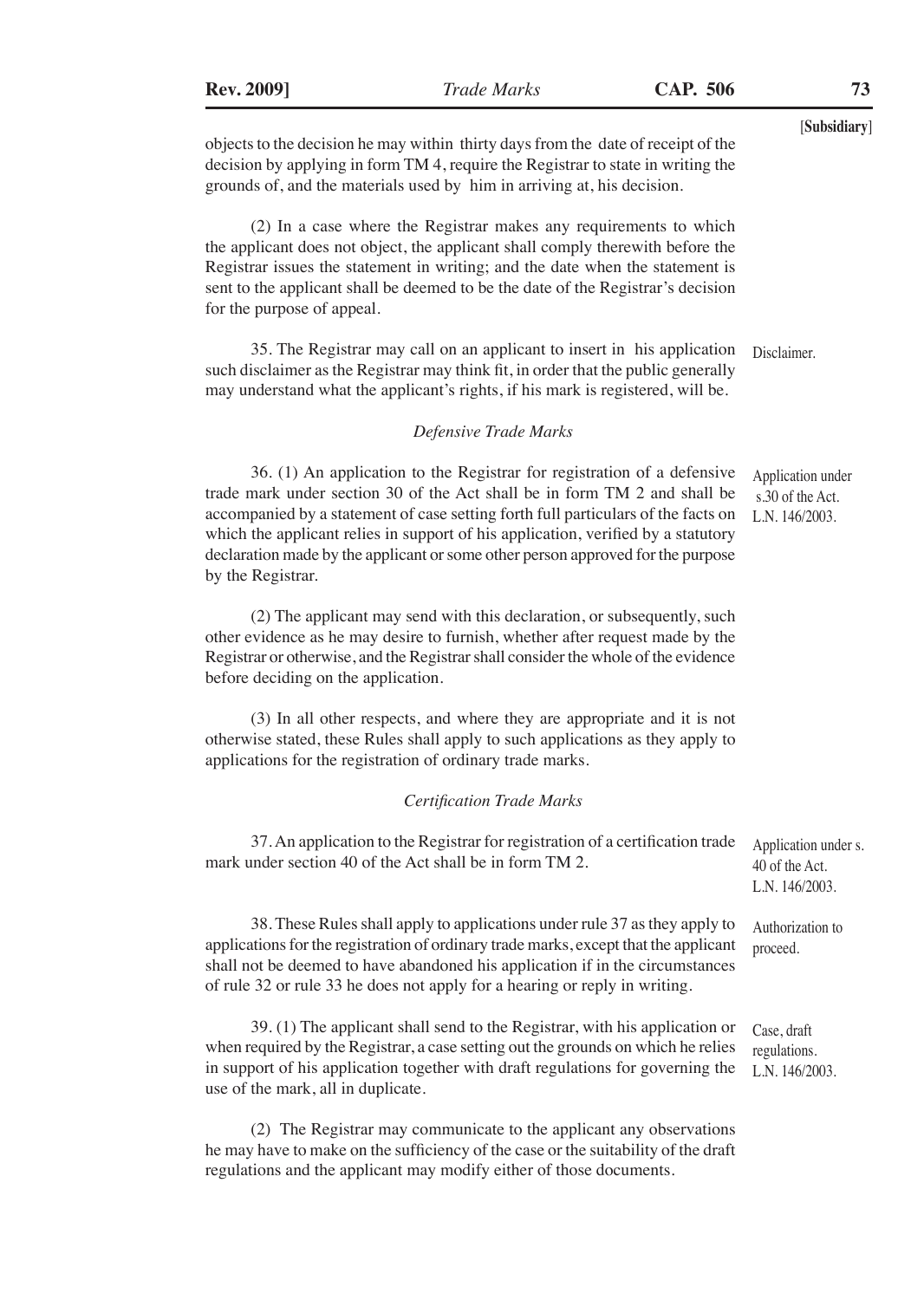**CAP. 506 74** *Trade Marks* **[Rev. 2009**

| Regulations and<br>application to be<br>open to inspection. | 40. If the Registrar decides to accept the application the regulations for<br>governing the use of the mark approved by the Registrar, as well as the form<br>of application, shall be open to public inspection.                                                                                    |  |  |
|-------------------------------------------------------------|------------------------------------------------------------------------------------------------------------------------------------------------------------------------------------------------------------------------------------------------------------------------------------------------------|--|--|
| Registrar's refusal.                                        | 41. If the Registrar decides to refuse to accept the regulations or to accept<br>the regulations subject to conditions, limitations, amendments or modifications,<br>he shall inform the applicant of his objections in writing and shall, if required,<br>hear the applicant.                       |  |  |
|                                                             | Advertisement of Application                                                                                                                                                                                                                                                                         |  |  |
| Advertisement of<br>application.<br>L.N. 146/2003.          | 42. (1) An application for the registration of a trade mark shall be<br>advertised in the Journal or Kenya Gazette in such manner as the Registrar<br>may direct.                                                                                                                                    |  |  |
|                                                             | (1A) If an application that has been advertised under paragraph (1) is<br>withdrawn, the withdrawal shall be advertised in the Journal or Kenya Gazette<br>in such manner as the Registrar may direct.                                                                                               |  |  |
|                                                             | (2) In the case of an application with which the Registrar proceeds only<br>after the applicant has lodged the written consent to the proposed registration of<br>the registered proprietor of another trade mark or another applicant, the words<br>"By Consent" shall appear in the advertisement. |  |  |
|                                                             | (3) If no representation of the trade mark is included in the advertisement<br>of the application, the Registrar shall refer in the advertisement to the place<br>or places where a specimen or representation of the trade mark is deposited<br>for exhibition.                                     |  |  |
| Representations or<br>information from                      | 43. For the purpose of advertising a trade mark, the Registrar may, at the<br>appropriate time, require the applicant to supply-                                                                                                                                                                     |  |  |
| applicant.<br>L.N. 146/2003.                                | $(a)$ up to ten printed representations of the trade mark satisfactory to<br>the Registrar; or                                                                                                                                                                                                       |  |  |
|                                                             | $(b)$ such other information or means of advertising the trade mark as<br>the Registrar requires.                                                                                                                                                                                                    |  |  |
| Advertising of series<br>of trade marks.<br>L.N. 146/2003.  | 44. The following shall apply if the application relates to a series of<br>trade marks differing from one another in respect of the particulars mentioned<br>in section 24 $(3)$ of the Act-                                                                                                         |  |  |
|                                                             | $(a)$ rule 43 shall apply with respect to each of the trade marks in the<br>series; and                                                                                                                                                                                                              |  |  |
|                                                             | $(b)$ the Registrar may, instead of advertising a representation of each<br>of the trade marks in the series, include with the advertisement a<br>statement describing how the trade marks differ from each other.                                                                                   |  |  |
| Advertisements                                              | 45. Advertisements under section 21 (10) and 38 (2) and (4) of the                                                                                                                                                                                                                                   |  |  |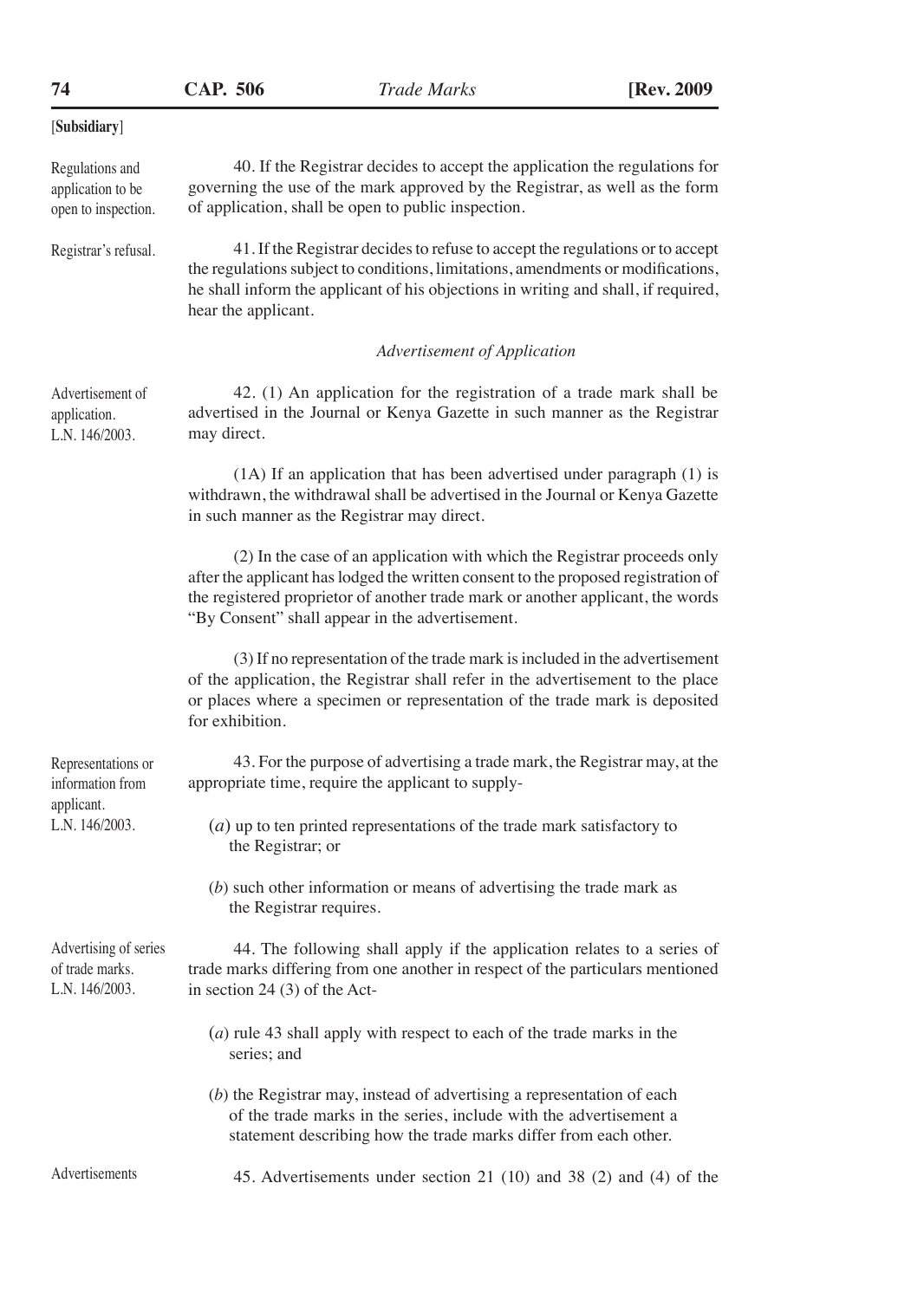of application.

| Act shall be made in the same manner as advertisements of applications<br>for registration and rules 42 to 44 and rule 45A shall apply with necessary<br>modifications.                                                                         | [Subsidiary]<br>under $s.21(10)$ and<br>$38(2)$ , $(4)$ of the Act.<br>L.N. 146/2003. |
|-------------------------------------------------------------------------------------------------------------------------------------------------------------------------------------------------------------------------------------------------|---------------------------------------------------------------------------------------|
| 45A. Before an advertisement relating to an application is published, the<br>applicant shall pay the costs of the advertisement.                                                                                                                | Costs of<br>advertisement.<br>L.N.146/2003.                                           |
| Opposition to Registration                                                                                                                                                                                                                      |                                                                                       |
| 46. Any person may, within sixty days from the date of any advertisement<br>in the Journal or Kenya Gazette of an application for registration of a trade mark,<br>give notice in form TM 6 to the Registrar of opposition to the registration. | Opposition.<br>L.N. 146/2003.                                                         |
| 47. (1) The notice shall include a statement of the grounds upon which<br>the opponent objects to the registration.                                                                                                                             | Notice of opposition.<br>L.N. 146/2003.                                               |
| (2) If the registration is opposed on the ground that the mark resembles<br>marks already on the register, the notice shall set out-                                                                                                            |                                                                                       |
| $(a)$ the numbers of those other marks; and                                                                                                                                                                                                     |                                                                                       |
| $(b)$ references to the Journals or Kenya Gazettes in which those other<br>marks were advertised.                                                                                                                                               |                                                                                       |
| (3) The notice shall be accompanied by a duplicate, which the Registrar<br>shall forthwith send to the applicant.                                                                                                                               |                                                                                       |
| 48. Within forty-two days from the receipt of the duplicate the applicant<br>shall send to the Registrar a counter-statement in form TM 7 setting out the<br>grounds on which he relies as supporting his application.                          | Counter-statement.<br>L.N. 146/2003.                                                  |
| (2) The applicant shall also set out what facts, if any, alleged in the notice<br>of opposition he admits.                                                                                                                                      |                                                                                       |
| (3) The counter-statement shall be accompanied by a duplicate.                                                                                                                                                                                  |                                                                                       |
| (4) Upon receipt of the counter-statement and duplicate the Registrar<br>shall forthwith send the duplicate to the opponent.                                                                                                                    |                                                                                       |
| 49. (1) Within forty-two days after the receipt of the duplicate counter-<br>statement, the opponent shall leave with the Registrar such evidence by way of<br>statutory declaration as he desires to adduce in support of his opposition.      | Evidence in support<br>of opposition.<br>L.N. 146/2003.                               |
| (2) The statutory declaration shall be in duplicate.                                                                                                                                                                                            |                                                                                       |
| (3) Upon receipt of the statutory declaration and duplicate the Registrar<br>shall forthwith send the duplicate to the applicant.                                                                                                               |                                                                                       |
| 50. (1) Within forty-two days after the receipt of the statutory declaration                                                                                                                                                                    | Evidence in support                                                                   |

of the opponent under rule 49, the applicant shall leave with the Registrar such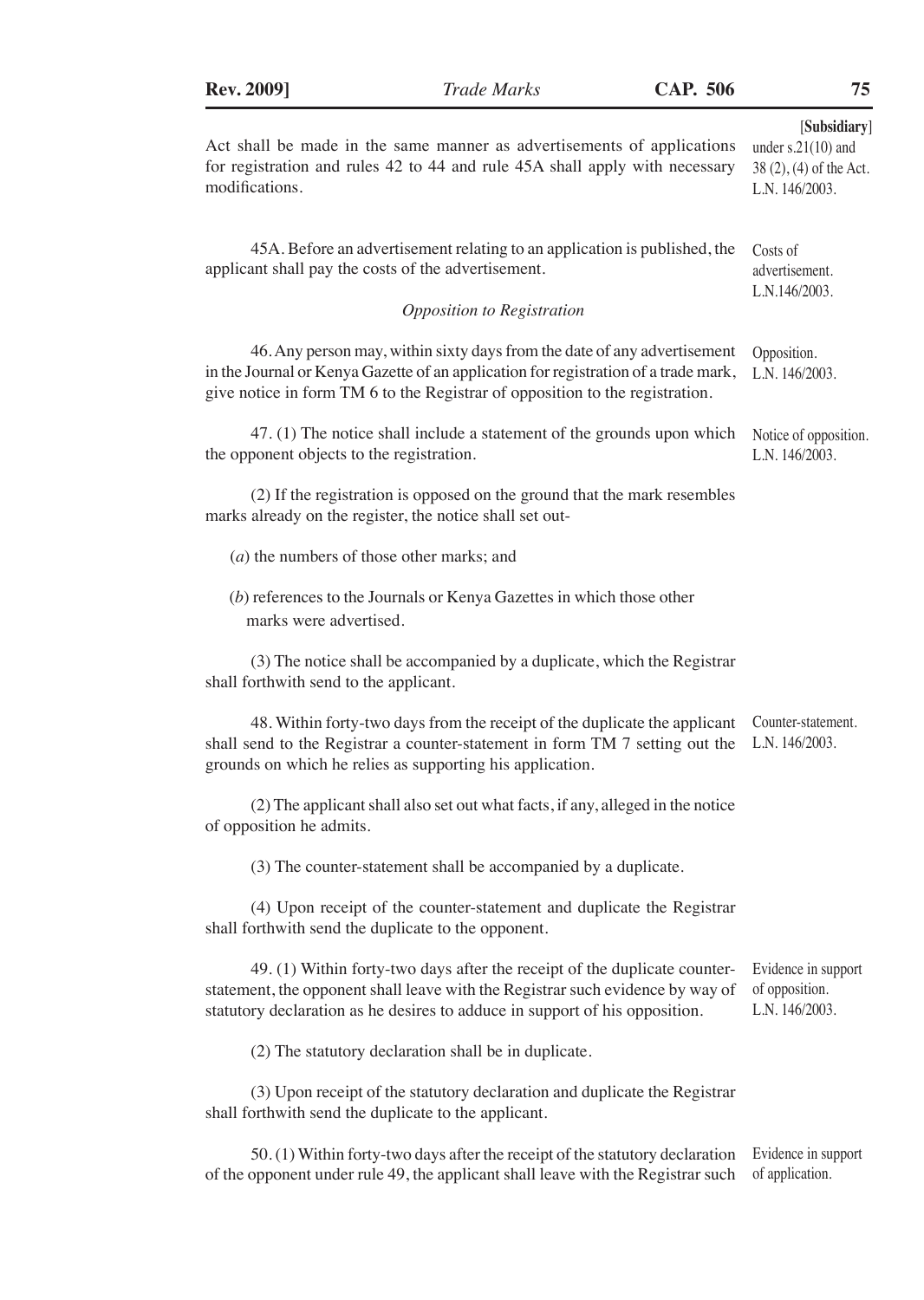| 76                                                                | <b>CAP. 506</b>              | <b>Trade Marks</b>                                                                                                                                                                                                                                                                                                                     | [Rev. 2009] |
|-------------------------------------------------------------------|------------------------------|----------------------------------------------------------------------------------------------------------------------------------------------------------------------------------------------------------------------------------------------------------------------------------------------------------------------------------------|-------------|
| [Subsidiary]<br>L.N. 146/2003.                                    | his application.             | evidence by way of statutory declaration as he desires to adduce in support of                                                                                                                                                                                                                                                         |             |
|                                                                   |                              | (2) The statutory declaration shall be in duplicate.                                                                                                                                                                                                                                                                                   |             |
|                                                                   |                              | (3) Upon receipt of the statutory declaration and duplicate the Registrar<br>shall forthwith send the duplicate to the opponent.                                                                                                                                                                                                       |             |
| Evidence in reply by<br>opponent.<br>L.N. $146/2003$ .            |                              | 51. (1) Within thirty days after the receipt of the statutory declaration of<br>the applicant under rule 50, the opponent may leave with the Registrar evidence,<br>by way of statutory declaration, confined strictly to matters in reply.                                                                                            |             |
|                                                                   |                              | (2) The statutory declaration shall be in duplicate.                                                                                                                                                                                                                                                                                   |             |
|                                                                   |                              | (3) Upon receipt of the statutory declaration and duplicate the Registrar<br>shall forthwith send the duplicate to the applicant.                                                                                                                                                                                                      |             |
| Further evidence.                                                 | as he may think fit.         | 52. No further evidence shall be left on either side, but, in any proceedings<br>before the Registrar, he may at any time give leave to either the applicant or<br>the opponent to leave any evidence upon such terms as to costs or otherwise                                                                                         |             |
| Abandonment<br>of application or<br>opposition.<br>L.N. 146/2003. |                              | 52A. If the applicant or opponent fails to furnish the required counter-<br>statement or evidence in support within the times prescribed by rules 48 to<br>50, the application or opposition, as the case may be, shall be deemed to be<br>abandoned and the Registrar may proceed to make an award of costs.                          |             |
| Exhibits.                                                         | be open to inspection.       | 53. (1) Where there are exhibits to declarations filed in an opposition,<br>copies or impressions of such exhibits shall be sent to the other party on his<br>request and at his expense, or, if such copies or impressions cannot conveniently<br>be furnished, the originals shall be left with the Registrar in order that they may |             |
|                                                                   | Registrar otherwise directs. | (2) The original exhibits shall be produced at the hearing unless the                                                                                                                                                                                                                                                                  |             |
| Hearing.                                                          |                              | 54. (1) Upon completion of the evidence, the Registrar shall give notice<br>to the parties of a date when he will hear the arguments in the case.                                                                                                                                                                                      |             |
|                                                                   |                              | (2) An appointment shall be for a date at least fourteen days after the<br>date of the notice, unless the parties consent to a shorter notice.                                                                                                                                                                                         |             |
|                                                                   |                              | (3) Within seven days from the receipt of the notice any party who intends<br>to appear shall so notify the Registrar in form TM 8.                                                                                                                                                                                                    |             |
|                                                                   |                              | (4) A party who receives notice and who does not, within seven days<br>from the receipt thereof, so notify the Registrar in form TM 8, may be treated<br>as not desiring to be heard and the Registrar may act accordingly.                                                                                                            |             |
| Security for costs.                                               |                              | 55. (Deleted by L.N.146/2003, s. 24).                                                                                                                                                                                                                                                                                                  |             |

56. Where a party giving notice of opposition or an applicant sending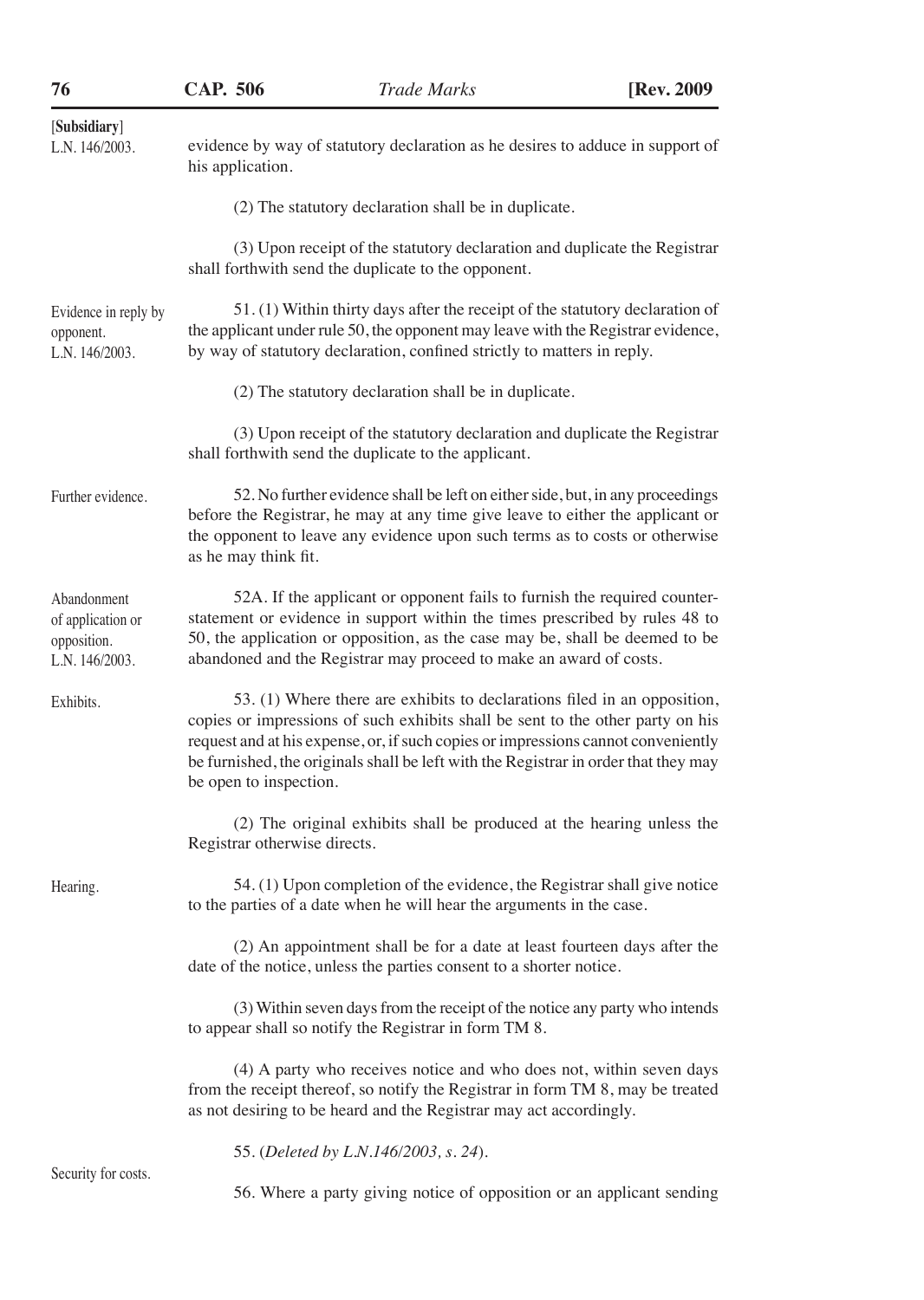a counter-statement after receipt of a copy of such a notice neither resides nor carries on business in Kenya, the Registrar may require him to give security, in such form as the Registrar may deem sufficient, for the costs of the proceedings before the Registrar, for such amount as to the Registrar may seem fit, and at any stage in the opposition proceedings may require further security to be given at any time before his decision in the case.

57. In the event of an opposition being uncontested by the applicant, the Registrar in deciding whether costs should be awarded to the opponent shall consider whether proceedings might have been avoided if reasonable notice had been given by the opponent to the applicant before the notice of opposition was lodged.

58. (*Deleted by L.N.146/2003, s.25*).

#### *Non-Completion*

59. (1) Where registration of a trade mark is not completed within twelve months from the date of the application by reason of default on the part of the applicant, the Registrar shall in form TM 9A give notice in writing to the applicant at his trade or business address of the non-completion, but if the applicant has authorized an agent for the purpose of the application he shall instead send the notice to the agent and shall send a duplicate thereof to the applicant.

(2) If after fourteen days from the date when the notice was sent, or such further time as the Registrar may allow, the registration is not completed, the application shall be deemed to be abandoned.

#### *Entry in the Register, and Associated Marks*

60. (1) As soon as may be after the expiration of sixty days from the date of the advertisement in the Journal or Kenya Gazette of any application for the registration of a trade mark, the Registrar shall, subject to any opposition and the determination thereof, and subject to the provisions of subsection (1) of section 22 of the Act, and upon payment of the prescribed fee, enter the trade mark in the register.

(2) The entry of a trade mark in a register shall give the date of registration, the goods or services in respect of which it is registered together with the particulars of the trade, business, profession, occupation or other description of the proprietor, particulars of any undertakings of the proprietor entered on the form of application, particulars affecting the scope of the registration or the rights conferred by the registration, and such other particulars as are prescribed.

(3) In the case of an application which the Registrar accepts only after the applicant has lodged the written consent to the proposed registration of the registered proprietor of another trade mark or another applicant for registration, the entry in the register shall state that it is "By Consent" and shall give the number of the previous registration or the application for registration.

Entry in register. L.N. 42/1995. L.N. 146/2003.

Non-completion of registration.

Costs in uncontested

case.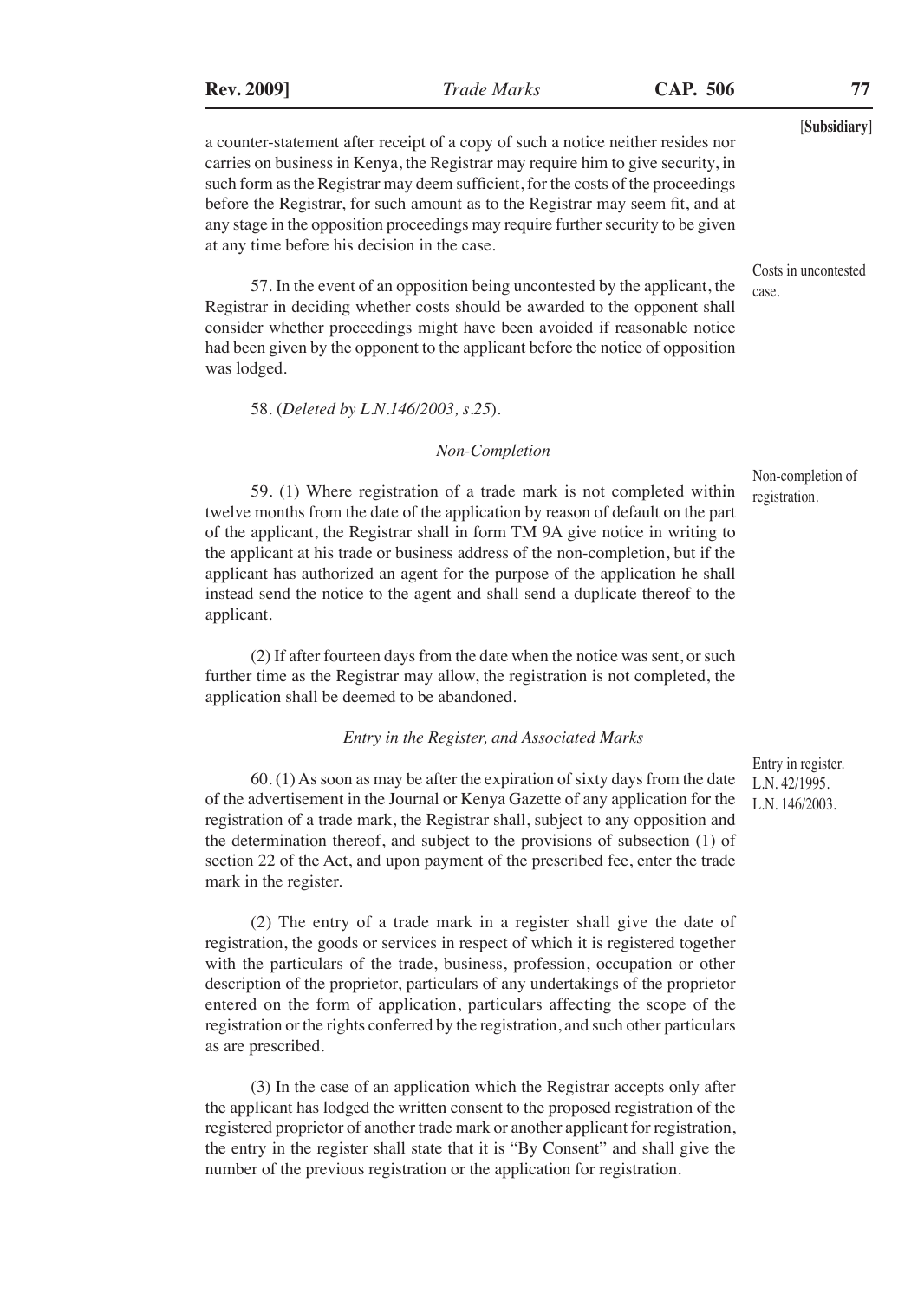| 506<br>CAP. |
|-------------|
|-------------|

non-payment.

| [Subsidiary]<br>Notations indicating<br>association no longer<br>of any effect.<br>L.N. 146/2003. | 61. A notation in the Register included as a result of a trade mark having<br>been associated with another trade mark under section 26 of the Act before that<br>section was repealed is of no effect.                                                                                                                                                                                                                                                                                                                                                                                                                  |
|---------------------------------------------------------------------------------------------------|-------------------------------------------------------------------------------------------------------------------------------------------------------------------------------------------------------------------------------------------------------------------------------------------------------------------------------------------------------------------------------------------------------------------------------------------------------------------------------------------------------------------------------------------------------------------------------------------------------------------------|
| Death of applicant<br>before registration.                                                        | 62. In case of the death of any applicant for the registration of a trade mark<br>after the date of his application and before the trade mark applied for has been<br>entered in the register, the Registrar, after the expiration of the prescribed period<br>of advertisement and the determination of any opposition to the application,<br>may, on being satisfied of the applicant's death, enter in the register, in place<br>of the name of the deceased applicant, the name, address and description of the<br>person owning the trade mark, on ownership being proved to the satisfaction<br>of the Registrar. |
| Certificate of<br>registration.<br>L.N. 146/2003.                                                 | 63. Upon the registration of a trade mark the Registrar shall issue to<br>the applicant a certificate in form TM 10A, and shall affix thereto a copy of<br>the mark.                                                                                                                                                                                                                                                                                                                                                                                                                                                    |
|                                                                                                   | Renewal                                                                                                                                                                                                                                                                                                                                                                                                                                                                                                                                                                                                                 |
| Renewal of<br>registration.<br>L.N. 146/2003.                                                     | 64. (1) At any time not more than ninety days before the expiration of<br>the last registration of a trade mark, any person may leave at the office a fee<br>for the renewal of the registration of the mark in form TM 10, and, if he is not<br>the registered proprietor, shall sign a statement on the form that he is directed<br>by the registered proprietor to pay the fee (if such be the case) and shall give<br>his address.                                                                                                                                                                                  |
|                                                                                                   | (2) Before taking any further step, the Registrar may either-                                                                                                                                                                                                                                                                                                                                                                                                                                                                                                                                                           |
|                                                                                                   | $(a)$ require the person leaving the fee to furnish within ten days an<br>authority to pay the fee signed by the registered proprietor, and if<br>he does not furnish that authority may return the fee and treat it as<br>not received; or                                                                                                                                                                                                                                                                                                                                                                             |
|                                                                                                   | $(b)$ communicate with the registered proprietor stating that the fee<br>has been received and that the registration will in due course be<br>renewed.                                                                                                                                                                                                                                                                                                                                                                                                                                                                  |
| Notice before<br>removal of trade<br>mark from register.<br>L.N. 146/2003.                        | 65. At a date not less than thirty days and not more than sixty days before<br>the expiration of the last registration of a mark, if no fee in form TM 10 has<br>been received, the Registrar shall notify the registered proprietor in writing of<br>the approaching expiration.                                                                                                                                                                                                                                                                                                                                       |
| Second notice.<br>L.N. 146/2003.                                                                  | 66. At a time not less than fourteen days and not more than thirty days<br>before the expiration of the last registration of a mark, the Registrar may, if<br>no renewal fee has been received, send a notice in writing to the registered<br>proprietor at his trade or business address as well as at his address for service,<br>if any.                                                                                                                                                                                                                                                                             |
| Advertisement of                                                                                  | 67. If at the date of the expiration of the last registration of a mark the                                                                                                                                                                                                                                                                                                                                                                                                                                                                                                                                             |

67. If at the date of the expiration of the last registration of a mark the renewal fee has not been paid, the Registrar shall advertise the fact forthwith in the Journal or Kenya Gazette, and, if within one month after that advertisement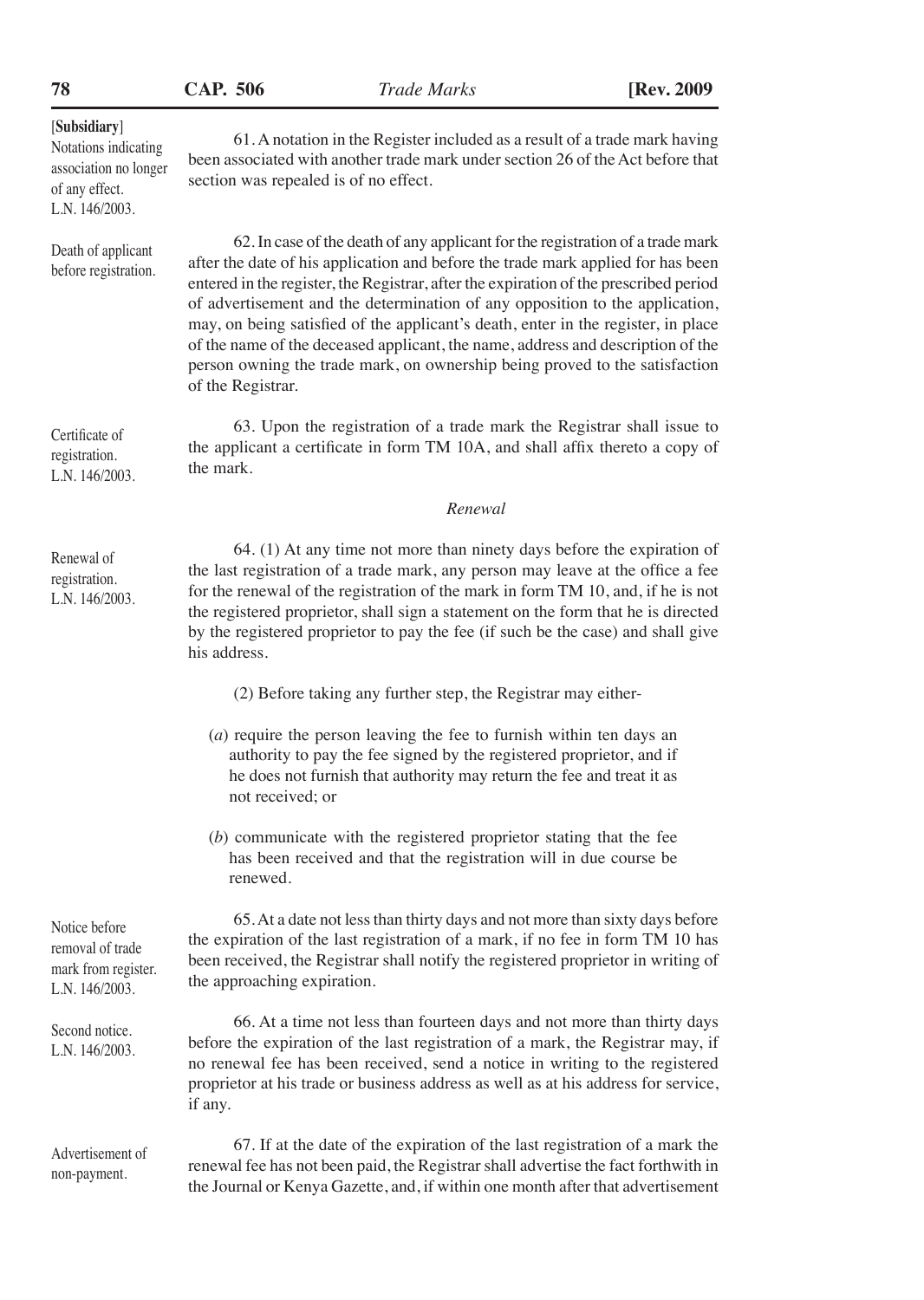[**Subsidiary**] the renewal fee in form TM 10, together with the additional prescribed late renewal fee, is received, he may renew the registration without removing the mark from the register. 68. If, at the expiration of thirty days after the advertisement under rule 67, the fees referred to in that rule have not been paid, the Registrar may remove the mark from the register as of the date of the expiration of the last registration, but he may, upon payment of the renewal fee in form TM 10 together with the additional prescribed restoration fee, restore the mark to the register if satisfied that it is just to do so, and upon such conditions as he may think fit to impose. 69. Where a trade mark has been removed from the register, the Registrar shall cause to be entered in the register a record of the removal and of the cause thereof. 70. Upon the renewal or restoration and renewal of a registration, a notice to that effect shall be sent to the registered proprietor and the renewal or restoration and renewal shall be advertised in the Journal or Kenya Gazette. *Assignments and Transmissions* 71. A person who becomes entitled by assignment or transmission to a registered trade mark may apply, in form TM 14, to the Registrar to register his title. 72. (*Deleted by L.N.146/2003, s.34*). 73. (1) An application under rule 71 shall contain the name, trade or business address and description of the person claiming to be entitled and shall be accompanied by a copy of the instrument, if any, under which the person claims. (2) The full names of all the partners in a partnership shall be given in the body of the application. (3) The Registrar may in any case require and retain an attested copy of any instrument produced for inspection in proof of title, but that copy shall not be open to public inspection. 74. If the person applying for registration of his title does no claim under any document or instrument which is capable in itself of furnishing proof of his title, he shall, unless the Registrar otherwise directs, either upon or with the application, state a case setting forth the full particulars of the facts upon which his claim to be proprietor of the trade mark is based, and showing that the trade mark has been assigned or transmitted to him; and if the Registrar so requires, the case shall be verified by a statutory declaration. L.N. 146/2003. Removal of trade mark from Register. L.N. 146/2003. Record of removal of mark. Notice and advertisement of renewal and restoration. L.N. 146/2003. Application for entry of assignment or transmission. L.N. 146/2003. Particulars to be stated in application. L.N. 146/2003. Case accompanying application. L.N. 146/2003.

75. The Registrar may call on any person who applies to be registered as proprietor of a registered trade mark for such proof or additional proof of Proof of title.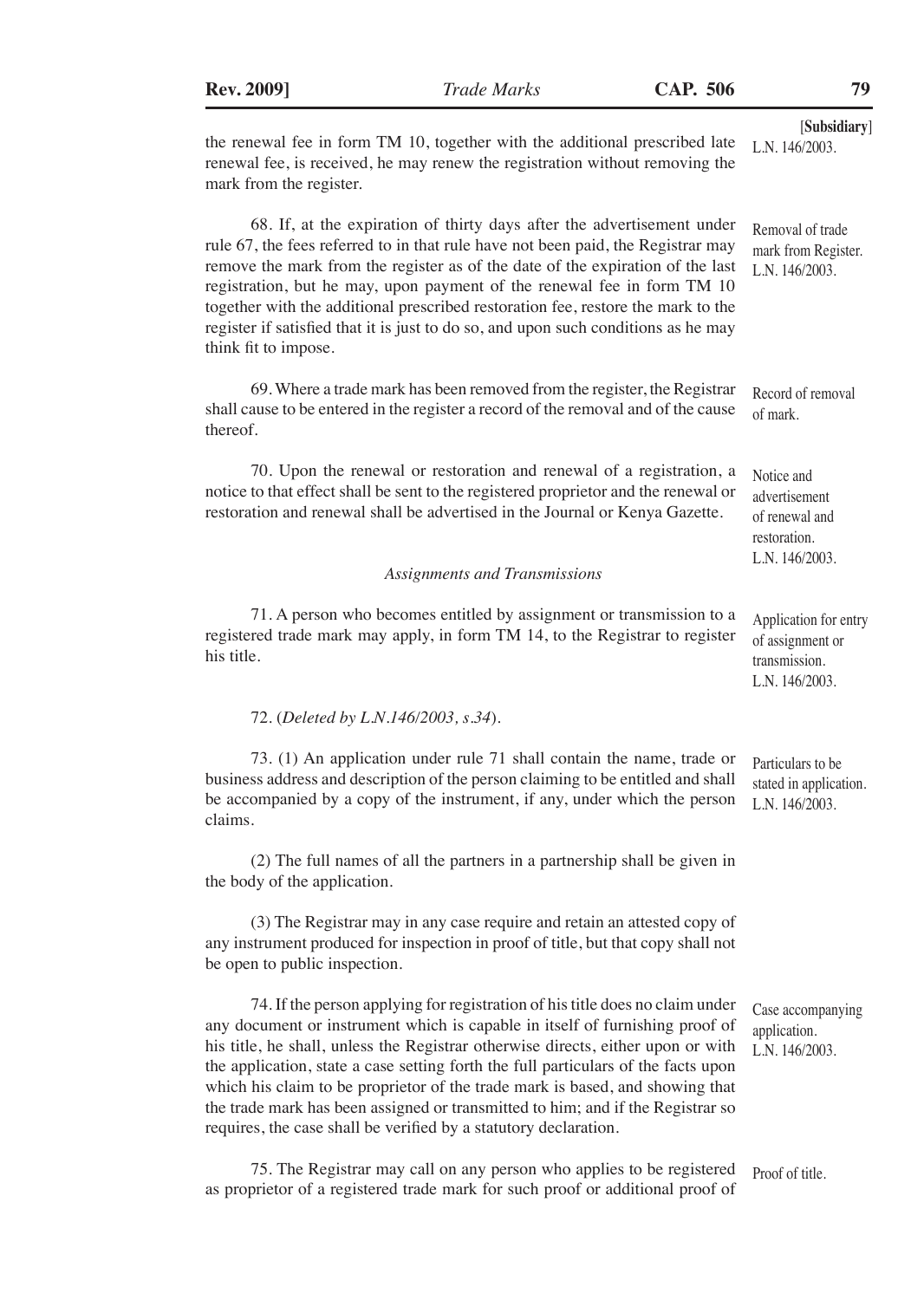Application for entry of assignment without goodwill. LN. 42/1995, L.N. 146/2003.

[**Subsidiary**] title as he may require for his satisfaction.

76. (1) An application under rule 71 relating to an assignment on or after the appointed day of a trade mark in respect of any goods or services shall state-

- (*a*) whether the trade mark was, at the time of the assignment, used in a business in any of those goods or services, as the case may be; and
- (*b*) whether the assignment was made otherwise than in connexion with the goodwill of that business;

and, if both those circumstances subsisted, the applicant shall leave with the Registrar a copy of the Registrar's directions to advertise the assignment, obtained upon application under subsection (7) of section 25 of the Act and rule 80 of these Rules, and such proof, including copies of advertisements or otherwise, as the Registrar may require that his directions have been fulfilled; and if the Registrar is not satisfied that the directions have been fulfilled, he shall not proceed with the application.

(2) For the purposes of section 32(4) of the Act, the period within which a corporation may be registered as the subsequent proprietor shall be six months after the date of advertisement of the registration in the Journal or Kenya Gazette.

77. When the Registrar is satisfied as to the title of the person claiming to be registered, he shall cause him to be registered as proprietor of the trade mark in respect of the relevant goods or services, and shall enter in the register his name, trade or business address and description and particulars of the assignment or transmission.

78. Where, pursuant to an application under rule 71, and as the result of a division and separation of the goods or services of a registration or a division and separation of places or markets, different persons become registered separately under the same official number as subsequent proprietors of a trade mark, each of the resulting separate registrations in the names of those different persons shall be deemed to be a separate registration for all the purposes of the Act.

79. (1) Any person who desires to obtain the Registrar's certificate under subsection (5), or his notification of approval under subsection (6), of section 25 of the Act shall send to the Registrar, with his application in form TM 39 or 40, as the case may be, a statement of case in duplicate setting out the circumstances, and a copy of any instrument or proposed instrument effecting the assignment or transmission.

(2) The Registrar may call for any evidence or further information that he may consider necessary, and the statement of case shall be amended if required to include all the relevant circumstances, and shall if required be verified by a statutory declaration.

(3) The Registrar, after hearing if so required the applicant and any other

Entry in register. L.N. 42/1995.

Separate registrations. L.N. 42/1995, L.N. 146/2003.

Registrar's certificate of approval as to certain assignments and transmissions. L.N. 146/2003.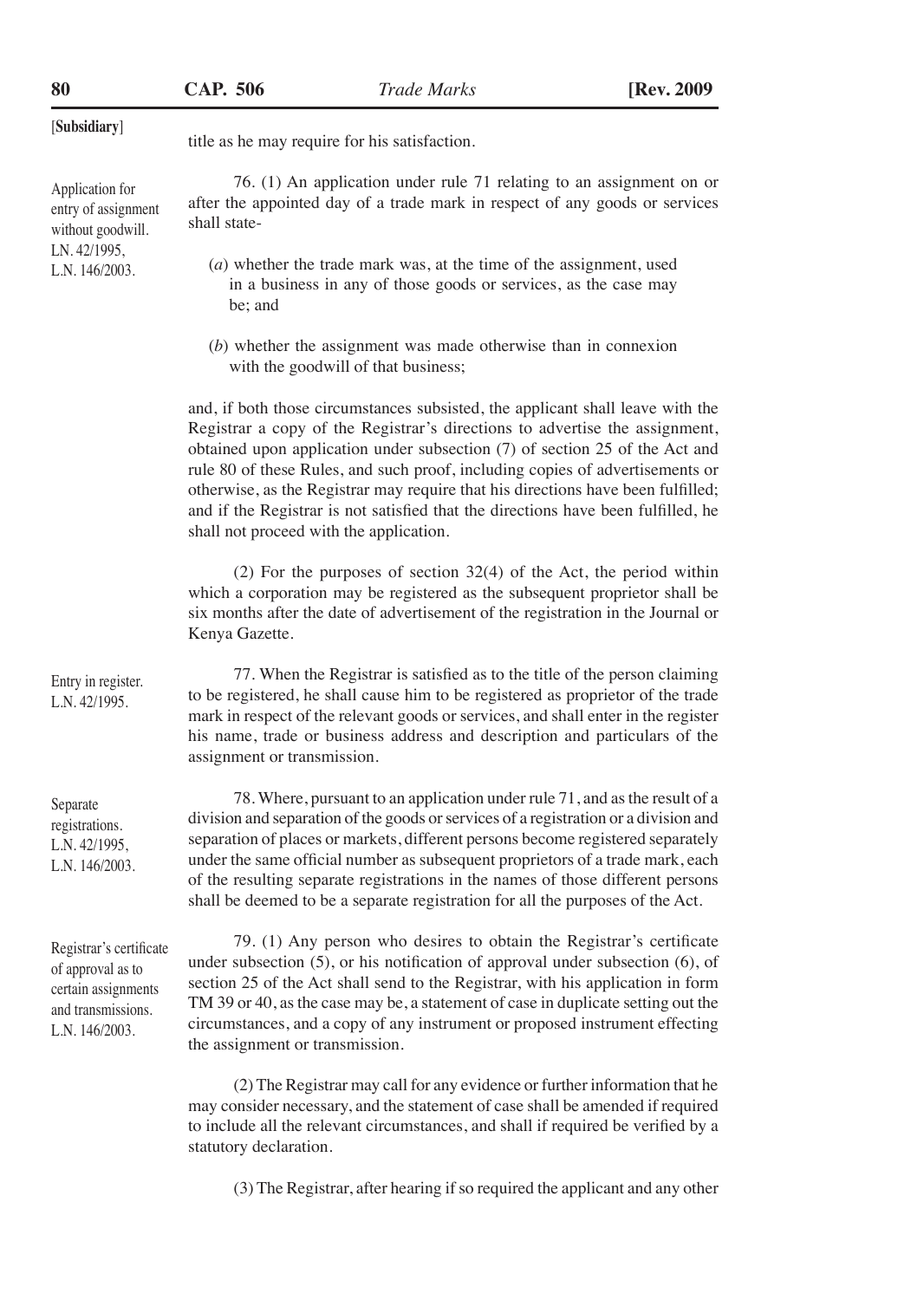(4) Where a statement of case is amended, two fair copies thereof in its final form shall be left with the Registrar.

of approval or disapproval thereof, as the case may be.

(5) The Registrar shall seal a copy of the statement of case in its final form to the certificate or notification.

80. (1) An application to the Registrar under subsection (7) of section 25 of the Act shall be made by the assignee in form TM 41, and shall state the date on which the assignment was made.

(2) The application shall give particulars of the registration in the case of a registered trade mark, and, in the case of an unregistered trade mark, shall show the mark and give particulars of the registered trade mark that has been assigned therewith in accordance with sub-section (3) of section 25.

(3) The Registrar may call for any evidence or further information, and if he is satisfied with regard to the various matters he shall issue directions in writing with respect to the advertisement of the assignment.

(4) The Registrar may refuse to consider such an application in a case to which subsection (6) of section 25 applies unless his approval has been obtained under the said subsection and a reference identifying the Registrar's notification of approval is included in the application.

(5) (*Deleted by L.N.146/2003, s.40*).

#### *Alteration of Address*

81. (1) A registered proprietor or registered user of a trade mark whose trade or business address is changed so that the entry in the register is rendered incorrect shall forthwith request the Registrar in form TM 17 to make the appropriate alteration of the address in the register, and the Registrar shall alter the register accordingly if he is satisfied in the matter.

(2) A registered proprietor or registered user of a trade mark whose address for service in Kenya entered in the register is changed, whether by discontinuance of the entered address or otherwise, so that the entry in the register is rendered incorrect, shall forthwith request the Registrar in form TM 32 to make the appropriate alteration of the address in the register, and the Registrar shall alter the register accordingly if he is satisfied in the matter.

(3) A registered proprietor or registered user of a trade mark whose registered trade or business address or address for service is altered by a public authority, so that the changed address designates the same premises as before, may make the request to the Registrar, but in that case no fee shall be payable, and if he does so he shall leave therewith a certificate of the alteration given by the authority; and if the Registrar is satisfied as to the facts of the case he

Alteration of address in register.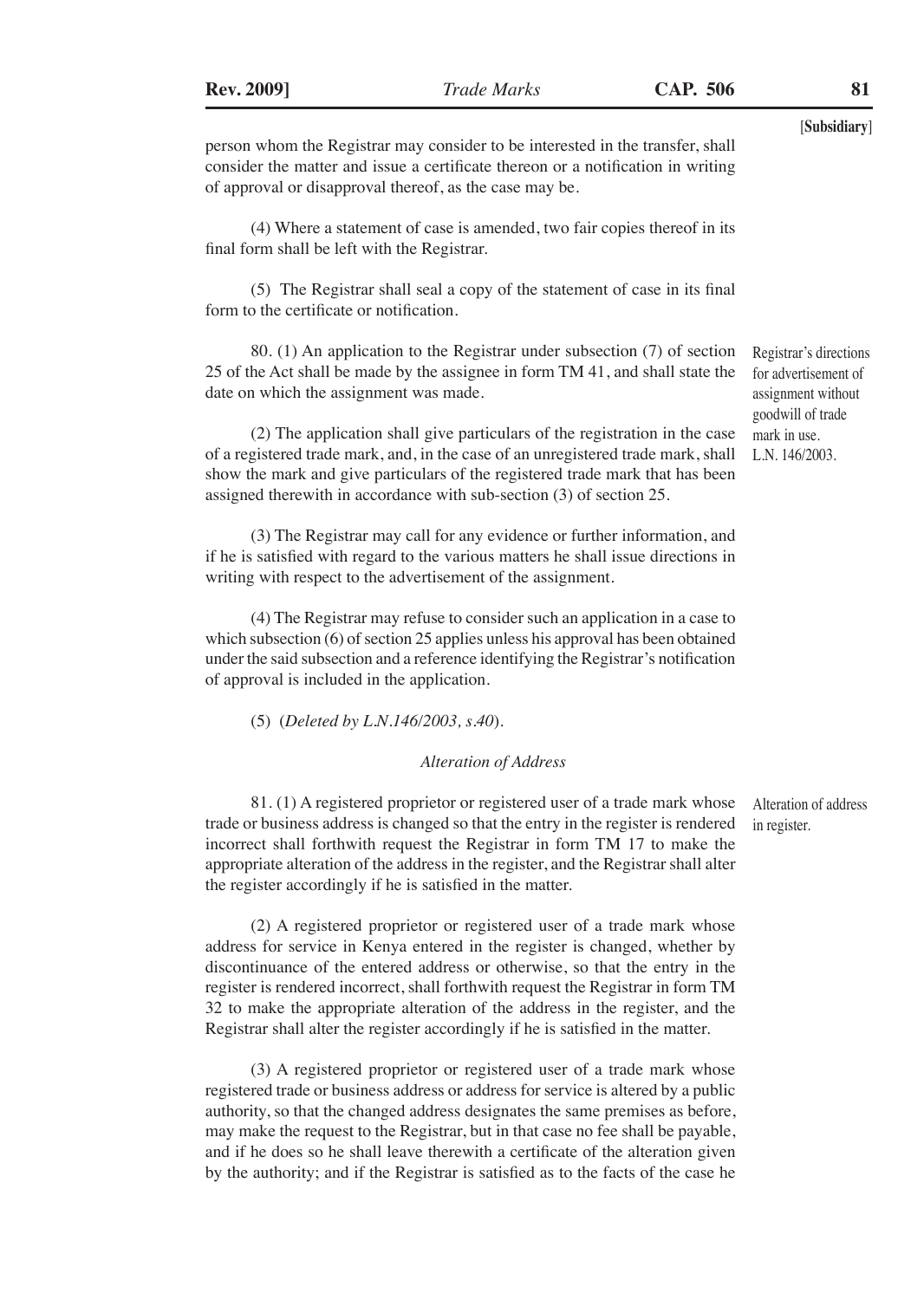| CAP. |  | 506 |  |
|------|--|-----|--|
|      |  |     |  |

[**Subsidiary**] shall alter the register accordingly.

(4) In the case of the alteration of the address of a person entered in the register as the address for service of more than one registered proprietor or registered user of trade marks, the Registrar may, on proof that the address is the address of the applicant and if satisfied that it is just to do so, accept an application from that person in form TM 32 amended so as to suit the case for the appropriate alteration of the entries of his address as the address for service in the several registrations, particulars of which shall be given in the form, and may alter the entries accordingly.

(5) All applications under this rule in form TM 32 shall be signed by the registered proprietor or the registered user, as the case may be, or by an agent, expressly authorized by him for the purpose of such an application, unless in exceptional circumstances the Registrar otherwise allows.

> *Applications to the Registrar for Rectification (Sections* 29, 30, 35 *and* 36*)*

| Application to rectify<br>or remove a trade<br>mark from the<br>register.<br>L.N. 146/2003. | 82. (1) An application to the Registrar under any of the sections 29, 30,<br>35 and 36 of the Act for the making, expunging or varying of any entry in the<br>register shall be made in form TM 25 and shall be accompanied by a statement<br>setting out fully the nature of the applicant's interest, the facts upon which he<br>bases his case and the relief which he seeks.                                                                |
|---------------------------------------------------------------------------------------------|-------------------------------------------------------------------------------------------------------------------------------------------------------------------------------------------------------------------------------------------------------------------------------------------------------------------------------------------------------------------------------------------------------------------------------------------------|
|                                                                                             | (2) The application shall be accompanied by a copy of the application<br>and a copy of the statement and the Registrar shall forthwith transmit the copies<br>to the registered proprietor.                                                                                                                                                                                                                                                     |
| Further procedure.<br>L.N. 146/2003.                                                        | 83. Rules 48 to 57 shall apply with respect to the further proceedings<br>relating to an application in form TM 25, with necessary modifications and with<br>the following specific modifications-                                                                                                                                                                                                                                              |
|                                                                                             | (a) references to the applicant shall be deemed to be references to<br>the registered proprietor and references to the opponent shall be<br>deemed to be references to the person making the application<br>under rule 25;                                                                                                                                                                                                                      |
|                                                                                             | $(b)$ the Registrar shall not rectify the register or remove the mark from<br>the register merely because the registered proprietor has not filed<br>a counterstatement.                                                                                                                                                                                                                                                                        |
| Intervention by third<br>parties.                                                           | 84. (1) Any person other than the registered proprietor alleging interest<br>in a registered trade mark in respect of which an application is made in form<br>TM 25 may apply to the Registrar in form TM 26 for leave to intervene, stating<br>thereon the nature of his interest, and the Registrar may refuse or grant leave,<br>after hearing (if so required) the parties concerned, upon such conditions and<br>terms as he may deem fit. |

(2) Before dealing in any way with the application for leave to intervene the Registrar may require the applicant to give an undertaking to pay such costs as in the circumstances he may award to any party.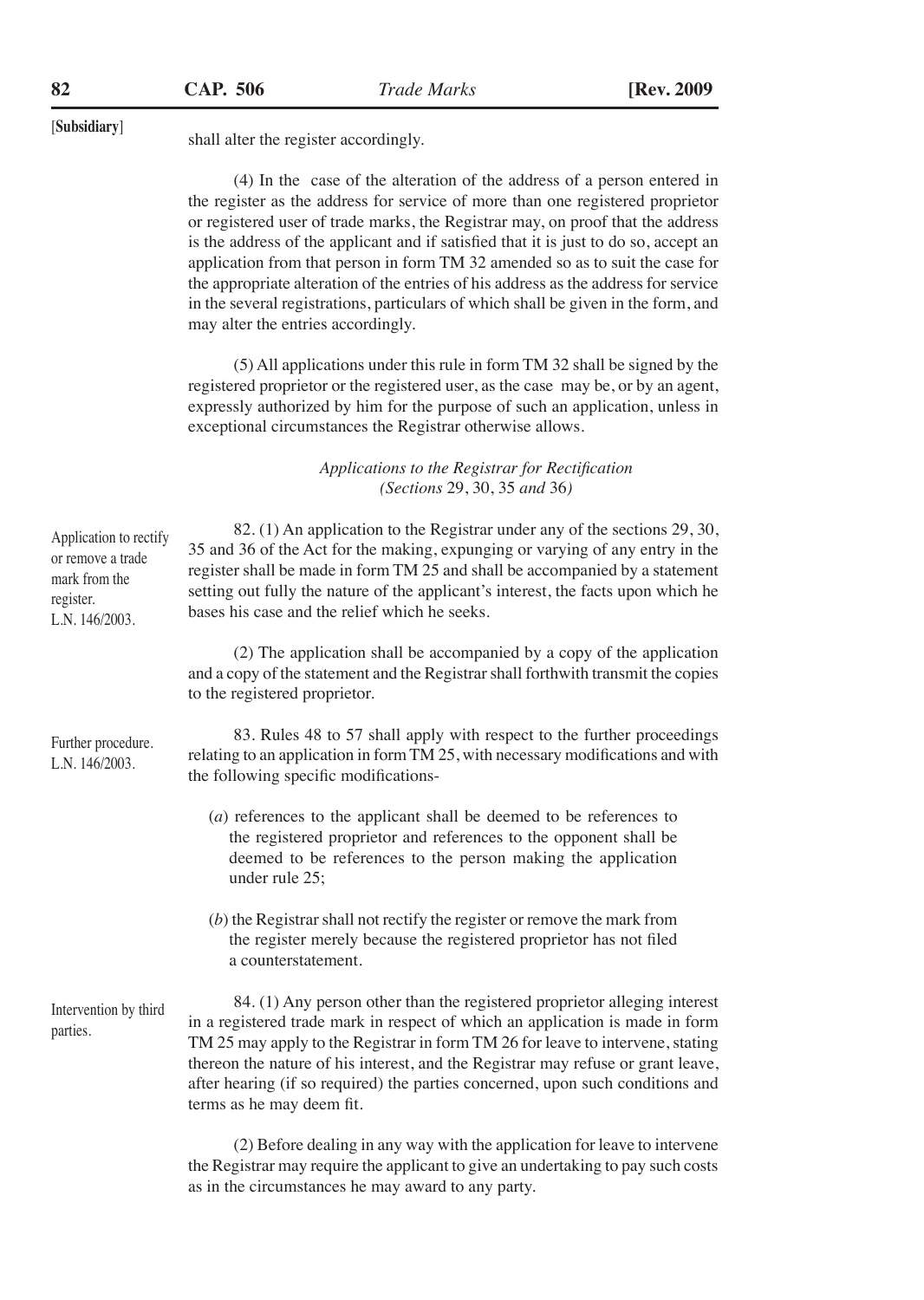|                                                                                                                                                                                                                                                                                                                                                                                              | [Subsidiary]                                                              |
|----------------------------------------------------------------------------------------------------------------------------------------------------------------------------------------------------------------------------------------------------------------------------------------------------------------------------------------------------------------------------------------------|---------------------------------------------------------------------------|
| Surrender of a Registered Trade Mark                                                                                                                                                                                                                                                                                                                                                         |                                                                           |
| 84A. (1) An application to surrender a registered trade mark under section<br>36A (1) of the Act shall be made to the Registrar-                                                                                                                                                                                                                                                             | Application to<br>surrender.                                              |
| $(a)$ in form TM 21, if the surrender is for all of the goods or services<br>in respect of which the trade mark is registered; or                                                                                                                                                                                                                                                            |                                                                           |
| $(b)$ in form TM 22, if the surrender is for some of the goods or services<br>in respect of which the trade mark is registered.                                                                                                                                                                                                                                                              |                                                                           |
| (2) An application under paragraph (1) shall-                                                                                                                                                                                                                                                                                                                                                |                                                                           |
| $(a)$ set out the name and address of each person who has a registered<br>interest in the trade mark: and                                                                                                                                                                                                                                                                                    |                                                                           |
| $(b)$ include a certification by the proprietor that each person referred<br>to in subparagraph $(a)$ either-                                                                                                                                                                                                                                                                                |                                                                           |
| (i) has been given notice of the proposed surrender at least ninety<br>days before the application is made; or                                                                                                                                                                                                                                                                               |                                                                           |
| (ii) is not affected by the surrender or has consented to it.                                                                                                                                                                                                                                                                                                                                |                                                                           |
| (3) After making the appropriate entries in the Register, the Registrar<br>shall publish a notice of the surrender in the Journal or Kenya Gazette.                                                                                                                                                                                                                                          |                                                                           |
| Applications for Alteration of the Register by Correction, Change,<br>Cancellation or Striking out Goods or for Entry of Disclaimer,<br>Memorandum or Note (Section 37(1))                                                                                                                                                                                                                   |                                                                           |
| 85. (1) An application to the Registrar under subsection (1) of section<br>37 of the Act for the alteration of the register by correction, or change or for<br>the entry of a disclaimer or memorandum, may be made by the registered<br>proprietor of the trade mark or by such person as may satisfy the Registrar that<br>he is entitled to act in the name of the registered proprietor. | Application under<br>section $37(1)$ .<br>L.N. 42/1995,<br>L.N. 146/2003. |
| (2) An application under paragraphs $(a)$ , $(b)$ or $(e)$ of section 37 (1) of<br>the Act shall be in form TM 17, TM 19, TM 20, TM 23 or TM 32, as may be<br>appropriate.                                                                                                                                                                                                                   |                                                                           |

(3) An application under paragraph (*c*) or (*d*) of section 37 (1) of the Act shall be made in accordance with rule 84A.

(4) For greater certainty, form TM 20 may be used to change the name of the registered proprietor if the registered proprietor merges with another corporation and the corporation resulting from the merger has a different name.

86. In the case of an application as in rule 85, the Registrar may require such evidence by statutory declaration or otherwise as he may think fit as to Evidence.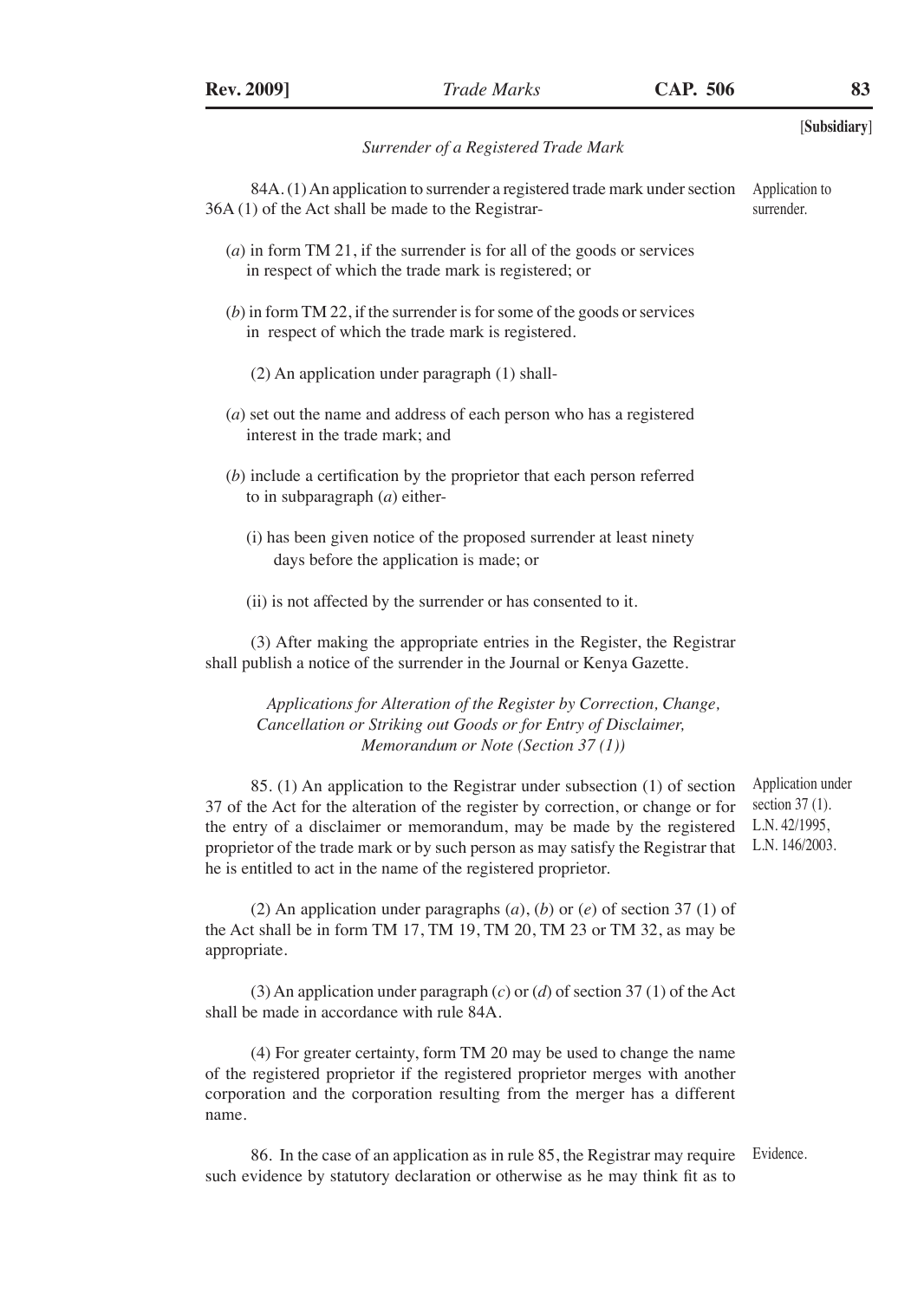| 84                                                          | <b>CAP. 506</b>           | Trade Marks                                                                                                                                                                                                                                                                                                                                                                                                                                                                                                                                             | [Rev. 2009] |
|-------------------------------------------------------------|---------------------------|---------------------------------------------------------------------------------------------------------------------------------------------------------------------------------------------------------------------------------------------------------------------------------------------------------------------------------------------------------------------------------------------------------------------------------------------------------------------------------------------------------------------------------------------------------|-------------|
| [Subsidiary]                                                |                           | the circumstances in which the application is made.                                                                                                                                                                                                                                                                                                                                                                                                                                                                                                     |             |
| Advertisement of<br>certain applications.<br>L.N. 146/2003. | disclaimer or memorandum. | 87. Where application is made in form TM 23 to enter a disclaimer or<br>memorandum relating to a trade mark, the Registrar, before deciding upon such<br>application, shall advertise the application in the Journal or Kenya Gazette in<br>order to enable any person desiring so to do to state, within thirty days of the<br>advertisement, any reasons in writing against the making of the entry of the                                                                                                                                            |             |
| Certificates of<br>validity to be noted.<br>L.N. 146/2003.  |                           | 88. Where the court has certified under section 47 of the Act with regard<br>to the validity of a registered trade mark, the registered proprietor thereof may<br>request the Registrar in form TM 47 to add to the entry in the register a note<br>that the certificate of validity has been granted in the course of the proceedings,<br>which shall be named in the form; an office copy of the certificate shall be sent<br>with the request, and the Registrar shall so note the register and publish the<br>note in the Journal or Kenya Gazette. |             |
|                                                             |                           | Applications to Alter Registered Trade Marks                                                                                                                                                                                                                                                                                                                                                                                                                                                                                                            |             |
| Alteration of<br>registered mark.<br>L.N. 146/2003.         | in writing in form TM 24. | 89. Where a person desires to apply under section 38 of the Act that his<br>registered trade mark may be added to or altered, he shall make his application                                                                                                                                                                                                                                                                                                                                                                                             |             |
| Advertisement before<br>decision.<br>L.N. 146/2003.         |                           | 90. (1) The Registrar shall consider the application and shall, if it appears<br>to him to be expedient, advertise the application in accordance with rule 45 and<br>rules 43, 44 and 45A shall apply with necessary modifications.                                                                                                                                                                                                                                                                                                                     |             |
|                                                             |                           | (2) Any person may, within thirty days after the date of the advertisement<br>of the application, give notice in form TM 6 to the Registrar of opposition to the<br>application and rules 47 to 57 shall apply with necessary modifications.                                                                                                                                                                                                                                                                                                            |             |
|                                                             |                           | (3) The Registrar shall send the duplicate notice, and the duplicate of any<br>further statement of objections, to the applicant, and the provisions of rules 48<br>to 57 shall apply mutatis mutandis to the further proceedings thereon; and in<br>any case of doubt any party may apply to the Registrar for directions.                                                                                                                                                                                                                             |             |
| Decision of Registrar.<br>L.N. 146/2003.                    | has been altered.         | 91. If the Registrar decides to allow the application he shall add to or<br>alter the mark in the register, and if the mark so added to or altered has not<br>been advertised under rule 90 he shall advertise it in the Journal or Kenya<br>Gazette, and in any case shall insert in the Gazette a notification that the mark                                                                                                                                                                                                                          |             |
| Advertisement.<br>L.N. 146/2003.                            | rule 43.                  | 92. If the Registrar is of the opinion that an advertisement describing<br>the addition or alteration to the trade mark would not likely be understood by<br>persons interested in the matter, the Registrar may make a requirement under                                                                                                                                                                                                                                                                                                               |             |
|                                                             |                           | Court Orders for Rectification of Certification Trade Mark Entries and<br>Regulations                                                                                                                                                                                                                                                                                                                                                                                                                                                                   |             |

Rectification of

93. An application on any of the grounds mentioned in paragraph 4 of the First Schedule to the Act, made by an aggrieved person to the court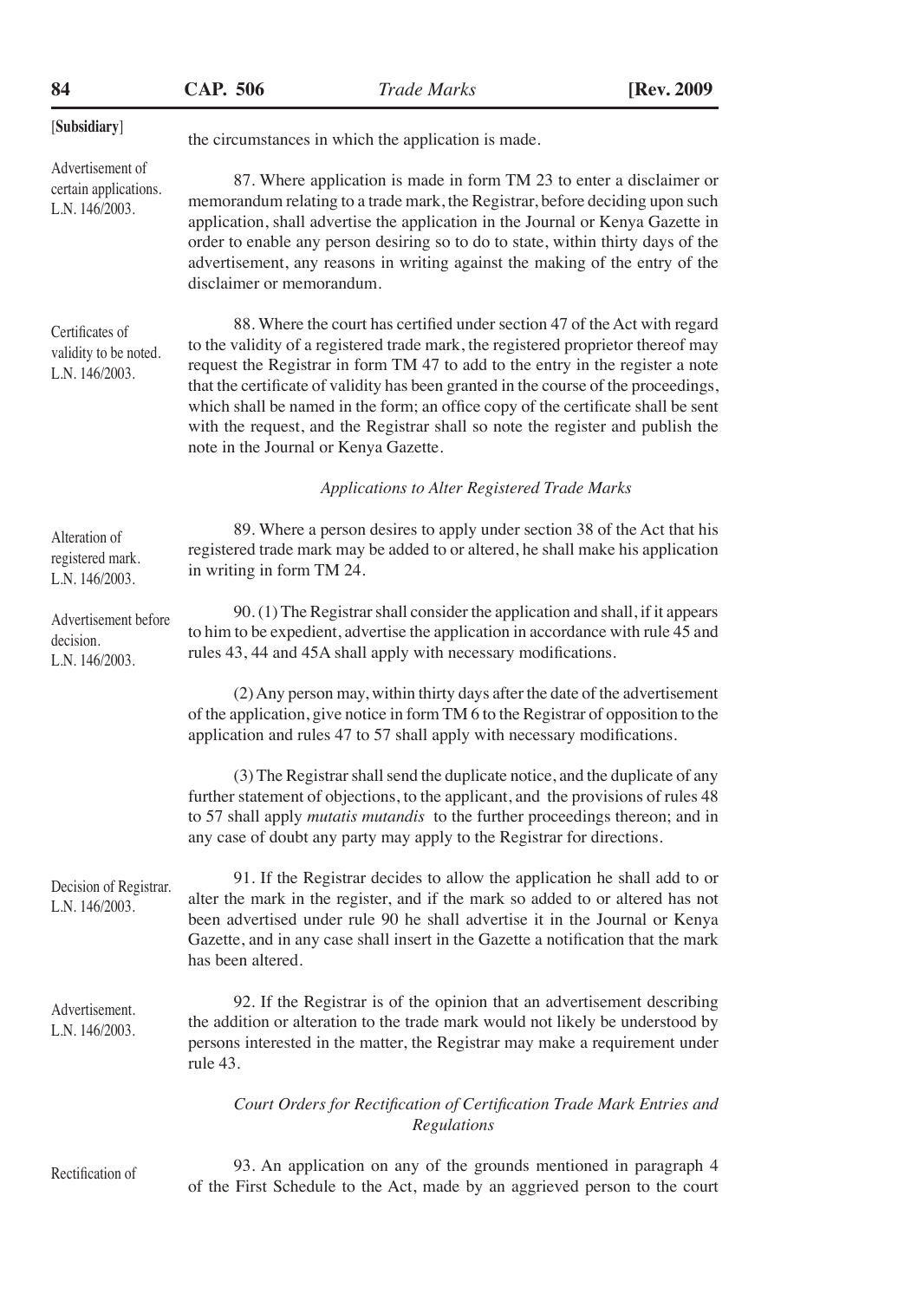TM 34.

Gazette.

for an order expunging or varying an entry in the register of or relating to a certification trade mark, or varying the relevant deposited regulations, shall be

#### made in form TM 35 and shall include full particulars of the grounds on which the application is made. *Alteration of Certification Trade Mark Regulations* 94. (1) An application by the registered proprietor of a certification trade mark for an alteration of the deposited regulations shall be made in form (2) Where the Registrar causes such an application to be advertised, the time within which any person may give notice to the Registrar of opposition to the application shall be thirty days from the date of the advertisement. *Collective Trade Marks* 94A. (1) An application to the Registrar for registration of a collective trade mark under section 40A (1) of the Act shall be in form TM 2. (2) These Rules shall apply, with necessary modifications, to an application for registration of a collective trade mark as they apply to an application for an ordinary trade mark. *Registered Users* 95. An application to the Registrar for the registration under section 31 of the Act of a person as a registered user of a registered trade mark shall be made by that person and the registered proprietor in form TM 48. 96. (1) The entry of a registered user in the register shall state the date on which it was made; and in addition to the trade or business address of the registered user it may include an address for service, if an application by him in form TM 32 therefor has been approved. (2) A notification in writing of the registration of a registered user shall be sent to the registered proprietor of the trade mark, to the registered user and to every other registered user whose name is entered in relation to the same registration of a trade mark, and shall be inserted in the Journal or Kenya 97. An application by the registered proprietor of a trade mark for the variation of the registration of a registered user of that trade mark under paragraph (*a*) of subsection (8) of section 31 of the Act shall be made on form TM 49, and shall be accompanied by a statement of the grounds on which it is made and, where the registered user in question consents, by the written consent of that registered user. 98. An application by the registered proprietor or any registered user of a trade mark for the cancellation of the registration of a registered user of that trade mark under paragraph (*b*) of subsection (8) of section 31 of the Act shall be made in form TM 50, and shall be accompanied by a statement of the court. Alteration of regulations. L.N. 146/2003. Application for registration. L.N. 146/2003. Application for entry of registered user. Entry and notification. L.N. 146/2003. Registered proprietor's application to vary entry. Application by registered proprietor or user to cancel entry.

[**Subsidiary**]

certification trade mark entries by the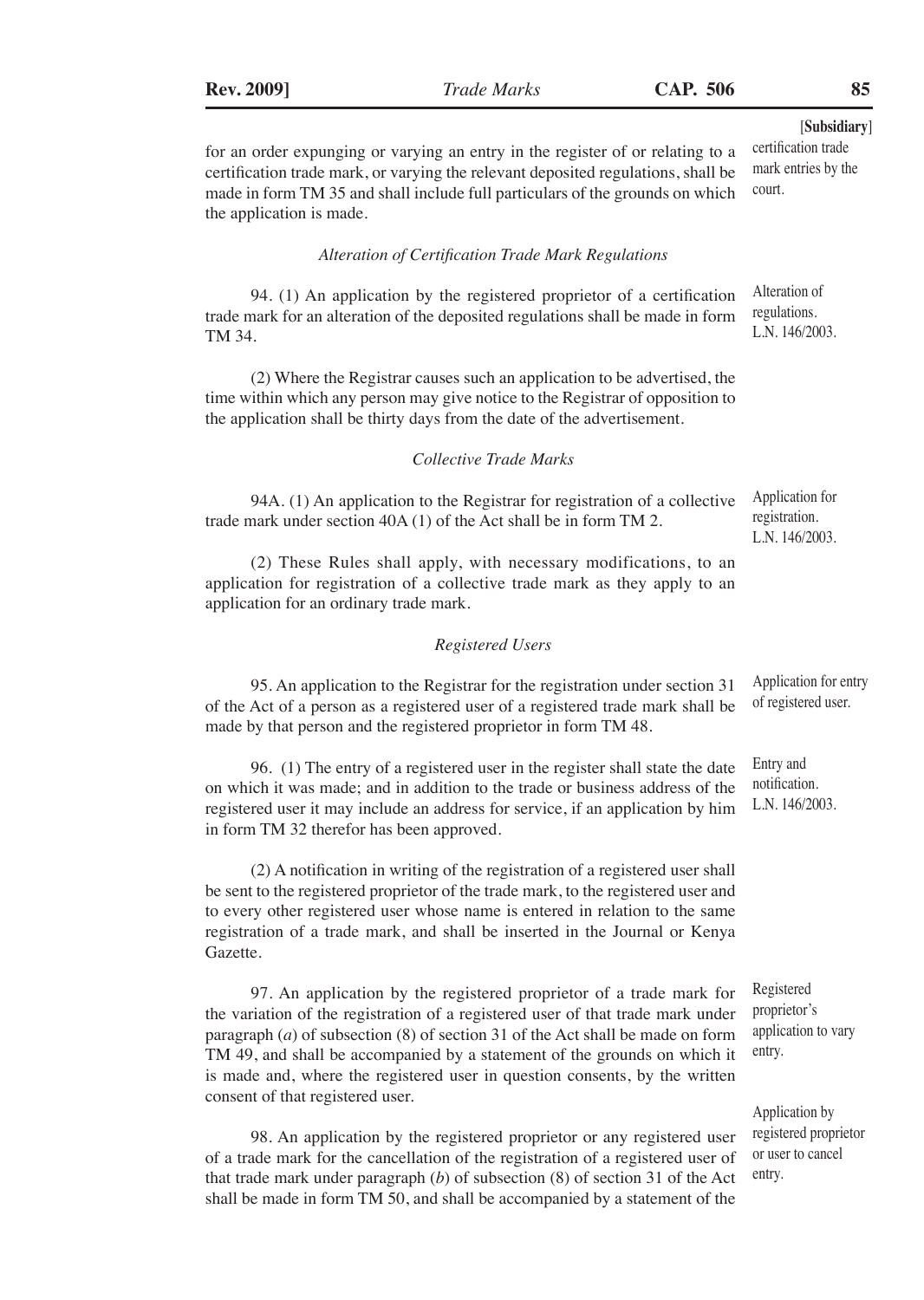| 86                                                                                                       | <b>CAP. 506</b>                                                                                                                                                                                                                                                                     | <b>Trade Marks</b>                                                                                                                                                                                                                                                                                                                                                                                                                                                                                                                                                             | [Rev. 2009] |
|----------------------------------------------------------------------------------------------------------|-------------------------------------------------------------------------------------------------------------------------------------------------------------------------------------------------------------------------------------------------------------------------------------|--------------------------------------------------------------------------------------------------------------------------------------------------------------------------------------------------------------------------------------------------------------------------------------------------------------------------------------------------------------------------------------------------------------------------------------------------------------------------------------------------------------------------------------------------------------------------------|-------------|
| [Subsidiary]                                                                                             | grounds on which it is made.                                                                                                                                                                                                                                                        |                                                                                                                                                                                                                                                                                                                                                                                                                                                                                                                                                                                |             |
| Application by any<br>person to cancel<br>entry.                                                         | 99. An application by any person for the cancellation of the registration<br>of a registered user under paragraph $(c)$ of subsection $(8)$ of section 31 of the<br>Act shall be made in form TM 51, and shall be accompanied by a statement of<br>the grounds on which it is made. |                                                                                                                                                                                                                                                                                                                                                                                                                                                                                                                                                                                |             |
| Notification and<br>hearing.<br>L.N. 146/2003.                                                           | 100. The Registrar shall notify in writing applications under rules 97,<br>98 and 99 to the registered proprietor and each registered user (not being the<br>applicant) under the registration of the trade mark.                                                                   |                                                                                                                                                                                                                                                                                                                                                                                                                                                                                                                                                                                |             |
|                                                                                                          |                                                                                                                                                                                                                                                                                     | (2) Any person so notified who intends to intervene in the proceedings<br>shall, within thirty days of the receipt of the notification, give notice to the<br>Registrar in form TM 52 to that effect, and shall send therewith a statement of<br>the grounds of his intervention; and the Registrar shall thereupon send copies<br>of such notice and statement to the other parties, so that the intervention may<br>be known to the applicant, the registered proprietor, the registered user whose<br>registration is in suit and any other registered user who intervenes. |             |
|                                                                                                          | as he may think right to impose.                                                                                                                                                                                                                                                    | (3) Any such party may, within such time or times as the Registrar may<br>appoint, leave evidence in support of his case, and the Registrar, after giving<br>the parties an opportunity of being heard, may accept or refuse the application<br>or accept it subject to any conditions, amendments, modifications or limitations                                                                                                                                                                                                                                               |             |
| Registered user's<br>application to correct<br>error or enter change.<br>L.N. 42/1995,<br>L.N. 146/2003. |                                                                                                                                                                                                                                                                                     | 101. (1) Applications under subsection (2) of section 37 of the Act shall<br>be made in form TM 17, TM 19, TM 20 or TM 32, as may be appropriate, by a<br>registered user of a trade mark, or by such person as may satisfy the Registrar<br>that he is entitled to act in the name of a registered user; and the Registrar may<br>require such evidence by statutory declaration or otherwise as he may think fit<br>as to the circumstances in which the application is made.                                                                                                |             |
|                                                                                                          |                                                                                                                                                                                                                                                                                     | (1A) For greater certainty, form TM 20 may be used to apply to change the<br>name of a registered user if the registered user merges with another corporation<br>and the corporation resulting from the merger has a different name.                                                                                                                                                                                                                                                                                                                                           |             |
|                                                                                                          |                                                                                                                                                                                                                                                                                     | (2) In case of the registration of a registered user for a period, in<br>accordance with paragraph $(d)$ of subsection $(4)$ of section 31 of the Act, the<br>Registrar shall cancel the entry of the registered user at the end of the period.                                                                                                                                                                                                                                                                                                                                |             |
|                                                                                                          | mark in which they are comprised.                                                                                                                                                                                                                                                   | (3) Where some or all of the goods or services are struck out from those<br>in respect of which a trade mark is registered, the Registrar shall at the same<br>time strike them out from those specifications of registered users of the trade                                                                                                                                                                                                                                                                                                                                 |             |

(4) The Registrar shall notify every cancellation or striking out under this rule to the registered users whose permitted use is affected thereby and the registered proprietor of the trade mark.

## *Extension of Time*

102. (1) The Registrar may extend, on such conditions as he may specify,

Extension of time.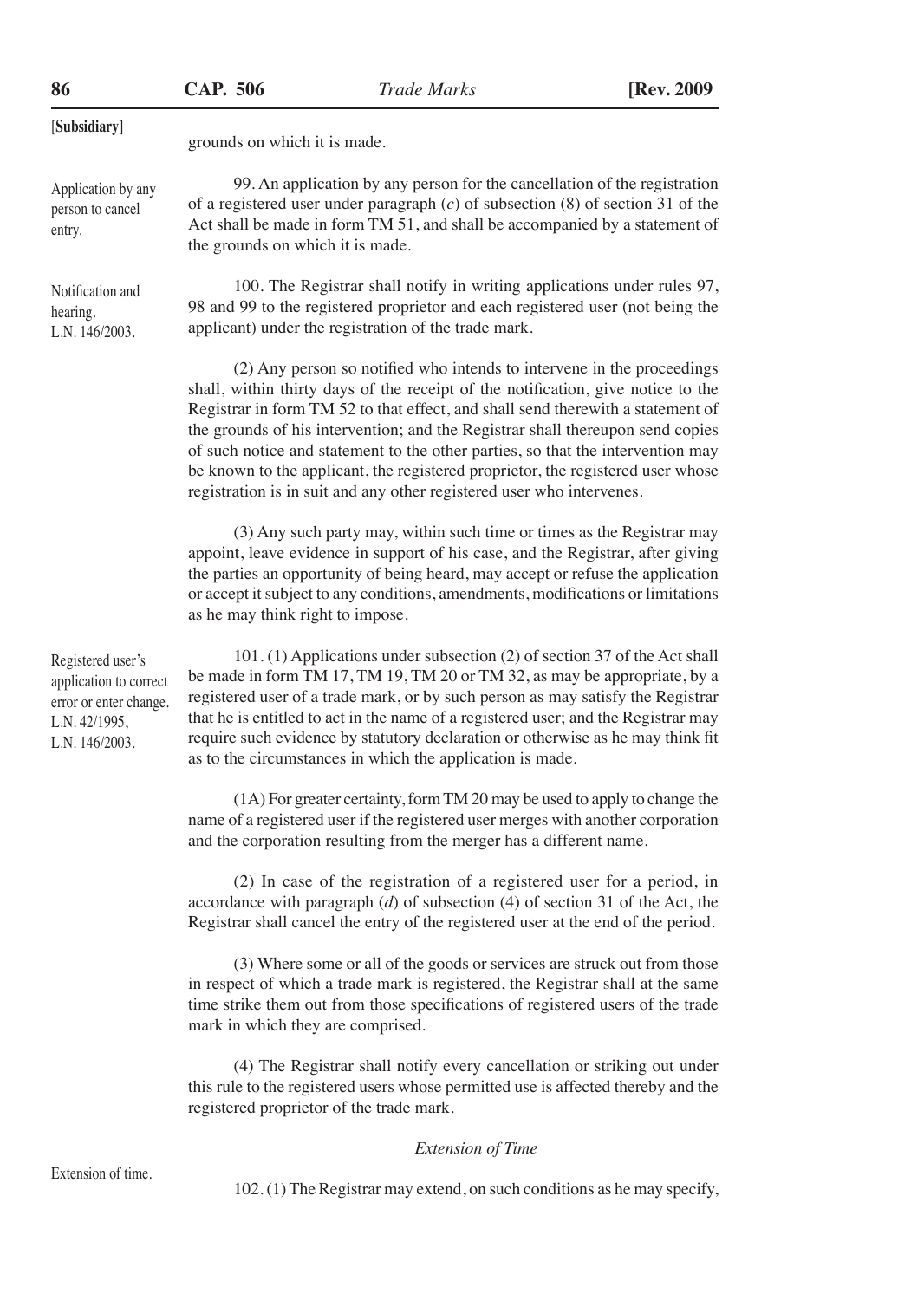the time for doing any act or taking any proceedings under these Rules.

(2) The Registrar may not extend a time expressly provided in the Act, other than the period prescribed under subsection (6) or (7) of section 25 of the Act.

(3) A time limit may not be extended for a period exceeding ninety days, except for a time period prescribed by rule 76 which may be extended for a period not exceeding six months.

(4) An application to the Registrar for an extension of time under paragraph (1) shall be in form TM 53 and shall be filed with the Registrar.

(5) The application shall state the grounds on which the application is based.

(6) An application for an extension of time may be made even though the time has already expired.

(7) The application shall be dealt with upon such notice, and in accordance with such procedures, as the Registrar may direct.

#### *Discretionary Power*

| 103. Before exercising adversely to any person any discretionary power<br>given to the Registrar by the Act or these Rules, the Registrar shall, if so required,<br>hear that person thereon.                                                                                                               | Hearing.                                      |
|-------------------------------------------------------------------------------------------------------------------------------------------------------------------------------------------------------------------------------------------------------------------------------------------------------------|-----------------------------------------------|
| 104. An application for a hearing shall be made within thirty days from the<br>date of notification by the Registrar of any objection to an application or the date<br>of any other indication that he proposes to exercise a discretionary power.                                                          | Application for<br>hearing.<br>L.N. 146/2003. |
| 105. (1) Upon receiving such application, the Registrar shall give the<br>person applying fourteen days' notice of a time when he may be heard.                                                                                                                                                             | Notice of hearing                             |
| (2) Within seven days from the date when the notice would be delivered<br>in the ordinary course of post, the person applying shall notify the Registrar<br>whether or not he intends to be heard on the matter, and if he intends to appear<br>he shall file form TM 8 and pay the prescribed fee thereon. |                                               |
| 106. The decision of the Registrar in the exercise of any such discretionary<br>power shall be notified to the person affected.                                                                                                                                                                             | Notification of<br>decision.                  |
| Power to Dispense with Evidence                                                                                                                                                                                                                                                                             |                                               |

107. Where under these Rules a person is required to do any act or thing, or to sign any document, or to make any declaration on behalf of himself or of any body corporate, or any document or evidence is required to be produced to or left with the Registrar, or at the office, and it is shown to the satisfaction of the Registrar that from any reasonable cause that person is unable to do the act or thing, or to sign the document, or to make the declaration, or that the document or evidence cannot be produced or left, the Registrar may, upon the production Dispensing with evidence.

[**Subsidiary**]

L.N. 146/2003.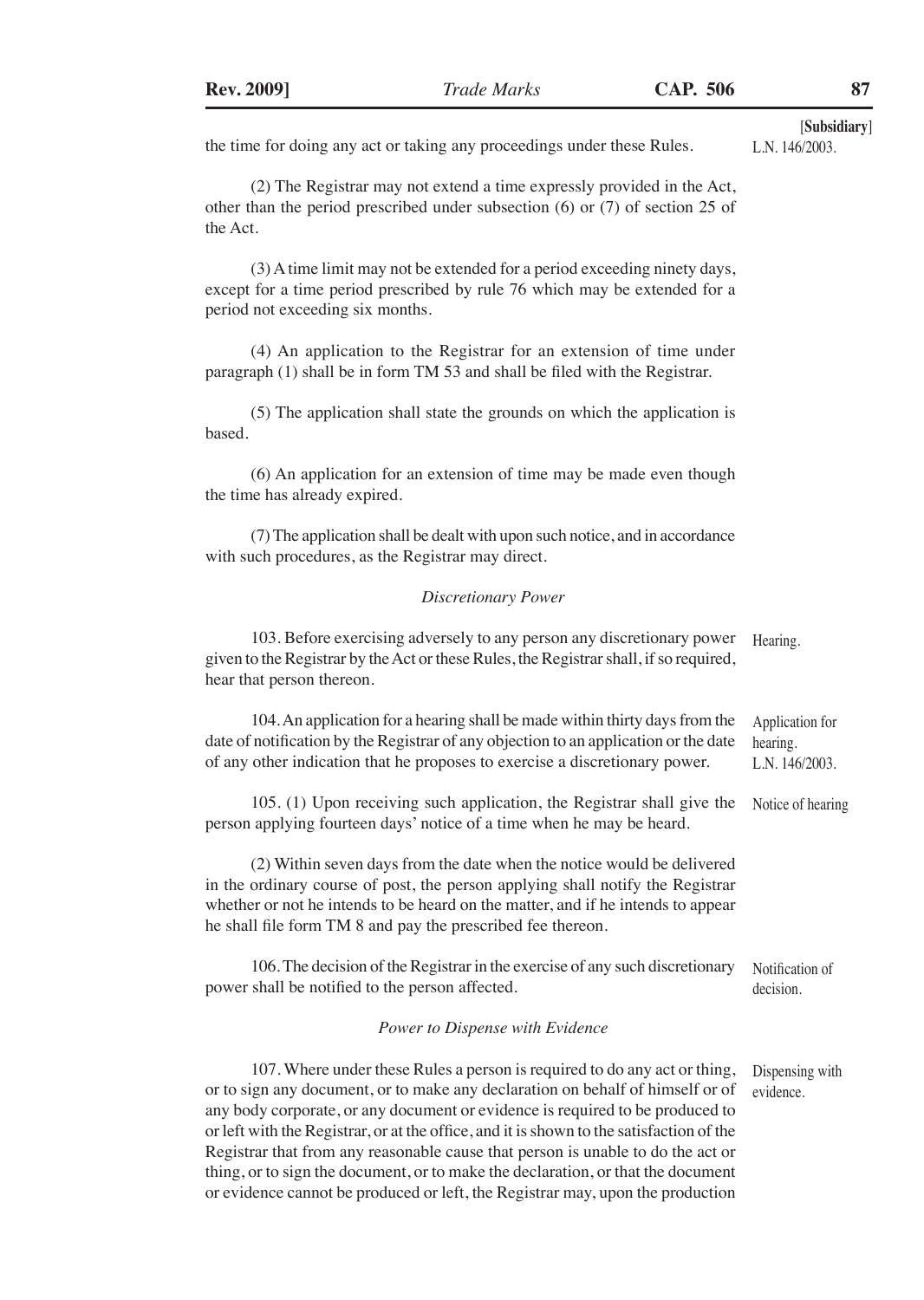| 88                                                           | <b>CAP. 506</b>    | <b>Trade Marks</b>                                                                                                                                                                                                                                                                                                                                                                                                    | [Rev. 2009 |
|--------------------------------------------------------------|--------------------|-----------------------------------------------------------------------------------------------------------------------------------------------------------------------------------------------------------------------------------------------------------------------------------------------------------------------------------------------------------------------------------------------------------------------|------------|
| [Subsidiary]                                                 |                    | of such other evidence, and subject to such terms as he may think fit, dispense<br>with any such act or thing, signature, declaration, document or evidence.                                                                                                                                                                                                                                                          |            |
|                                                              |                    | Amendments                                                                                                                                                                                                                                                                                                                                                                                                            |            |
| Amendments of<br>documents.<br>L.N. 146/2003.                |                    | 108. (1) Any document or drawing or other representation of a trade mark<br>may be amended, and any irregularity in procedure which in the opinion of the<br>Registrar may be excused without detriment to the interests of any person may<br>be corrected, if the Registrar thinks fit, and on such terms as he may direct.                                                                                          |            |
|                                                              |                    | (2) An application under paragraph (1) to amend a document or drawing<br>or other representation shall be in form TM 19.                                                                                                                                                                                                                                                                                              |            |
|                                                              |                    | Certificates                                                                                                                                                                                                                                                                                                                                                                                                          |            |
| Certificates by<br>Registrar.                                |                    | 109.(1) The Registrar may give a certificate, other than a certificate under<br>section 22 of the Act, as to any entry, matter or thing which he is authorized<br>or required by the Act or these Rules to make or do, upon receipt of a request<br>therefor in form TM 30 from any person who, if the Registrar thinks fit so to<br>require, can show an interest in the entry, matter or thing to his satisfaction. |            |
|                                                              |                    | (2) Except in a case falling under rule 111, the Registrar shall not be<br>obliged to include in the certificate a copy of any mark, unless he is furnished<br>by the applicant with a copy thereof suitable for the purpose.                                                                                                                                                                                         |            |
| Marks registered<br>without limitation of<br>colour.         | colour or colours. | 110. Where a mark is registered without limitation of colour, the Registrar<br>may grant a certificate of its registration for the purpose of obtaining registration<br>abroad either in the colour in which it appears upon the register or in any other                                                                                                                                                             |            |
| Certificates for use in<br>obtaining registration<br>abroad. |                    | 111. (1) Where a certificate of registration of a trade mark is issued for<br>use in obtaining registration abroad, the Registrar shall include in the certificate<br>a copy of the mark, and may require the applicant for the certificate to furnish<br>him with a copy of the mark suitable for the purpose, and if the applicant fails<br>to do so may refuse to issue the certificate.                           |            |
|                                                              |                    | (2) The Registrar may state in the certificate such particulars concerning<br>the registration of the mark as to him seem fit, and may omit therefrom reference<br>to any disclaimers appearing in the register; but in the last-mentioned case the<br>certificate shall be marked "For use in obtaining registration abroad only".                                                                                   |            |
|                                                              |                    | <b>Declarations</b>                                                                                                                                                                                                                                                                                                                                                                                                   |            |
| Person before whom<br>declaration is to be                   |                    | 112. The statutory declarations required by the Act and these Rules, or<br>used in any proceedings thereunder, shall be made and subscribed as follows-                                                                                                                                                                                                                                                               |            |
| taken.                                                       |                    | $(a)$ if made in the Commonwealth, before any court, judge or justice<br>of the peace, or any officer authorized by law to administer an oath<br>for the purpose of a legal proceeding;                                                                                                                                                                                                                               |            |
|                                                              |                    | (b) if made outside the Commonwealth, before a Kenya Consul or<br>Vice-Consul, or other person exercising the functions of a Kenya                                                                                                                                                                                                                                                                                    |            |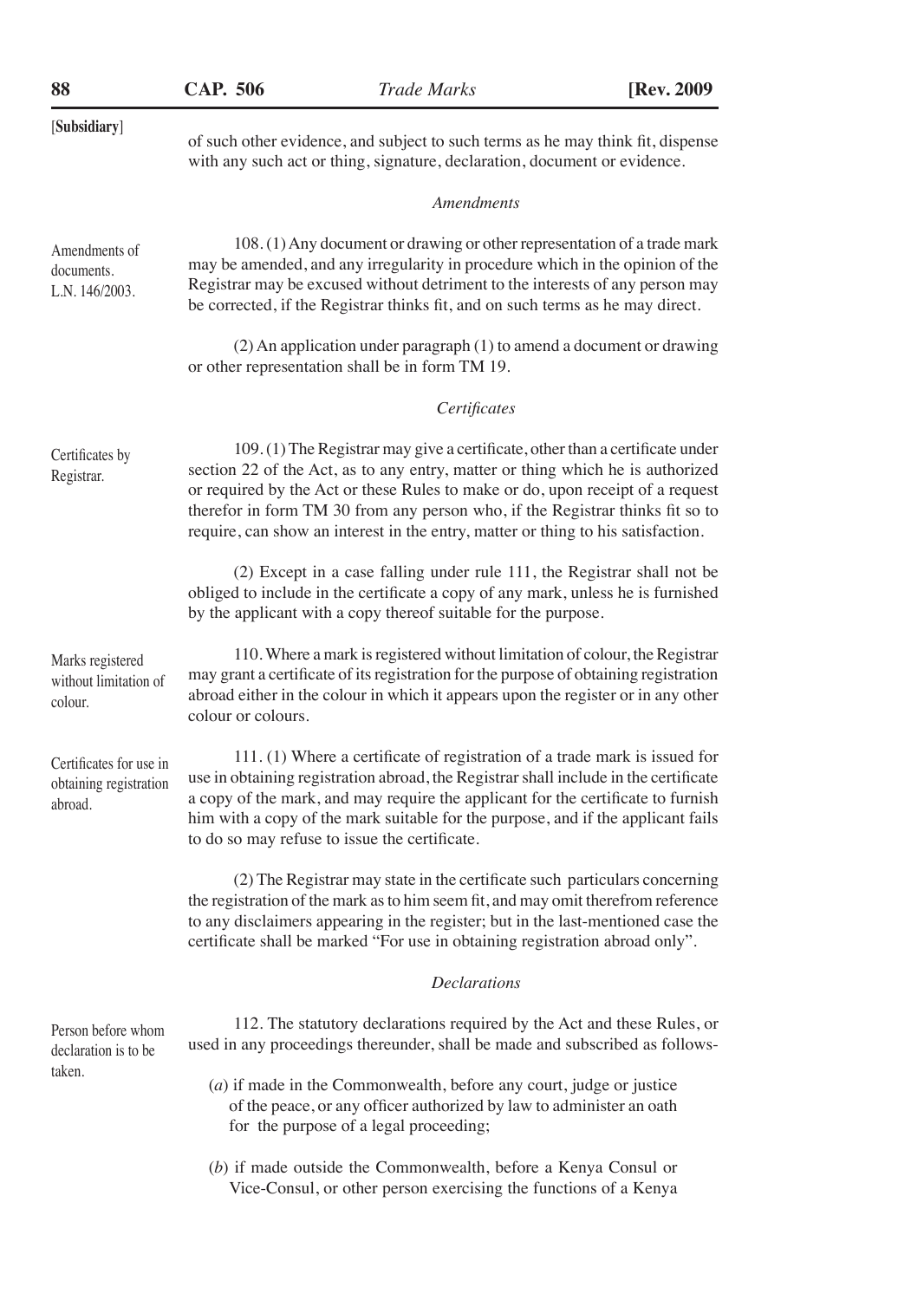| <b>Rev. 2009]</b>               | <b>Trade Marks</b>                                                                                                                                                                                                                                                                                                                                                                                                | <b>CAP. 506</b> | 89                                                          |
|---------------------------------|-------------------------------------------------------------------------------------------------------------------------------------------------------------------------------------------------------------------------------------------------------------------------------------------------------------------------------------------------------------------------------------------------------------------|-----------------|-------------------------------------------------------------|
|                                 | Consul, or a notary public, or before a judge or magistrate.                                                                                                                                                                                                                                                                                                                                                      |                 | [Subsidiary]                                                |
| to take the declaration.        | 113. Any document purporting to have affixed, impressed or subscribed<br>thereto or thereon the seal or signature of any person authorized by rule 112 to<br>take a declaration in testimony that the declaration was made and subscribed<br>before him may be admitted by the Registrar without proof of the genuineness<br>of the seal or signature or of the official character of the person or his authority |                 | Presumption as to<br>seal of officer taking<br>declaration. |
|                                 | Search                                                                                                                                                                                                                                                                                                                                                                                                            |                 |                                                             |
|                                 | 114. (1) Any person may request the Registrar to cause a search to be<br>made in respect of specified goods and services to ascertain whether any mark<br>is on record that resembles a trade mark provided by the person.                                                                                                                                                                                        |                 | Searches.<br>L.N. 42/1995,<br>L.N. 146/2003.                |
|                                 | (1A) An application under paragraph (1) shall be in form TM 27 and shall<br>be accompanied by duplicate representations of the trade mark.                                                                                                                                                                                                                                                                        |                 |                                                             |
|                                 | (2) The Registrar shall cause such a search to be made and the person<br>making the request to be informed of the result thereof.                                                                                                                                                                                                                                                                                 |                 |                                                             |
|                                 | Copies                                                                                                                                                                                                                                                                                                                                                                                                            |                 |                                                             |
| Registrar shall use form TM 54. | 115. A person who wishes to obtain a copy of a document kept by the                                                                                                                                                                                                                                                                                                                                               |                 | Copies of documents.<br>L.N. 146/2003.                      |
|                                 | 116. (Deleted by L.N. 146/2003, s.61).                                                                                                                                                                                                                                                                                                                                                                            |                 |                                                             |
|                                 | Appeals to the Court                                                                                                                                                                                                                                                                                                                                                                                              |                 |                                                             |
|                                 | 117. When a person intends to appeal to the court, the appeal shall be<br>made by motion in the usual way, and no such appeal shall be entertained unless<br>notice of motion is given within sixty days from the date of the decision appealed<br>against or within such further time as the Registrar shall allow.                                                                                              |                 | Appeal to court.                                            |
|                                 | Applications to and Orders of the Court                                                                                                                                                                                                                                                                                                                                                                           |                 |                                                             |
| Registrar.                      | 118. Every application to the court under the Act shall be served on the                                                                                                                                                                                                                                                                                                                                          |                 | Applications to court.                                      |
| if required.                    | 119. (1) Where an order has been made by the court in any case under<br>the Act, the person in whose favour the order has been made, or such one of<br>them if more than one, as the Registrar may direct, shall forthwith leave at the<br>office an office copy of the order, together with form TM 46, duly completed,                                                                                          |                 | Order of court.                                             |
| the Registrar.                  | (2) The register may, if necessary, thereupon be rectified or altered by                                                                                                                                                                                                                                                                                                                                          |                 |                                                             |
| or Kenya Gazette.               | 120. Whenever an order is made by the court under the Act, the Registrar<br>may, if he thinks that the order should be made public, publish it in the Journal                                                                                                                                                                                                                                                     |                 | Publication of order<br>of court.<br>L.N. 146/2003.         |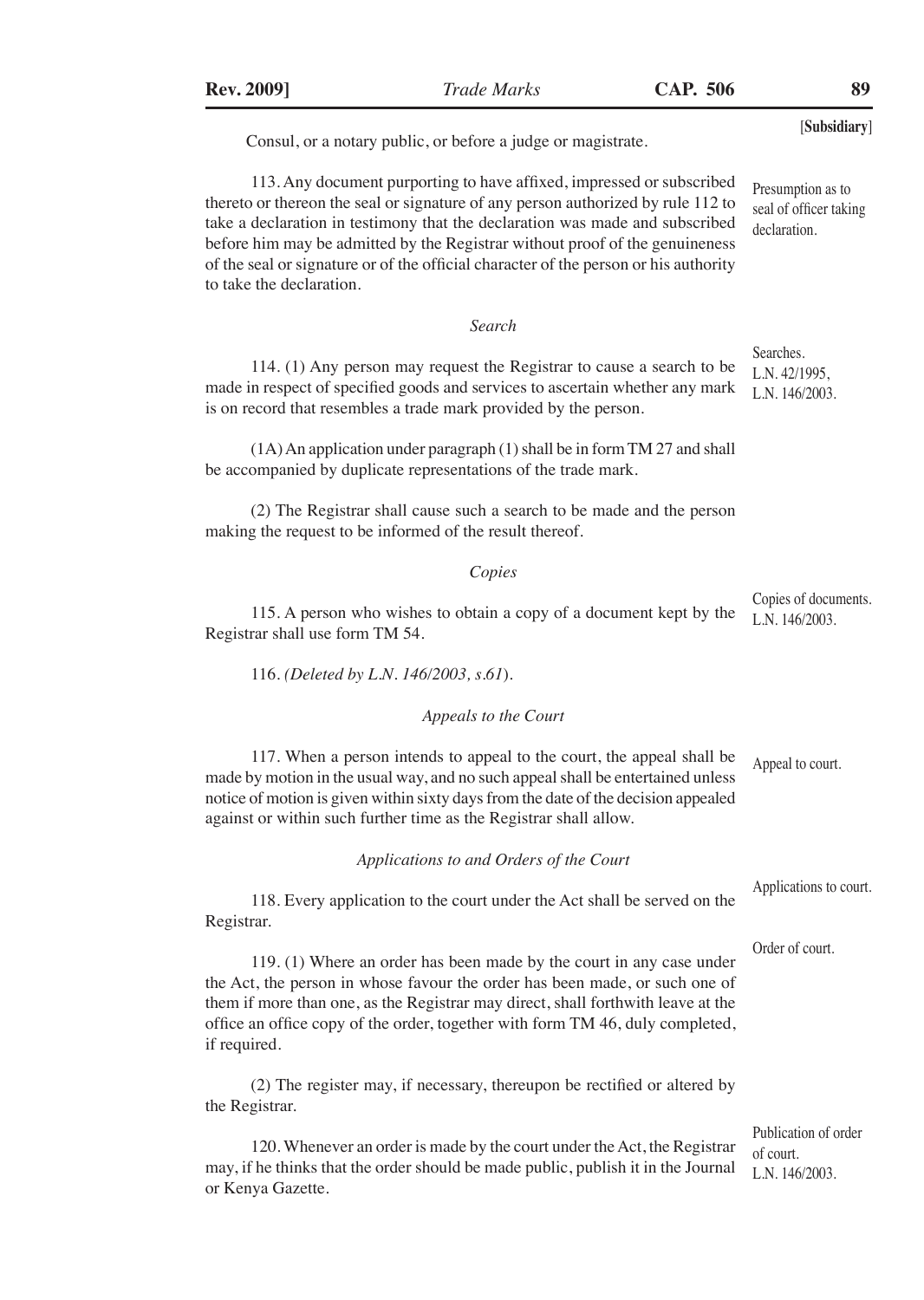| 90                                                                                                                                                                                                                                                                                                                                                                                                                                                            | CAP. 506 |  | <i>Trade Marks</i>                                | [Rev. 2009] |
|---------------------------------------------------------------------------------------------------------------------------------------------------------------------------------------------------------------------------------------------------------------------------------------------------------------------------------------------------------------------------------------------------------------------------------------------------------------|----------|--|---------------------------------------------------|-------------|
| [Subsidiary]                                                                                                                                                                                                                                                                                                                                                                                                                                                  |          |  | <b>Submission of Documents in Electronic Form</b> |             |
| Submission of<br>121. A document submitted to the Registrar in electronic form shall be<br>electronic documents.<br>deemed to have been submitted in accordance with these Rules on the day the<br>electronic form is submitted if, within thirty days after that submission, the<br>L.N. $146/2003$ .<br>document is submitted to the Registrar in paper form in accordance with these<br>Rules together with any applicable fee required under these Rules. |          |  |                                                   |             |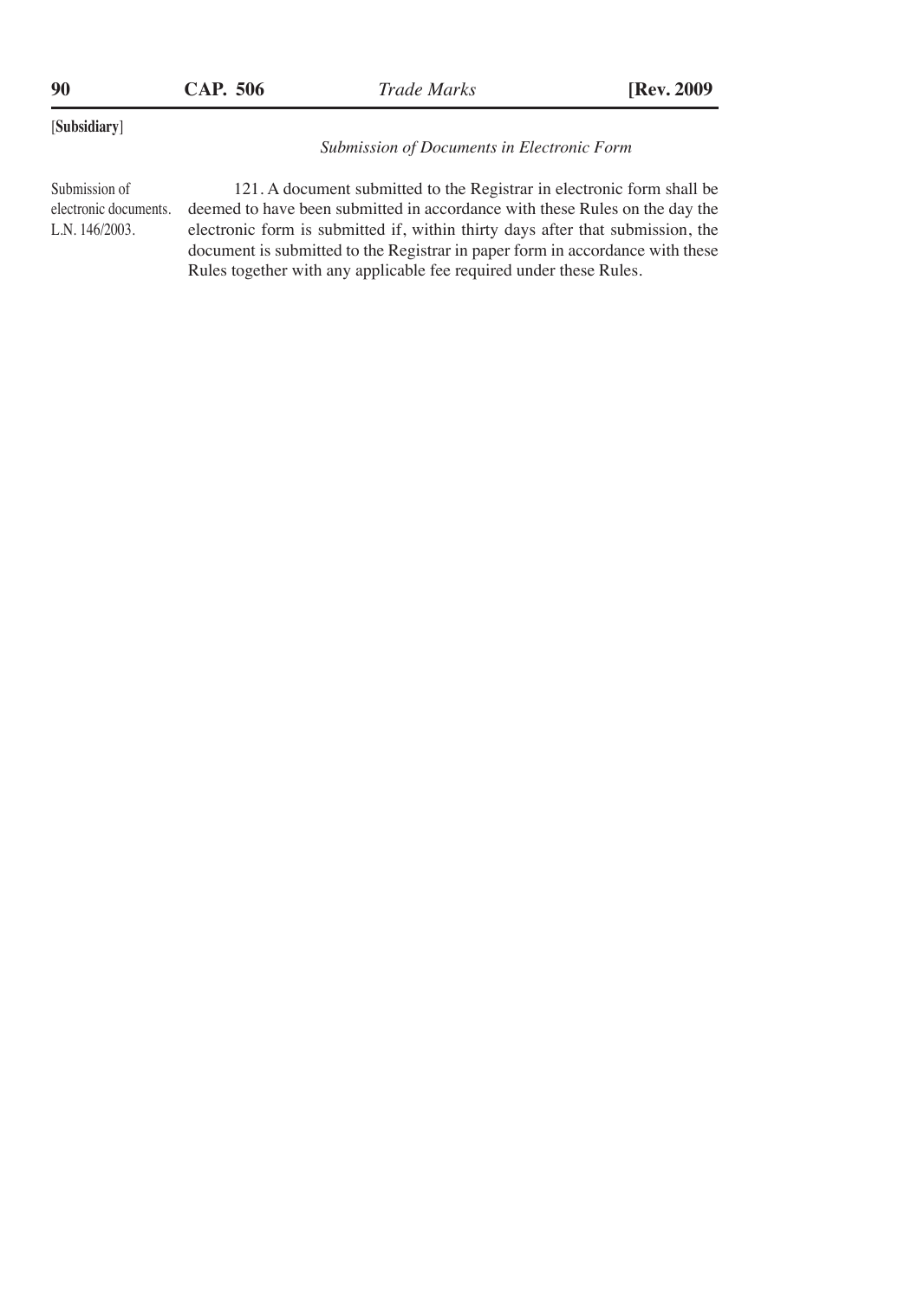## **FIRST SCHEDULE**

L.N. 146/2003.

# **FEES**

*Notes:*

- 1. A foreign fee is payable if the person paying the fee or on whose behalf the fee is being paid does not reside in Kenya and does not have a principal place of business in Kenya.
- 2. A series of trade marks under section 24 (3) of the Act shall be deemed to be a single trade mark for the purpose of calculating fees, except where otherwise indicated.

| Description of fee                                                                        | Local Fee | Foreign     | Corresponding   |
|-------------------------------------------------------------------------------------------|-----------|-------------|-----------------|
| REGISTRATION OF TRADE MARKS                                                               | Ksh       | Fee<br>US\$ | form.           |
| 1. Application fee for an application<br>to register a trade mark                         |           |             | TM <sub>2</sub> |
| for the first class                                                                       | 4,000     | 200         |                 |
| for each subsequent class                                                                 | 3,000     | 150         |                 |
| 2. Fee for filing a notice of<br>opposition to an application to<br>register a trade mark |           |             | TM <sub>6</sub> |
| for the first class                                                                       | 5,000     | 250         |                 |
| for each subsequent class                                                                 | 4,000     | 200         |                 |
| 3. Fee for filing a counter statement                                                     |           |             | TM7             |
| for the first class                                                                       | 4,000     | 200         |                 |
| for each subsequent class                                                                 | 3,000     | 150         |                 |
| 4. Fee for registration of a trade<br>mark under $r. 60(1)$                               |           |             |                 |
| for the first class                                                                       | 2,000     | 150         |                 |
| for each subsequent class                                                                 | 1,500     | 100         |                 |
|                                                                                           |           |             |                 |
|                                                                                           |           |             |                 |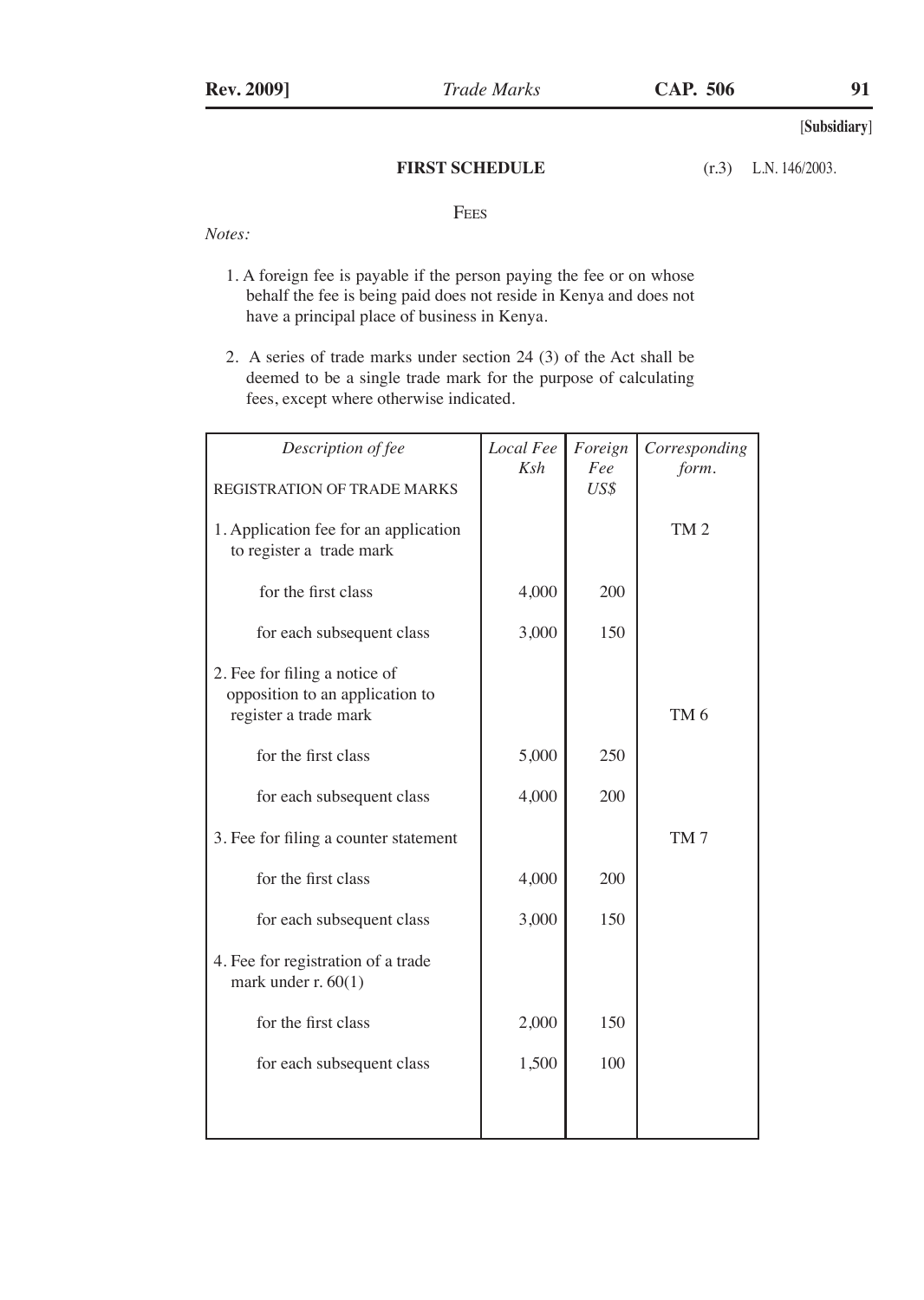| [Subsidiary] | Description of fee                                                                                                                                                                           | Local Fee<br>Ksh | Foreign<br>Fee | Corresponding<br>form. |
|--------------|----------------------------------------------------------------------------------------------------------------------------------------------------------------------------------------------|------------------|----------------|------------------------|
|              | <b>ADDITION OF GOODS OR SERVICES</b>                                                                                                                                                         |                  | US\$           |                        |
|              |                                                                                                                                                                                              |                  |                |                        |
|              | 5. Application fee for an<br>application, under r. 29A, to add<br>goods or services with respect to<br>a registered trade mark or<br>application to register a trade<br>mark, for each class | 3,000            | 150            | TM 55                  |
|              | <b>RENEWAL</b>                                                                                                                                                                               |                  |                |                        |
|              | 6. Fee for renewal of a registration<br>of a trade mark under r. 64(1),<br>67 or 68                                                                                                          |                  |                | TM 10                  |
|              | for the first class                                                                                                                                                                          | 4,000            | 200            |                        |
|              | for each subsequent class                                                                                                                                                                    | 3,000            | 150            |                        |
|              | 7. Additional fee, under r. 67, for<br>renewal within thirty days after<br>advertisement of non-renewal                                                                                      | 3,000            | 150            |                        |
|              | 8. Restoration fee, under r. 68, for<br>restoration of registration after<br>removal from register                                                                                           | 5,000            | 250            |                        |
|              | <b>ASSIGNMENT OF TRADE MARKS</b>                                                                                                                                                             |                  |                |                        |
|              | 9. Application fee for an<br>application, under r. 71, to<br>register an assignment or<br>transmission, for each trade mark<br>assigned or transmitted                                       |                  |                | <b>TM 14</b>           |
|              | for the first class                                                                                                                                                                          | 3,000            | 150            |                        |
|              | for each subsequent class                                                                                                                                                                    | 2,000            | 100            |                        |
|              | 10. Application fee for an<br>application, under r. 79(1), for a<br>certificate under s. 25(5) of the<br>Act relating to the validity of a<br>proposed assignment, for each<br>trade mark    |                  |                | TM 39                  |
|              | for the first class                                                                                                                                                                          | 3,000            | 150            |                        |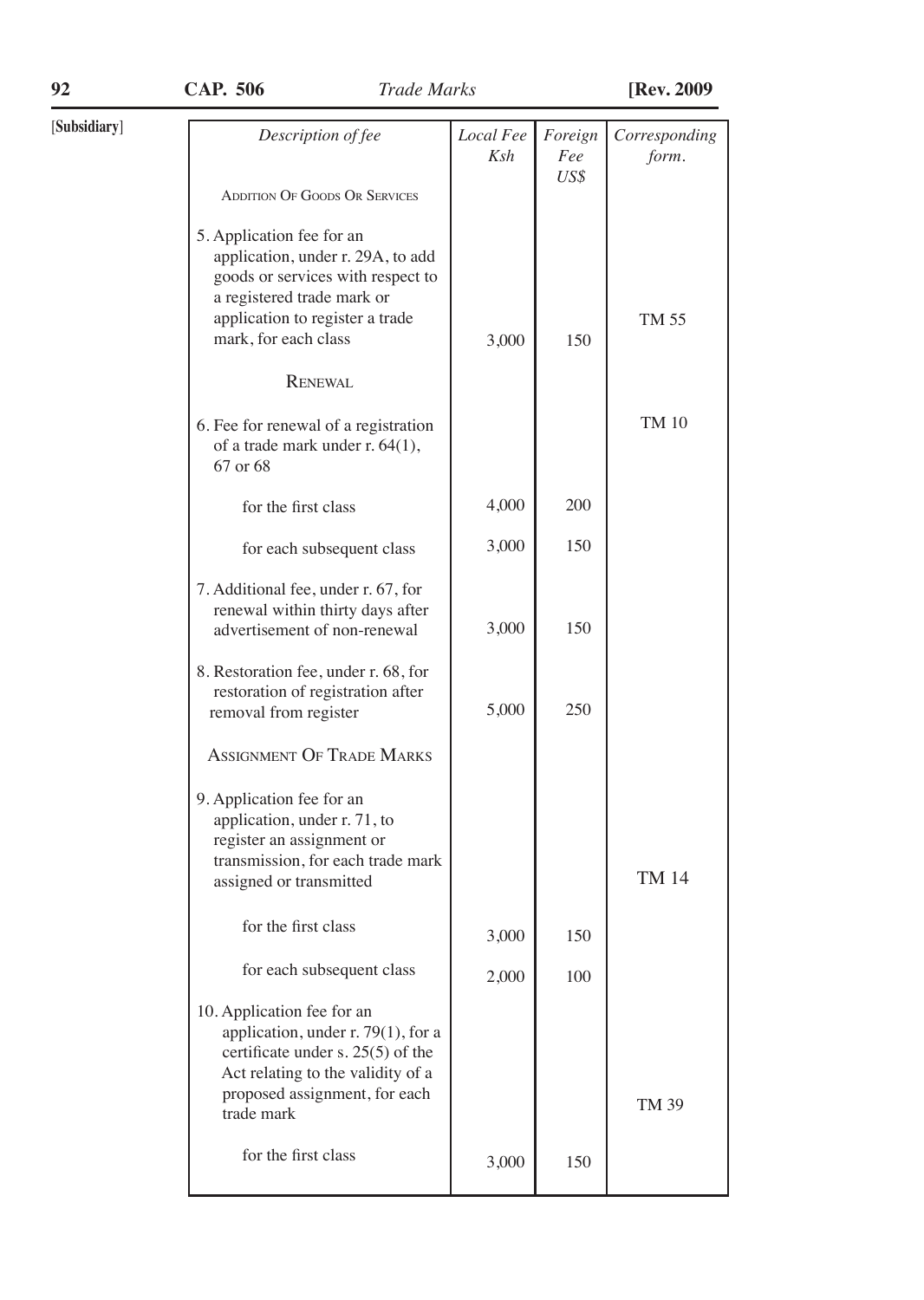| Description of fee                                                                                                                                                                                          | Local Fee<br>Ksh | Foreign<br>Fee<br>US\$ | Corresponding<br>form. |
|-------------------------------------------------------------------------------------------------------------------------------------------------------------------------------------------------------------|------------------|------------------------|------------------------|
| for each subsequent class                                                                                                                                                                                   | 2,000            | 100                    |                        |
| 11. Application fee for an<br>application, under r.79 (1), for<br>approval under s. 25 (6) of the<br>Act of a proposed assignment or<br>transmission                                                        |                  |                        | TM 40                  |
| for each trade mark to which<br>the proposed assignment<br>or transmission would<br>relate                                                                                                                  | 500              | 50                     |                        |
| 12. Application fee for an<br>application, under $r. 80(1)$ , for<br>directions under s. $25(7)$ of<br>the Act with respect to the<br>advertisement of an assignment,<br>for each trade mark                |                  |                        | TM 41                  |
| for the first class                                                                                                                                                                                         | 6,000            | 300                    |                        |
| for each subsequent class                                                                                                                                                                                   | 5,000            | 250                    |                        |
| <b>REGISTERED USERS</b>                                                                                                                                                                                     |                  |                        |                        |
| 13. Application fee for an<br>application, under r. 95, to<br>register a person as a registered<br>user of a registered trade<br>mark, for each trade mark                                                  |                  |                        | TM 48                  |
| for the first class                                                                                                                                                                                         | 6,000            | 300                    |                        |
| for each subsequent class                                                                                                                                                                                   | 5,000            | 250                    |                        |
| 14. Application fee for an<br>application, under r.97, to vary<br>the registration of a person as a<br>registered user of a registered<br>trade mark under s. $31(8)(a)$ of<br>the Act, for each trade mark |                  |                        | TM 49                  |
| for the first class<br>for each subsequent class                                                                                                                                                            | 5,000<br>4,000   | 250<br>250             |                        |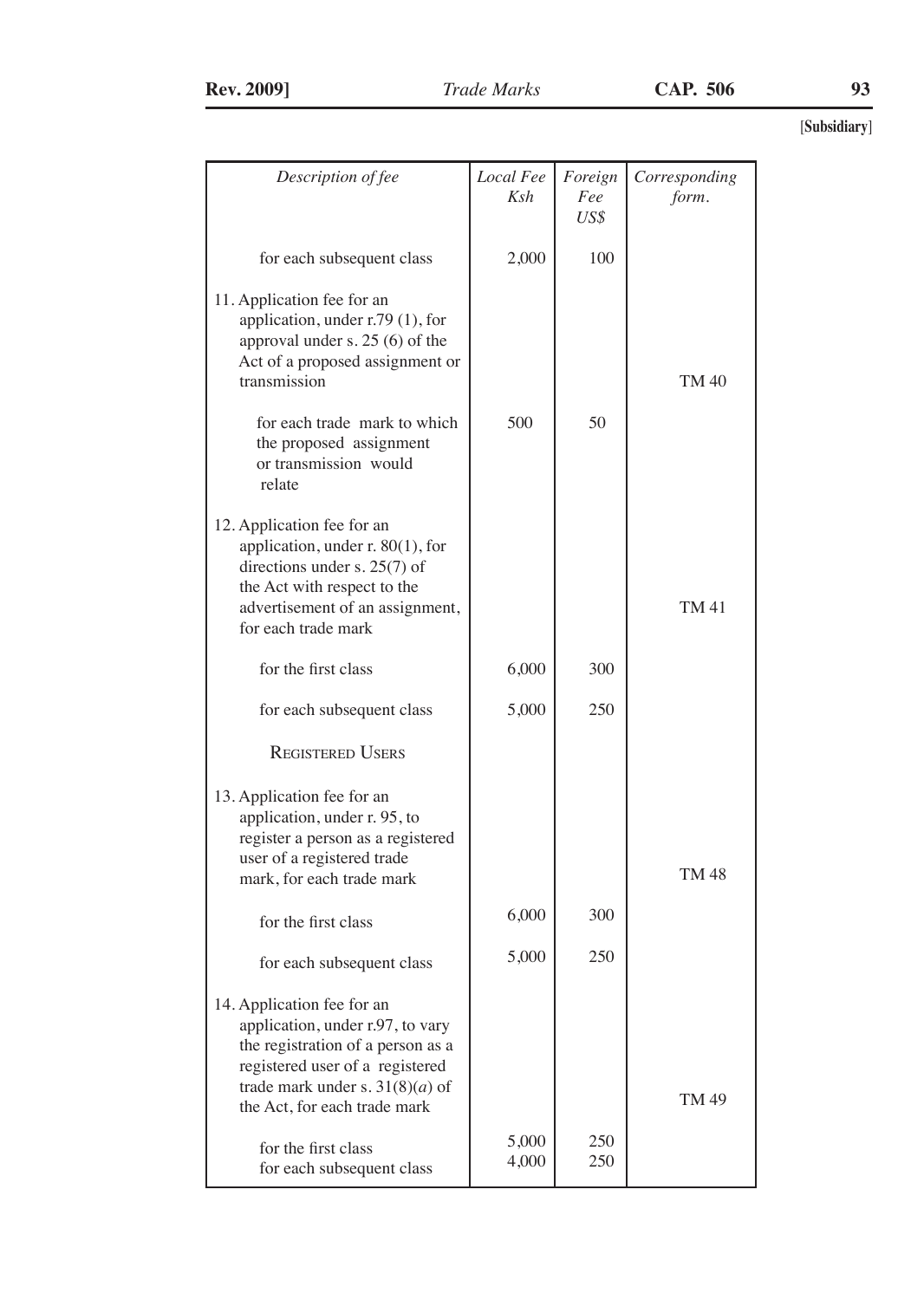| Description of fee                                                                                                                                                                                                                              | Local Fee | Foreign     | Corresponding |
|-------------------------------------------------------------------------------------------------------------------------------------------------------------------------------------------------------------------------------------------------|-----------|-------------|---------------|
|                                                                                                                                                                                                                                                 | Ksh       | Fee<br>US\$ | form.         |
| 15. Application fee for an<br>application, under r.98, to<br>cancel the registration of a<br>person as a registered user of a<br>registered trade mark under<br>s. $31(8)(b)$ of the Act, for<br>each trade mark                                |           |             | TM 50         |
| for the first class                                                                                                                                                                                                                             | 5,000     | 250         |               |
| for each subsequent class                                                                                                                                                                                                                       | 4,000     | 200         |               |
| 16. Application fee for an<br>application, under r. 99, to<br>cancel the registration of a<br>person as a registered user of a<br>registered trade mark under<br>s. $31(8)(c)$ of the Act, for each<br>trade mark                               |           |             | TM 51         |
| for the first class                                                                                                                                                                                                                             | 5,000     | 250         |               |
| for each subsequent class                                                                                                                                                                                                                       | 4,000     | 200         |               |
| 17. Fee for filing, under $r. 100(2)$ ,<br>a notice of intention to<br>intervene in proceedings<br>relating to an application under<br>s. $31(8)$ of the Act<br><b>CONVERSION OF OLD</b><br><b>CLASSIFICATIONS</b>                              | 3,000     | 150         | TM 52         |
| 18. Application fee for an<br>application, under $r. 7(2)$ , to<br>adapt the classification of goods<br>and services in respect of which<br>a trade mark is registered<br>19. Fee for filing a notice of<br>opposition, under $r$ . 7(6), to an | 1,000     | 50          | TM 43         |
| application, under r. 7(2), to adapt<br>a classification                                                                                                                                                                                        | 5,000     | 250         | TM 44         |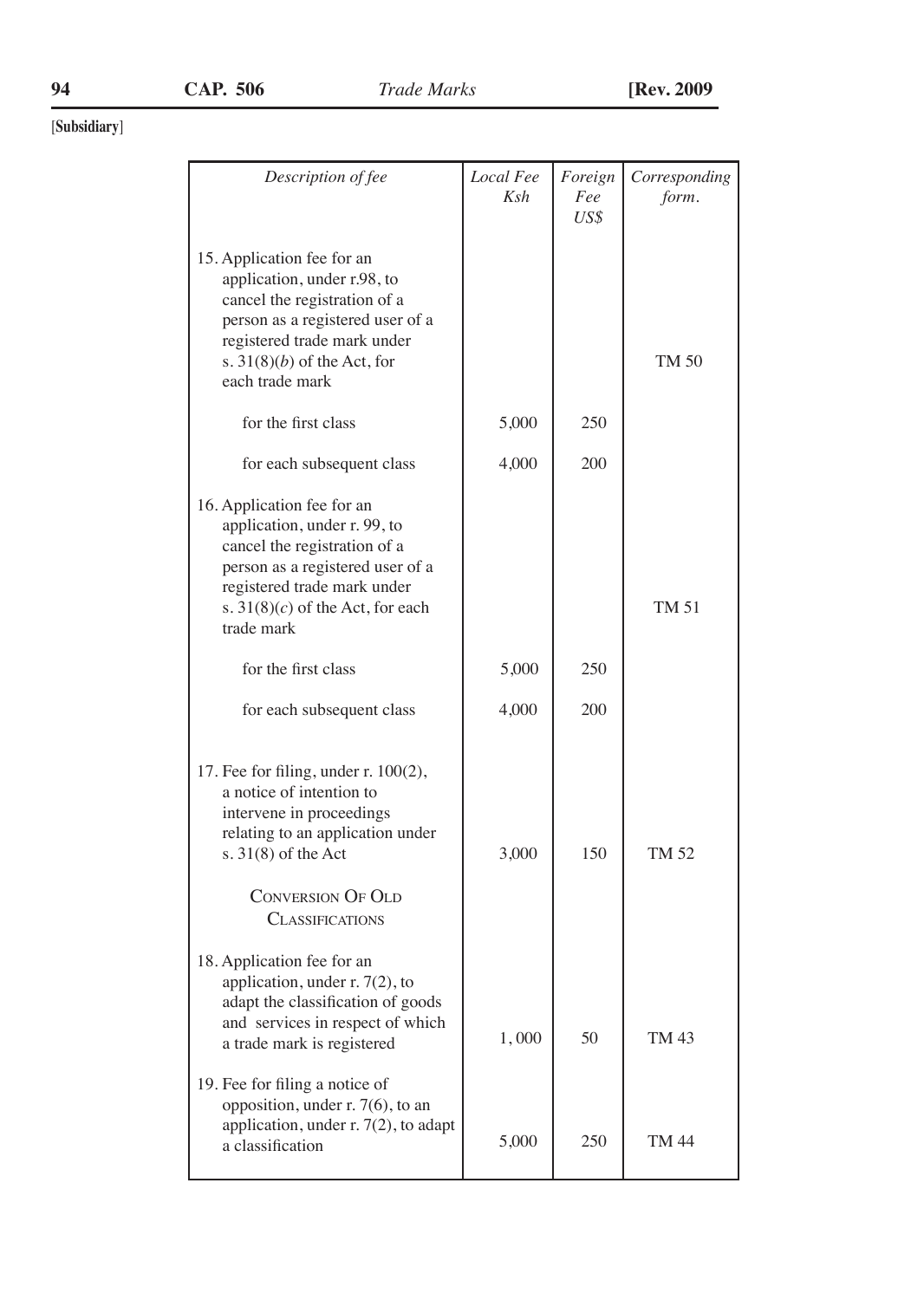| Description of fee                    | Local Fee | Foreign | Corresponding |
|---------------------------------------|-----------|---------|---------------|
|                                       | Ksh       | Fee     | form.         |
|                                       |           | US\$    |               |
| <b>RECTIFICATION AND CORRECTION</b>   |           |         |               |
| <b>OF THE REGISTER</b>                |           |         |               |
|                                       |           |         |               |
|                                       |           |         |               |
| 20. Application fee for an            |           |         |               |
| application, under r. 81(2),          |           |         |               |
| 85(2) or 101(2), to alter the         |           |         |               |
| trade or business address of the      |           |         |               |
| proprietor or a registered user,      |           |         |               |
| for each trade mark                   |           |         | TM 17         |
|                                       |           |         |               |
| for the first class                   | 2,000     | 100     |               |
|                                       |           |         |               |
|                                       | 1,000     | 50      |               |
| for each subsequent class             |           |         |               |
|                                       |           |         |               |
| 21. Application fee for an            |           |         |               |
| application, under r. 13(2),          |           |         |               |
| 81(2), 85(2) or 101(2), to enter      |           |         |               |
| or change an address for service      | no fee    | no fee  | TM 32         |
|                                       |           |         |               |
| 22. Application fee for an            |           |         |               |
| application, under r. 82(1) and       |           |         |               |
| section 29, 30, 35 or 36 of the       |           |         |               |
|                                       |           |         |               |
| Act, for the making, expunging        |           |         |               |
| or varying of an entry in the         |           |         | TM 25         |
| register, for each trade mark         |           |         |               |
|                                       | 6,000     | 300     |               |
| for the first class                   |           |         |               |
|                                       | 5,000     | 250     |               |
| for each subsequent class             |           |         |               |
|                                       |           |         |               |
| 23. fee for filing an application for |           |         |               |
| leave to intervene, under             |           |         |               |
| r. $84(1)$ , in relation to an        |           |         |               |
| application under r. 82(1) and        |           |         |               |
| section 29, 30, 35 or 36 of the       |           |         |               |
| Act                                   | 3,000     | 150     | TM 26         |
|                                       |           |         |               |
|                                       |           |         |               |
| 24. Application fee for an            |           |         |               |
| application, under r. 84A(1), to      |           |         |               |
| surrender a trade mark                |           |         |               |
|                                       | 1,000     | 50      | TM 21         |
| for some goods and services           |           |         |               |
|                                       | 1,000     | 50      | <b>TM 22</b>  |
| for some goods and services           |           |         |               |
|                                       |           |         |               |
|                                       |           |         |               |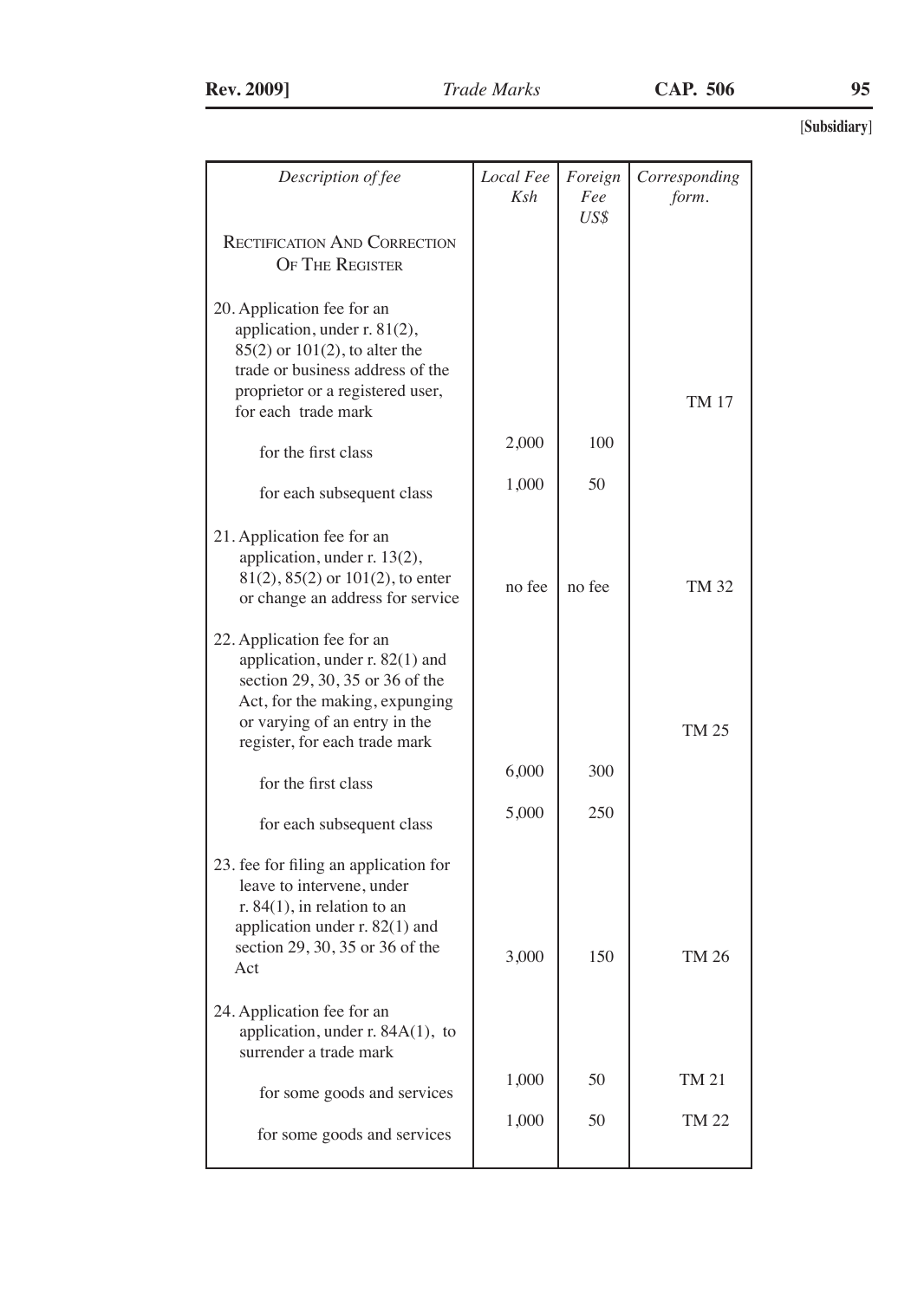| Description of fee                                                                                                                                                                                                                                          | Local Fee<br>Ksh | Foreign<br>Fee<br>US\$ | Corresponding<br>form. |
|-------------------------------------------------------------------------------------------------------------------------------------------------------------------------------------------------------------------------------------------------------------|------------------|------------------------|------------------------|
| 25. Application fee for an<br>application, under r. 85(2) or<br>$101(2)$ , to make a correction<br>to the Register for which a fee<br>is not otherwise specified, for<br>each trade mark                                                                    |                  |                        | TM 19                  |
| for the first class                                                                                                                                                                                                                                         | 2,000            | 100                    |                        |
| for each subsequent class                                                                                                                                                                                                                                   | 1,000            | 50                     |                        |
| 26. Application fee for an<br>application, under r. 85(2) or<br>$101(2)$ , to change the name or<br>description of the proprietor or<br>a registered user                                                                                                   |                  |                        | TM 20                  |
| for the first trade mark                                                                                                                                                                                                                                    | 3,000            | 150                    |                        |
| for each additional trade<br>mark                                                                                                                                                                                                                           | 500              | 50                     |                        |
| 27. Application fee for an<br>application, under r. 85(2), to<br>enter a disclaimer or<br>memorandum under s. 37 (1)<br>$(e)$ of the Act<br>28. Fee for request, under r. 88, to<br>add, to the register, a note that a<br>certificate of validity has been | 500              | 20                     | TM 23                  |
| granted                                                                                                                                                                                                                                                     |                  |                        | <b>TM 47</b>           |
| for the first registration<br>certified                                                                                                                                                                                                                     | 1,000            | 50                     |                        |
| for each additional<br>registration certified in the<br>same certificate                                                                                                                                                                                    | 500              | 50                     |                        |
|                                                                                                                                                                                                                                                             |                  |                        |                        |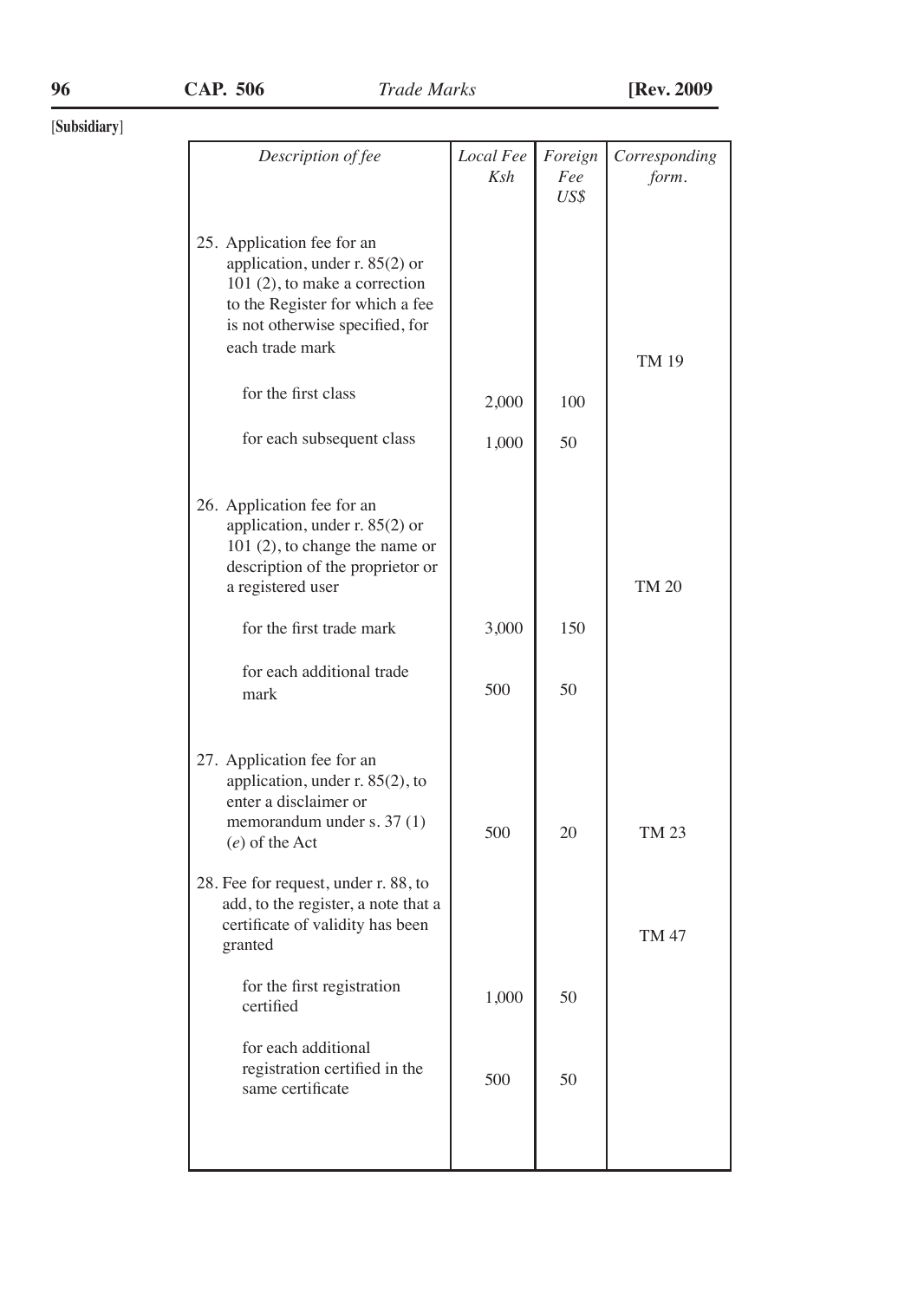|  | <b>Rev. 2009</b> |
|--|------------------|
|--|------------------|

| Description of fee                                                                                                                  | Local Fee<br>Ksh | Foreign<br>Fee<br>US\$ | Corresponding<br>form. |
|-------------------------------------------------------------------------------------------------------------------------------------|------------------|------------------------|------------------------|
| 29. Application fee for an<br>application, under r. 89, for<br>leave to add to or alter a trade<br>mark under s. 38 of the Act, for |                  |                        |                        |
| each trade mark                                                                                                                     |                  |                        | TM 24                  |
| for the first class                                                                                                                 | 4,000            | 200                    |                        |
| for each subsequent class                                                                                                           | 3,000            | 150                    |                        |
| 30. Fee for filing a notice of<br>opposition, under r. 90(2), to an<br>application, under r. 89, to add<br>to or alter a trade mark | 5,000            | 250                    | TM <sub>6</sub>        |
| 31. Application fee for an<br>application to the court, under<br>r. 93, relating a to a certification<br>trade mark                 | 6,000            | 300                    | TM 35                  |
| 32. Fee for a notice, under r. 119<br>$(1)$ , of a court order relating to<br>alteration or rectification of<br>register            | 1,000            | 50                     | TM 46                  |
| <b>HEARINGS AND DECISIONS</b>                                                                                                       |                  |                        |                        |
| 33. Fee for filing a notice of<br>intention to appear at a hearing,<br>for each trade mark                                          |                  |                        | TM <sub>8</sub>        |
| for the first class                                                                                                                 | 4,000            | 200                    |                        |
| for each subsequent class                                                                                                           | 3,000            | 150                    |                        |
| 34. Fee for a request to the<br>Registrar to state grounds of a<br>decision and the materials used<br>in arriving at the decision   | 4,000            | 200                    | TM <sub>4</sub>        |
|                                                                                                                                     |                  |                        |                        |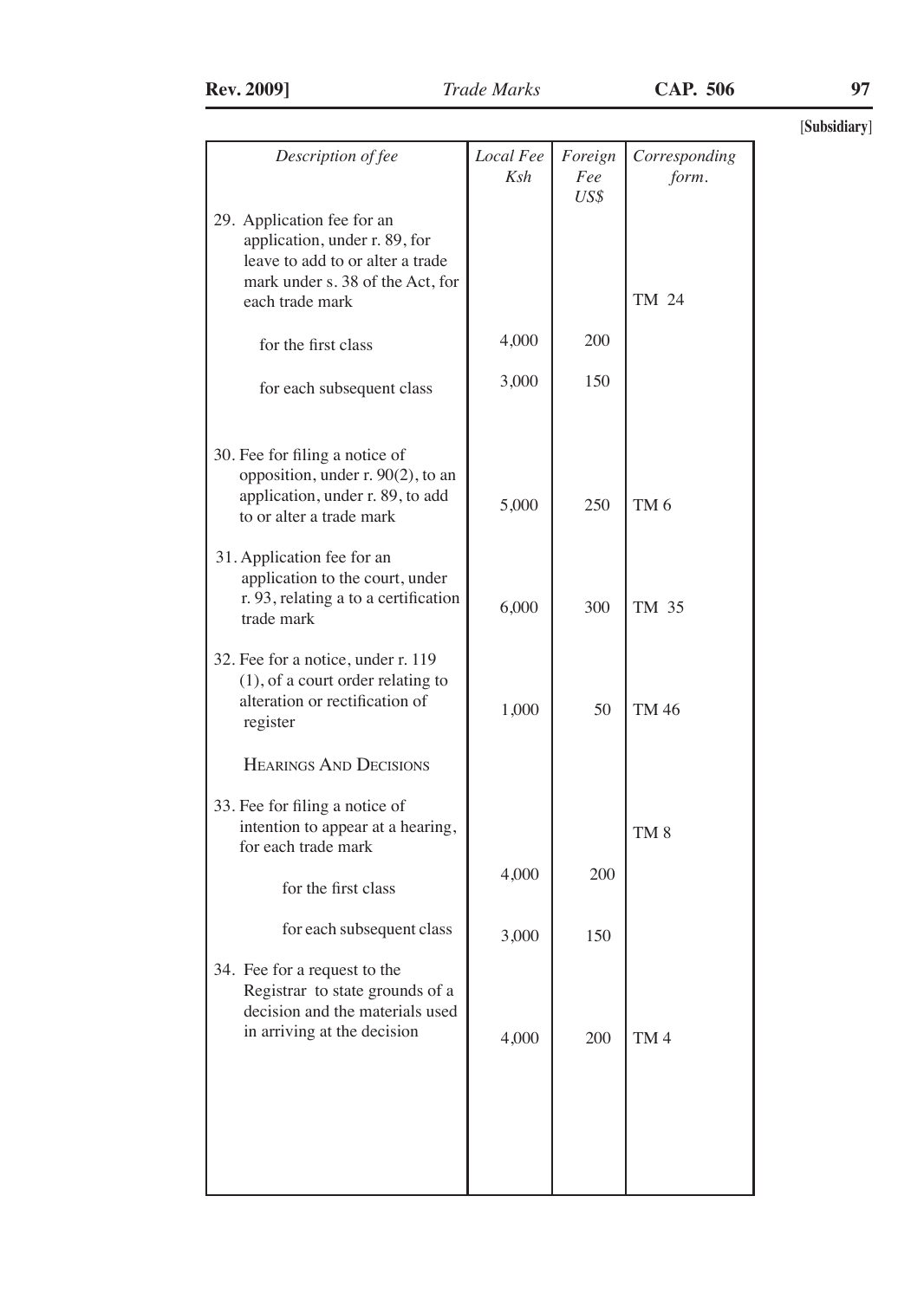Ī

| Description of fee                                                                                                                             | Local Fee<br>Ksh | Foreign<br>Fee<br>US\$ | Corresponding<br>form. |
|------------------------------------------------------------------------------------------------------------------------------------------------|------------------|------------------------|------------------------|
| COSTS                                                                                                                                          |                  |                        |                        |
| 35. On filing a bill of costs for<br>taxation, for every ten pages or<br>part thereof                                                          | 2,000            | 100                    |                        |
| 36. On issue of a notice of taxation                                                                                                           | 1,000            | 50                     |                        |
| 37. On application for service of a<br>notice of taxation together with<br>a bill of costs                                                     | 1,000            | 50                     |                        |
| 38. On application for a certificate<br>of taxation                                                                                            | 1,000            | 50                     |                        |
| <b>MISCELLANEOUS</b>                                                                                                                           |                  |                        |                        |
| 39. Fee for appointing an agent,<br>under $r. 14(2)$ , to act in a<br>proceeding or matter before or<br>affecting the Registrar                | 1,000            | 50                     | TM 1                   |
| 40. Fee for preliminary advice of<br>the Registrar under r.20 (1)                                                                              |                  |                        | TM 27                  |
| for the first class                                                                                                                            | 3,000            | 150                    |                        |
| for each subsequent class                                                                                                                      | 2,000            | 100                    |                        |
| 41. Fee for making a request under<br>r. 109(1) for a certificate (other<br>than a certificate of registration<br>under section 22 of the Act) |                  |                        | TM 30                  |
| If the certificate relates to a<br>trade mark                                                                                                  |                  |                        |                        |
| for the first class                                                                                                                            | 3,000            | 150                    |                        |
| for each subsequent class                                                                                                                      | 2,000            | 100                    |                        |
| If the certificate does not<br>relate to a trade mark                                                                                          | 3,000            | 150                    |                        |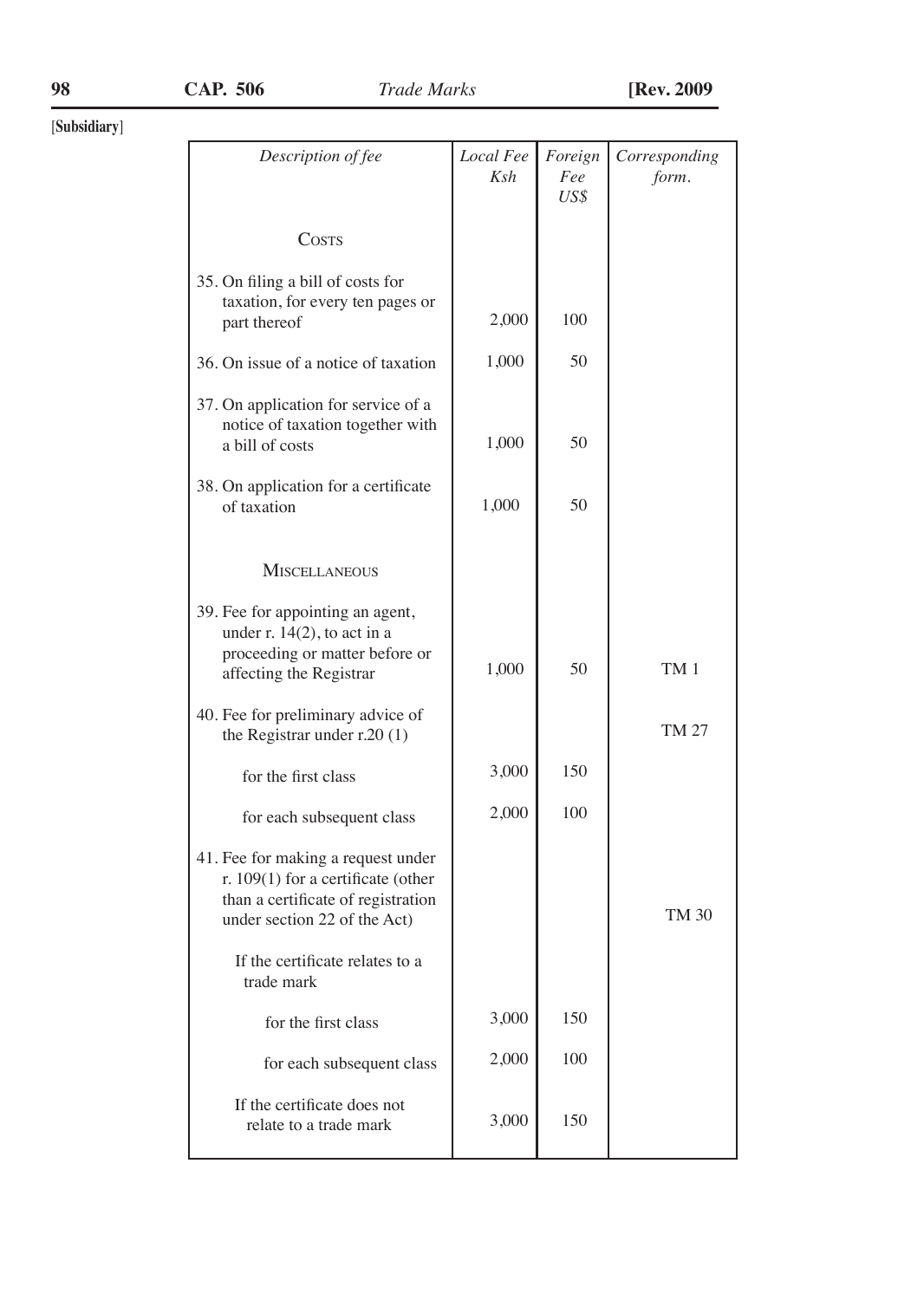| Description of fee                                                                                                                                                                          | Local Fee<br>Ksh | Foreign<br>Fee<br>US\$ | Corresponding<br>form. |
|---------------------------------------------------------------------------------------------------------------------------------------------------------------------------------------------|------------------|------------------------|------------------------|
| 42. Application fee for an<br>application, under r. 94 (1), for<br>alteration of deposited<br>regulations relating to a<br>certification trade mark                                         |                  |                        | <b>TM 34</b>           |
| a, for the alteration of the<br>regulations relating to one<br>certification trade mark                                                                                                     | 3,000            | 150                    |                        |
| b. for the alteration of<br>identical or substantially<br>identical regulations<br>relating to another<br>certification trade mark.<br>for each such additional<br>certification trade mark | 500              | 50                     |                        |
| 43. Application fee for an<br>application, under r. 102, for an<br>extension of time, other than an<br>extension of time prescribed by<br>rule 76                                           |                  |                        | TM 53                  |
| $(a)$ . extension not exceeding<br>30 days                                                                                                                                                  | 1,000            | 50                     |                        |
| $(b)$ . extension exceeding 30<br>days but not exceeding<br>60 days                                                                                                                         | 2,000            | 100                    |                        |
| $(c)$ . extension exceeding 60<br>days                                                                                                                                                      | 3,000            | 150                    |                        |
| 44. Application fee for an<br>application, under r. 102, for an<br>extension of time prescribed by<br>rule 76<br>$(a)$ . extension not exceeding                                            |                  |                        | TM 53                  |
| two months                                                                                                                                                                                  | 1,000            | 50                     |                        |
| $(b)$ . extension exceeding two<br>months but not exceeding<br>four months                                                                                                                  | 2,000            | 100                    |                        |
| $(c)$ . extension exceeding<br>four months                                                                                                                                                  | 3,000            | 150                    |                        |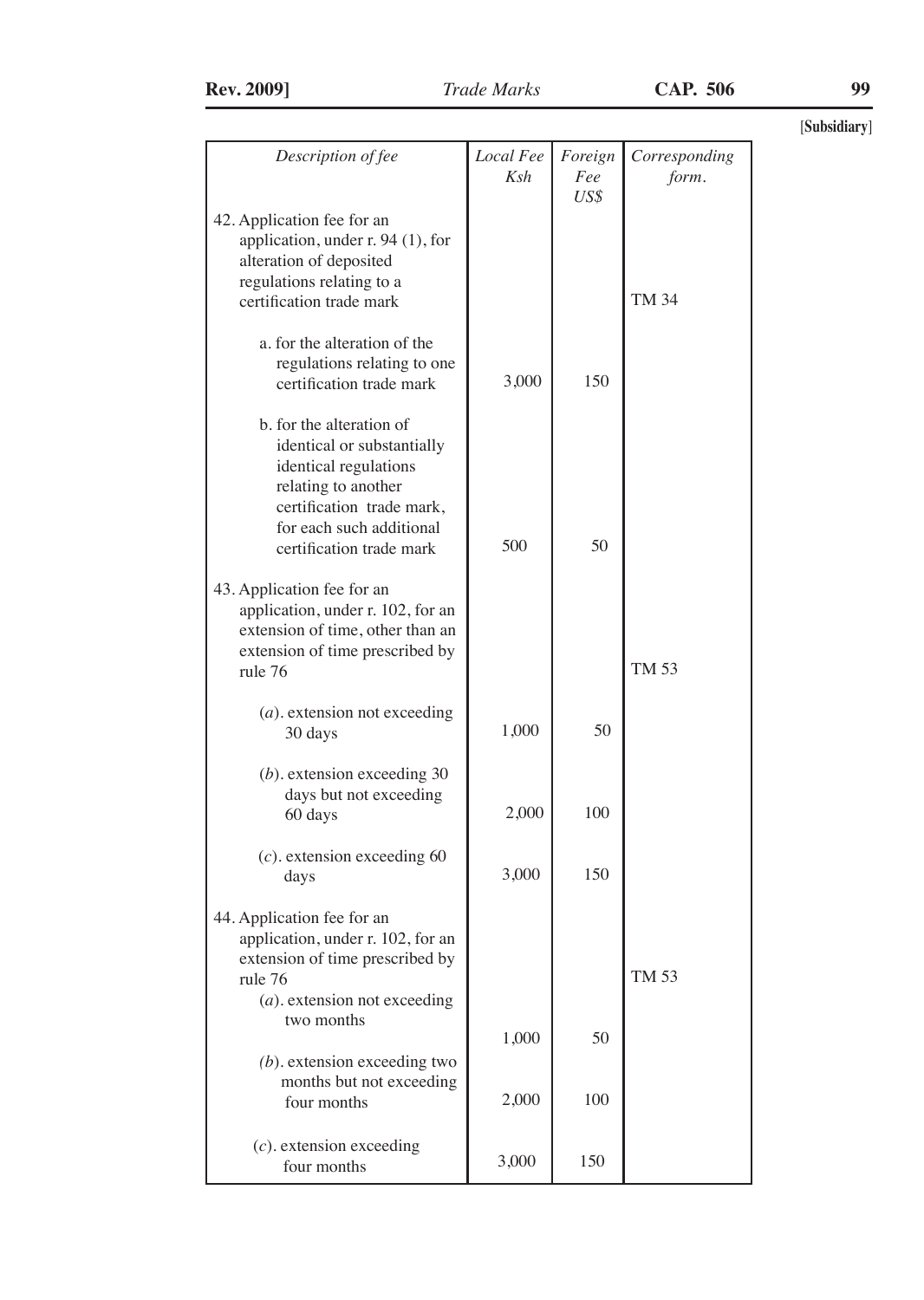| Description of fee                                                                                                                                               | Local Fee | Foreign     | Corresponding |
|------------------------------------------------------------------------------------------------------------------------------------------------------------------|-----------|-------------|---------------|
|                                                                                                                                                                  | Ksh       | Fee<br>US\$ | form.         |
| 45. Application fee for an<br>application, under r. 108, to<br>amend a document or drawing<br>or other representation, for each                                  |           |             |               |
| trade mark                                                                                                                                                       |           |             | <b>TM 19</b>  |
| for the first class                                                                                                                                              | 2,000     | 100         |               |
| for each subsequent class                                                                                                                                        | 1,000     | 50          |               |
| 46. Fee for search under r. 114                                                                                                                                  |           |             | TM 27         |
| for the first class                                                                                                                                              | 2,000     | 100         |               |
| for each subsequent class                                                                                                                                        | 1,000     | 50          |               |
| 47. Fee for inspecting the Register<br>or any notice, opposition, or<br>decision relating to an<br>application to rectify the<br>Register, for each quarter hour | 200       | 10          |               |
| 48. Fee to search among the<br>representations of trade marks,<br>for each quarter hour or part<br>thereof                                                       | 1,000     | 10          |               |
| 49. Fee for copies<br>for judgments, orders or other<br>documents used in a proceeding<br>before the Registrar, per page                                         | 20        | 1           | TM 54         |
| for other documents, per<br>document                                                                                                                             | 500       | 10          |               |
| additional fee for<br>certification, per document                                                                                                                | 1,000     | 50          |               |
|                                                                                                                                                                  |           |             |               |

**SECOND SCHEDULE** - (*Deleted by L.N.* 146/2003, s.65).

**THIRD SCHEDULE** - (*Deleted by L.N.* 146/2003, s.65).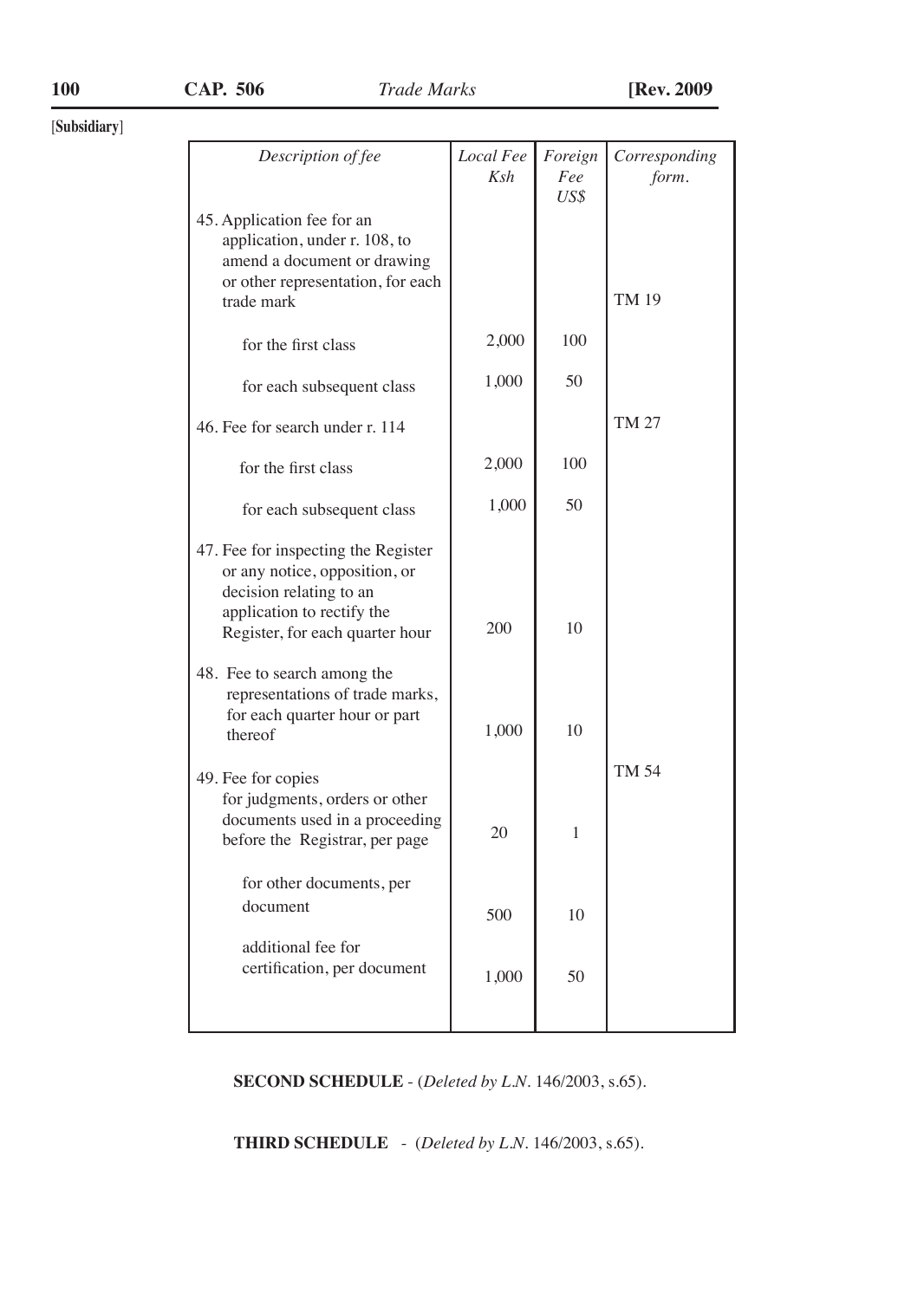#### FOURTH SCHEDULE

 $(r.4)$  L.N. 146/2003.

Forms

FORM TM 1

## Appointment Of An Agent

(Rule 14 (2))

| Name and address of person<br>appointing agent   |  |
|--------------------------------------------------|--|
| Name and address of agent                        |  |
| Matter in respect of which agent is<br>appointed |  |

I, the person identified above, have appointed the above agent to act on my behalf in the matter described above, and request that all communications relating thereto be sent to the agent at his/their address given above.

I revoke all previous authorizations in respect of the same matter.

Dated …………………………………. at …………………………………

Signature ……………………………

FORM TM 2

L.N. 146/2003.

Application For Registration Of A Trade Mark

(rules 21 (1), 36 (1), 37, 94A (1))

1. Trade Mark:

Note: One representation of the trade mark must be set out in the above box.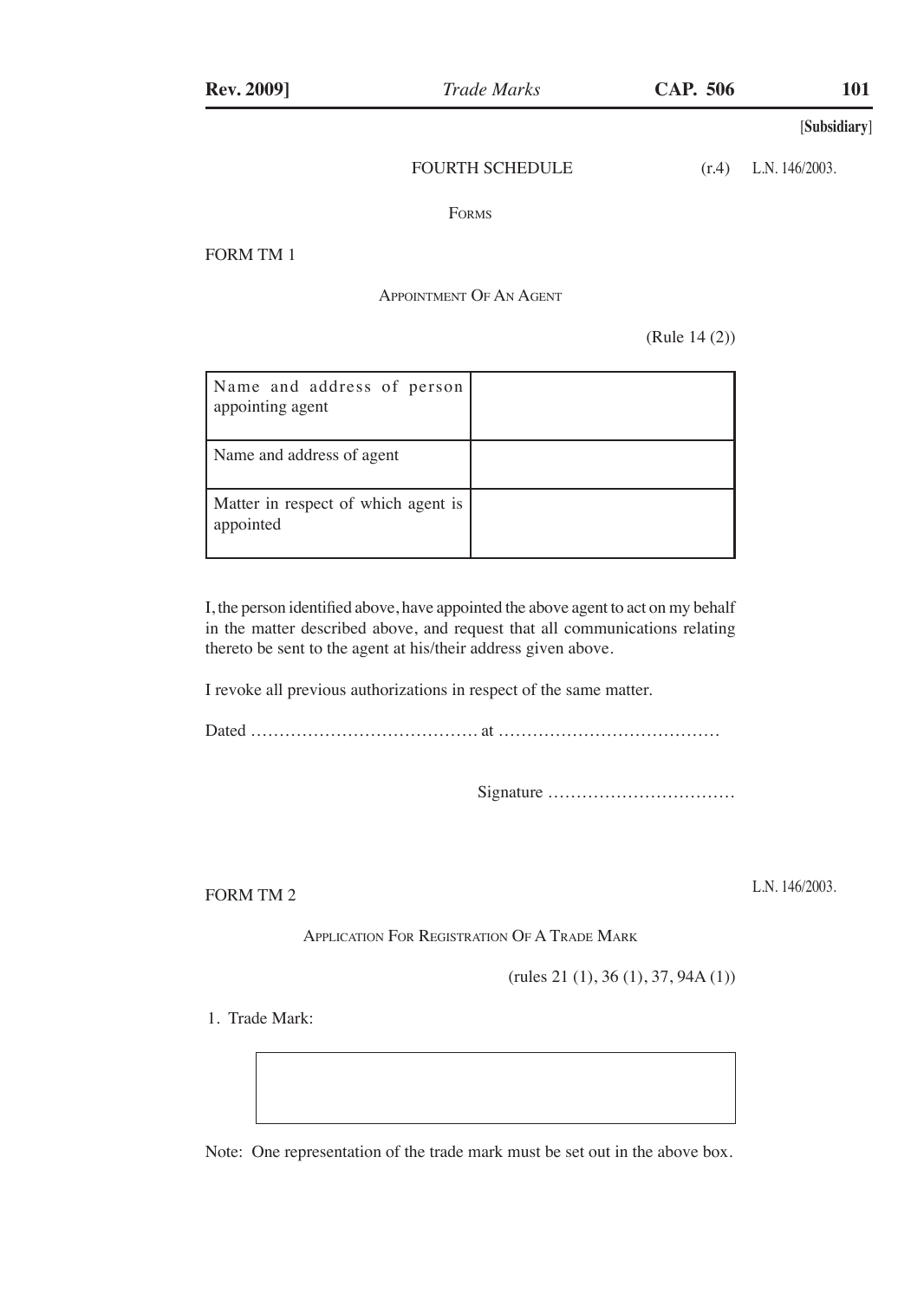| 102            | CAP. 506     | Trade Marks                                                                                                                                                                        | [Rev. 2009] |
|----------------|--------------|------------------------------------------------------------------------------------------------------------------------------------------------------------------------------------|-------------|
| [Subsidiary]   |              |                                                                                                                                                                                    |             |
| L.N. 146/2003. | (check one): | 2. Application is hereby made for registration of the above trade mark as                                                                                                          |             |
|                |              | a trade mark other than a trade mark listed below                                                                                                                                  |             |
|                |              | a certification trade mark                                                                                                                                                         |             |
|                |              | a defensive trade mark (if a defensive trade mark is applied<br>for a statement of case and statutory declaration as required<br>under $r. 36(1)$ must accompany this application) |             |
|                |              | a collective trade mark (if a collective trade mark is applied<br>for a copy of the rules governing the use of the trade mark<br>must accompany this application)                  |             |
|                | $3.*$        |                                                                                                                                                                                    |             |

| Class | Goods/Services |
|-------|----------------|
|       |                |
|       |                |
|       |                |
|       |                |
|       |                |
|       |                |

- 4. Additional information, if any\* …………………………………………… ………………………………………………………………………… …………………………………………………………………………
- 5. Proposed proprietor

| *Applicant may use separate sheet where necessary |
|---------------------------------------------------|
|                                                   |
|                                                   |
| To: The Registrar of Trade Marks.                 |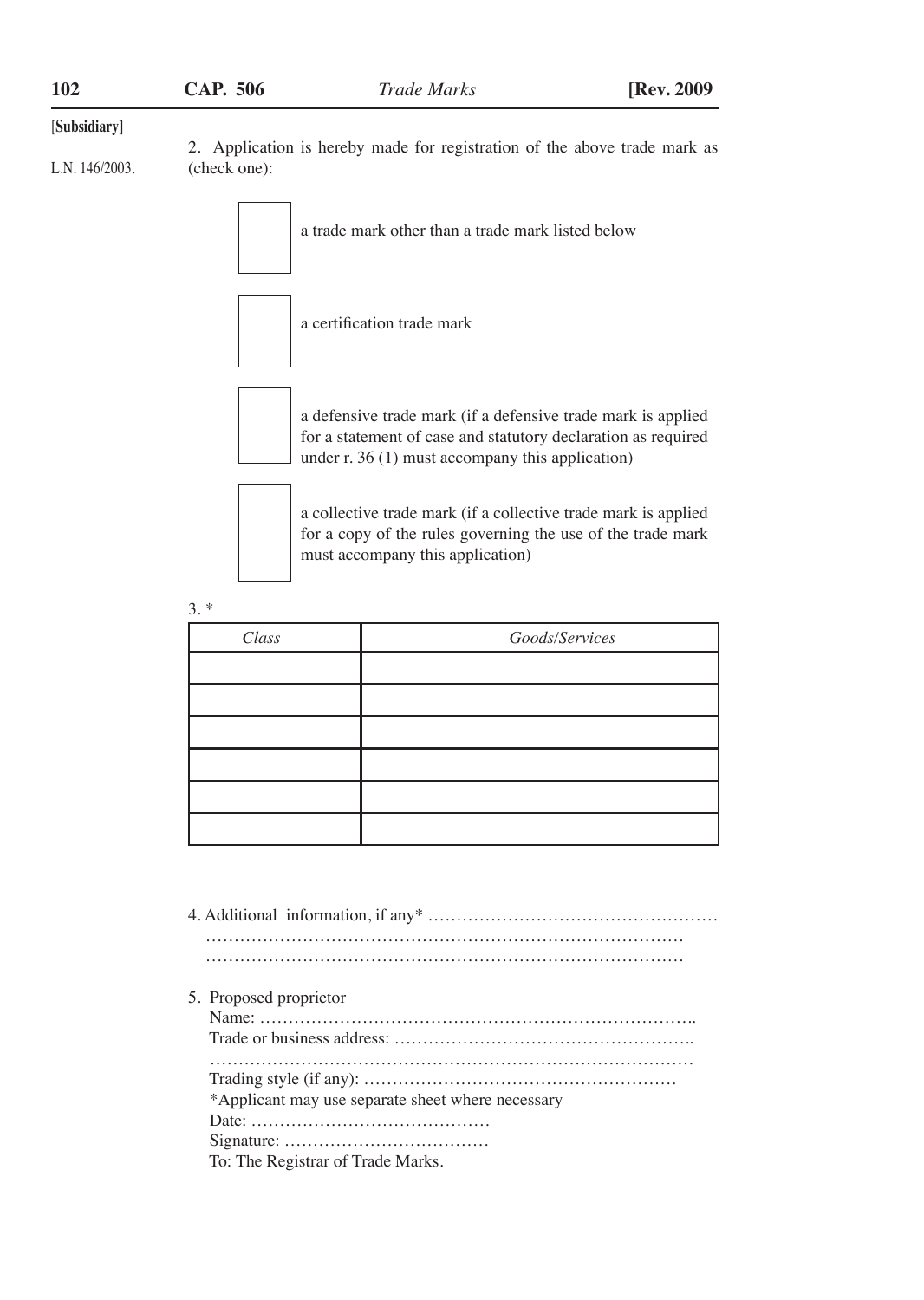FORM TM 3 - (*Deleted by L.N.* 146/2003, s.65 (b)).

[**Subsidiary**] FORM TM 4 FEE Sh. 60 Request For Statement Of Grounds Of Decision IN THE MATTER OF (*a*) …………………………………………….. The Registrar is hereby requested to state in writing the grounds of his decision, dated the ……………… day of …………………., 19 …………, and the materials used by him in arriving at the decision. Dated this ……………… day of …………………., 19 ………….... (*b*)………………........................... *(a)* Here insert words and number identifying the matter or proceeding. *(b)* Signature.

If the Registrar has made any requirement to which the Applicant does not object, the Applicant shall comply therewith before the Registrar issues the ground of his decision. (*See* rule 34.)

FORM TM 5 - (*Deleted by L.N.* 146/2003 s.65 (b)).

 $\mathcal{L}_\text{max}$  and  $\mathcal{L}_\text{max}$  and  $\mathcal{L}_\text{max}$ 

To: The Registrar of Trade Marks,

 P. O. Box 30031, Nairobi.

FORM TM 6

NOTICE OF OPPOSITION TO APPLICATION

(Rules 46, 90 (2))

L.N. 146/2003.

| In the matter of the following application: |
|---------------------------------------------|
|                                             |
|                                             |
|                                             |
| Name and address of objector:               |
|                                             |
|                                             |
|                                             |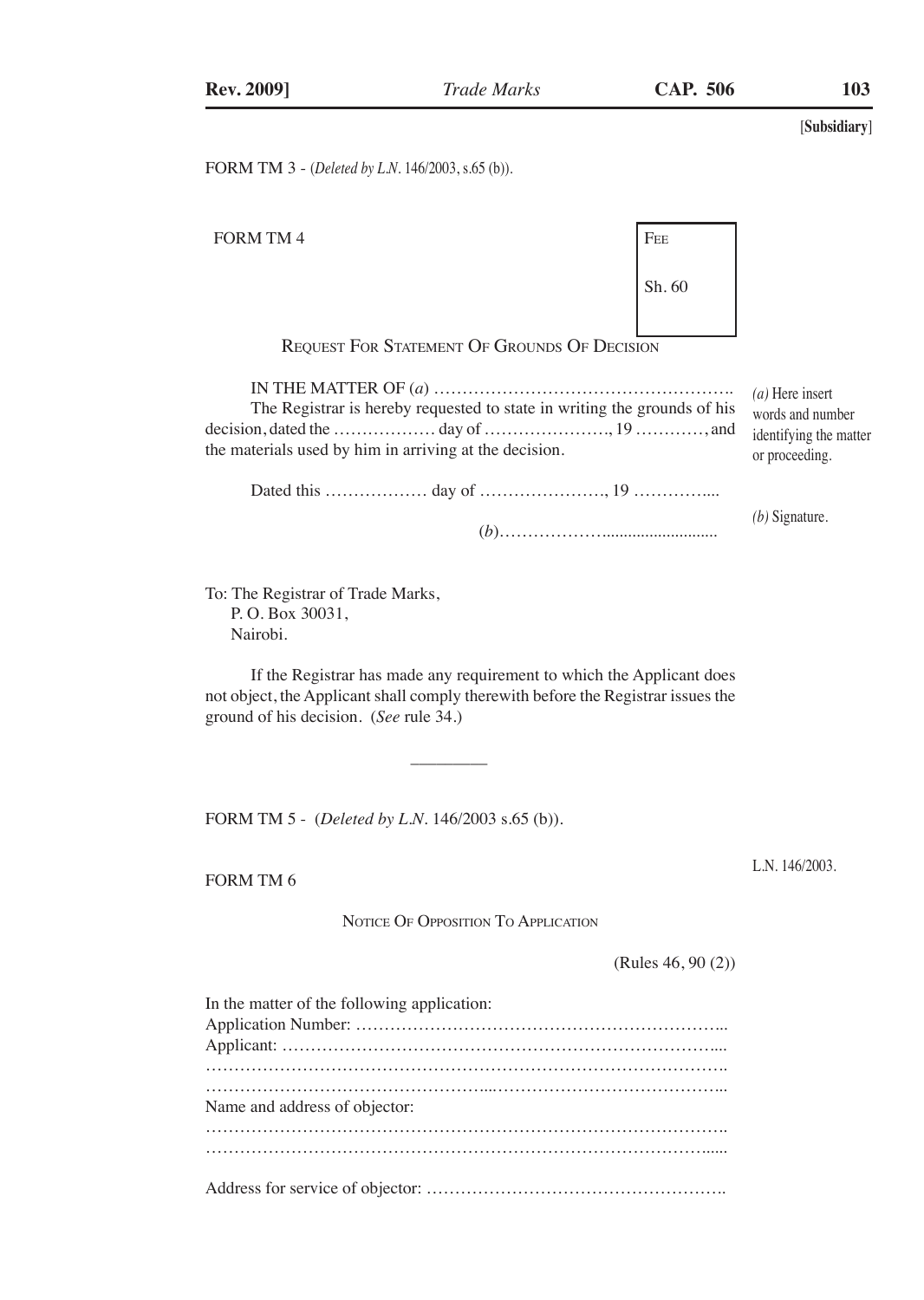| 104          | CAP. 506                                                                                                                                                                         | <b>Trade Marks</b>                                                                                                                                | [Rev. 2009] |  |  |  |  |  |  |  |  |  |  |  |
|--------------|----------------------------------------------------------------------------------------------------------------------------------------------------------------------------------|---------------------------------------------------------------------------------------------------------------------------------------------------|-------------|--|--|--|--|--|--|--|--|--|--|--|
| [Subsidiary] |                                                                                                                                                                                  |                                                                                                                                                   |             |  |  |  |  |  |  |  |  |  |  |  |
|              |                                                                                                                                                                                  |                                                                                                                                                   |             |  |  |  |  |  |  |  |  |  |  |  |
|              |                                                                                                                                                                                  |                                                                                                                                                   |             |  |  |  |  |  |  |  |  |  |  |  |
|              |                                                                                                                                                                                  |                                                                                                                                                   |             |  |  |  |  |  |  |  |  |  |  |  |
|              |                                                                                                                                                                                  | I, the objector named above, give notice that I oppose the above application.<br>The following is a statement of the grounds upon which I object: |             |  |  |  |  |  |  |  |  |  |  |  |
|              |                                                                                                                                                                                  |                                                                                                                                                   |             |  |  |  |  |  |  |  |  |  |  |  |
|              |                                                                                                                                                                                  |                                                                                                                                                   |             |  |  |  |  |  |  |  |  |  |  |  |
|              |                                                                                                                                                                                  |                                                                                                                                                   |             |  |  |  |  |  |  |  |  |  |  |  |
|              |                                                                                                                                                                                  |                                                                                                                                                   |             |  |  |  |  |  |  |  |  |  |  |  |
|              |                                                                                                                                                                                  |                                                                                                                                                   |             |  |  |  |  |  |  |  |  |  |  |  |
|              |                                                                                                                                                                                  |                                                                                                                                                   |             |  |  |  |  |  |  |  |  |  |  |  |
|              |                                                                                                                                                                                  |                                                                                                                                                   |             |  |  |  |  |  |  |  |  |  |  |  |
|              |                                                                                                                                                                                  |                                                                                                                                                   |             |  |  |  |  |  |  |  |  |  |  |  |
|              |                                                                                                                                                                                  |                                                                                                                                                   |             |  |  |  |  |  |  |  |  |  |  |  |
|              |                                                                                                                                                                                  |                                                                                                                                                   |             |  |  |  |  |  |  |  |  |  |  |  |
|              |                                                                                                                                                                                  |                                                                                                                                                   |             |  |  |  |  |  |  |  |  |  |  |  |
|              | To: The Registrar of Trade Marks.                                                                                                                                                |                                                                                                                                                   |             |  |  |  |  |  |  |  |  |  |  |  |
|              |                                                                                                                                                                                  | Note: This notice must be filed in duplicate.                                                                                                     |             |  |  |  |  |  |  |  |  |  |  |  |
|              |                                                                                                                                                                                  |                                                                                                                                                   |             |  |  |  |  |  |  |  |  |  |  |  |
|              | <b>FORM TM 7</b>                                                                                                                                                                 |                                                                                                                                                   | FEE         |  |  |  |  |  |  |  |  |  |  |  |
|              |                                                                                                                                                                                  |                                                                                                                                                   | Sh. 30      |  |  |  |  |  |  |  |  |  |  |  |
|              |                                                                                                                                                                                  |                                                                                                                                                   |             |  |  |  |  |  |  |  |  |  |  |  |
|              |                                                                                                                                                                                  |                                                                                                                                                   |             |  |  |  |  |  |  |  |  |  |  |  |
|              |                                                                                                                                                                                  | FORM OF COUNTER-STATEMENT                                                                                                                         |             |  |  |  |  |  |  |  |  |  |  |  |
|              |                                                                                                                                                                                  | (To be submitted in duplicate)                                                                                                                    |             |  |  |  |  |  |  |  |  |  |  |  |
|              |                                                                                                                                                                                  |                                                                                                                                                   |             |  |  |  |  |  |  |  |  |  |  |  |
|              |                                                                                                                                                                                  |                                                                                                                                                   |             |  |  |  |  |  |  |  |  |  |  |  |
|              | the applicant[s] for Registration of the above Trade Marks, hereby give notice<br>that the following are the grounds on which I [we] rely as supporting my [our]<br>application: |                                                                                                                                                   |             |  |  |  |  |  |  |  |  |  |  |  |
|              |                                                                                                                                                                                  |                                                                                                                                                   |             |  |  |  |  |  |  |  |  |  |  |  |
|              |                                                                                                                                                                                  |                                                                                                                                                   |             |  |  |  |  |  |  |  |  |  |  |  |
|              |                                                                                                                                                                                  | I [We] admit the following allegations in the notice of opposition:                                                                               |             |  |  |  |  |  |  |  |  |  |  |  |
|              |                                                                                                                                                                                  |                                                                                                                                                   |             |  |  |  |  |  |  |  |  |  |  |  |
|              |                                                                                                                                                                                  |                                                                                                                                                   |             |  |  |  |  |  |  |  |  |  |  |  |

Address for service in Kenya in these proceedings:

………………………………………………………………………...............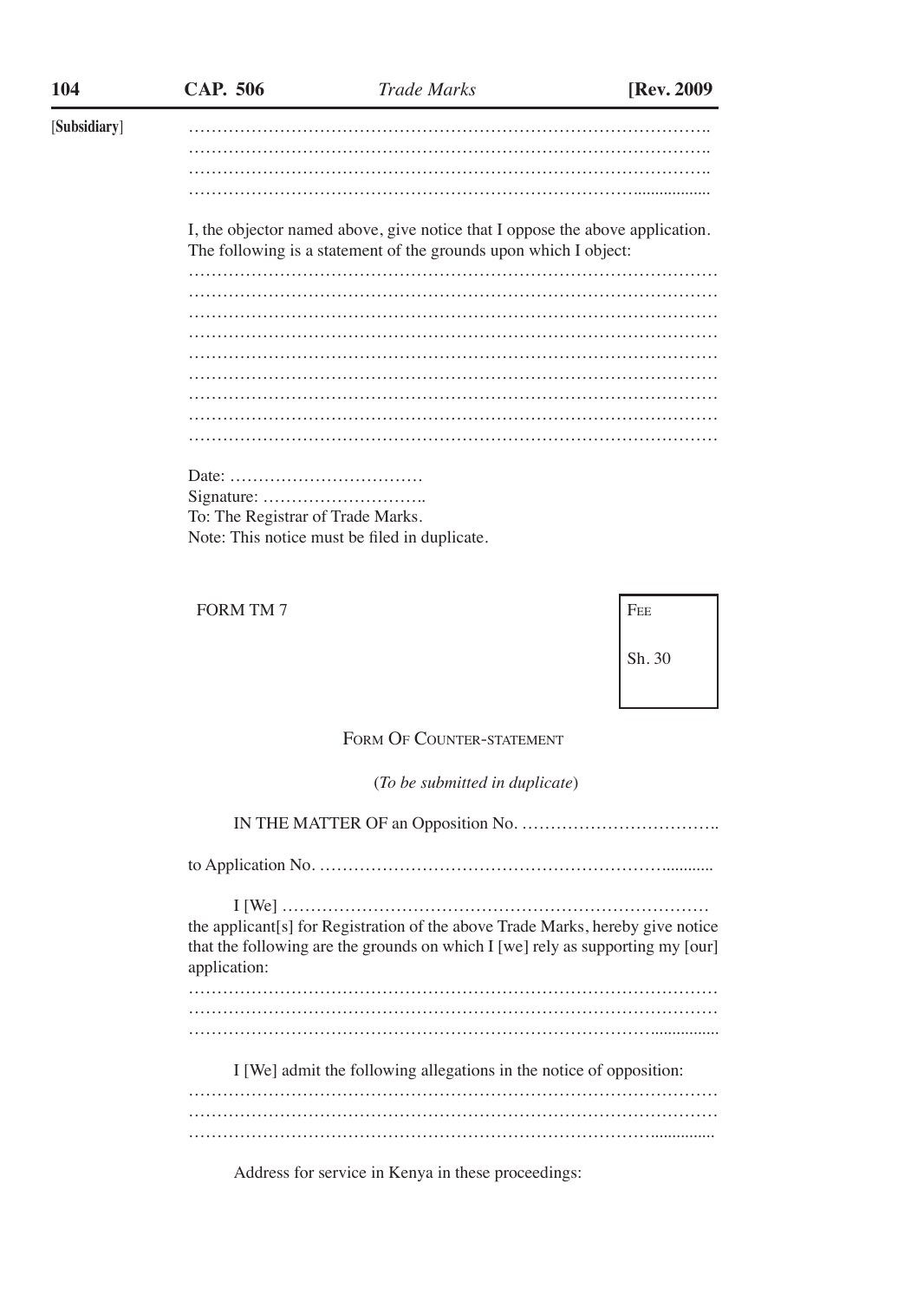| <b>Rev. 2009]</b>                                                | <b>Trade Marks</b>                                                                                                                                                                                                                                                             | <b>CAP. 506</b> | 105                                                                                                                 |
|------------------------------------------------------------------|--------------------------------------------------------------------------------------------------------------------------------------------------------------------------------------------------------------------------------------------------------------------------------|-----------------|---------------------------------------------------------------------------------------------------------------------|
|                                                                  |                                                                                                                                                                                                                                                                                |                 | [Subsidiary]                                                                                                        |
|                                                                  |                                                                                                                                                                                                                                                                                |                 |                                                                                                                     |
|                                                                  |                                                                                                                                                                                                                                                                                |                 | $(a)$ Signature.                                                                                                    |
| To: The Registrar of Trade Mark<br>PO Box 30031,<br>Nairobi.     |                                                                                                                                                                                                                                                                                |                 |                                                                                                                     |
| <b>FORM TM 8</b>                                                 |                                                                                                                                                                                                                                                                                | FEE<br>Sh. 60   |                                                                                                                     |
|                                                                  | NOTICE TO THE REGISTRAR OF ATTENDANCE AT HEARING                                                                                                                                                                                                                               |                 |                                                                                                                     |
|                                                                  |                                                                                                                                                                                                                                                                                |                 | (a) Here insert name<br>and address.                                                                                |
|                                                                  | hereby give notice that the hearing of the arguments in the case of:                                                                                                                                                                                                           |                 |                                                                                                                     |
| No.  may be removed.                                             | $(b)$ (1) Opposition No.  to Application for registration of a<br>(2) Application that the entry in the Register in respect of Trade Mark<br>addition to the Trade Mark.<br>of the specification of goods.<br>any change in the mark or of the<br>specification on conversion. |                 | (b) Strike out words<br>here that are not<br>applicable, so as to<br>state ONE of the<br>cases $(1)$ to $(5)$ only. |
| behalf.                                                          | day of , 20, is fixed for  a.m. or p.m.                                                                                                                                                                                                                                        |                 |                                                                                                                     |
|                                                                  |                                                                                                                                                                                                                                                                                |                 | $c)$ Signature.<br>$(d)$ Address.                                                                                   |
| To: The Registrar of Trade Marks,<br>P.O. Box 30031,<br>Nairobi. |                                                                                                                                                                                                                                                                                |                 |                                                                                                                     |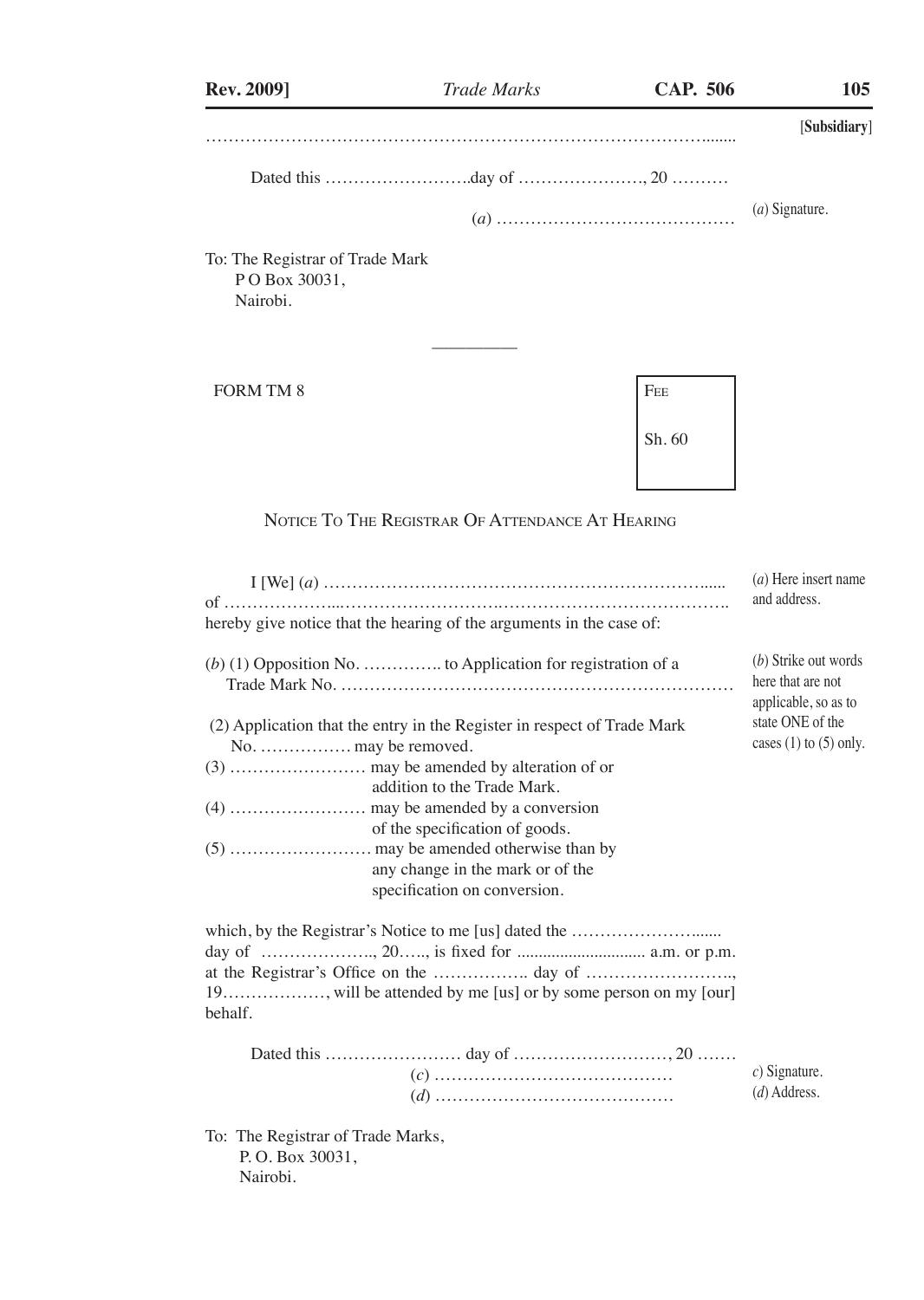FORM TM 9 - (*Deleted by L.N.* 146/2003, s.65(d)).

FORM TM 9A

## Notice Of Non-completion Of Registration

No. …………………..

The Registrar, as required by section 22 (3) of the Trade Marks Act and rule 59 of the Trade Marks Rules (copies of which are printed on the back hereof), has to point out that the registration of the trade mark, in respect of which your application numbered as above was made on the …………… day of ……………., 20….., has not been completed by reason of your default. Unless it is completed within fourteen days from this date the application will be treated as abandoned.

Dated this ……………… day of ………………….., 20 ………..

To …………………………………. ………………………………… …………………………………

The Office of the Registrar of Trade Marks, P. O. Box 30031, Nairobi

[P.T.O.

#### [Back]

*Section* 22 (3)

Where registration of a trade mark is not completed within twelve months from the date of the application by reason of default on the part of the applicant, the Registrar may, after giving notice of the non-completion to the applicant in writing in the prescribed manner, treat the application as abandoned unless it is completed within the time specified in that behalf in the notice.

## *Rule* 59

(1) Where registration of a trade mark is not completed within twelve months from the date of the application by reason of default on the part of the applicant, the Registrar shall in form TM 9A give notice in writing to the applicant at his trade or business address of the non-completion, but if the applicant has authorized an agent for the purpose of the application he shall instead send the notice to the agent and shall send a duplicate thereof to the applicant.

(2) If after fourteen days from the date when the notice was sent, or such further time as the Registrar may allow, the registration is not completed, the application shall be deemed to be abandoned.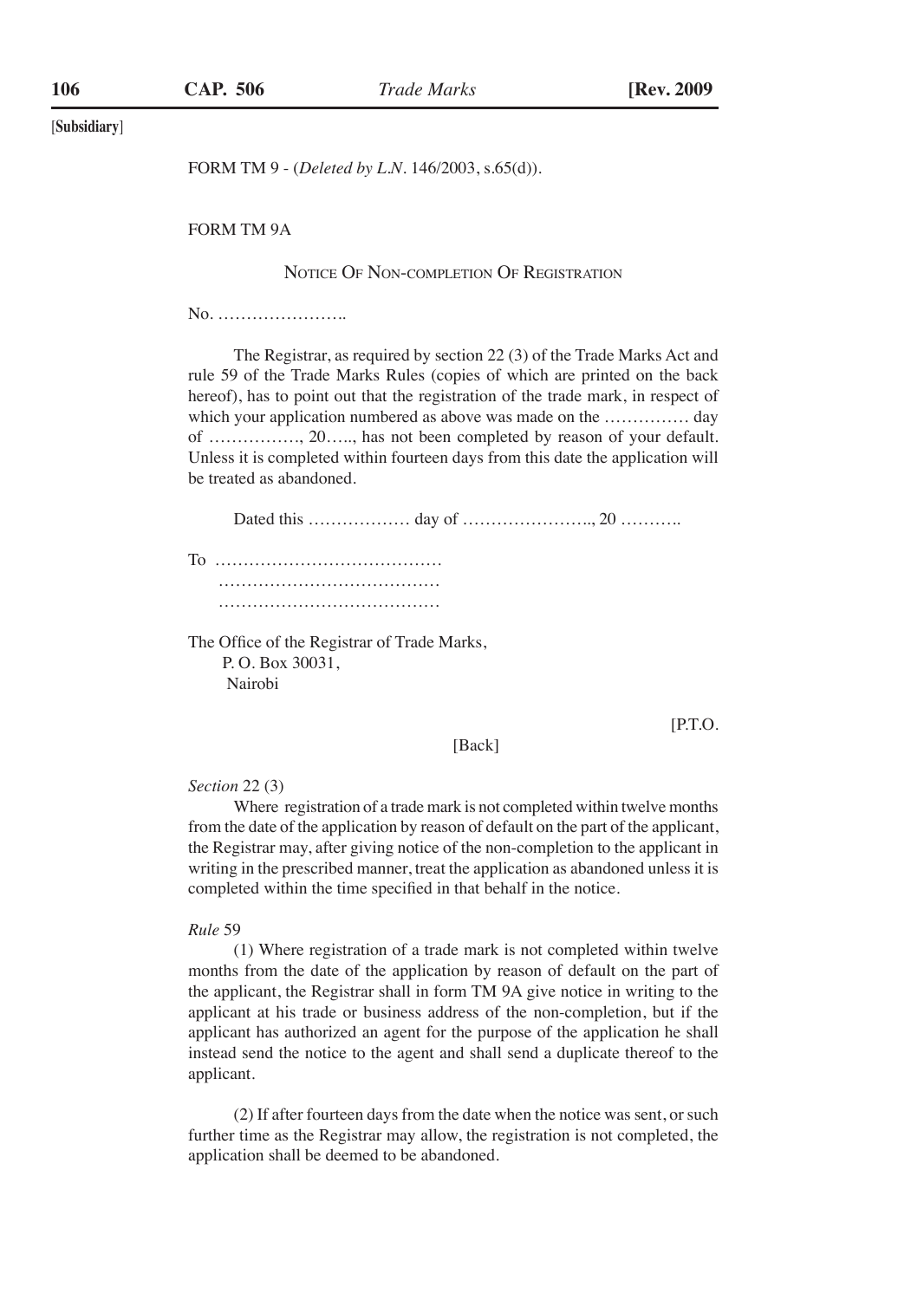FORM TM 10

L.N. 146/2003.

## Renewal Of Registration Of Trade Mark

(rules 64 (1), 65, 67, 68)

| Name and address of person leaving the registration fee: |  |
|----------------------------------------------------------|--|
|                                                          |  |
|                                                          |  |
|                                                          |  |

I, the person described above, leave the prescribed registration fee for the renewal of the following trade mark:<br>Trade Mark Ne

I am (check one)

the registered proprietor of the trade mark



not the registered proprietor of the trade mark but have been directed by the registered proprietor to pay the fee

The notice of renewal should be sent to the following address:\*

Signature: …………………………….

To: The Registrar of Trade Marks.

\*The person completing the form to provide name of addressee.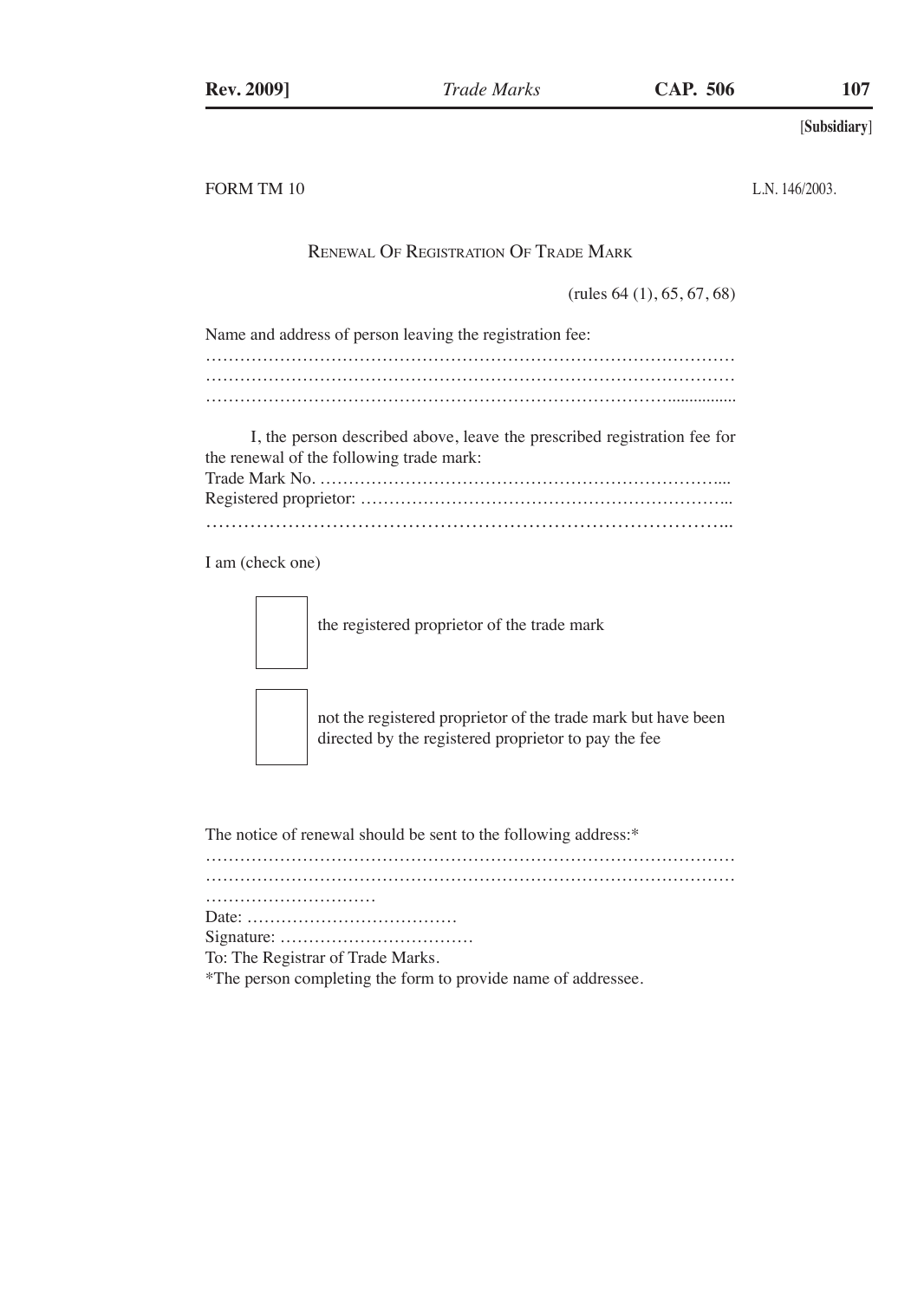| 108                            | <b>CAP. 506</b>                                       | <b>Trade Marks</b>                                                        | [Rev. 2009          |
|--------------------------------|-------------------------------------------------------|---------------------------------------------------------------------------|---------------------|
| [Subsidiary]<br>L.N. 146/2003. | FORM TM 10A                                           |                                                                           |                     |
|                                | <b>CERTIFICATE OF REGISTRATION OF TRADE MARK</b>      |                                                                           |                     |
|                                | Trade Mark:                                           |                                                                           | $(\text{rule } 63)$ |
|                                |                                                       |                                                                           |                     |
|                                |                                                       |                                                                           |                     |
|                                | Registration details:                                 |                                                                           |                     |
|                                |                                                       |                                                                           |                     |
|                                |                                                       |                                                                           |                     |
|                                |                                                       |                                                                           |                     |
|                                |                                                       |                                                                           |                     |
|                                |                                                       | The trade mark shown above has been registered under the Trade Marks Act. |                     |
|                                |                                                       |                                                                           |                     |
|                                | Sealed at my direction.                               |                                                                           |                     |
|                                |                                                       |                                                                           |                     |
|                                |                                                       | FORM TM 11 - (Deleted by L.N. 146/2003, s.65(f)).                         |                     |
|                                |                                                       | FORM TM 12 - (Deleted by L.N. 146/2003, s.65(f)).                         |                     |
|                                |                                                       | FORM TM 13 - (Deleted by L.N. 146/2003, s.65(f)).                         |                     |
| L.N. 146/2003.                 | <b>FORM TM 14</b>                                     |                                                                           |                     |
|                                | <b>REQUEST TO REGISTER ASSIGNMENT OR TRANSMISSION</b> |                                                                           |                     |
|                                |                                                       |                                                                           | (rule 71)           |
|                                |                                                       | Person entitled, by assignment or transmission, to trade mark:            |                     |
|                                |                                                       |                                                                           |                     |
|                                |                                                       |                                                                           |                     |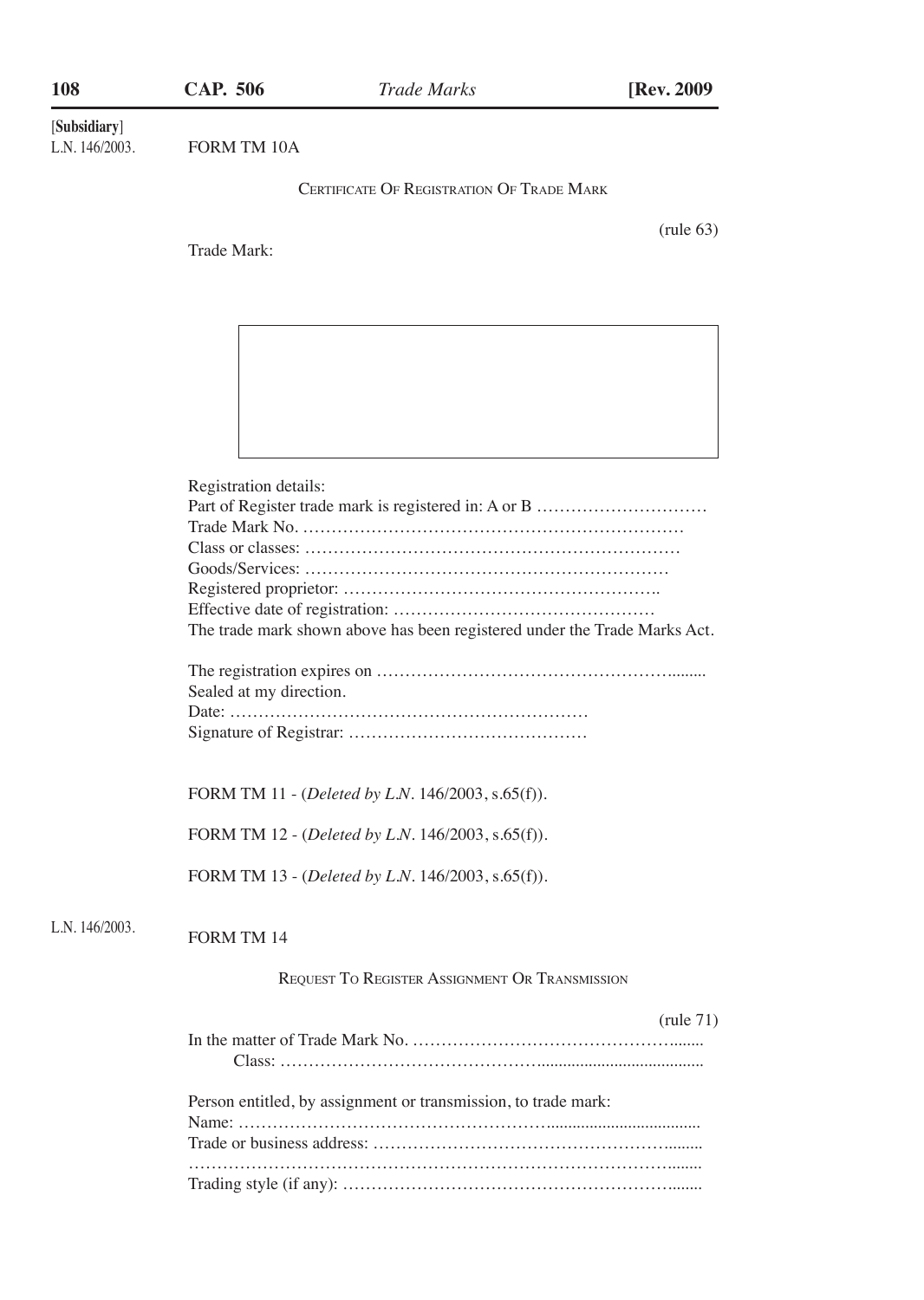[**Subsidiary**] I, the person described above, request that I be registered as the proprietor of the trade mark described above.

Particulars of instrument of assignment or transmission or statement of case:

………………………………………………………………………………… …………………………………………………………………………………

(*If an instrument is described above, a copy of it shall accompany the application.*)

(If the trade mark is assigned, the following questions must be answered.)

1. At the time of the assignment, was the trade mark used in a business in the goods or services to which the trade mark relates?



2. Was the assignment made otherwise than in connection with the goodwill of the business described in item 1 above:

|  | $\sim$ $\sim$<br>، م ر |  |  | ּ<br>T16 |
|--|------------------------|--|--|----------|
|--|------------------------|--|--|----------|

(If the answer to both of questions 1 and 2 above is yes, the applicant is required to leave the copy and proof required under rule 76 (1).)

Date: ……………………………....

Signature: …………………………

Signature of current registered proprietor (optional): ………………………..

To: The Registrar of Trade Marks.

FORM TM 15 - (*Deleted by L.N.* 146/2003, s.65(h)).

FORM TM 16 - (*Deleted by L.N.* 146/2003, s.65(h)).

## FORM TM 17

L.N. 146/2003.

Request To Alter Trade Or Business Address In Register

(rules 81 (1), 85 (2), 101 (1))

In the matter of Trade Mark No. ……………………………………...............

Name and address of person making the request:

………………………………………………………………………………… …………………………………………………………………………………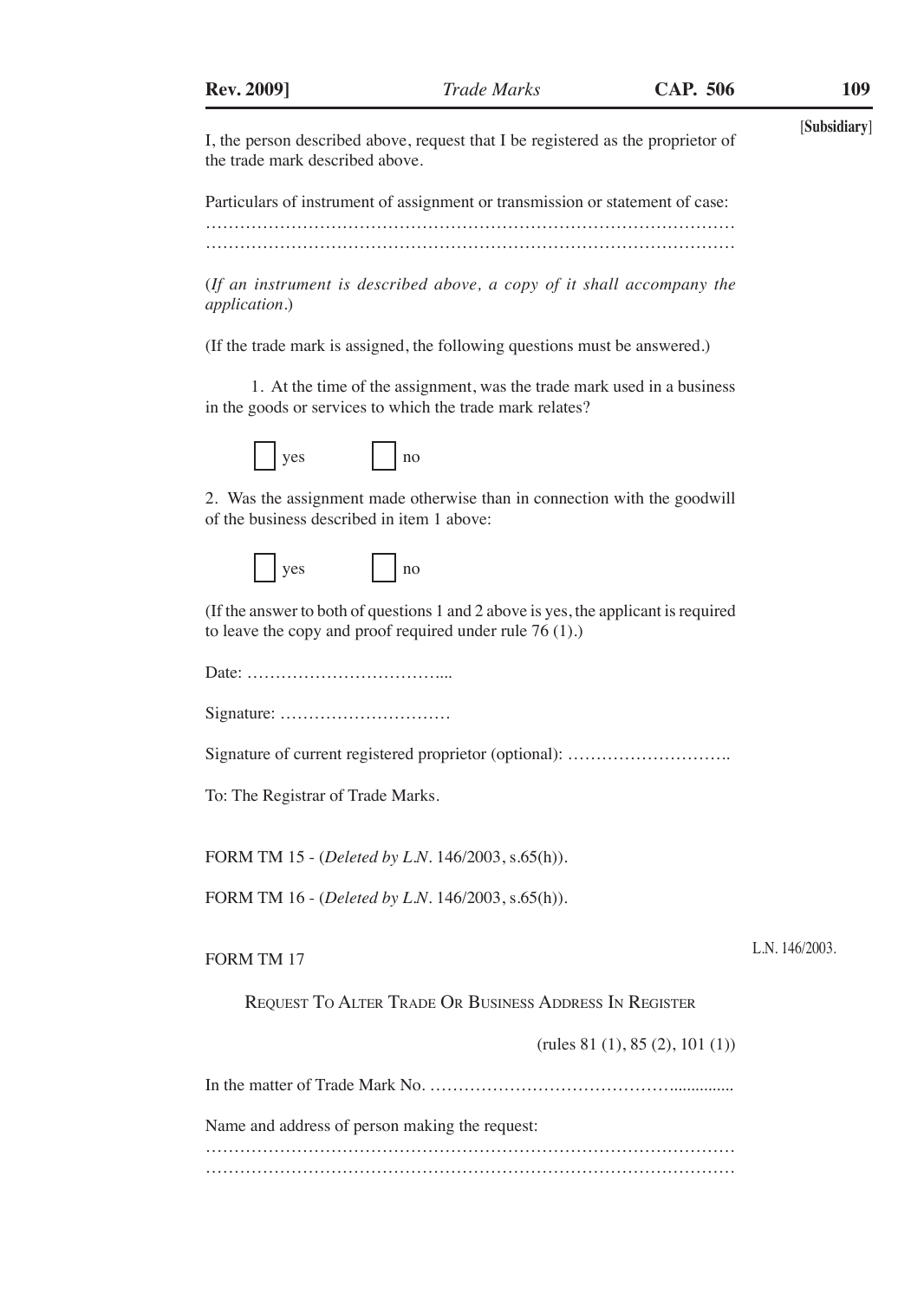[**Subsidiary**] I am the registered proprietor of the trade mark described above a registered user of the trade mark described above I request that my trade or business address, as shown in the Register in relation to the trade mark described above, be changed to the following: ………………………………………………………………………………… ………………………………………………………………………………… ………………………………………………………………………………… Date: ………………………………………………………………………………... Signature: ………………………………………………….............................. To: The Registrar of Trade Marks. FORM TM 18 - (*Deleted by L.N.* 146/2003, s.65(j)). FORM TM 19 Application To Correct Clerical Error In Register OR TO AMEND DOCUMENT, ETC (rules 85 (2), 108 (2)) This is an application to correct a clerical error in the Register for Trade Mark No. ...................................... L.N. 146/2003.

to amend Application No. ………………………............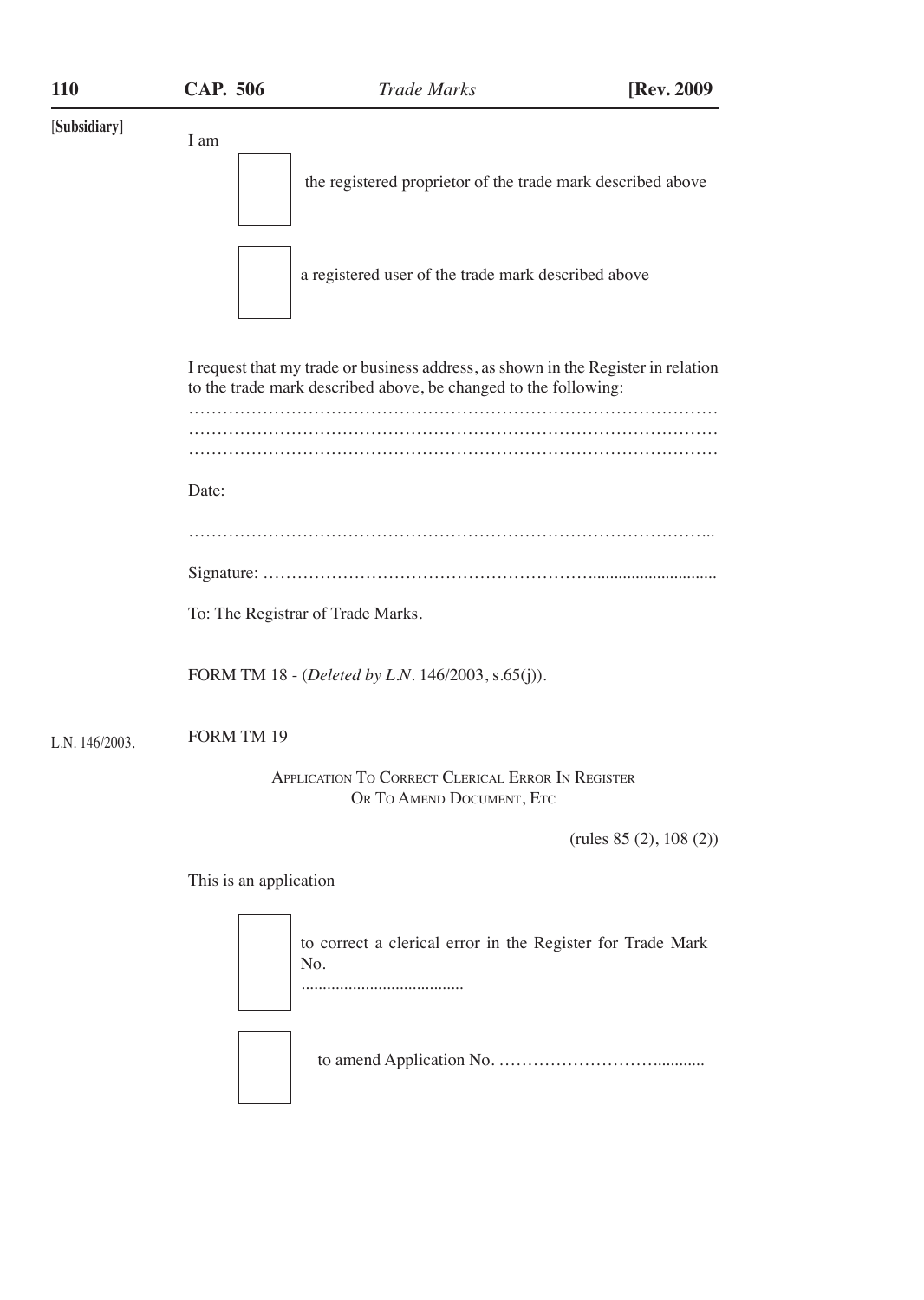|                                                                 | [Subsidiary]   |
|-----------------------------------------------------------------|----------------|
| to amend another document or drawing or other<br>representation |                |
| (specificity: 1)                                                |                |
| Name and address of applicant:                                  |                |
|                                                                 |                |
| Description of correction or amendment:                         |                |
|                                                                 |                |
|                                                                 |                |
|                                                                 |                |
| To: The Registrar of Trade Marks.                               |                |
| FORM <sub>20</sub>                                              | L.N. 146/2003. |
| APPLICATION TO CHANGE NAME OR DESCRIPTION IN REGISTER           |                |
| (rules $85(2), 101(1)$ )                                        |                |
|                                                                 |                |
| I am                                                            |                |
| the registered proprietor of the trade mark described above     |                |
| a registered user of the trade mark described above             |                |

Currently my name and description are shown in the Register in the relation to the trade mark described above as follows:

………………………………………………………………………………… …………………………………………………………………………….......

I request that my name and/or description, as shown in the Register in relation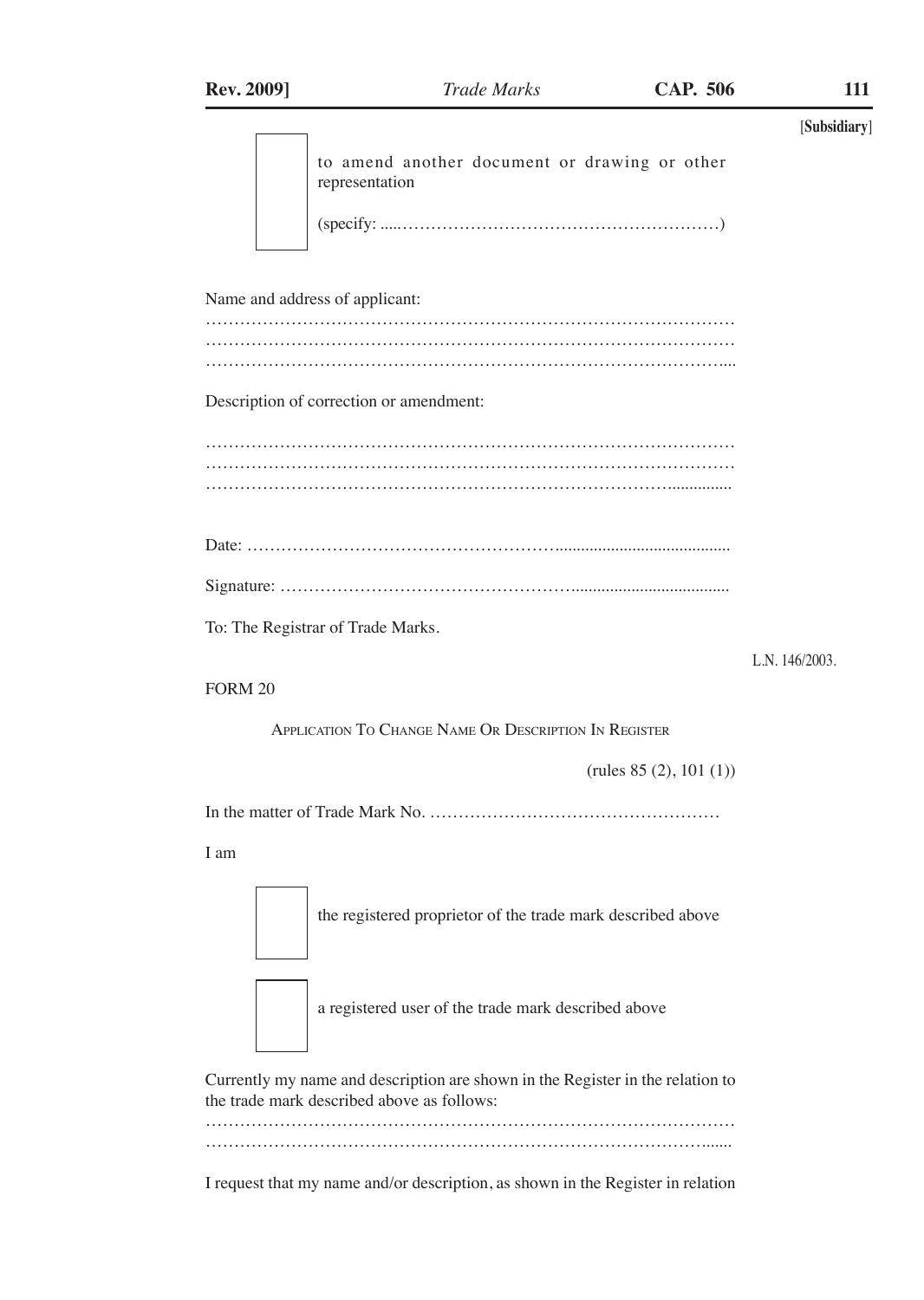| 112            | <b>CAP. 506</b>                                                 | <b>Trade Marks</b>                                                                                                                                          | [Rev. 2009          |  |
|----------------|-----------------------------------------------------------------|-------------------------------------------------------------------------------------------------------------------------------------------------------------|---------------------|--|
| [Subsidiary]   | to the trade mark described above, be changed to the following: |                                                                                                                                                             |                     |  |
|                |                                                                 |                                                                                                                                                             |                     |  |
|                |                                                                 | Description of circumstances in which name or description has changed:                                                                                      |                     |  |
|                |                                                                 |                                                                                                                                                             |                     |  |
|                |                                                                 |                                                                                                                                                             |                     |  |
|                |                                                                 |                                                                                                                                                             |                     |  |
|                | To: The Registrar of Trade Marks.                               |                                                                                                                                                             |                     |  |
| L.N. 146/2003. | <b>FORM TM 21</b>                                               |                                                                                                                                                             |                     |  |
|                |                                                                 | <b>APPLICATION TO SURRENDER TRADE MARK FOR ALL</b><br><b>GOODS AND SERVICES</b>                                                                             |                     |  |
|                |                                                                 |                                                                                                                                                             | (rule $84A(1)(a)$ ) |  |
|                |                                                                 |                                                                                                                                                             |                     |  |
|                |                                                                 |                                                                                                                                                             |                     |  |
|                |                                                                 |                                                                                                                                                             |                     |  |
|                |                                                                 |                                                                                                                                                             |                     |  |
|                | registered.                                                     | I, the proprietor of the trade mark described above, apply to surrender the<br>trade mark in respect of all the goods or services in respect of which it is |                     |  |
|                |                                                                 | Names and addresses of persons with a registered interest in the trade mark:                                                                                |                     |  |
|                |                                                                 |                                                                                                                                                             |                     |  |
|                |                                                                 |                                                                                                                                                             |                     |  |
|                |                                                                 | Attached to this application is a certification by the proprietor that each person<br>with a registered interest listed above either -                      |                     |  |
|                |                                                                 | (i) has been given notice of the proposed surrender at least ninety<br>days before the application is made; or                                              |                     |  |
|                |                                                                 | (ii) is not affected by the surrender or has consented to it.                                                                                               |                     |  |
|                |                                                                 |                                                                                                                                                             |                     |  |
|                |                                                                 |                                                                                                                                                             |                     |  |
|                |                                                                 |                                                                                                                                                             |                     |  |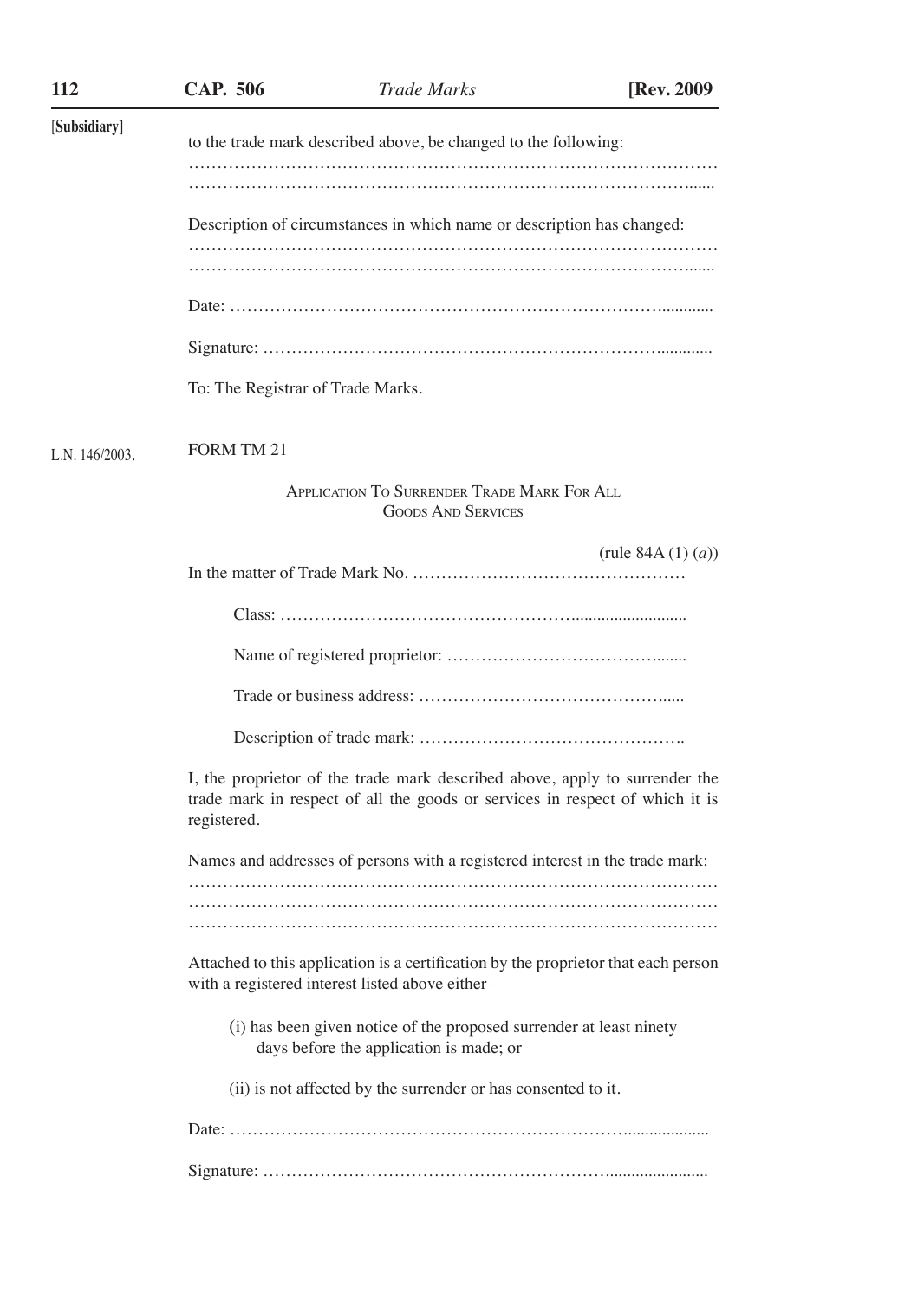| <b>Rev. 2009]</b>                                | <b>Trade Marks</b>                                                                                                                                                 | <b>CAP. 506</b>         | 113            |
|--------------------------------------------------|--------------------------------------------------------------------------------------------------------------------------------------------------------------------|-------------------------|----------------|
| To: The Registrar of Trade Marks                 |                                                                                                                                                                    |                         | [Subsidiary]   |
| FORM TM 22                                       |                                                                                                                                                                    |                         | L.N. 146/2003. |
|                                                  | APPLICATION TO SURRENDER TRADE MARK FOR SOME GOODS AND SERVICES                                                                                                    |                         |                |
|                                                  |                                                                                                                                                                    | (rule $84A(1)(b)$ )     |                |
|                                                  |                                                                                                                                                                    |                         |                |
|                                                  |                                                                                                                                                                    |                         |                |
|                                                  |                                                                                                                                                                    |                         |                |
|                                                  |                                                                                                                                                                    |                         |                |
|                                                  |                                                                                                                                                                    |                         |                |
|                                                  | I, the proprietor of the trade mark described above, apply to surrender the trade<br>mark in respect of the following goods or services:                           |                         |                |
|                                                  |                                                                                                                                                                    |                         |                |
| with a registered interest listed above either - | Names and addresses of persons with a registered interest in the trade mark:<br>Attached to this application is a certification by the proprietor that each person |                         |                |
|                                                  | (i) has been given notice of the proposed surrender at least ninety<br>days before the application is made; or                                                     |                         |                |
|                                                  | (ii) is not affected by the surrender or has consented to it.                                                                                                      |                         |                |
|                                                  |                                                                                                                                                                    |                         |                |
|                                                  |                                                                                                                                                                    |                         |                |
| To: The Registrar of Trade Marks.                |                                                                                                                                                                    |                         |                |
| <b>FORM TM 23</b>                                |                                                                                                                                                                    |                         | L.N. 146/2003. |
|                                                  | APPLICATION TO ENTER DISCLAIMER OR MEMORANDUM<br>IN REGISTER                                                                                                       |                         |                |
|                                                  |                                                                                                                                                                    | $(\text{rule } 85 (2))$ |                |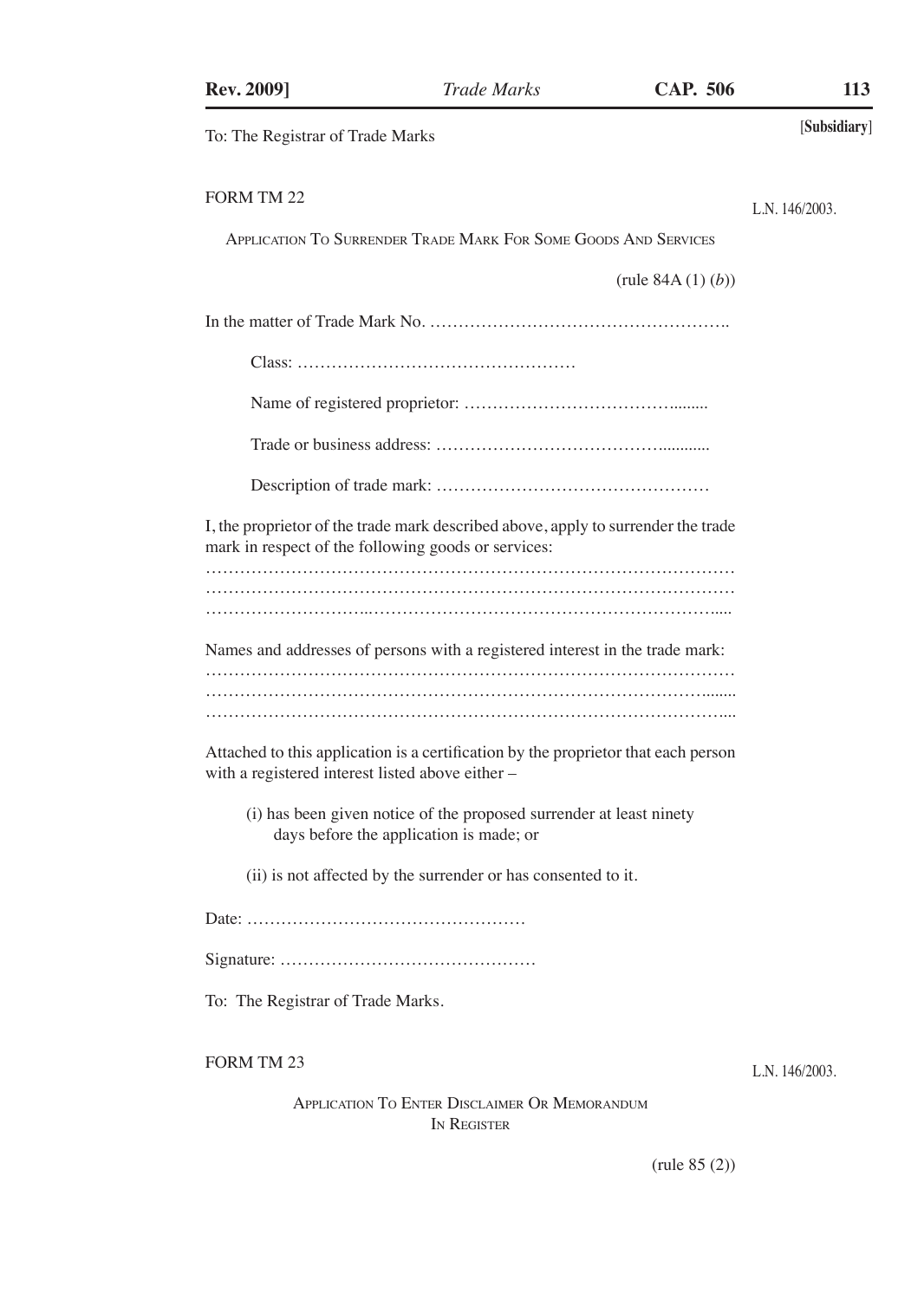| 114            | <b>CAP. 506</b>                   | <b>Trade Marks</b>                                                                                                                 | [Rev. 2009] |
|----------------|-----------------------------------|------------------------------------------------------------------------------------------------------------------------------------|-------------|
| [Subsidiary]   |                                   |                                                                                                                                    |             |
|                |                                   |                                                                                                                                    |             |
|                |                                   |                                                                                                                                    |             |
|                |                                   | I am the registered proprietor of the trade mark described above.                                                                  |             |
|                |                                   | I request that the following disclaimer or memorandum be entered in the Register<br>in relation to the trade mark described above: |             |
|                |                                   |                                                                                                                                    |             |
|                |                                   |                                                                                                                                    |             |
|                |                                   |                                                                                                                                    |             |
|                |                                   |                                                                                                                                    |             |
|                | To: The Registrar of Trade Marks. |                                                                                                                                    |             |
| L.N. 146/2003. | <b>FORM TM 24</b>                 |                                                                                                                                    |             |
|                |                                   | APPLICATION TO ADD TO OR ALTER REGISTERED TRADE MARK                                                                               |             |
|                |                                   |                                                                                                                                    | (rule 89)   |
|                |                                   |                                                                                                                                    |             |
|                |                                   |                                                                                                                                    |             |
|                | Trade or business address:        |                                                                                                                                    |             |
|                |                                   |                                                                                                                                    |             |
|                |                                   | I am the registered proprietor of the trade mark described above.                                                                  |             |
|                | following particulars:            | I request that the trade mark described above be added to or altered in the                                                        |             |
|                |                                   |                                                                                                                                    |             |
|                |                                   |                                                                                                                                    |             |
|                |                                   | so that the new trade mark shall appear as follows:                                                                                |             |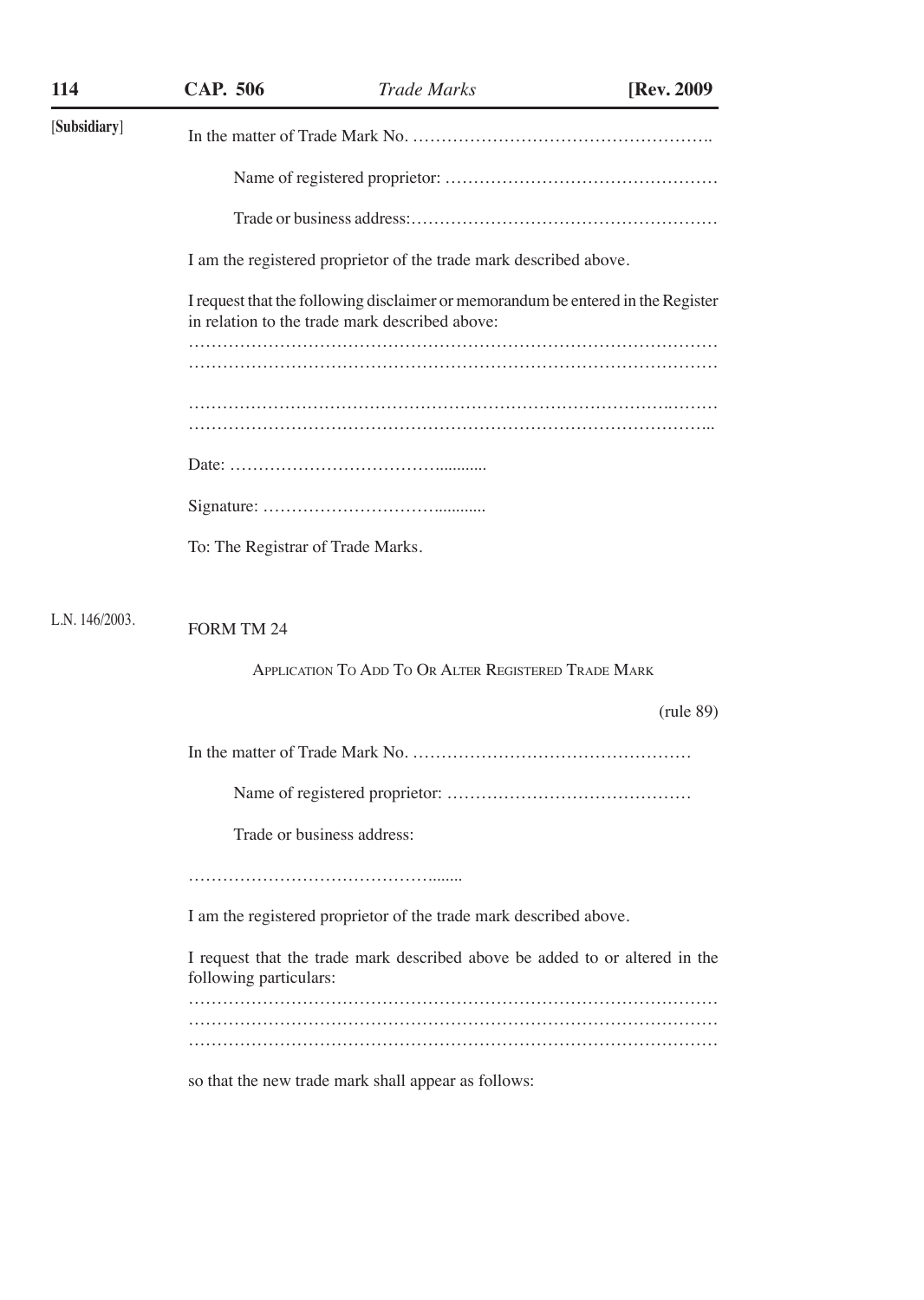| <b>Rev. 2009]</b>                 | <b>Trade Marks</b>                                                                                                                                                  | <b>CAP. 506</b>         | 115            |
|-----------------------------------|---------------------------------------------------------------------------------------------------------------------------------------------------------------------|-------------------------|----------------|
|                                   |                                                                                                                                                                     |                         | [Subsidiary]   |
|                                   |                                                                                                                                                                     |                         |                |
|                                   |                                                                                                                                                                     |                         |                |
|                                   |                                                                                                                                                                     |                         |                |
|                                   |                                                                                                                                                                     |                         |                |
|                                   |                                                                                                                                                                     |                         |                |
| To: The Registrar of Trade Marks. |                                                                                                                                                                     |                         |                |
| <b>FORM TM 25</b>                 |                                                                                                                                                                     |                         | L.N. 146/2003. |
|                                   | APPLICATION FOR THE MAKING, EXPUNGING OR VARYING OF AN ENTRY IN THE<br><b>REGISTER</b>                                                                              |                         |                |
|                                   |                                                                                                                                                                     | (rules $82(1), 84(1)$ ) |                |
|                                   |                                                                                                                                                                     |                         |                |
|                                   |                                                                                                                                                                     |                         |                |
| Trade or business address:        |                                                                                                                                                                     |                         |                |
| Name and address of applicant:    |                                                                                                                                                                     |                         |                |
|                                   |                                                                                                                                                                     |                         |                |
|                                   |                                                                                                                                                                     |                         |                |
|                                   | I apply for the making, expunging or varying of an entry in the Register in<br>relation to the trade mark described above in the following manner:                  |                         |                |
|                                   |                                                                                                                                                                     |                         |                |
|                                   | This application is accompanied by the statement required under rule 82 (1).                                                                                        |                         |                |
| rule 82 (2))                      | (If the applicant is not the registered proprietor of the trade mark a copy of<br>this application and the statement required under rule $82$ (1) is required under |                         |                |
|                                   |                                                                                                                                                                     |                         |                |
| To: The Registrar of Trade Marks. |                                                                                                                                                                     |                         |                |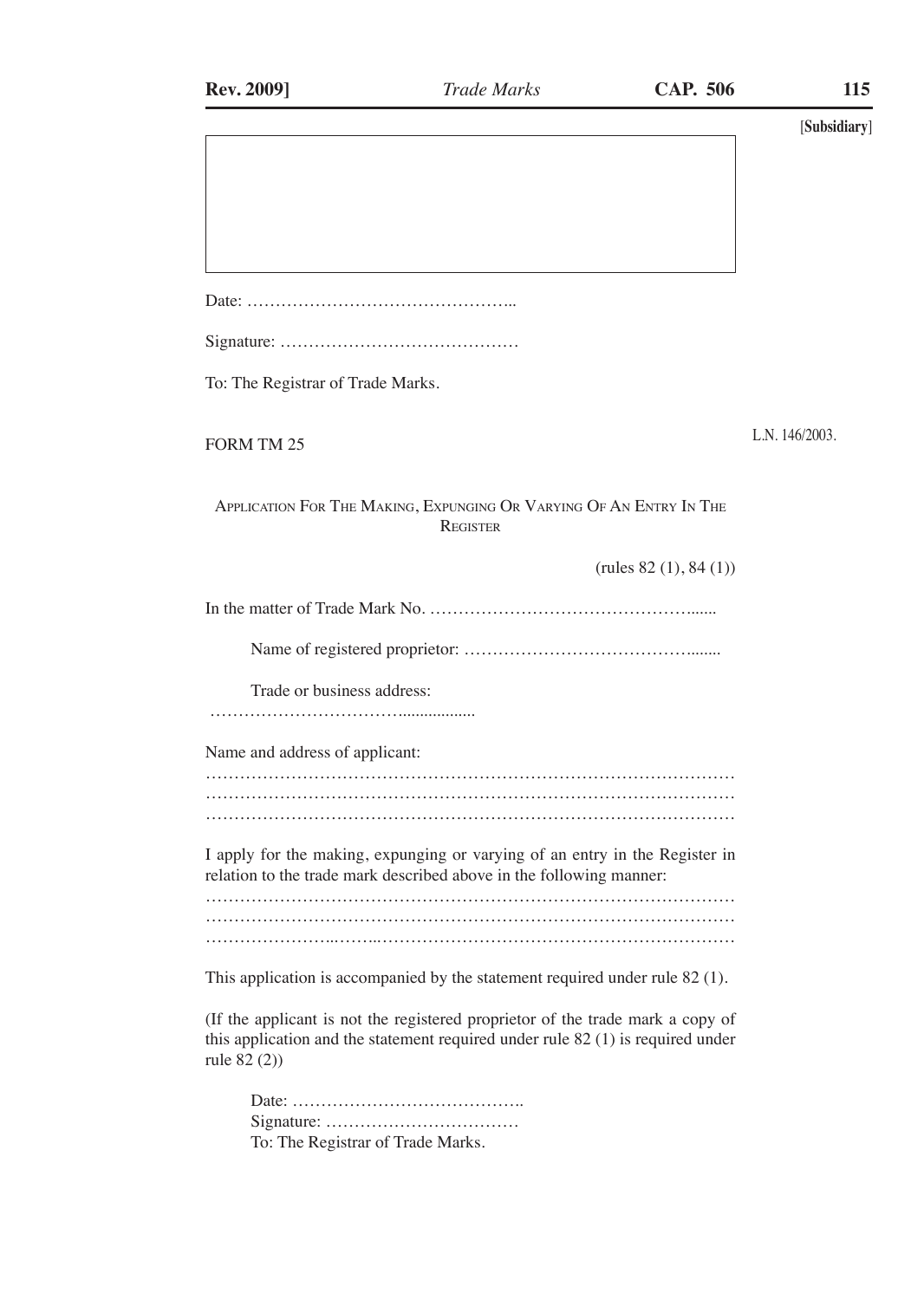| 116                            | <b>CAP. 506</b>                   | <b>Trade Marks</b>                                                                                                                                          | [Rev. 2009                   |
|--------------------------------|-----------------------------------|-------------------------------------------------------------------------------------------------------------------------------------------------------------|------------------------------|
| [Subsidiary]<br>L.N. 146/2003. | FORM TM 26                        |                                                                                                                                                             |                              |
|                                |                                   | APPLICATION FOR LEAVE TO INTERVENE IN PROCEEDINGS FOR THE<br>MAKING, EXPUNGING OR VARYING OF AN ENTRY IN THE REGISTER                                       |                              |
|                                |                                   |                                                                                                                                                             | (rule $84(1)$ )              |
|                                |                                   |                                                                                                                                                             |                              |
|                                | Trade or business address:        |                                                                                                                                                             |                              |
|                                | Name and address of applicant:    |                                                                                                                                                             |                              |
|                                |                                   |                                                                                                                                                             |                              |
|                                | described above.                  | I apply for leave to intervene in the proceedings relating to the making,<br>expunging or varying of an entry in the Register in relation to the trade mark |                              |
|                                |                                   | My interest in the trade mark is as follows:                                                                                                                |                              |
|                                |                                   |                                                                                                                                                             |                              |
|                                |                                   | Address for service in Kenya for these proceedings:                                                                                                         |                              |
|                                |                                   |                                                                                                                                                             |                              |
|                                |                                   |                                                                                                                                                             |                              |
|                                |                                   |                                                                                                                                                             |                              |
|                                | To: The Registrar of Trade Marks. |                                                                                                                                                             |                              |
| L.N. 146/2003.                 | <b>FORM TM 27</b>                 |                                                                                                                                                             |                              |
|                                |                                   | REQUEST FOR SEARCH UNDER RULE 114/APPLICATION FOR<br>PRELIMINARY ADVICE AS TO DISTINCTIVENESS                                                               |                              |
|                                |                                   |                                                                                                                                                             | (rules $114 (1A), 20 (1A)$ ) |
|                                |                                   | PART 1-REQUEST FOR SEARCH                                                                                                                                   |                              |
|                                |                                   | (to be completed in all cases)                                                                                                                              |                              |
|                                |                                   | Name and address of person making the request:                                                                                                              |                              |
|                                |                                   |                                                                                                                                                             |                              |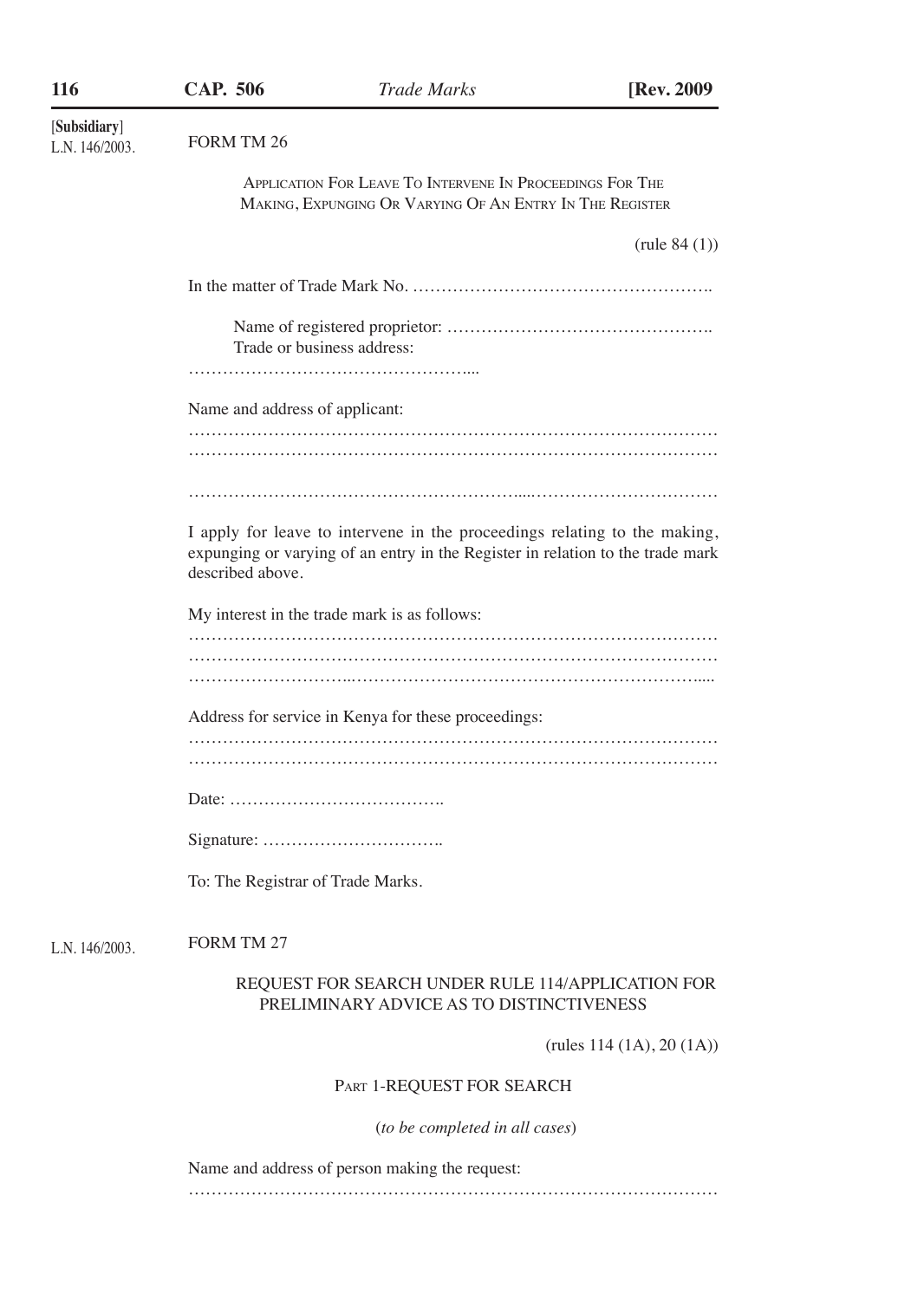[**Subsidiary**] ………………………………………………………………………………… …………………………………………………………………………...........

I hereby request that a search be made in respect of goods and services in the following classifications:

………………………………………………………………………………… ………………………………………………………………………………… ……………………..………………………………………………………….

to ascertain whether any mark is on record that resembles the trade mark, duplicate representations of which are attached to this request.

## Part 2 - APPLICATION FOR PRELIMINARY ADVICE

(*to be completed if making a request under rule* 20 (1A))

I propose to apply for the registration of a trade mark, duplicate representations of which are attached to this application, in relation to goods and services in the classifications described above in Part 1.

Proposed proprietor

Name: ………………………………………………………………................ Trade or business address: …………………………………………................ …………………………………………………………………….................... Trading style (if any):……………………………………………………........ …………………………………………………………………………............

I hereby apply for advice as to whether the trade mark appears to the Registrar *prima facie* to be inherently adapted to distinguish the goods or services within the meaning of section 12 of the Act or to be inherently capable of distinguishing the goods or services within the meaning of section 13 of the Act.

Date: ………………………………….

Signature: …………………………….

To: The Registrar of Trade Marks.

FORM TM 28 - (*Deleted by L.N.* 146/2003, s.65(l)).

FORM TM 29 - (*Deleted by L.N.* 146/2003, s.65(l)).

FORM TM 30 L.N. 146/2003.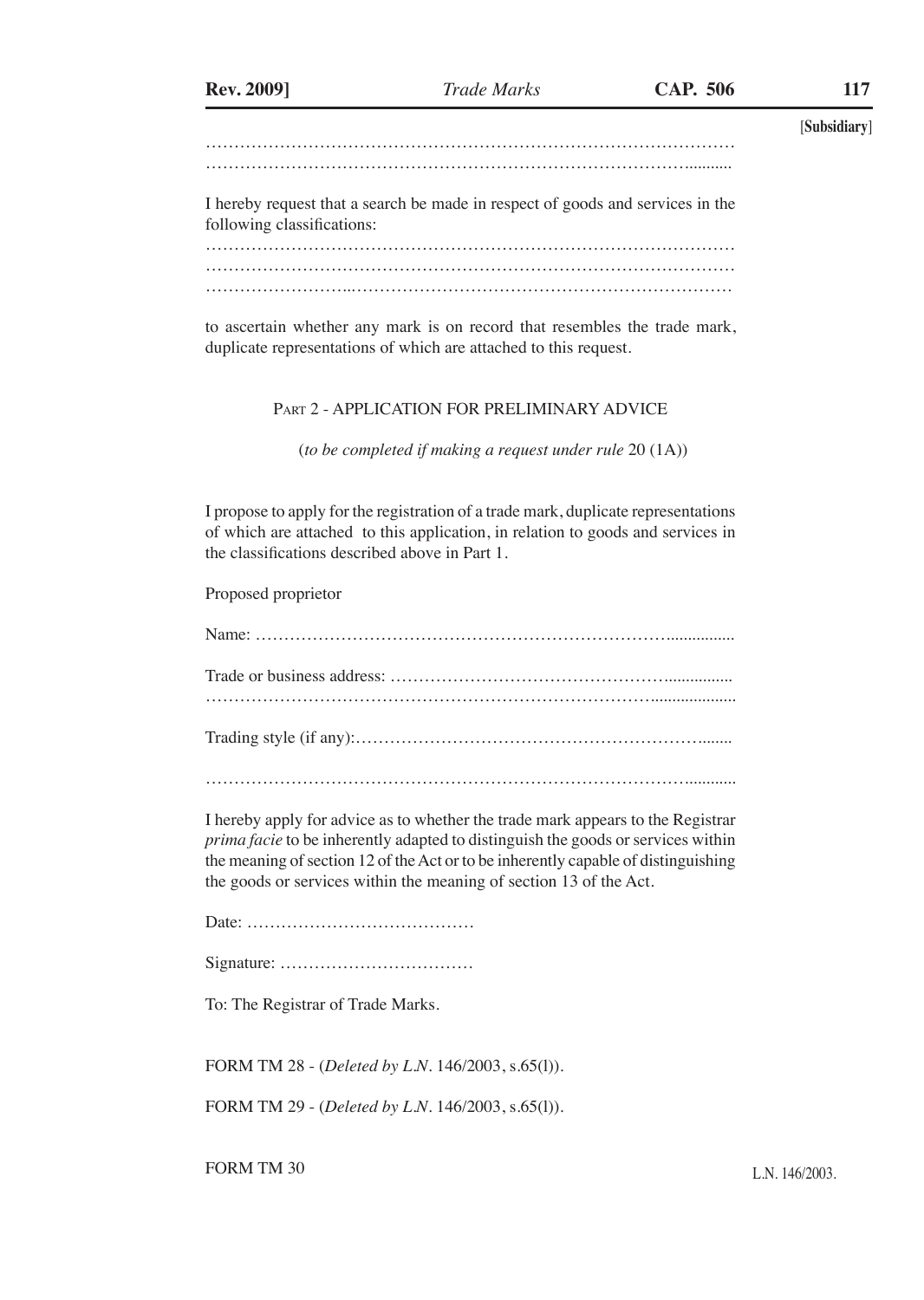| 118            | <b>CAP. 506</b>                      | <b>Trade Marks</b>                                                                                                                                                    | [Rev. 2009                                |
|----------------|--------------------------------------|-----------------------------------------------------------------------------------------------------------------------------------------------------------------------|-------------------------------------------|
| [Subsidiary]   |                                      | REQUEST FOR CERTIFICATE OTHER THAN UNDER SECTION 22 OF THE ACT                                                                                                        |                                           |
|                |                                      | Name and address of person making the request:                                                                                                                        | (rule 109(1))                             |
|                |                                      |                                                                                                                                                                       |                                           |
|                |                                      | I hereby request a certificate as to the following:                                                                                                                   |                                           |
|                |                                      |                                                                                                                                                                       |                                           |
|                |                                      |                                                                                                                                                                       |                                           |
|                | To: The Registrar of Trade Marks.    |                                                                                                                                                                       |                                           |
|                |                                      | FORM TM 31 - (Deleted by L.N. 146/2003, s.65(n))                                                                                                                      |                                           |
| L.N. 146/2003. | <b>FORM TM 32</b>                    |                                                                                                                                                                       |                                           |
|                |                                      | <b>APPLICATION TO ENTER OR ALTER ADDRESS FOR SERVICE</b>                                                                                                              |                                           |
|                |                                      |                                                                                                                                                                       | $(\text{rules } 13, 81, 85 (2), 101 (1))$ |
|                | Name and address of applicant:       |                                                                                                                                                                       |                                           |
|                |                                      |                                                                                                                                                                       |                                           |
|                |                                      | Description of registration or application to which application relates:                                                                                              |                                           |
|                |                                      |                                                                                                                                                                       |                                           |
|                | altered so that it reads as follows: | I request, for the registration or application described above, that the following<br>be entered as my address for service or that my existing address for service be |                                           |
|                |                                      |                                                                                                                                                                       |                                           |
|                |                                      |                                                                                                                                                                       |                                           |
|                |                                      |                                                                                                                                                                       |                                           |
|                | To: The Registrar of Trade Marks.    |                                                                                                                                                                       |                                           |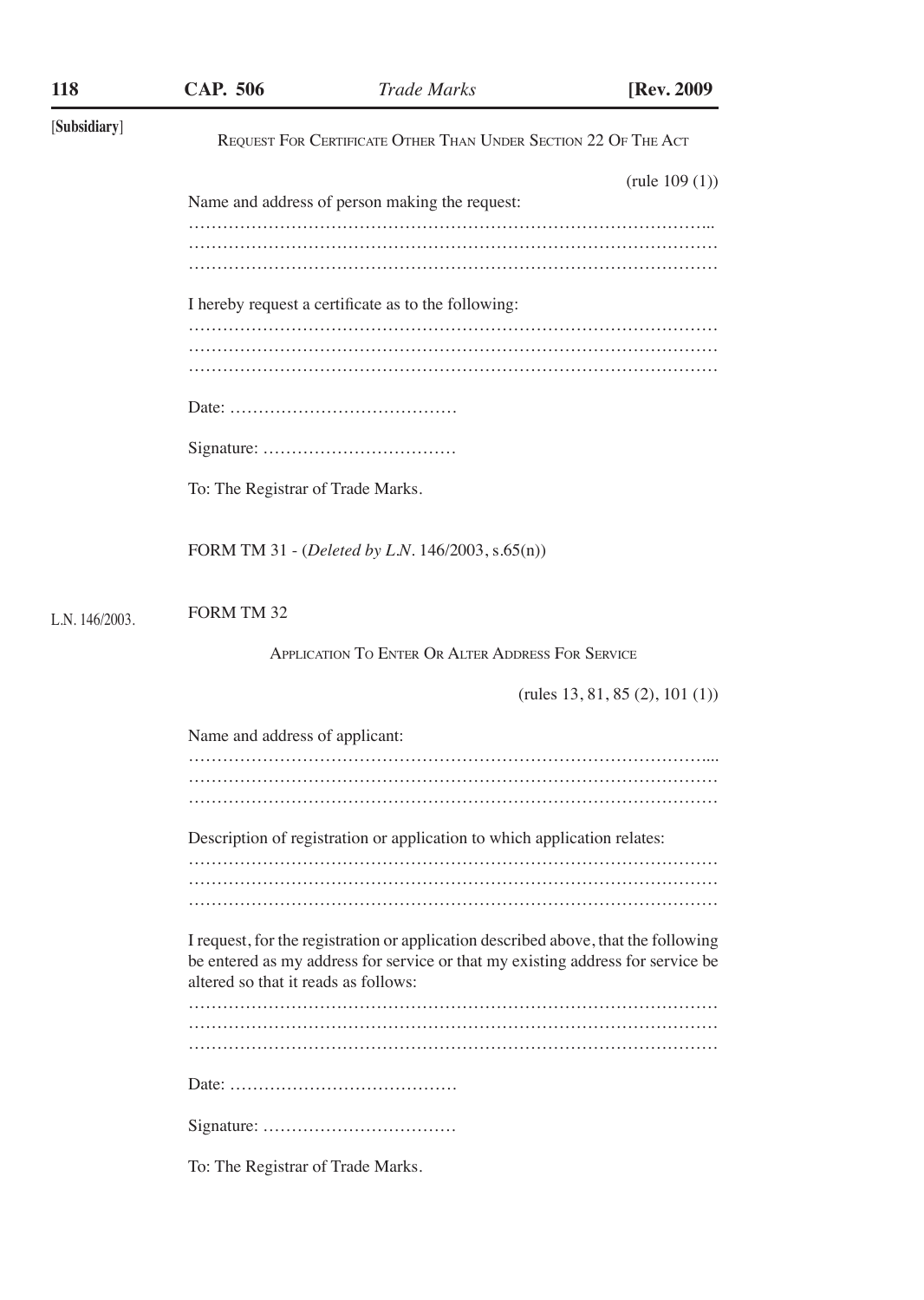| <b>Rev. 2009]</b>                 | <b>Trade Marks</b>                                                                                                                                                    | <b>CAP. 506</b>         | 119                                      |
|-----------------------------------|-----------------------------------------------------------------------------------------------------------------------------------------------------------------------|-------------------------|------------------------------------------|
|                                   | FORM TM 33 - (Deleted by L.N. 146/2003, s.65(p)).                                                                                                                     |                         | [Subsidiary]                             |
| FORM TM 34                        |                                                                                                                                                                       |                         | L.N. 146/2003.                           |
|                                   | <b>APPLICATION FOR ALTERATION OF DEPOSITED REGULATIONS</b><br><b>RELATING TO CERTIFICATION TRADE MARK</b>                                                             |                         |                                          |
|                                   |                                                                                                                                                                       | $(\text{rule } 94 (1))$ |                                          |
|                                   |                                                                                                                                                                       |                         |                                          |
|                                   |                                                                                                                                                                       |                         |                                          |
| manner:                           | I, the registered proprietor, apply for an alteration of the deposited regulations<br>relating to the certification trade mark described above in the following       |                         |                                          |
|                                   |                                                                                                                                                                       |                         |                                          |
|                                   |                                                                                                                                                                       |                         |                                          |
|                                   |                                                                                                                                                                       |                         |                                          |
| To: The Registrar of Trade Marks. |                                                                                                                                                                       |                         |                                          |
| FORM TM 35                        |                                                                                                                                                                       | <b>FEE</b><br>Sh. 60    |                                          |
|                                   | APPLICATION TO THE COURT FOR AN ORDER EXPUNGING OR VARYING<br>AN ENTRY IN THE REGISTER RELATING TO A CERTIFICATION<br>TRADE MARK OR VARYING THE DEPOSITED REGULATIONS |                         |                                          |
|                                   | (Section 40 and First Schedule – Rule 93)                                                                                                                             |                         |                                          |
|                                   | (To be accompanied by a copy and a Statement of Case in duplicate)                                                                                                    |                         |                                          |
|                                   | IN THE MATTER OF Certification Trade Mark No.                                                                                                                         |                         |                                          |
|                                   |                                                                                                                                                                       |                         |                                          |
|                                   |                                                                                                                                                                       |                         | (a) Here state full<br>name and address. |
|                                   |                                                                                                                                                                       |                         |                                          |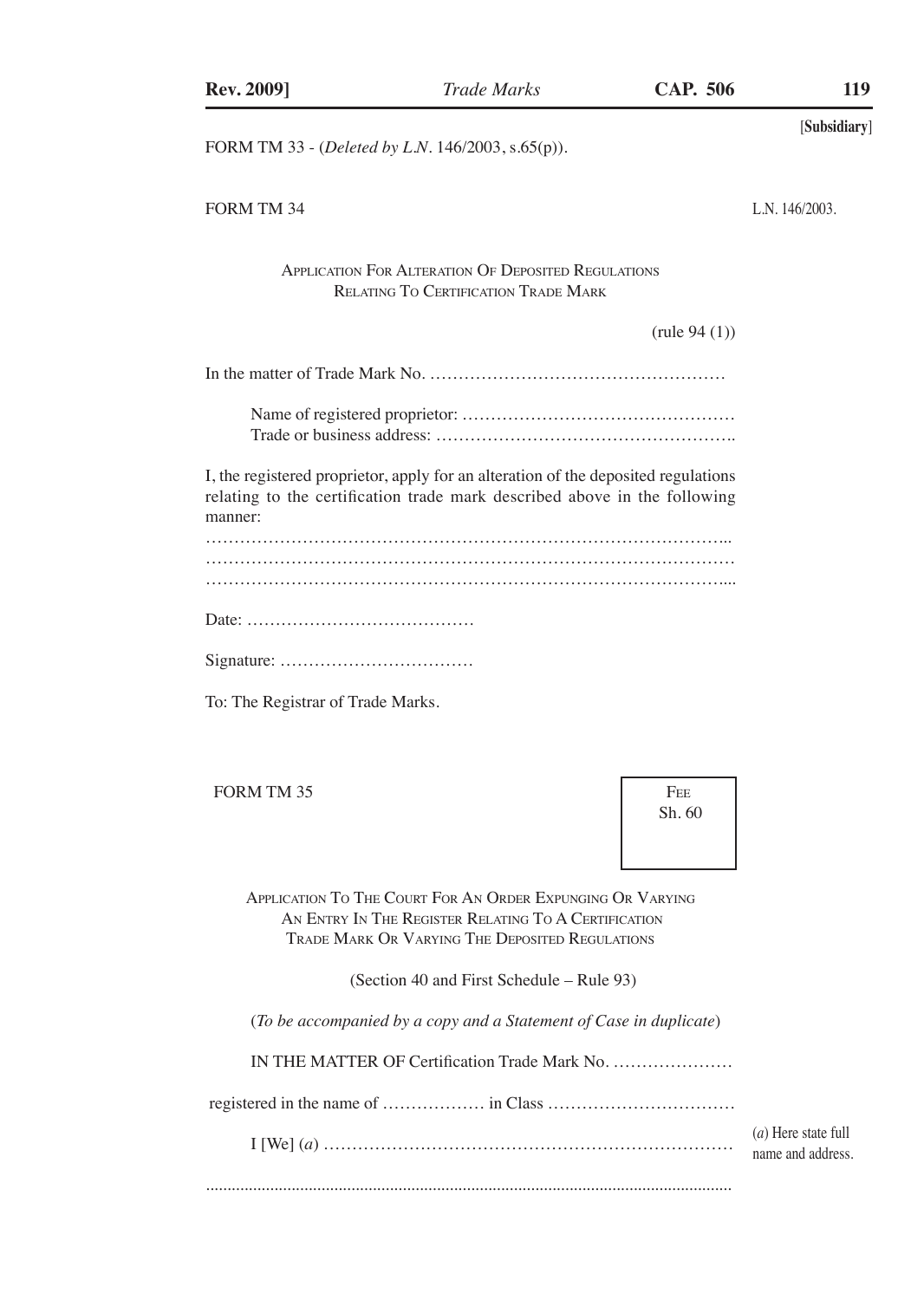| 120                                            | <b>CAP. 506</b>                                                  | <b>Trade Marks</b>                                                                                                             | [Rev. 2009] |
|------------------------------------------------|------------------------------------------------------------------|--------------------------------------------------------------------------------------------------------------------------------|-------------|
| [Subsidiary]                                   |                                                                  |                                                                                                                                |             |
|                                                |                                                                  | being [an] aggrieved person[s] hereby apply for an order of the court that:                                                    |             |
| (b) Strike out either<br>paragraph that is not |                                                                  | 1. (b) The Entry in the Register in respect of the above-mentioned                                                             |             |
| applicable.                                    |                                                                  | Trade Mark may be $(c)$ expunged [or varied in the following manner                                                            |             |
| $(c)$ Strike out one of<br>these lines.        |                                                                  | 2. (b) The deposited Regulations governing the use of the above-<br>mentioned Trade Mark may be varied in the following manner |             |
|                                                |                                                                  |                                                                                                                                |             |
|                                                |                                                                  | The grounds of my [our] application are as follows:                                                                            |             |
|                                                |                                                                  |                                                                                                                                |             |
|                                                |                                                                  | Address for service in Kenya in these proceedings:                                                                             |             |
|                                                |                                                                  |                                                                                                                                |             |
|                                                |                                                                  |                                                                                                                                |             |
| $(d)$ Signature.                               |                                                                  |                                                                                                                                |             |
|                                                | To: The Registrar,<br>The High Court,<br>Nairobi.                |                                                                                                                                |             |
|                                                | To: The Registrar of Trade Marks,<br>P.O. Box 30031,<br>Nairobi. |                                                                                                                                |             |
|                                                |                                                                  | FORM TM 36 - (Deleted by L.N. 146/2003, s.65(r)).                                                                              |             |
|                                                |                                                                  | FORM TM 37 - (Deleted by L.N. 146/2003, s.65(r)).                                                                              |             |
|                                                |                                                                  | FORM TM 38 - (Deleted by L.N. 146/2003, s.65(r)).                                                                              |             |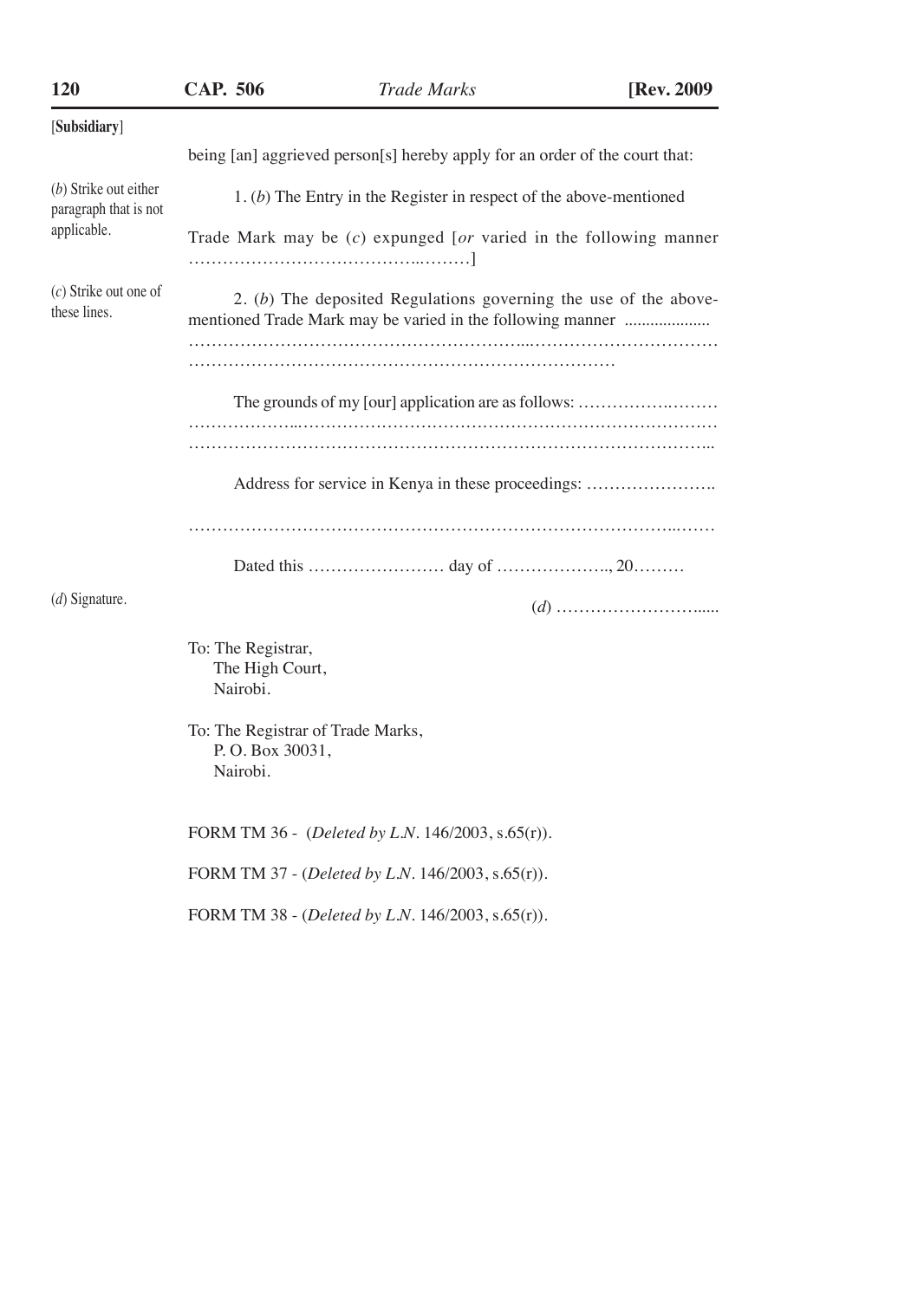

Application For The Certificate Of The Registrar Under Section 25 (5) And Rule 79 With Reference To A Proposed Assignment Of A Registered Trade Mark

(*To be accompanied by a Statement of Case in duplicate and a copy of the proposed assignment*)

IN THE MATTER OF Trade Marks[s] No. [s] …………………….....

|--|--|

………………………………….......................................................................

| $^{\circ}$ |
|------------|
|            |
| $\sim$     |

(*a*) Here insert the name and trade or business address of the registered proprietor.

| being the Registered Proprietor [s] of the above-numbered registered      |
|---------------------------------------------------------------------------|
| Trade Mark[s], for the Registrar's Certificate under section 25(5) with   |
| reference to a proposed assignment of the registered Trade Mark[s] No.[s] |
|                                                                           |
|                                                                           |
|                                                                           |
|                                                                           |

(*b*) Here insert the name and trade or business address of the proposed assignee.

in circumstances that are stated fully in the accompanying Statement of Case.

of …………………………………………………………...............................

Dated this ………………………… day of ……………, 20…………

(*c*) ……………………………….

(*c*) Signature.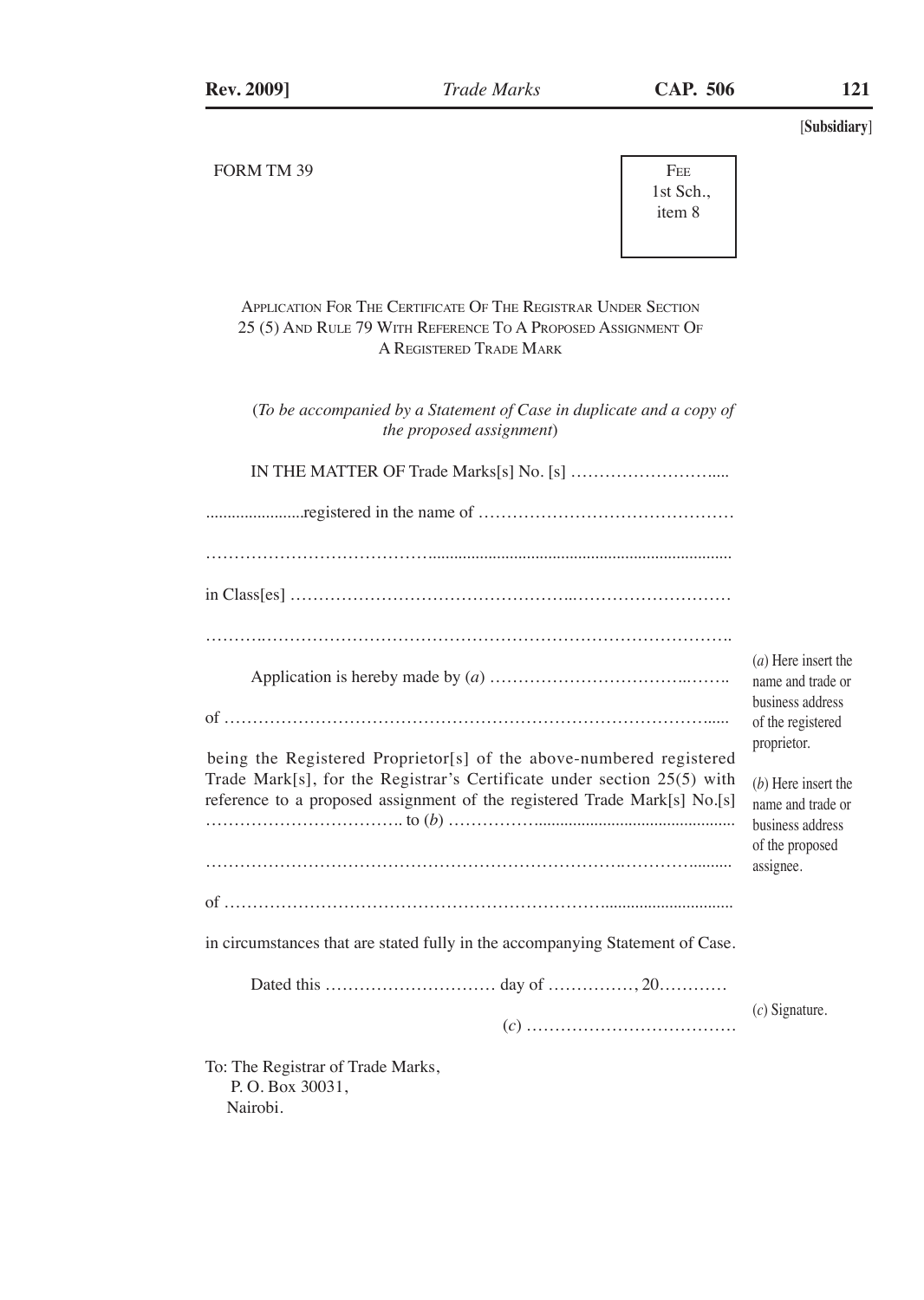FORM TM 40

| <b>FEE</b>      |
|-----------------|
| 1st Sch         |
| item 8 <i>a</i> |
|                 |

Application For The Approval By The Registrar Under Section 25 (6) And Rule 79 Of A Proposed Assignment, Or Of A Transmission (On Or After The Appointed Day), Of A Trade Mark Resulting In Exclusive Rights In Different Persons For Different Parts Of Kenya

(*To be accompanied by a Statement of Case in duplicate and a Copy of the Instrument proposed for the Assignment or effecting the Transmission*)

| *To be struck                                               | IN THE MATTER OF [a]Trade Mark[s]                                                 |  |  |  |  |
|-------------------------------------------------------------|-----------------------------------------------------------------------------------|--|--|--|--|
| out in the case of<br>unregistered trade                    |                                                                                   |  |  |  |  |
| marks.                                                      |                                                                                   |  |  |  |  |
| †Strike out either<br>paragraph (1) or                      |                                                                                   |  |  |  |  |
| paragraph (2).                                              |                                                                                   |  |  |  |  |
| $(a)$ Insert here the                                       | Application is hereby made by:                                                    |  |  |  |  |
| name and trade or<br>business address of<br>the proprietor. |                                                                                   |  |  |  |  |
|                                                             |                                                                                   |  |  |  |  |
| (b) Strike out either if                                    | the Proprietor of the Trade Mark[s] shown in the accompanying Statement of        |  |  |  |  |
| not applicable.                                             | Case $(b)$ [registered in his name] [and used by him] in respect of the following |  |  |  |  |
| $(c)$ Insert here the                                       |                                                                                   |  |  |  |  |
| names and trade or                                          | for approval by the Registrar of a proposed assignment of the Trade               |  |  |  |  |
| business addresses<br>of the proposed                       |                                                                                   |  |  |  |  |
| assignee or<br>assignees.                                   |                                                                                   |  |  |  |  |
|                                                             |                                                                                   |  |  |  |  |
| $(d)$ Insert the name of<br>the place in Kenya.             |                                                                                   |  |  |  |  |
|                                                             |                                                                                   |  |  |  |  |
|                                                             |                                                                                   |  |  |  |  |
|                                                             |                                                                                   |  |  |  |  |
|                                                             |                                                                                   |  |  |  |  |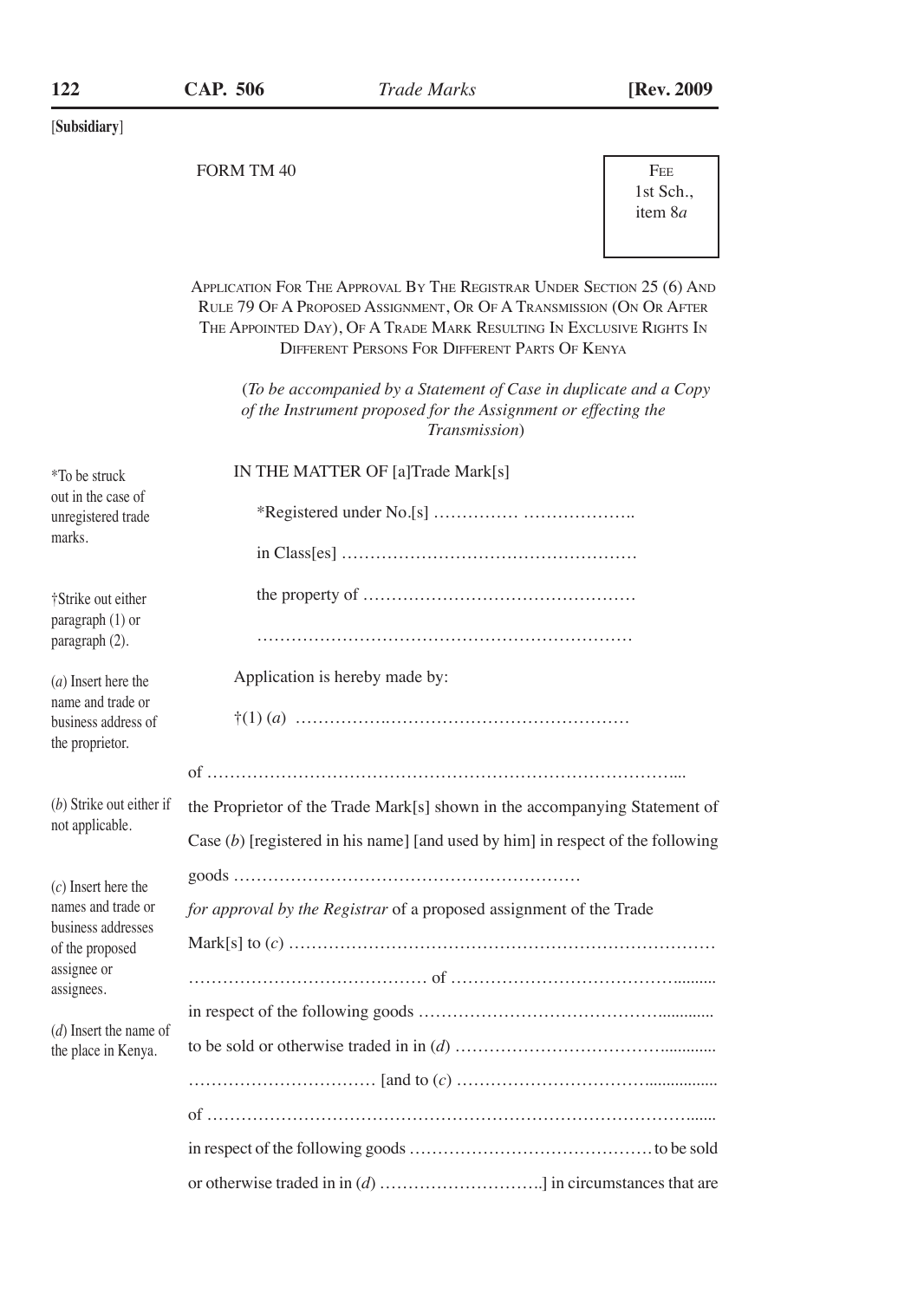stated fully in the accompanying Statement of Case.

|                                                                                                                                         | $(e)$ Here insert the<br>name and trade or<br>business address                                            |
|-----------------------------------------------------------------------------------------------------------------------------------------|-----------------------------------------------------------------------------------------------------------|
| who claims that the Trade Mark[s] shown in the accompanying Statement of<br>Case was [were], in respect of the following goods, namely: | of the person who<br>claims a transmission<br>to him.                                                     |
|                                                                                                                                         | $(f)$ Insert here<br>the date of the<br>transmission which<br>must not precede the<br>appointed day.      |
|                                                                                                                                         | $(g)$ Strike out the<br>words that are not<br>applicable.                                                 |
| by whom the Trade Mark was then used in respect of the following goods,                                                                 | $(h)$ Insert here the<br>name and trade or<br>business address of<br>the predecessor in<br>title, if any. |
| that are stated fully in the accompanying Statement of Case, for approval by<br>the Registrar of the aforesaid transmission.            | $(i)$ Insert here the<br>name and address<br>of the person who<br>transmitted.                            |

Dated this …………………. day of ………………………, 20………

 (*j*) ………………............... (*j*) Signature.

To: The Registrar of Trade Marks,

P. O. Box 30031,

Nairobi.

[**Subsidiary**]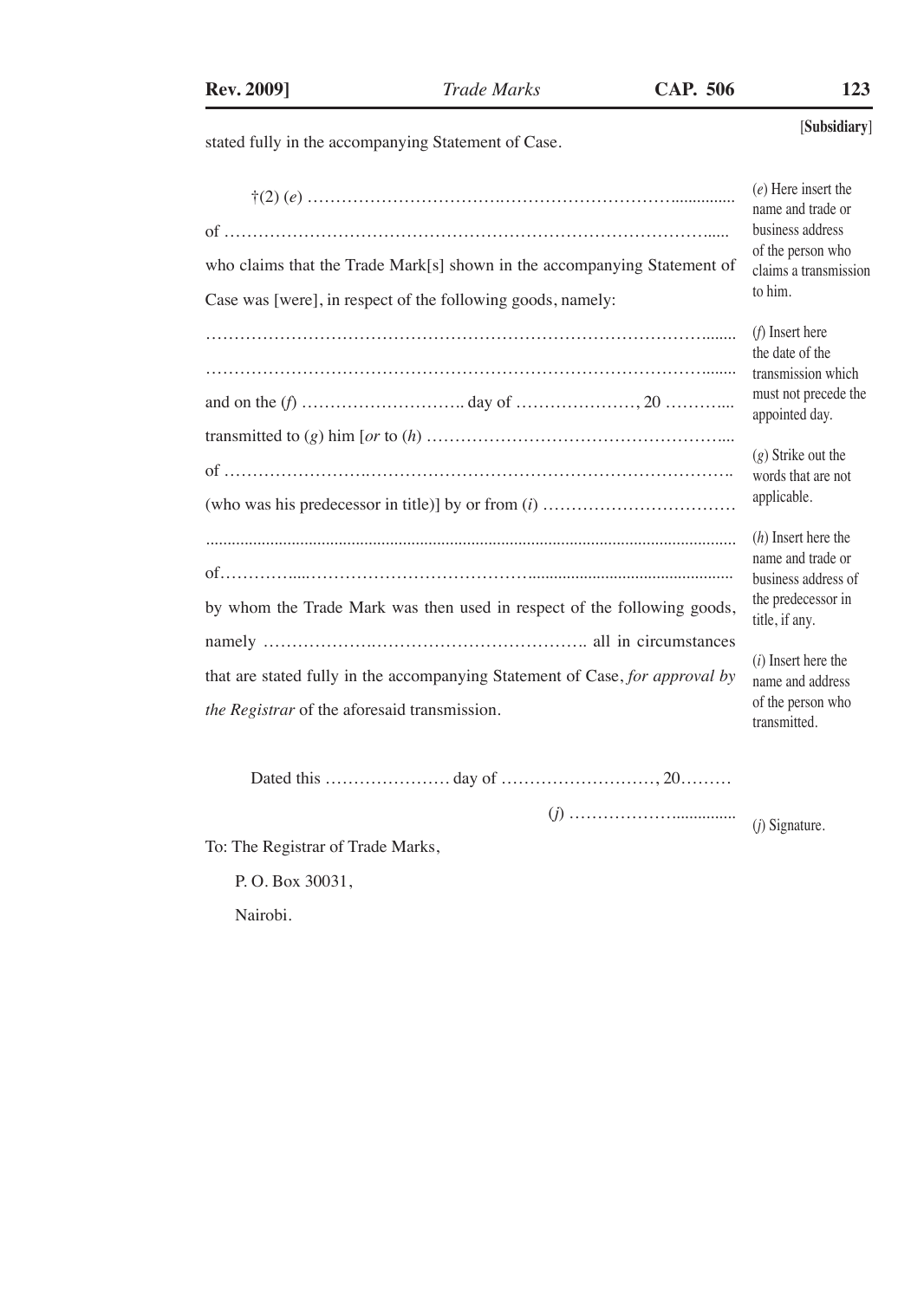FORM TM 41 FEE

 1st Sch., item 8*b*

Application To The Registrar Under Section 25 (7) And Rule 80 For Directions For The Advertisement Of An Assignment Of Trade Marks Otherwise Than In Connexion With The Goodwill Of The Business

(*To be accompanied by a duplicate*)

| $(a)$ Here insert the                  |                                                                         |                                                                                   |  |  |  |
|----------------------------------------|-------------------------------------------------------------------------|-----------------------------------------------------------------------------------|--|--|--|
| name and trade or                      |                                                                         |                                                                                   |  |  |  |
| business address                       |                                                                         |                                                                                   |  |  |  |
| of the assignee                        |                                                                         | for the Registrar's Directions with respect to the advertisement of an assignment |  |  |  |
| (applicant).                           |                                                                         | to him [them] of the following Trade Marks otherwise than in connexion with       |  |  |  |
|                                        | $namely -$                                                              | the goodwill of the business in which they were used at the time of assignment,   |  |  |  |
|                                        | (1) Registered Trade Marks:                                             | Goods in respect of which                                                         |  |  |  |
|                                        | Registration Number Class                                               | the Mark has been used                                                            |  |  |  |
| (b) Additional Marks                   | (b)                                                                     | and is assigned                                                                   |  |  |  |
| and numbers may                        |                                                                         |                                                                                   |  |  |  |
| be given in a signed                   |                                                                         |                                                                                   |  |  |  |
| schedule on the back                   |                                                                         |                                                                                   |  |  |  |
| of the form.                           |                                                                         |                                                                                   |  |  |  |
| $(c)$ Here insert the                  |                                                                         | (2) Unregistered Trade Marks $(d)$ , all being Marks used in his business         |  |  |  |
| name and trade or                      |                                                                         | at the time of the assignment in respect of the goods stated below by $(c)$       |  |  |  |
| business address                       |                                                                         |                                                                                   |  |  |  |
| of the proprietor                      |                                                                         |                                                                                   |  |  |  |
| (assignor).                            | who is the assignor:                                                    |                                                                                   |  |  |  |
|                                        | Representation of Mark                                                  | Goods in respect of which the                                                     |  |  |  |
| (d) Only those                         | (b)                                                                     | Mark has been used and is                                                         |  |  |  |
| unregistered trade                     |                                                                         | assigned                                                                          |  |  |  |
| marks passing by<br>the one assignment |                                                                         |                                                                                   |  |  |  |
| and used in the                        |                                                                         |                                                                                   |  |  |  |
| same business and                      |                                                                         |                                                                                   |  |  |  |
| for the same goods                     | The instrument effecting the assignment is sent herewith, together with |                                                                                   |  |  |  |
| as those for which                     | a copy thereof.                                                         |                                                                                   |  |  |  |
| one or more of the                     |                                                                         |                                                                                   |  |  |  |
| registered marks may                   |                                                                         | It is suggested that advertisement shall be directed as follows, namely, in       |  |  |  |
| be stated here.                        |                                                                         |                                                                                   |  |  |  |
|                                        |                                                                         |                                                                                   |  |  |  |
| $(e)$ Signature.                       |                                                                         |                                                                                   |  |  |  |
|                                        | To: The Registrar of Trade Marks,                                       |                                                                                   |  |  |  |
|                                        | P.O. Box 30031,                                                         |                                                                                   |  |  |  |
|                                        | Nairobi.                                                                |                                                                                   |  |  |  |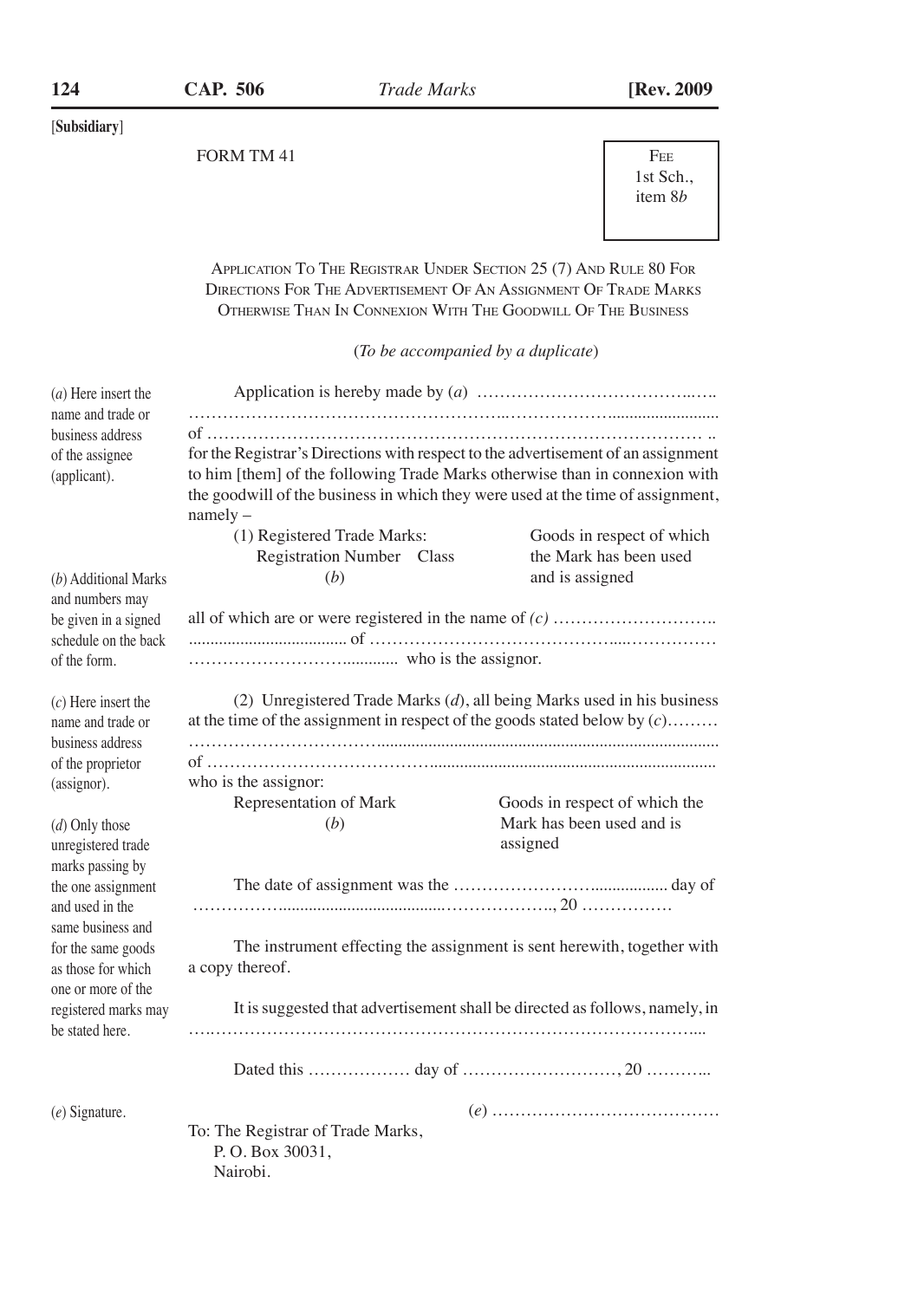FORM TM 42 - (*Deleted by L.N.* 146/2003, s.65(r)).

## FORM TM 43

L.N. 146/2003.

Application To Adapt Classification So That It Is In Accordance With SECTION  $6(2)$  Of The Act

(rule 7 (2))

| In the matter of Trade Mark No. $\ldots$ $\ldots$ $\ldots$ $\ldots$ $\ldots$ $\ldots$ $\ldots$ $\ldots$ $\ldots$ $\ldots$ $\ldots$ $\ldots$ $\ldots$ $\ldots$ $\ldots$ $\ldots$ $\ldots$ $\ldots$ $\ldots$ $\ldots$ $\ldots$ $\ldots$ $\ldots$ $\ldots$ $\ldots$ $\ldots$ $\ldots$ $\ldots$ $\ldots$ $\ldots$ $\ldots$ $\ld$ |
|------------------------------------------------------------------------------------------------------------------------------------------------------------------------------------------------------------------------------------------------------------------------------------------------------------------------------|
|                                                                                                                                                                                                                                                                                                                              |
|                                                                                                                                                                                                                                                                                                                              |
|                                                                                                                                                                                                                                                                                                                              |

I, the proprietor of the trade mark described above, apply to have the classification of the goods or services in respect of which the trade mark is registered adapted so that they are classified in accordance with section 6 (2) of the Act.

Current classification:

| Proposed classification in accordance with section 6 (2) of the Act: |
|----------------------------------------------------------------------|
|                                                                      |
|                                                                      |
|                                                                      |
|                                                                      |
|                                                                      |

To: The Registrar of Trade Marks.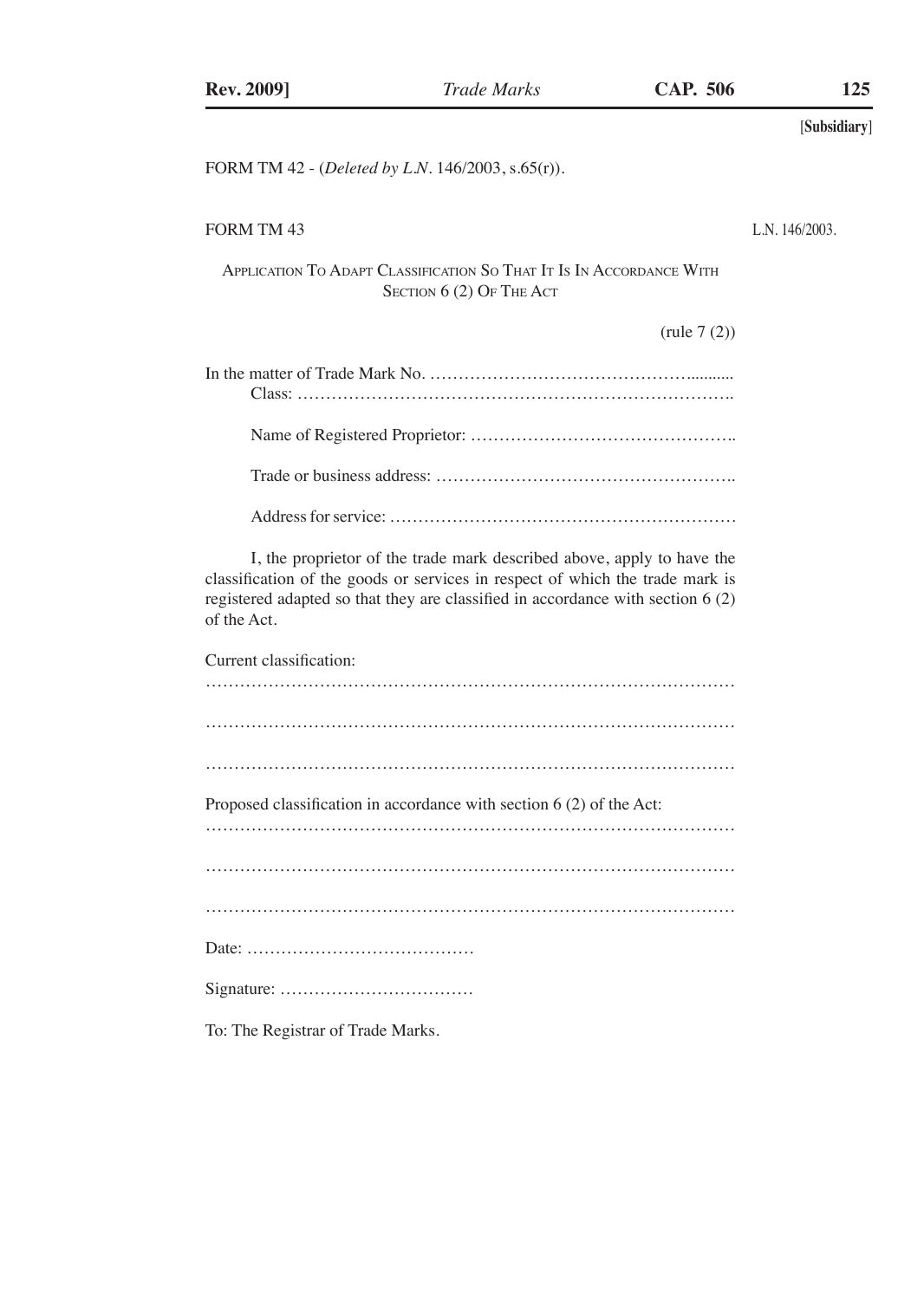| 126            | <b>CAP. 506</b>                   | <b>Trade Marks</b>                                                                                                                                                                                               | [Rev. 2009     |
|----------------|-----------------------------------|------------------------------------------------------------------------------------------------------------------------------------------------------------------------------------------------------------------|----------------|
| [Subsidiary]   |                                   |                                                                                                                                                                                                                  |                |
| L.N. 146/2003. | <b>FORM TM 44</b>                 |                                                                                                                                                                                                                  |                |
|                |                                   | NOTICE OF OPPOSITION TO APPLICATION TO HAVE CLASSIFICATION ADAPTED                                                                                                                                               |                |
|                |                                   |                                                                                                                                                                                                                  | (rule $7(6)$ ) |
|                |                                   |                                                                                                                                                                                                                  |                |
|                |                                   |                                                                                                                                                                                                                  |                |
|                |                                   |                                                                                                                                                                                                                  |                |
|                | Name and address of objector:     |                                                                                                                                                                                                                  |                |
|                |                                   |                                                                                                                                                                                                                  |                |
|                |                                   |                                                                                                                                                                                                                  |                |
|                |                                   |                                                                                                                                                                                                                  |                |
|                |                                   |                                                                                                                                                                                                                  |                |
|                |                                   | I, the objector named above, give notice that I oppose the application for the<br>adaptation of the classification of the goods or services in respect of which the<br>trade mark described above is registered. |                |
|                | 39 (2) of the Act.                | This notice of objection is accompanied by a statement, in duplicate, showing<br>how the amendment proposed by the Registrar would be contrary to section                                                        |                |
|                |                                   |                                                                                                                                                                                                                  |                |
|                |                                   |                                                                                                                                                                                                                  |                |
|                | To: The Registrar of Trade Marks. |                                                                                                                                                                                                                  |                |
|                |                                   | Note: This notice must be filed in duplicate.                                                                                                                                                                    |                |
|                |                                   | FORM TM 45 - (Deleted by L.N. 146/2003, s.65(t)).                                                                                                                                                                |                |
|                |                                   |                                                                                                                                                                                                                  |                |
|                |                                   |                                                                                                                                                                                                                  |                |
|                |                                   |                                                                                                                                                                                                                  |                |
|                |                                   |                                                                                                                                                                                                                  |                |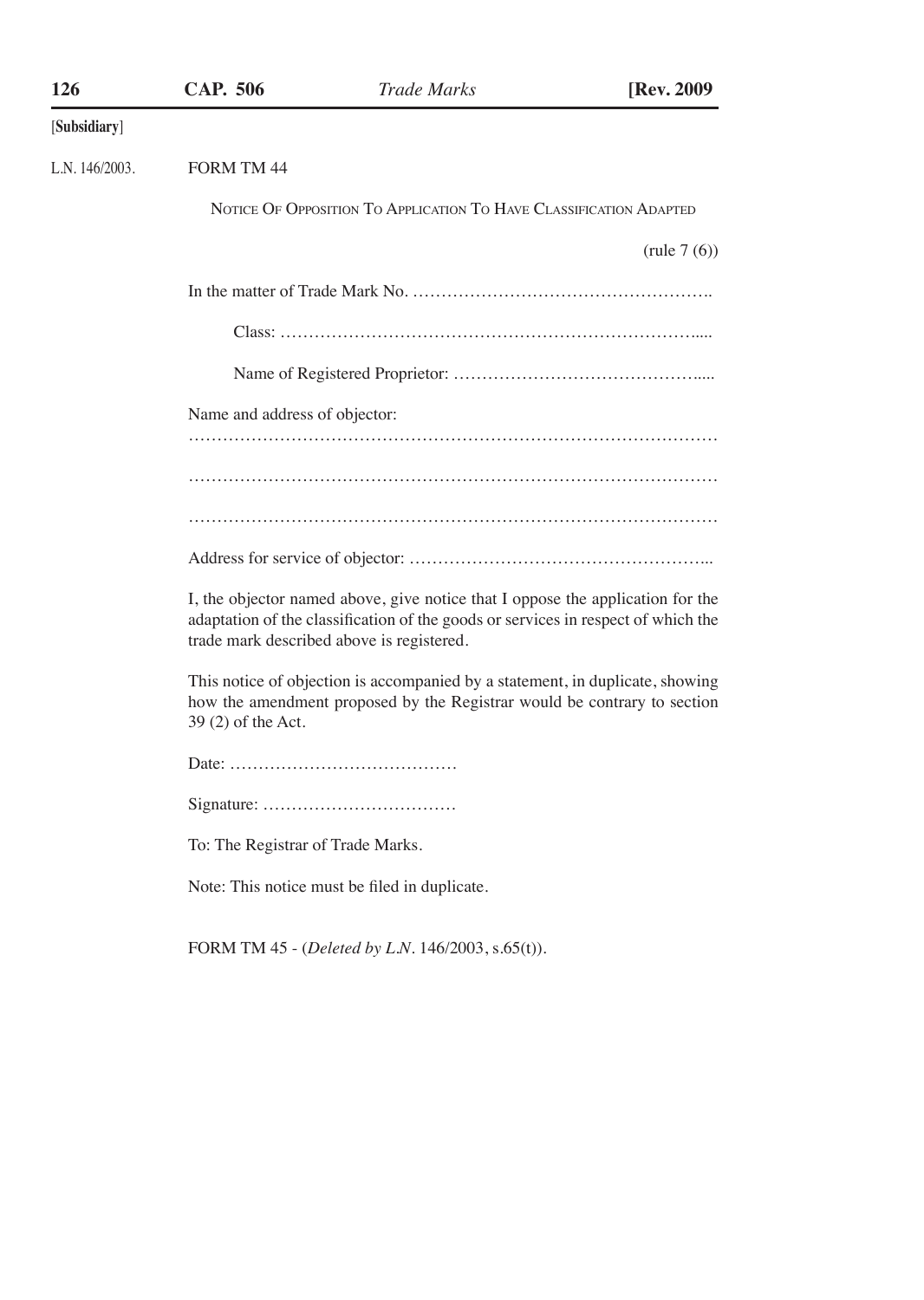| <b>Trade Marks</b>                | <b>CAP. 506</b>      | 127                                                                                                                                                                                                                   |
|-----------------------------------|----------------------|-----------------------------------------------------------------------------------------------------------------------------------------------------------------------------------------------------------------------|
|                                   | <b>FEE</b><br>Sh. 20 | [Subsidiary]                                                                                                                                                                                                          |
| <b>OF TRADE MARKS</b>             |                      |                                                                                                                                                                                                                       |
|                                   | (Rule 119)           |                                                                                                                                                                                                                       |
|                                   |                      |                                                                                                                                                                                                                       |
|                                   |                      |                                                                                                                                                                                                                       |
|                                   |                      |                                                                                                                                                                                                                       |
|                                   |                      |                                                                                                                                                                                                                       |
|                                   |                      | $(a)$ To be signed by                                                                                                                                                                                                 |
| To: The Registrar of Trade Marks, |                      | the person interested<br>or his agent.                                                                                                                                                                                |
|                                   |                      | NOTICE OF ORDER OF COURT FOR ALTERATION OR RECTIFICATION OF REGISTER<br>Notice is hereby given to the Registrar that, by an Order of the Court made<br>An office copy of the Order of the Court is enclosed herewith. |

FORM TM 47 FEE

 1st Sch., item 7

Request To The Registrar For Entry On The Register And Advertisement OF A NOTE OF A CERTIFICATE OF VALIDITY BY THE COURT UNDER SECTION 47

(Rule 88)

IN THE MATTER OF Trade Mark[s] No. [s] ………………………… registered in Class ………………….... in the name of …………………........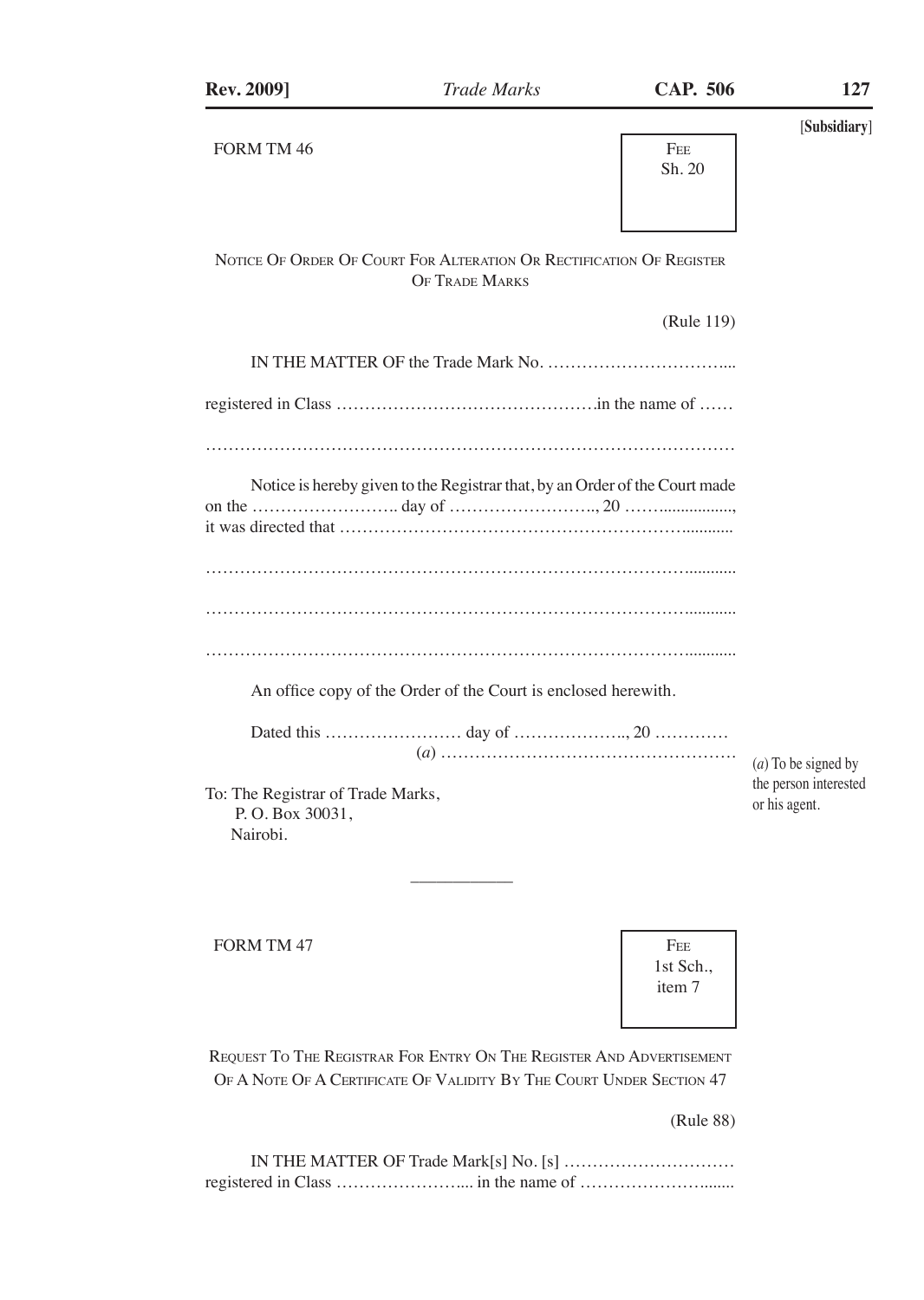| 128                                             | <b>CAP. 506</b>                                                  | <b>Trade Marks</b>                                                                                                                                                                                                                     | [Rev. 2009] |
|-------------------------------------------------|------------------------------------------------------------------|----------------------------------------------------------------------------------------------------------------------------------------------------------------------------------------------------------------------------------------|-------------|
| [Subsidiary]                                    |                                                                  |                                                                                                                                                                                                                                        |             |
|                                                 |                                                                  |                                                                                                                                                                                                                                        |             |
| $(a)$ Here state the<br>name and address of     |                                                                  |                                                                                                                                                                                                                                        |             |
| the registered<br>proprietor.                   |                                                                  |                                                                                                                                                                                                                                        |             |
|                                                 |                                                                  |                                                                                                                                                                                                                                        |             |
|                                                 |                                                                  |                                                                                                                                                                                                                                        |             |
| $(b)$ Here state the<br>nature of the           |                                                                  | hereby request the Registrar to add to the above-numbered entry [entries] of a<br>Trade Mark in the Register, and to advertise in the Gazette a note that in $(b)$                                                                     |             |
| roceedings with the<br>names of the parties     |                                                                  |                                                                                                                                                                                                                                        |             |
| to them, in which the<br>certificate was given. |                                                                  |                                                                                                                                                                                                                                        |             |
|                                                 |                                                                  | the Court certified that the validity of the said registration [s] came into question<br>and was decided in favour of the proprietor of the Trade Mark in the terms of<br>the accompanying office copy of the certificate of validity. |             |
|                                                 |                                                                  |                                                                                                                                                                                                                                        |             |
| $(s)$ Signature                                 |                                                                  |                                                                                                                                                                                                                                        |             |
|                                                 | To: The Registrar of Trade Marks,<br>P.O. Box 30031,<br>Nairobi. |                                                                                                                                                                                                                                        |             |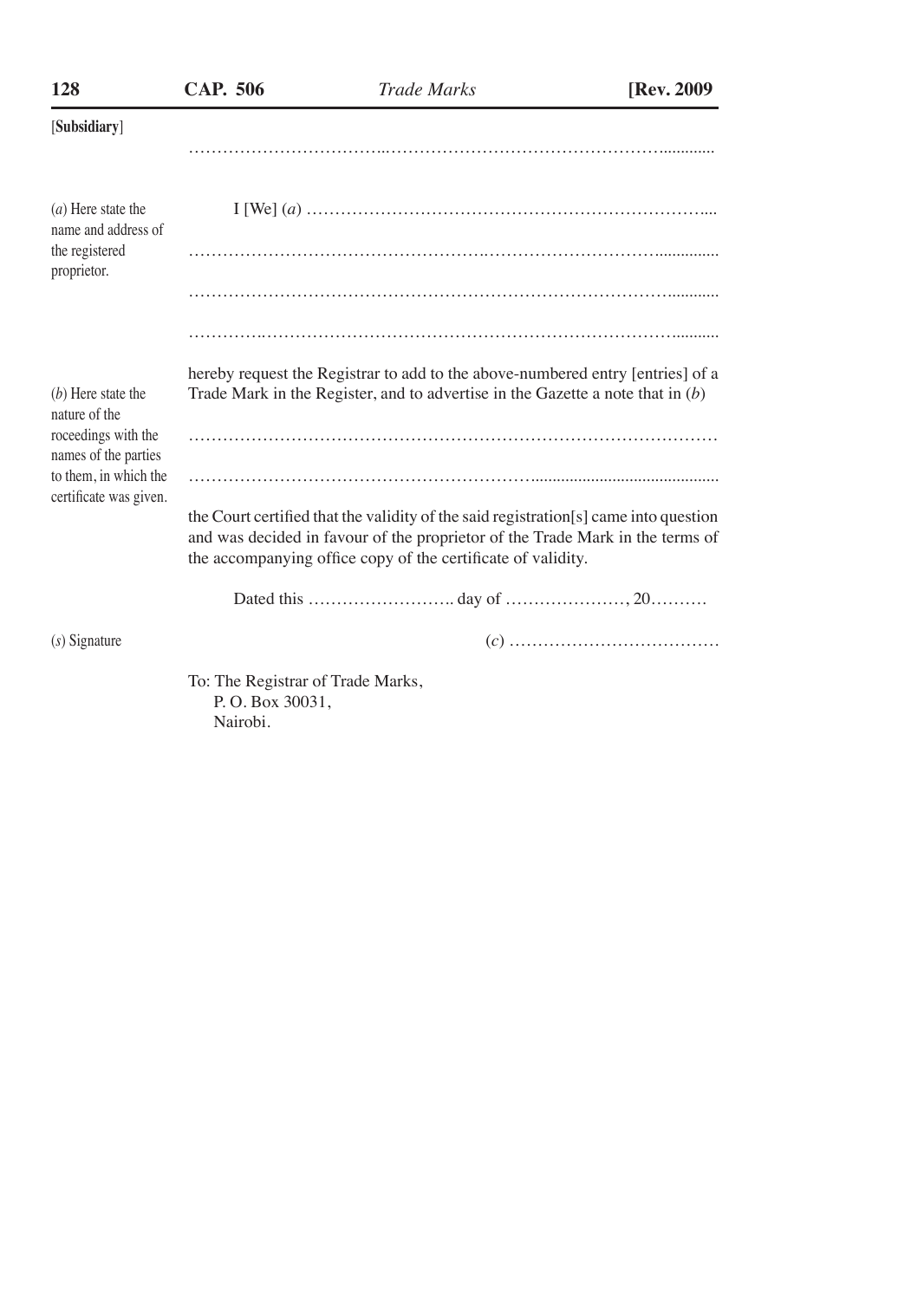(*a*) Here insert full name, trade or business address and description of the registered proprietor(s). (*b*) Additional numbers may be given in a signed schedule on the back of the form.

words that are not applicable. (*j*) Signature.

FORM TM 48 FEE

 1st Sch., items 6, 6*a*

Application For Registration Of Registered User

(*To be accompanied by a Statement of Case giving particulars and stating as required by section 31 (4), verified by a Statutory Declaration made by the Proprietor, or by some person authorized to act on his behalf and approved by the Registrar*)

|                                                                                | $(c)$ Here insert the<br>specification in the |
|--------------------------------------------------------------------------------|-----------------------------------------------|
|                                                                                | Register.                                     |
|                                                                                | $(d)$ Here insert the                         |
|                                                                                | full name, description                        |
|                                                                                | and nationality of                            |
| who is [are] the registered proprietor[s] of Trade Mark[s] No.[s]              | the individual, firm                          |
|                                                                                | or body corporate                             |
|                                                                                | proposed as                                   |
|                                                                                | registered user. The                          |
|                                                                                | names of all partners                         |
|                                                                                | must be given in                              |
|                                                                                | full. In the case of a                        |
|                                                                                | body corporate brief                          |
|                                                                                | particulars of the                            |
|                                                                                | kind and country of                           |
| who hereby joins in the application, may be registered as a registered user of | incorporation should                          |
| the above-numbered registered Trade Mark $[s]$ in respect of $(g)$             | be stated.                                    |
|                                                                                | $(e)$ Here insert the                         |
|                                                                                | full trade or business                        |
|                                                                                | address of the                                |
|                                                                                | proposed registered                           |
|                                                                                | user.                                         |
|                                                                                | $(f)$ Here insert trading                     |
|                                                                                | style, if any.                                |
|                                                                                | $(g)$ Here insert                             |
|                                                                                | designation of goods                          |
| The proposed permitted use is without limit of period.                         | (which must be                                |
|                                                                                | comprised within the                          |
|                                                                                | specification).                               |
|                                                                                | $(h)$ Write "none"                            |
| To: The Registrar of Trade Marks,                                              | if there are no                               |
| P.O. Box 30031,                                                                | conditions or                                 |
| Nairobi.                                                                       | restrictions.                                 |
|                                                                                | $(i)$ Strike out the                          |

*Note*.- A request for the entry of an address for service of the registered user may be made free in form TM 32 if it accompanies this form.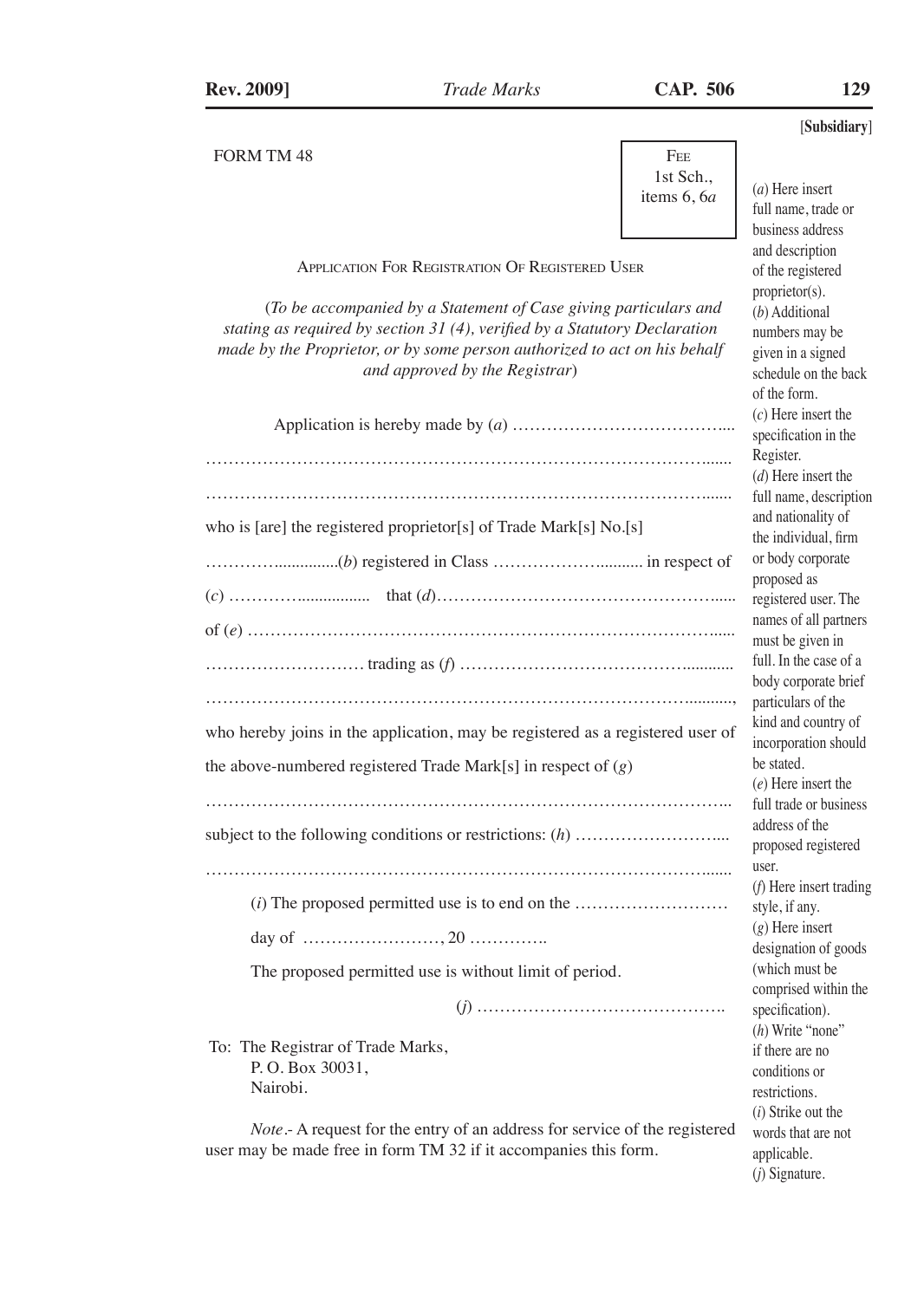FORM TM 49 FEE

 1st Sch., items 6*b*, 6*c*

Application By The Registered Proprietor Of A Trade Mark For Variation Of The Registration Of A Registered User Thereof With Regard To The Goods Or The Conditions Or Restrictions

(Section 31(8) (*a*) and Rule 97)

(*To be accompanied by a Statement of the Grounds for the application and the written consent (if given) of the Registered User*)

| $(a)$ Here insert the     |                                                                     |
|---------------------------|---------------------------------------------------------------------|
| full name, description    |                                                                     |
| and trade or business     |                                                                     |
| address of the            |                                                                     |
| registered proprietor.    |                                                                     |
| (b) Additional            |                                                                     |
| numbers may be            |                                                                     |
| given in a signed         |                                                                     |
| schedule on the back      |                                                                     |
| of the form.              |                                                                     |
| $(c)$ Here insert the     |                                                                     |
| specifications in the     |                                                                     |
| Register.                 |                                                                     |
| $(d)$ Here insert the     |                                                                     |
| full name, description    |                                                                     |
| and trade or business     |                                                                     |
| address of the            |                                                                     |
| registered user.          | as a registered user of the above-numbered Trade Mark[s] in respect |
| $(e)$ Here insert the     |                                                                     |
| goods in respect of       |                                                                     |
| which the user is         |                                                                     |
| registered.               |                                                                     |
| $(f)$ Here state in terms |                                                                     |
| the manner in which       |                                                                     |
| it is requested that      |                                                                     |
| the entry should be       |                                                                     |
| varied.                   |                                                                     |
| $(g)$ Signature.          |                                                                     |
|                           |                                                                     |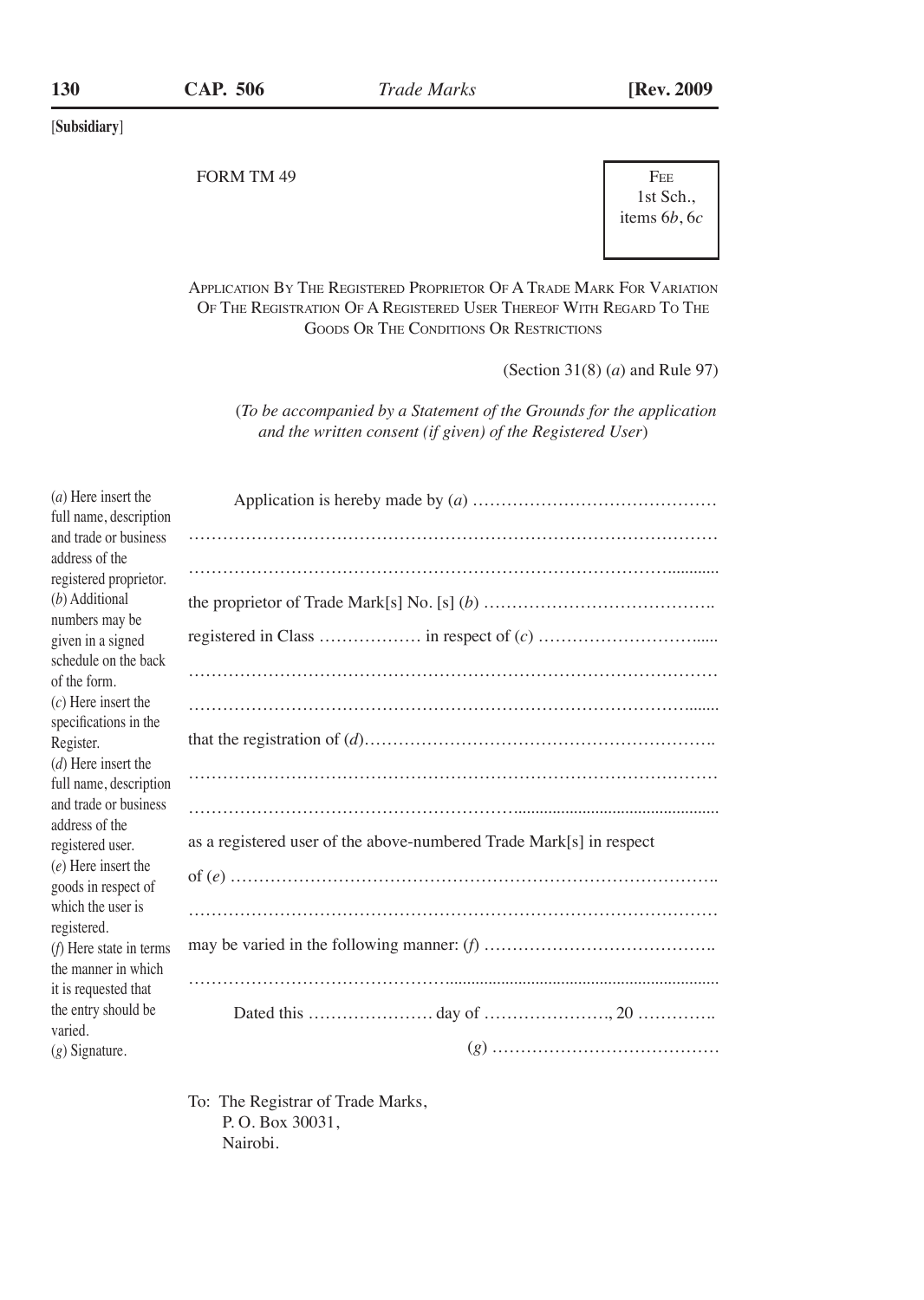FORM TM 50 FEE



Application By The Registered Proprietor Of A Trade Mark Or By Any Of The Registered Users Of The Trade Mark For The Cancellation Of Entry Of A Registered User Thereof

(Section 31(8) (*b*) and Rule 98)

| (To be accompanied by a Statement of the Grounds for the<br><i>application</i> )     | $(a)$ Here insert the<br>full name, description<br>and trade or business<br>address of the<br>applicant(s). |
|--------------------------------------------------------------------------------------|-------------------------------------------------------------------------------------------------------------|
|                                                                                      |                                                                                                             |
|                                                                                      | (b) Strike out the<br>words that are not                                                                    |
| being (b) the Registered Proprietor [a Registered User] of Trade Mark[s] No.         | applicable.<br>$(c)$ Additional<br>numbers may be                                                           |
|                                                                                      | given in a signed                                                                                           |
|                                                                                      | schedule on the back<br>of the form.                                                                        |
|                                                                                      | $(d)$ Here insert the<br>specification in the                                                               |
|                                                                                      | Register.                                                                                                   |
| for the cancellation of the entry under the above-mentioned registration[s] of $(e)$ | $(e)$ Here insert the<br>full name, description                                                             |
|                                                                                      | and trade or business<br>address of the<br>registered                                                       |
|                                                                                      | user whose entry<br>is sought to be                                                                         |
|                                                                                      | cancelled.<br>(f) Here insert goods                                                                         |
|                                                                                      | in respect of which                                                                                         |
|                                                                                      | that registered user is<br>entered.                                                                         |
|                                                                                      | $(g)$ Signature.                                                                                            |
|                                                                                      |                                                                                                             |
|                                                                                      |                                                                                                             |
| To: The Registrar of Trade Marks                                                     |                                                                                                             |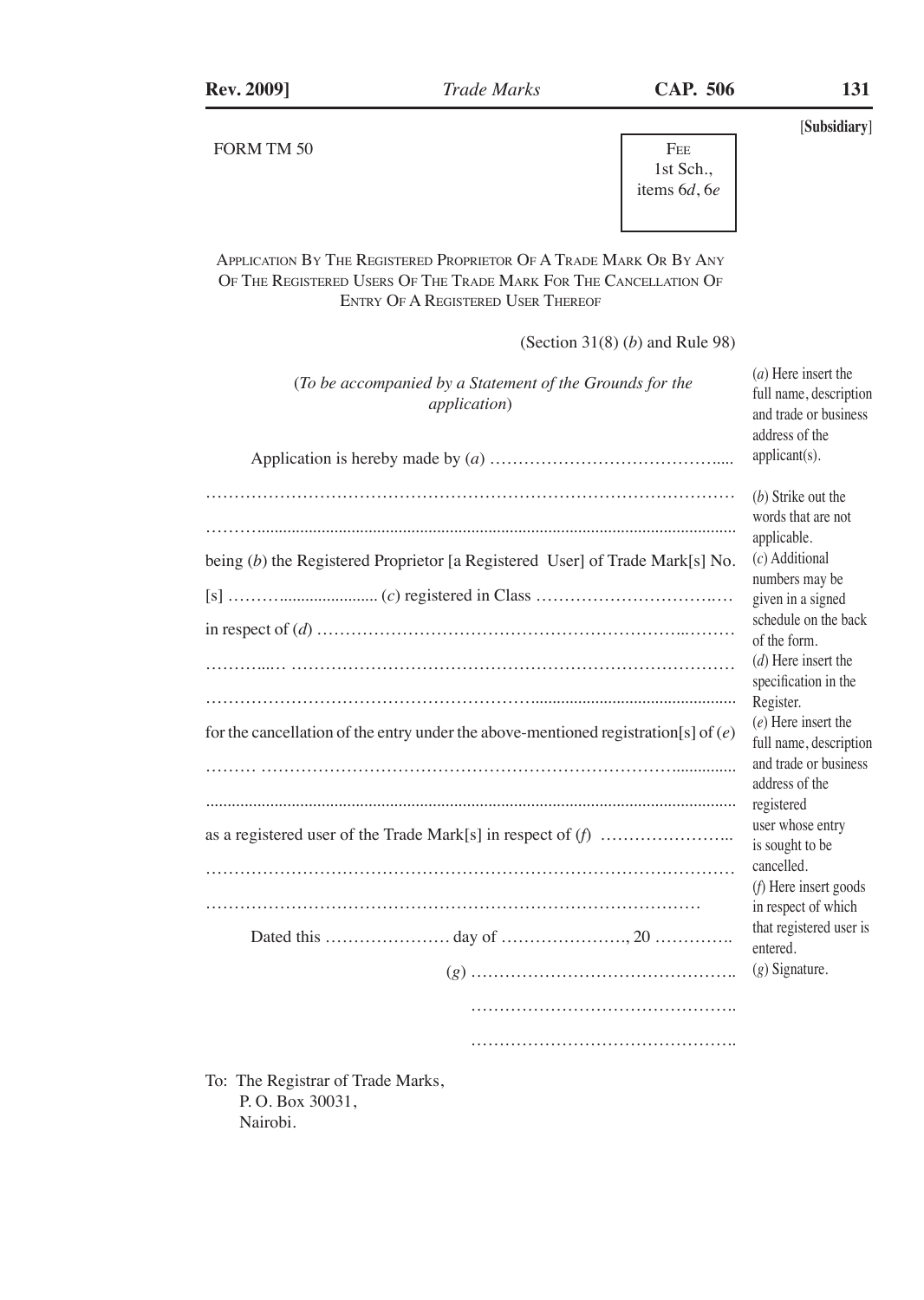1st Sch., items 6*f*, 6*g*

# Application For Cancellation Of Entry Of A Registered User Of A Trade **MARK**

(Section 31 (8) (*c*) and Rule 99)

| (a) Additional        |                                                                                       |
|-----------------------|---------------------------------------------------------------------------------------|
| numbers may be        | (To be accompanied by a Statement of the Grounds for the                              |
| given on a signed     | <i>application</i> )                                                                  |
| schedule on the back  |                                                                                       |
| of this form.         |                                                                                       |
| $(b)$ Here insert     |                                                                                       |
| the name, trade or    |                                                                                       |
| business address and  |                                                                                       |
| description of the    |                                                                                       |
| registered proprietor |                                                                                       |
| as entered in the     |                                                                                       |
| Register.             | whose address for service in Kenya in these proceedings is                            |
| $(c)$ Here insert the |                                                                                       |
| name and address      |                                                                                       |
| of the applicant for  |                                                                                       |
| cancellation.         | for the cancellation of the entry under the above-mentioned registration [s] of $(d)$ |
| $(d)$ Here insert     |                                                                                       |
| the name, trade or    |                                                                                       |
| business address      |                                                                                       |
|                       |                                                                                       |
| and description of    |                                                                                       |
| the registered user   |                                                                                       |
| as entered in the     |                                                                                       |
| Register.             |                                                                                       |
| $(e)$ Here insert the |                                                                                       |
| goods in respect of   | The grounds of this application, particulars of which are given in detail             |
| which the registered  |                                                                                       |
| user is entered.      |                                                                                       |
| $(f)$ Here insert one |                                                                                       |
| or more of the        |                                                                                       |
| sub-paragraph $(c)$   |                                                                                       |
| of section 31 (8)     |                                                                                       |
| numbered (i), (ii),   |                                                                                       |
| $(iii)$ .             |                                                                                       |
|                       |                                                                                       |

(*g*) Signature.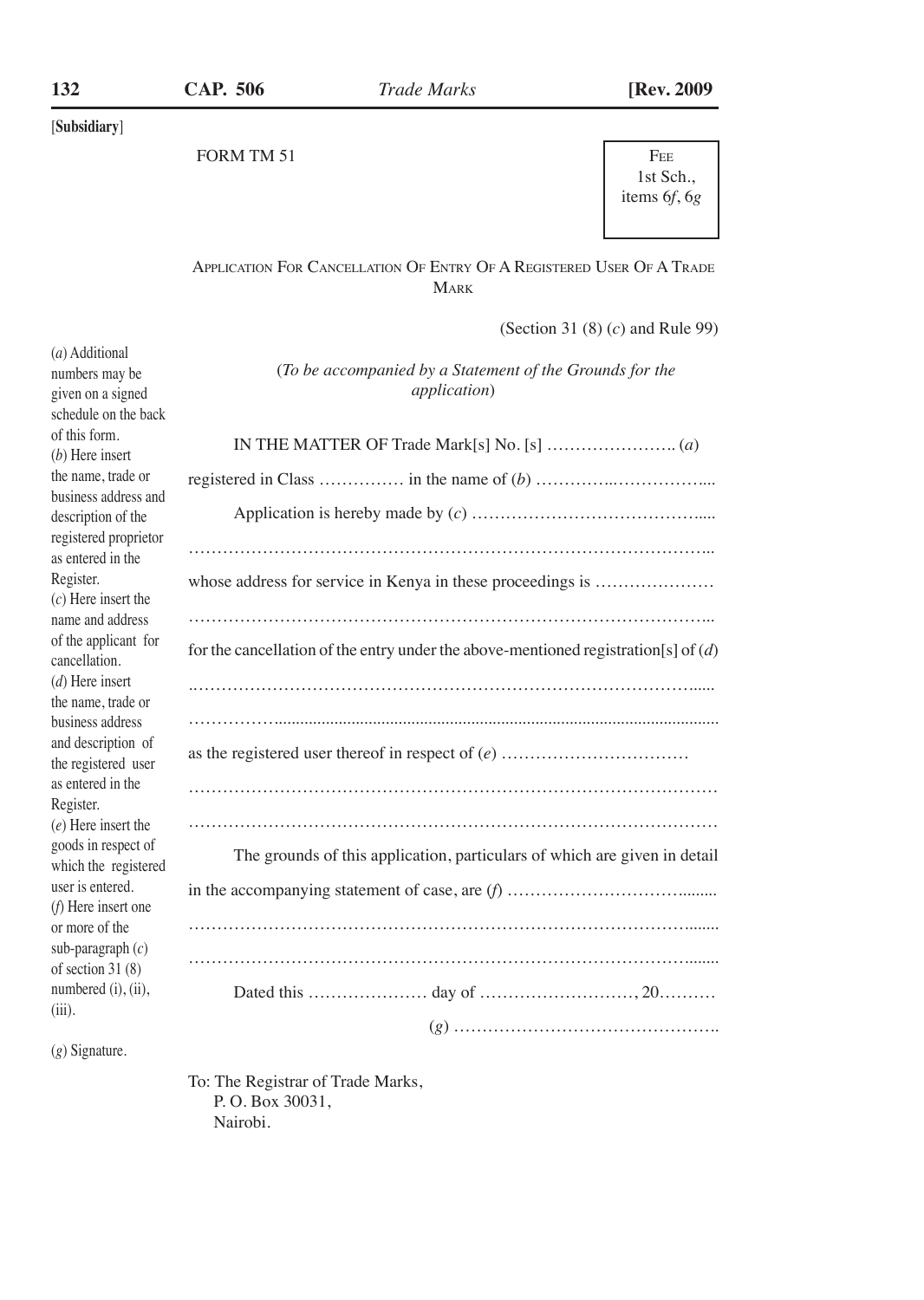| <b>Rev. 2009]</b>                                                | <b>Trade Marks</b>                                                                                                                                                                                                                                                         | <b>CAP. 506</b>                                                      | 133                                                                                       |
|------------------------------------------------------------------|----------------------------------------------------------------------------------------------------------------------------------------------------------------------------------------------------------------------------------------------------------------------------|----------------------------------------------------------------------|-------------------------------------------------------------------------------------------|
| FORM TM 52                                                       |                                                                                                                                                                                                                                                                            | FEE<br>Sh. 10                                                        | [Subsidiary]                                                                              |
|                                                                  | NOTICE TO THE REGISTRAR UNDER SECTION 31(9) AND RULE 100 OF<br>INTENTION TO INTERVENE IN PROCEEDINGS FOR THE VARIATION OR<br>CANCELLATION OF AN ENTRY OF A REGISTERED USER OF A TRADE<br><b>MARK</b><br>(To be accompanied by a Statement of the Grounds for Intervention) |                                                                      | $(a)$ Insert here                                                                         |
|                                                                  |                                                                                                                                                                                                                                                                            |                                                                      | the name of the<br>registered proprietor.                                                 |
|                                                                  | and                                                                                                                                                                                                                                                                        |                                                                      | $(b)$ Insert here the<br>name and trade or<br>business address of<br>the registered user. |
| thereunder as a Registered User of the Mark.                     |                                                                                                                                                                                                                                                                            |                                                                      |                                                                                           |
|                                                                  |                                                                                                                                                                                                                                                                            | In reply to the Registrar's Notification, dated the                  |                                                                                           |
| intervene in the proceedings in the above matter.                |                                                                                                                                                                                                                                                                            | day of 20, notice is hereby given of my intention to                 |                                                                                           |
| is:                                                              |                                                                                                                                                                                                                                                                            | My address for service in Kenya for the purpose of these proceedings |                                                                                           |
|                                                                  |                                                                                                                                                                                                                                                                            |                                                                      |                                                                                           |
|                                                                  |                                                                                                                                                                                                                                                                            |                                                                      | $(c)$ Signature.                                                                          |
|                                                                  |                                                                                                                                                                                                                                                                            |                                                                      |                                                                                           |
| To: The Registrar of Trade Marks,<br>P.O. Box 30031,<br>Nairobi. |                                                                                                                                                                                                                                                                            |                                                                      |                                                                                           |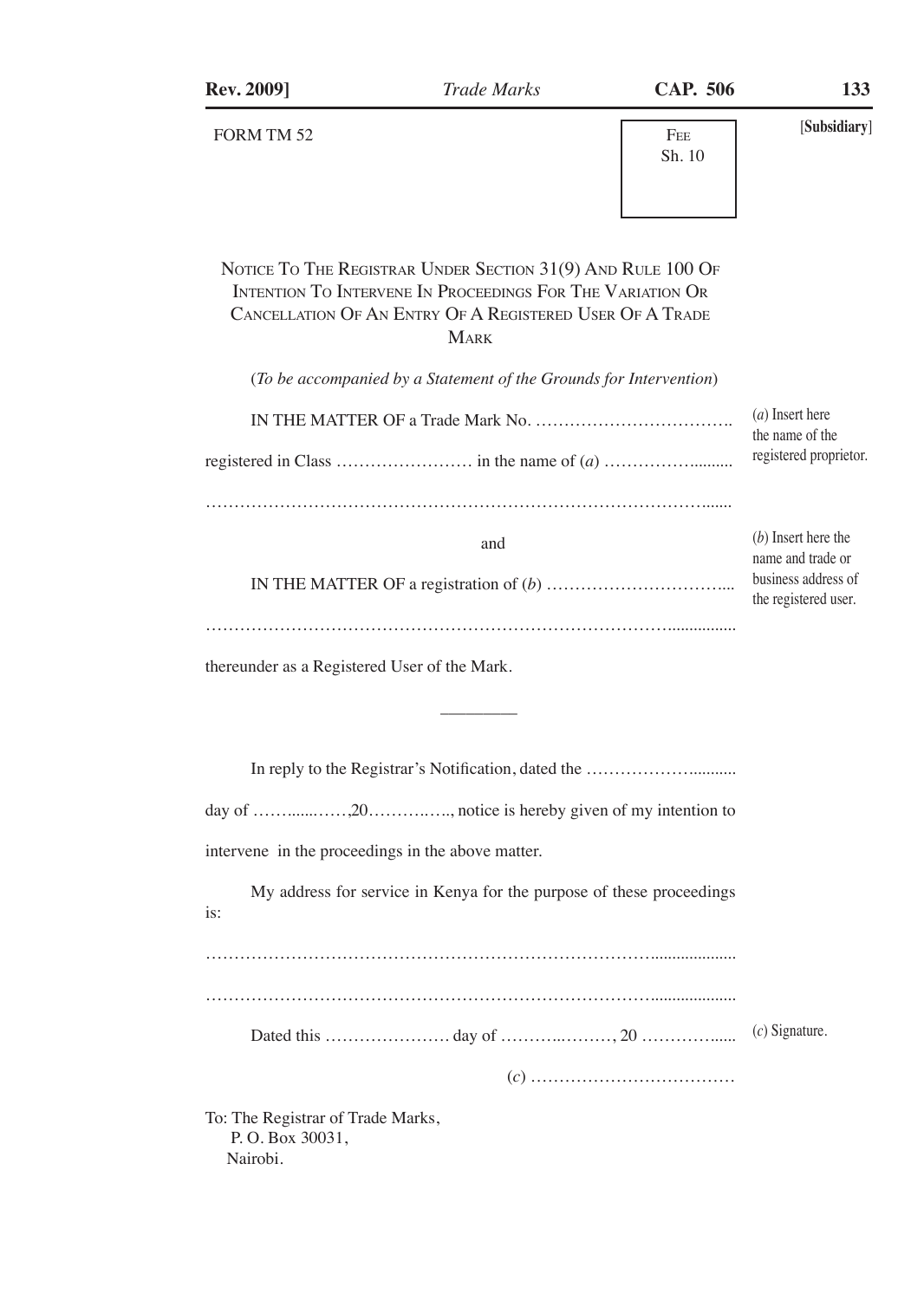| 134          | CAP. 506 | Trade Marks | [Rev. 2009] |
|--------------|----------|-------------|-------------|
| [Subsidiary] |          |             |             |

FORM TM 53 L.N. 146/2003.

Application For Extension Of Time

(rule 102 (4))

This is an application for an extension of time.

Name and address for service of applicant:

Description of the matter with respect to which the time relates:

Extension sought:

Grounds on which the application is based:

Names and addresses of other parties:

Date: ………………………..

| Extension granted: |  |  |  |
|--------------------|--|--|--|
|                    |  |  |  |
|                    |  |  |  |
|                    |  |  |  |
|                    |  |  |  |
|                    |  |  |  |
|                    |  |  |  |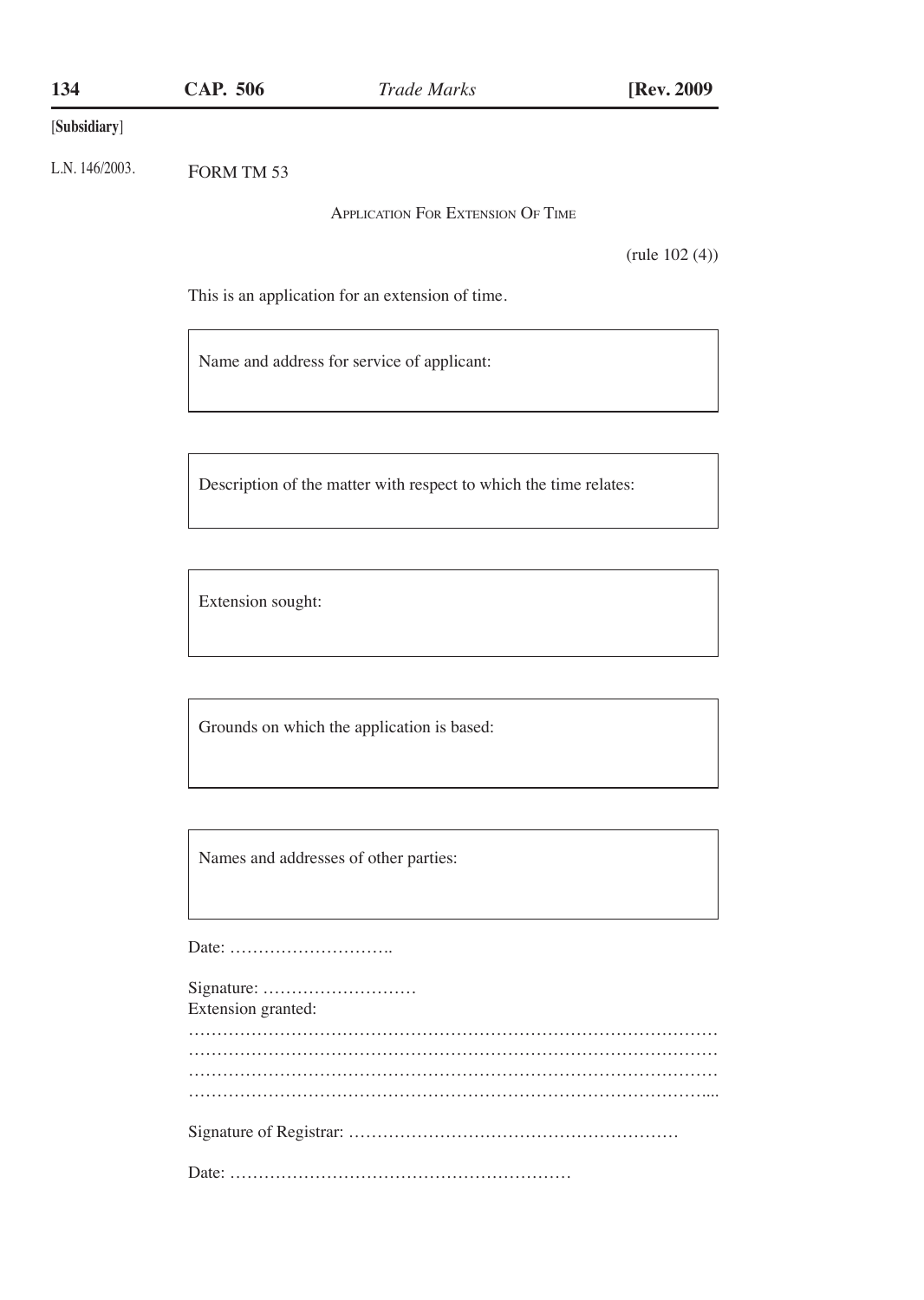L.N. 146/2003.

# FORM TM 54

Order Form For Copy Of Document

(rule 115)

Name and address of person seeking copy:

I wish to obtain a copy of a document of the following type (tick the relevant box):

> a judgment or order of the Registrar or other document used in a proceeding before the Registrar.

another document

Description of document:

………………………………………………………………………………… …………………………………………………………………………............

I wish to have the copy of the document certified (tick the relevant box):

| yes |
|-----|
| no  |

|--|--|--|--|--|

Signature: ……………………………

To: The Registrar of Trade Marks.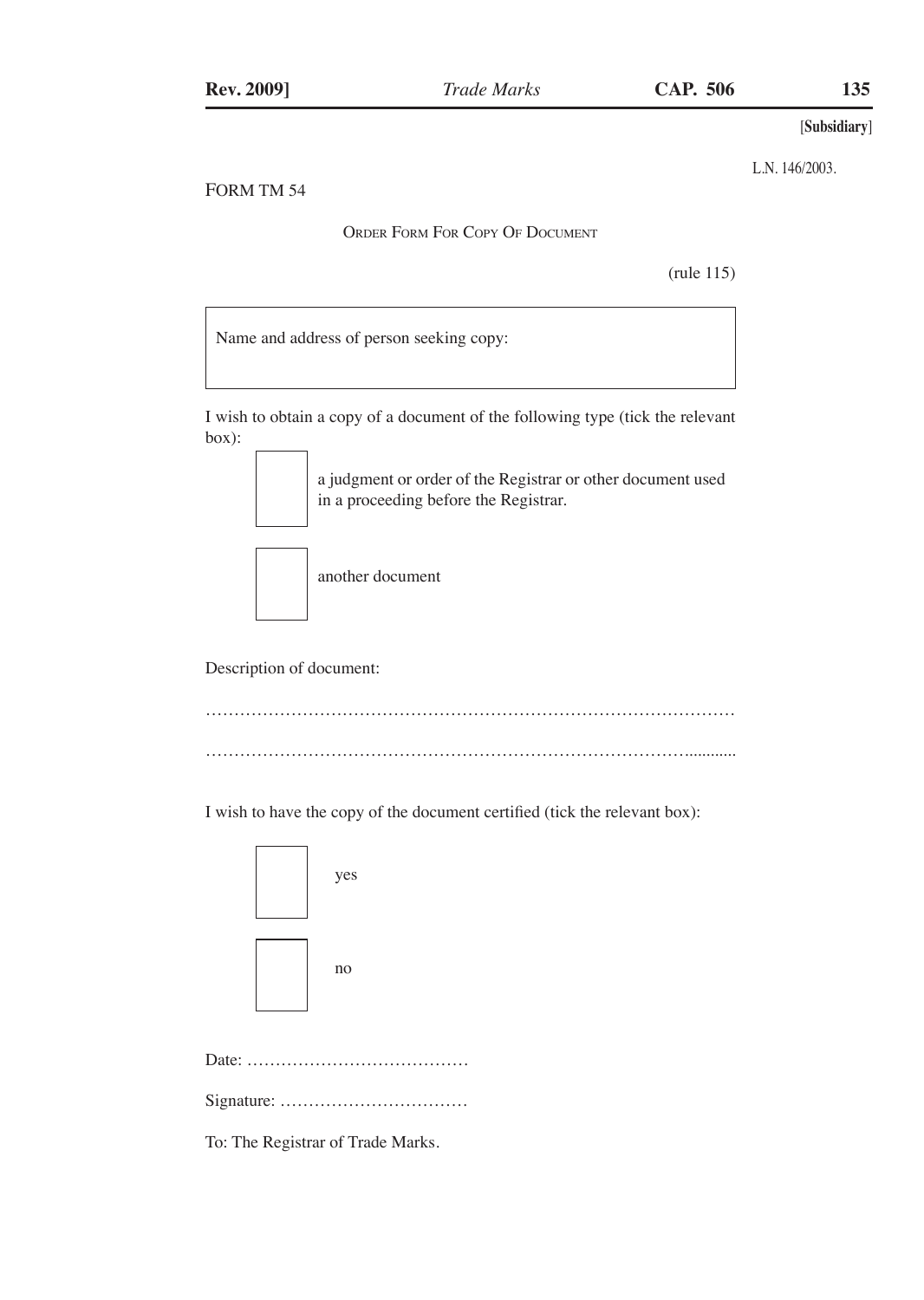| 136               | <b>CAP. 506</b>                       | <b>Trade Marks</b>                                                                                                                                                | [Rev. 2009]      |
|-------------------|---------------------------------------|-------------------------------------------------------------------------------------------------------------------------------------------------------------------|------------------|
| [Subsidiary]      |                                       |                                                                                                                                                                   |                  |
| L.N. $146/2003$ . | FORM TM 55                            |                                                                                                                                                                   |                  |
|                   |                                       | APPLICATION TO ADD GOODS OR SERVICES TO A TRADE MARK OR APPLICATION                                                                                               |                  |
|                   |                                       |                                                                                                                                                                   | (rule $29A(3)$ ) |
|                   |                                       |                                                                                                                                                                   |                  |
|                   |                                       |                                                                                                                                                                   |                  |
|                   |                                       |                                                                                                                                                                   |                  |
|                   |                                       |                                                                                                                                                                   |                  |
|                   | trade mark is or would be registered. | I, the proprietor or applicant of the trade mark or application described above,<br>apply to add the following goods or services to those in respect of which the |                  |
|                   | Description of goods or services:     |                                                                                                                                                                   |                  |
|                   |                                       |                                                                                                                                                                   |                  |
|                   |                                       |                                                                                                                                                                   |                  |
|                   |                                       |                                                                                                                                                                   |                  |
|                   |                                       |                                                                                                                                                                   |                  |
|                   | Date:                                 |                                                                                                                                                                   |                  |
|                   |                                       |                                                                                                                                                                   |                  |
|                   | To: The Registrar of Trade Marks.     |                                                                                                                                                                   |                  |
|                   |                                       |                                                                                                                                                                   |                  |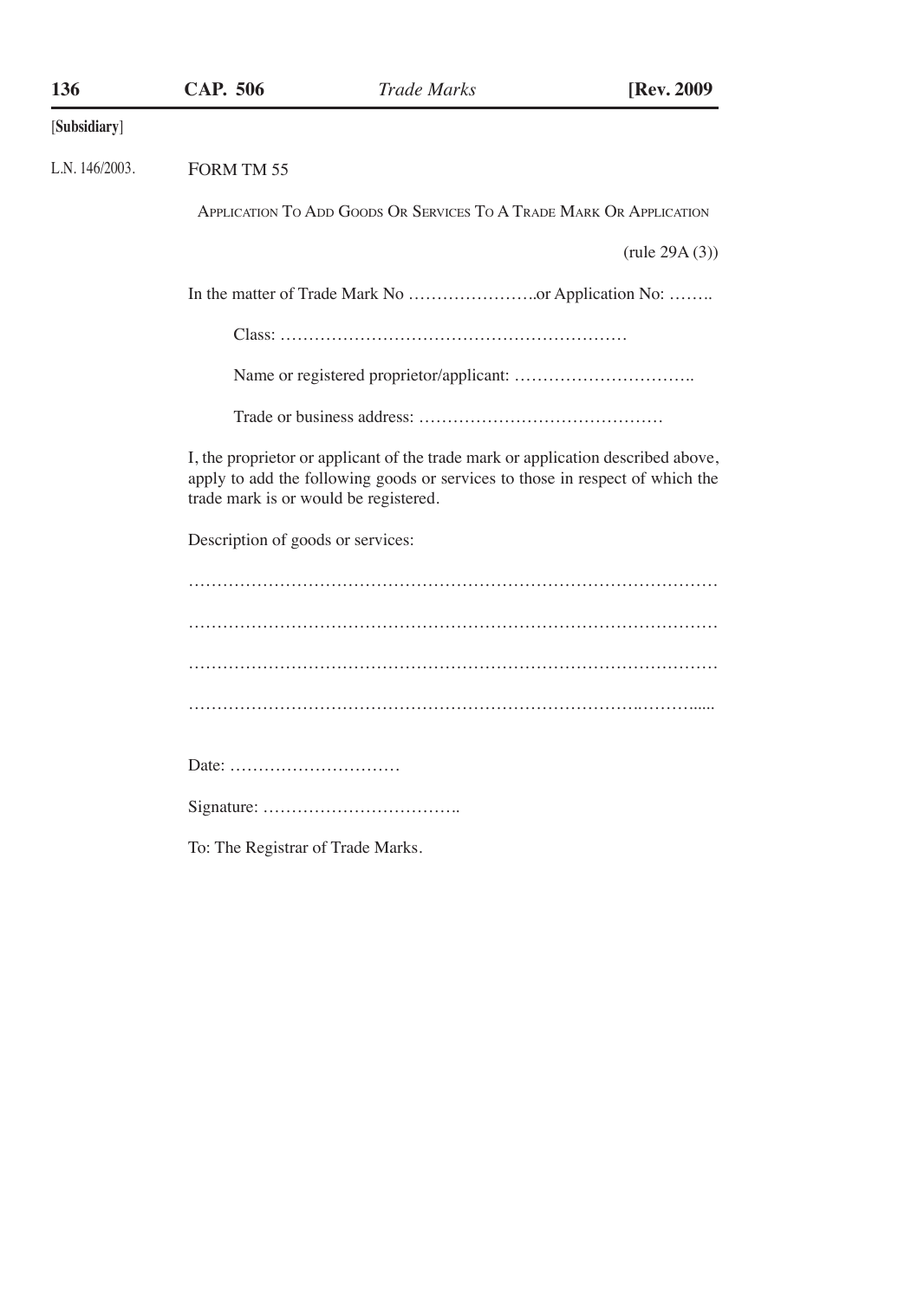| Application of section 65 to Foreign States under subsection $(4)$ of that L.N.37/1967, |                |
|-----------------------------------------------------------------------------------------|----------------|
| section                                                                                 | L.N. 134/1975. |

| Algeria                       | Madagascar                  |
|-------------------------------|-----------------------------|
| Argentina                     | Malawi                      |
| Australia                     | Malta                       |
| Austria                       | Mauritania                  |
| Belgium                       | Mexico                      |
| Brazil                        | Monaco                      |
|                               | Morocco                     |
| Bulgaria                      |                             |
| Cameroon                      | Netherlands<br>New Zealand  |
| Canada                        |                             |
| Central African Republic      | Niger                       |
| Chad                          | Nigeria                     |
| Congo (Brazzaville)           | Norway                      |
| Cuba                          | Philippines                 |
| Cyprus                        | Poland                      |
| Czechoslovakia                | Portugal                    |
| Dahomey                       | Rumania                     |
| Denmark                       | San Marino                  |
| Dominican Republic            | Senegal                     |
| Egypt                         | South Africa                |
| Finland                       | Spain                       |
| France                        | Sri Lanka                   |
| Gabon                         | Sweden                      |
| Germany (Democratic           | Switzerland                 |
| Republic of)                  | Syria                       |
| Germany (Federal Republic of) | Tanzania                    |
| Greece                        | Togo                        |
| Haiti                         | Trinidad and Tobago         |
| Holy See                      | Tunisia                     |
| Hungary                       | Turkey                      |
| Iceland                       | Uganda                      |
| Indonesia                     | Union of Soviet Socialist   |
| Iran                          | Republics                   |
| Ireland                       | United Kingdom of Great     |
| Israel                        | <b>Britain and Northern</b> |
| Italy                         | Ireland                     |
| <b>Ivory Coast</b>            | United States of America    |
| Japan                         | Upper Volta                 |
| Jordan                        | Uruguay                     |
| Laos                          | Vietnam                     |
| Lebanon                       | Yugoslavia                  |
| Liechtenstein                 | Zaire                       |
| Luxembourg                    | Zambia                      |
|                               |                             |

 $\mathcal{L}_\text{max}$  and  $\mathcal{L}_\text{max}$  and  $\mathcal{L}_\text{max}$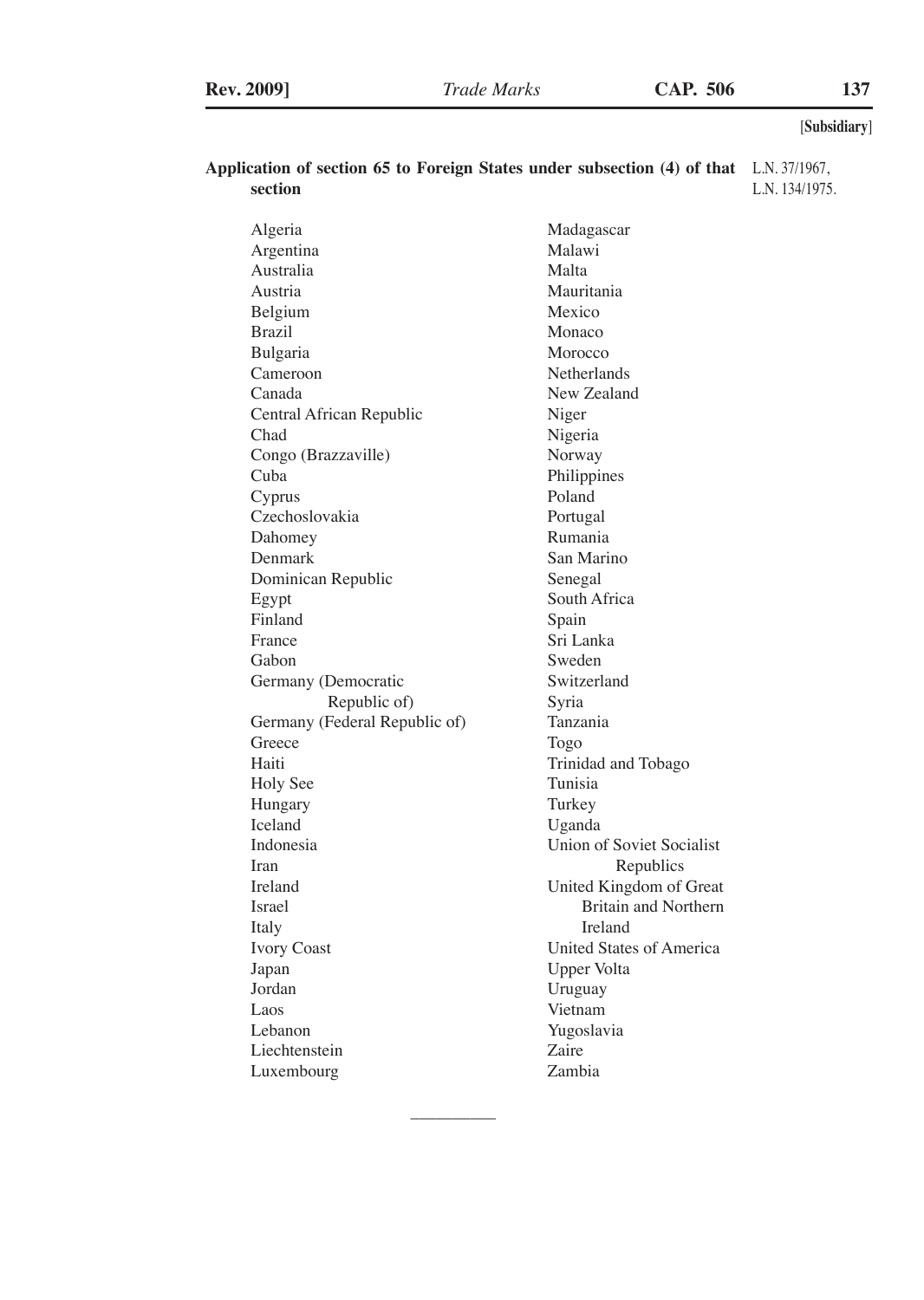# **CAP. 506 138** *Trade Marks* **[Rev. 2009**

#### [**Subsidiary**]

L.N. 145/2003.

## THE TRADE MARKS (INTERNATIONAL REGISTRATION) RULES, 2003

## ARRANGEMENT OF RULES

PART I – PRELIMINARY

1-Citation. 2-Definitions. 3-Forms. 4-Fees. 5-Institute to be office for Kenya.

Part II - Application In Kenya For International Registration

6-Application. 7-Examination and forwading by Institute.

### Part III - International Applications Designating Kenya

8-Application of Part. 9-Initial examination. 10-Applicant's rights on refusal after initial examination. 11-Opposition. 12-Refusal to be in accordance with treaty, etc. 13-Partial refusal. 14-Supplementary Register.

15-Extracts from Register.

16-Effects of international registration.

Part IV-transformation Of International Registration To A Kenyan **REGISTRATION** 

17-Application of Part.

18-Application to transform to Kenyan registration.

19-Automatic registration.

20-Continuation of unfinished proceedings.

#### PART V- PENDING APPLICATIONS

21-Pending applications.

**SCHEDULES** First Schedule-Forms. Second Schedule-Fees.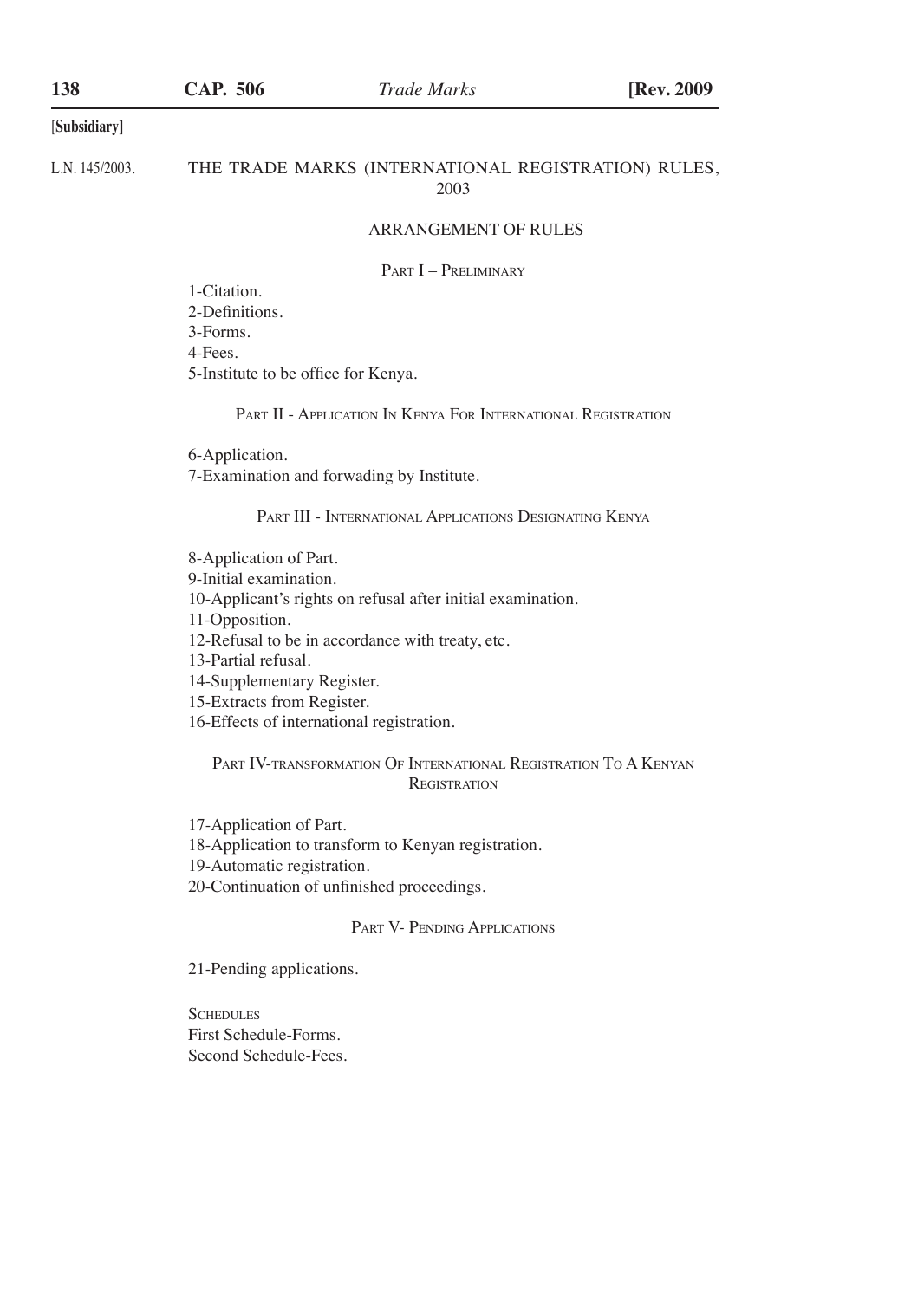|                                                                                                                                                                                                                                                                                                 | [Subsidiary]                                   |
|-------------------------------------------------------------------------------------------------------------------------------------------------------------------------------------------------------------------------------------------------------------------------------------------------|------------------------------------------------|
| THE TRADE MARKS (INTERNATIONAL REGISTRATION)<br><b>RULES, 2003</b>                                                                                                                                                                                                                              | L.N. 145/2003.                                 |
| PART I - PRELIMINARY                                                                                                                                                                                                                                                                            |                                                |
| 1. These Rules may be cited as the Trade Marks (International Citation.<br>Registration) Rules, 2003.                                                                                                                                                                                           |                                                |
| 2. In these Rules, unless the context otherwise requires -                                                                                                                                                                                                                                      | Definitions.                                   |
| "applicable treaty" means whichever between the Madrid Agreement or<br>the Madrid Protocol which applies to the registration;                                                                                                                                                                   |                                                |
| "international registration" means registration with the International<br>Bureau under the Madrid Agreement or the Madrid Protocol;                                                                                                                                                             |                                                |
| "Trade Marks Rules" means the rules of that name made under the<br>Act;                                                                                                                                                                                                                         |                                                |
| 3. The forms set out in the First Schedule shall be the prescribed forms<br>for the purposes of these Rules.                                                                                                                                                                                    | Forms.                                         |
| 4. The prescribed fees for purposes of these Rules shall be as set out in Fees.<br>the Second Schedule.                                                                                                                                                                                         |                                                |
| 5. The Institute shall be the office for Kenya for the purpose of the<br>Madrid Agreement and the Madrid Protocol and, in carrying out that function,<br>the Institute shall comply with the Madrid Agreement and the Madrid Protocol<br>and the regulations made under those treaties.         | Institute to be office<br>for Kenya.           |
| PART II - APPLICATION IN KENYA FOR INTERNATIONAL REGISTRATION                                                                                                                                                                                                                                   |                                                |
| 6. (1) A person who is a proprietor of a registered trade mark, or who<br>has applied for the registration of a trade mark, may file an application for<br>international registration of the trade mark with the Institute if, under the<br>applicable treaty, the person is entitled to do so. | Application.                                   |
| $(2)$ An application under paragraph $(1)$ shall be made in accordance with<br>the applicable treaty and shall be accompanied by the prescribed fee payable to<br>the Institute and the applicable fees under the applicable treaty.                                                            |                                                |
| 7. (1) The Institute shall examine the application for international<br>registration and, if it complies with the requirements under the applicable<br>treaty, forward the application together with the applicable fees, if any, to the<br>International Bureau.                               | Examination and<br>forwarding by<br>Institute. |
| (2) The expenses incurred by the Institute in forwarding the application<br>to the International Bureau shall be met by the applicant.                                                                                                                                                          |                                                |

**Rev. 2009** *Trade Marks* **<b>CAP. 506** 139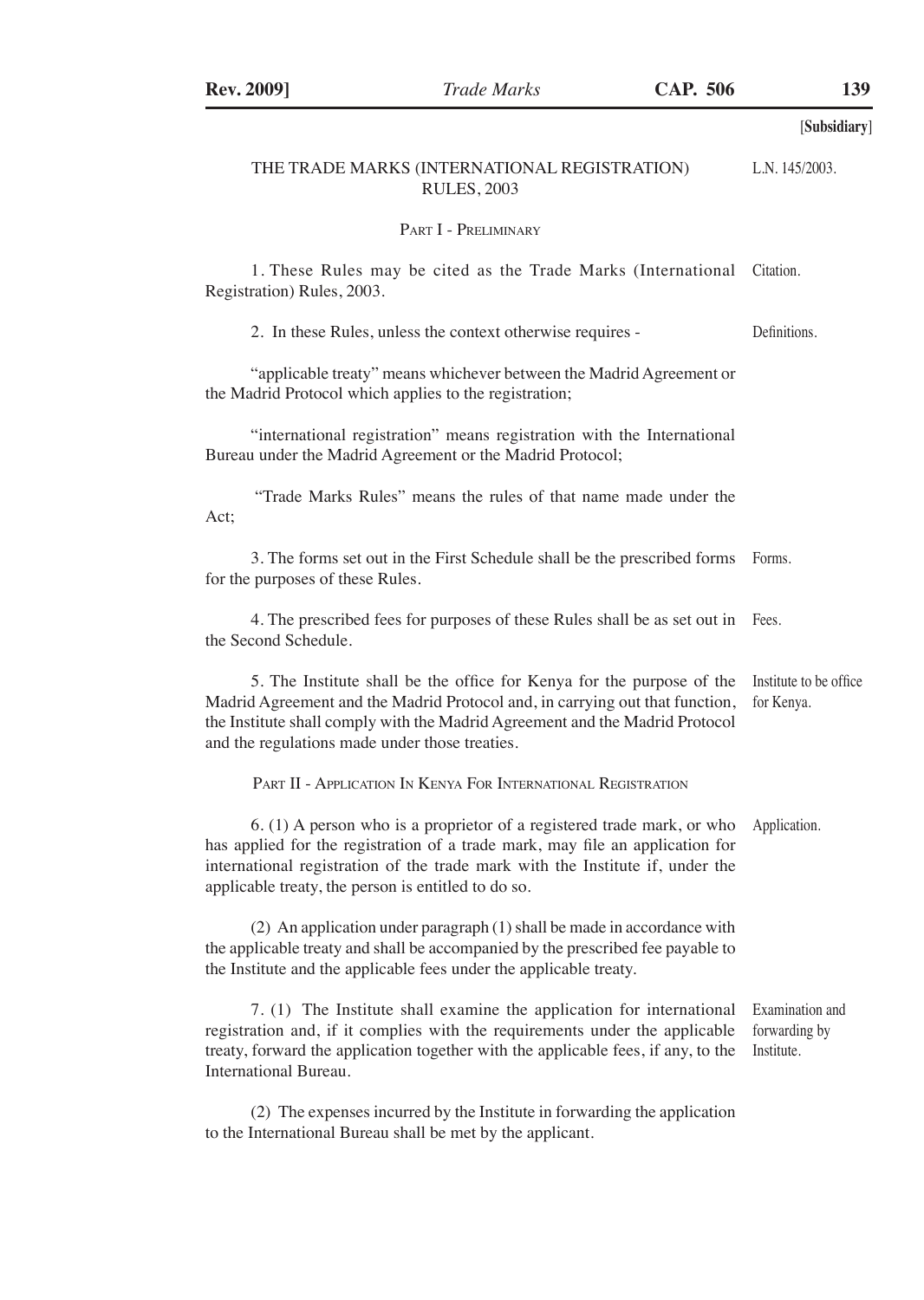| 140                                                            | <b>CAP. 506</b>                                                                                                                                                                                                                                                                                                                                                                             | <b>Trade Marks</b>                                                                                                                                                                                                                                                                                                   | [Rev. 2009] |  |  |
|----------------------------------------------------------------|---------------------------------------------------------------------------------------------------------------------------------------------------------------------------------------------------------------------------------------------------------------------------------------------------------------------------------------------------------------------------------------------|----------------------------------------------------------------------------------------------------------------------------------------------------------------------------------------------------------------------------------------------------------------------------------------------------------------------|-------------|--|--|
| [Subsidiary]                                                   |                                                                                                                                                                                                                                                                                                                                                                                             |                                                                                                                                                                                                                                                                                                                      |             |  |  |
|                                                                |                                                                                                                                                                                                                                                                                                                                                                                             | PART III - INTERNATIONAL APPLICATIONS DESIGNATING KENYA                                                                                                                                                                                                                                                              |             |  |  |
| Application of part.                                           | 8. This Part shall apply with respect to an application for international<br>registration of a trade mark that requests the extension of protection to<br>Kenya.                                                                                                                                                                                                                            |                                                                                                                                                                                                                                                                                                                      |             |  |  |
| Initial examination.                                           |                                                                                                                                                                                                                                                                                                                                                                                             | 9. Upon being notified of an application by the International Bureau, the<br>Institute shall examine the application and either -                                                                                                                                                                                    |             |  |  |
|                                                                | treaty; or                                                                                                                                                                                                                                                                                                                                                                                  | (a) notify the International Bureau that protection for the trade mark<br>is refused if there are grounds for doing so under the applicable                                                                                                                                                                          |             |  |  |
|                                                                | Rules.                                                                                                                                                                                                                                                                                                                                                                                      | (b) advertise the application in accordance with the Trade Mark                                                                                                                                                                                                                                                      |             |  |  |
| Applicant's rights on<br>refusal after initial<br>examination. |                                                                                                                                                                                                                                                                                                                                                                                             | 10. (1) If the Institute notifies the International Bureau, under rule $\delta(a)$ ,<br>that protection for the trade mark is refused the applicant shall have the same<br>remedies under the Trade Marks rules as he would have if the application was<br>an application thereunder made directly to the Institute. |             |  |  |
|                                                                | rule $9(b)$ .                                                                                                                                                                                                                                                                                                                                                                               | (2) If, as a result of the applicant pursuing his remedies under paragraph<br>(1), the refusal is withdrawn, the Institute shall advertise the application under                                                                                                                                                     |             |  |  |
| Opposition.                                                    | intended registration.                                                                                                                                                                                                                                                                                                                                                                      | 11. (1) Any person may, within sixty days of the advertisement of an<br>application under rule $9(b)$ , give notice to the Registrar of opposition to the                                                                                                                                                            |             |  |  |
|                                                                | grounds contained therein.                                                                                                                                                                                                                                                                                                                                                                  | (2) The Registrar shall, upon receiving a notice of opposition under this<br>Rule, give notice of the same to the International Bureau, indicating the main                                                                                                                                                          |             |  |  |
|                                                                |                                                                                                                                                                                                                                                                                                                                                                                             | (3) The provisions of the Trade Marks Rules shall, with necessary<br>modifications, apply to a notice served under this rule.                                                                                                                                                                                        |             |  |  |
|                                                                |                                                                                                                                                                                                                                                                                                                                                                                             | (4) If it is determined, based on grounds under the applicable treaty,<br>that the trade mark should be refused protection, the Institute shall notify the<br>International Bureau that protection for the trade mark is refused.                                                                                    |             |  |  |
| Refusal to be in<br>accordance with<br>treaty, etc.            | 12. In refusing protection for a trade mark under rule $8(a)$ or $10(3)$ , the<br>Institute shall act in accordance with the applicable treaty and the regulations<br>under that treaty.                                                                                                                                                                                                    |                                                                                                                                                                                                                                                                                                                      |             |  |  |
| Partial refusal.                                               | 13. If protection is refused with respect to some, but not all, of the goods<br>or services for which protection is sought, this Part shall apply, with necessary<br>modifications, as though there were two applications, one with respect to the<br>goods or services for which protection was refused and one with respect to the<br>goods or services for which protection was refused. |                                                                                                                                                                                                                                                                                                                      |             |  |  |
| Supplementary                                                  |                                                                                                                                                                                                                                                                                                                                                                                             | 14. (1) The Registrar shall maintain a Register to be known as the                                                                                                                                                                                                                                                   |             |  |  |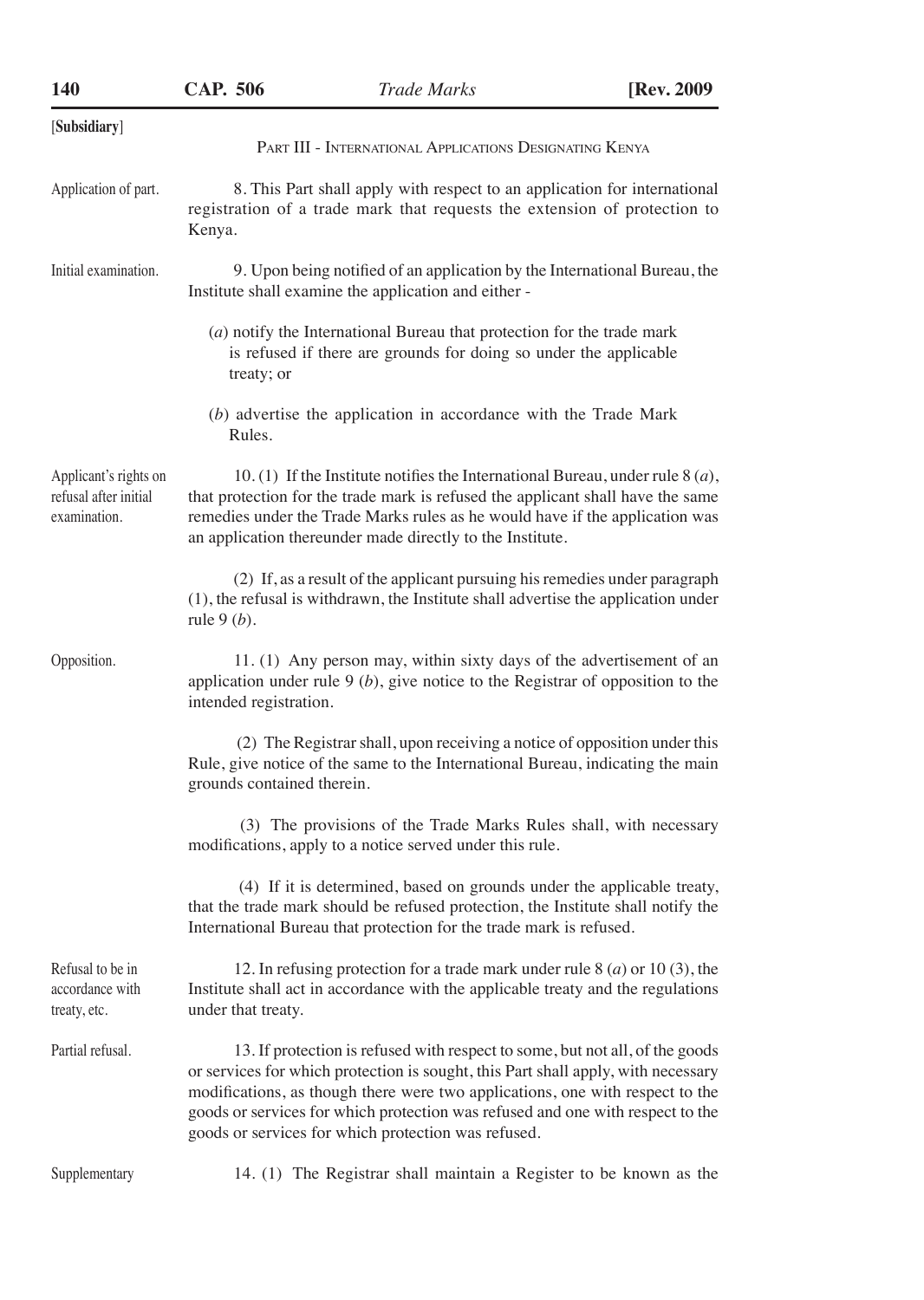[**Subsidiary**] Register.

Supplementary Register (International) for the purpose of recording, all international trade marks registered under these Rules together with the names and addresses of their proprietors.

(2) The provisions of the Trade Marks Rules in relation to the Register maintained thereunder shall, with necessary modifications, apply to the Supplementary Register maintained under this Rule.

15. (1) Any person may request the Registrar to cause a search to be made in the Supplementary Register maintained under rule 14 in respect of specified goods or services and may request for extracts thereof or copies of other documents maintained by the Registrar. Extracts from Register.

(2) Requests under this rule for a search and for extracts from the Supplementary Register or copies of other documents, shall be in Forms TM 27 and TM 54 of the Trade Marks Rules respectively.

16. (1) A trade mark that has been internationally registered, the protection of which has been extended to Kenya, shall have the same effect and enjoy the same protection as specified in section 7 of the Act in relation to trade marks registered under Part A of the Register maintained under that section. Effects of international registration.

(2) Paragraph (1) does not apply if protection for the trade mark is refused under rule 8 (*a*) or 10 (3) or, if protection is refused with respect to some, but not all, of the goods or services to which the trade mark relates, paragraph (1) does not apply with respect to those goods or services.

(3) A trade mark described in paragraph (1) may be -

(*a*) taken off the Register under section 29 of the Act;

(*b*) cancelled under section 30(4) of the Act;

(*c*) expunged or varied under section 35 of the Act; or

(*d*) expunged or varied under section 36 of the Act.

(4) The Trade Mark Rules shall apply, with necessary modifications, for the purposes of paragraph (3).

Part IV - Transformation Of An International Registration To A Kenyan **REGISTRATION** 

17. (1) This Part applies if the international registration of a trade mark registered under the Madrid Protocol is cancelled at the request of the office where the basic registration was made if, before being cancelled -

Application of Part.

(*a*) the protection of the trade mark was extended to Kenya;

(*b*) the extension of the protection of the trade mark to Kenya was requested and had not been refused but the time for giving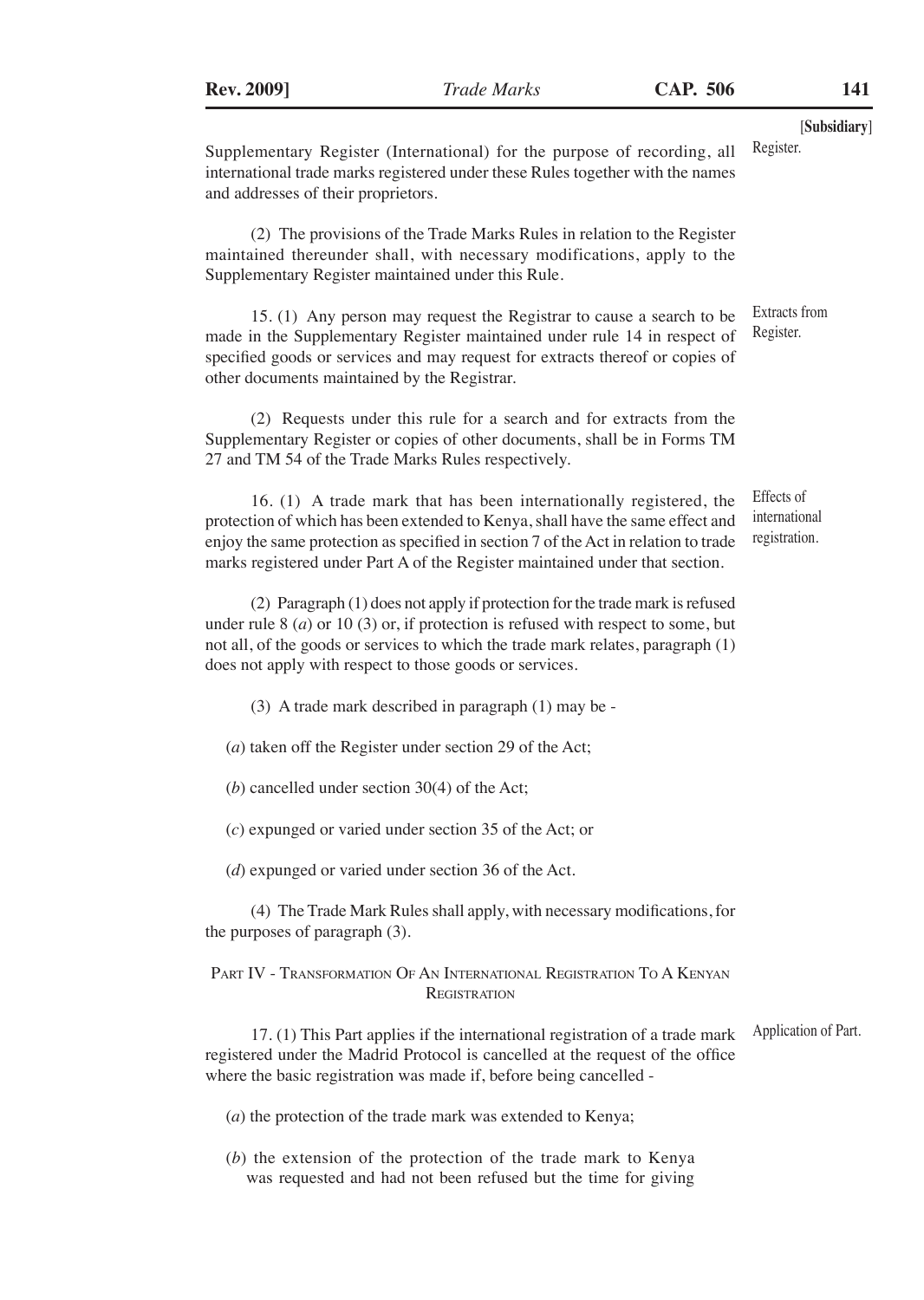| [Subsidiary]                                           | notification of such a refusal under the applicable treaty had not<br>expired; or                                                                                                                                                                                                                                                                                                |  |  |
|--------------------------------------------------------|----------------------------------------------------------------------------------------------------------------------------------------------------------------------------------------------------------------------------------------------------------------------------------------------------------------------------------------------------------------------------------|--|--|
|                                                        | $(c)$ the extension of the protection of the trade mark to Kenya was<br>requested and refused but the proprietor's remedies to challenge<br>that refusal had not yet been exhausted.                                                                                                                                                                                             |  |  |
|                                                        | (2) In this rule, "basic registration" means the registration of a trade<br>mark in a country, other than Kenya, upon which the international registration<br>is based.                                                                                                                                                                                                          |  |  |
| Application to<br>transform to Kenyan<br>registration. | 18. (1) The proprietor of an internationally registered trade mark which<br>is cancelled may apply to have the international registration transformed to a<br>Kenyan registration.                                                                                                                                                                                               |  |  |
|                                                        | (2) An application under paragraph (1) shall be made to the Registrar in<br>form TM (International) 1.                                                                                                                                                                                                                                                                           |  |  |
| Automatic<br>registration.                             | 19. If an application for a transformation is made in the circumstances<br>described in rule 13 (1) $(a)$ , the application to transform the international<br>registration shall be granted and the trade mark shall be registered.                                                                                                                                              |  |  |
| Continuation<br>of unfinished<br>proceedings.          | 20. If an application for a transformation is made in the circumstances<br>described in subparagraph $(b)$ or $(c)$ of rule 13 $(1)$ , the application to transform<br>the international registration shall be dealt with under the Trade Marks Rules as<br>though it were an application under those Rules subject to the following -                                           |  |  |
|                                                        | (a) If the international application had been advertised under rule $8(b)$ ,<br>that advertisement shall be deemed to have been an advertisement<br>of the application under the Trade Marks Rules;                                                                                                                                                                              |  |  |
|                                                        | (b) Any steps or proceedings taken under these Trade Marks Rules<br>with respect to the extension of protection to Kenya before the<br>international registration was cancelled shall be deemed to have<br>been taken with respect to the transformation application and any<br>such proceedings that have not been completed shall be continued<br>under the Trade Marks Rules. |  |  |
|                                                        | PART V - PENDING APPLICATIONS                                                                                                                                                                                                                                                                                                                                                    |  |  |
| Pending applications.                                  | 21. (1) Any international registration in respect of which an application<br>is pending before the institute at the time of the coming into operation of these<br>Rules shall -                                                                                                                                                                                                  |  |  |
|                                                        | $(a)$ where the period of notice prescribed under the applicable treaty<br>has expired, be entered into the register maintained under Rule<br>$14$ ; and                                                                                                                                                                                                                         |  |  |
|                                                        | (b) where the period referred to in subparagraph $(a)$ has not expired,<br>be examined by the Registrar in accordance with these Rules.                                                                                                                                                                                                                                          |  |  |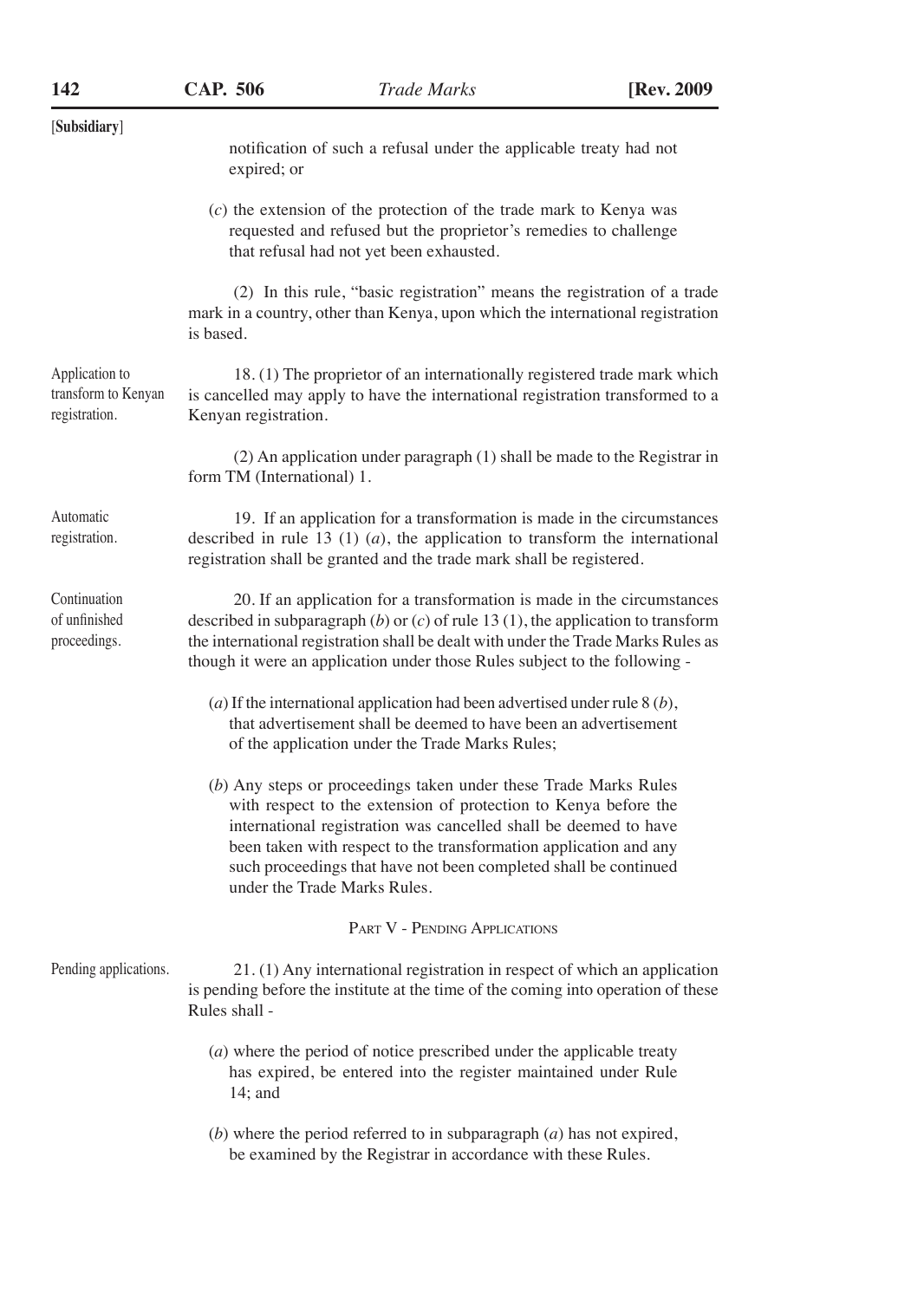| (2) Any person with an objection to any registration under sub-paragraph     | [Subsidiary] |
|------------------------------------------------------------------------------|--------------|
| ( <i>a</i> ) may apply for rectification of that register under Rule 16 (3). |              |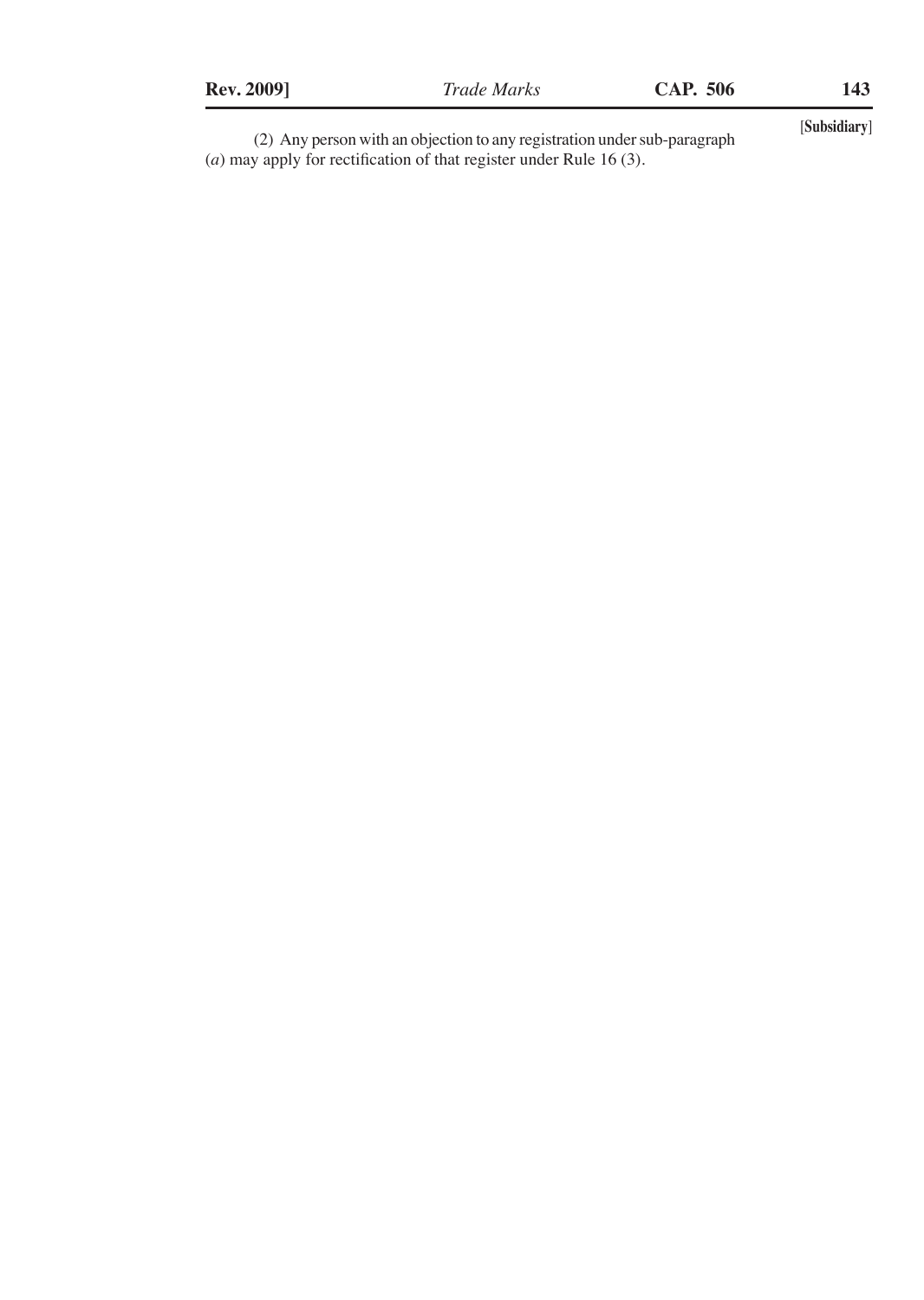## **FIRST SCHEDULE**

(r.3) FORM TM (International) 1 Rule 14 (2)

## THE TRADE MARKS ACT (*Cap*. 506)

## APPLICATION TO HAVE INTERNATIONAL REGISTRATION TRANSFORMED INTO KENYAN REGISTRATION

1. Trade Mark:



(*One representation of the trade mark shall be set out in the above box*)

- 2. Application is hereby made for the transformation of the registration of the above trade mark into a Kenyan registration.
- 3. Classification: ………………………………………......................      Goods/Services: …………………………………….............    Proprietor: ……………………………………………..........   Trade or business address: ……………………………..........     Trading style: ………………………………………….......... 4. Additional information where necessary: ……………....................     Date: ………………………………………………….....................           Signature: …………………………........................

To: The Registrar of Trade Marks.